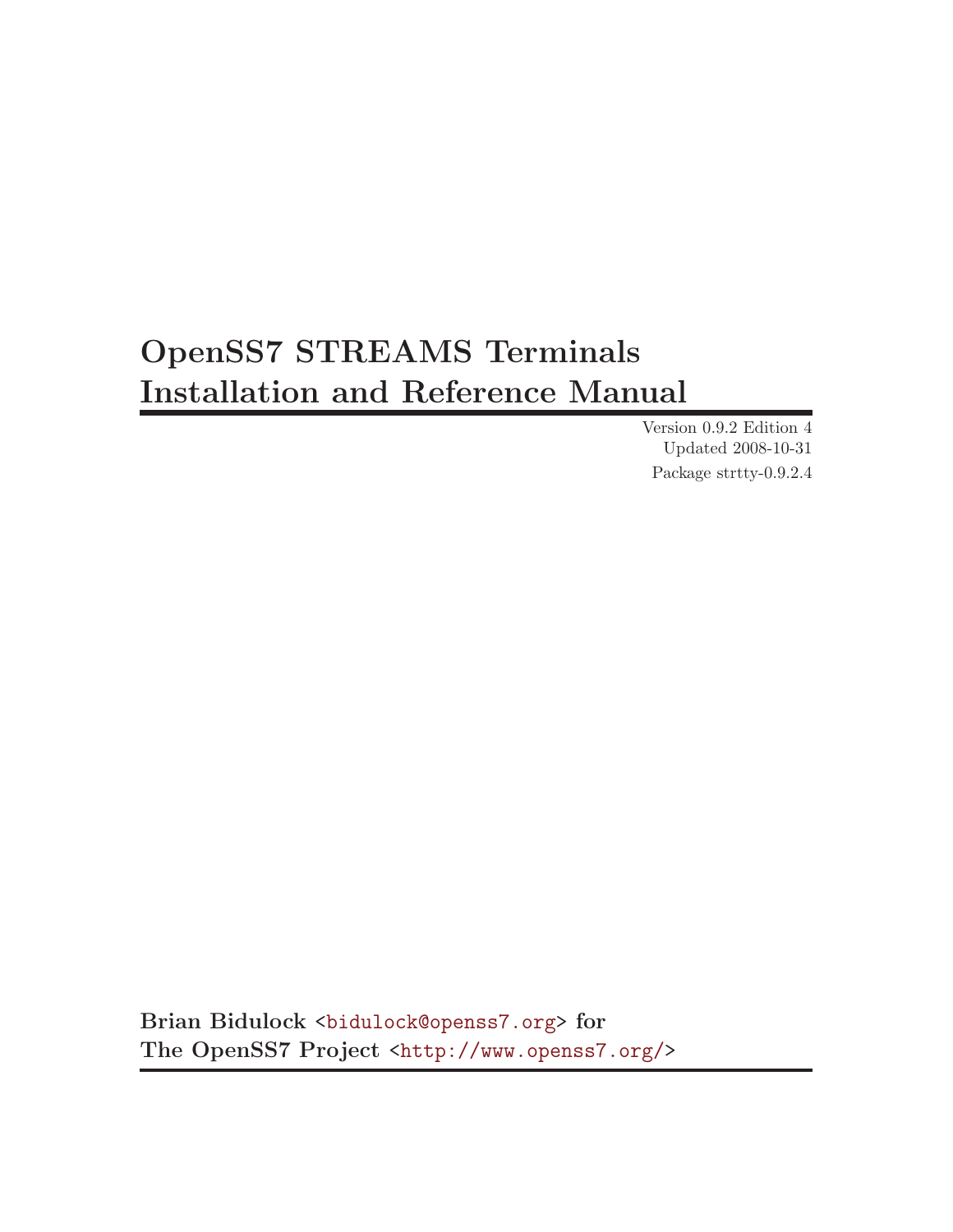Copyright © 2001-2008 OpenSS7 Corporation <[http://www.openss7.com/>](http://www.openss7.com/) Copyright © 1997-2000 Brian F. G. Bidulock <br/>bidulock@openss7.org> All Rights Reserved.

Published by OpenSS7 Corporation 1469 Jefferys Crescent Edmonton, Alberta T6L 6T1 Canada

This is texinfo edition 4 of the OpenSS7 STREAMS Terminals manual, and is consistent with strtty 0.9.2. This manual was developed under the [OpenSS7 Project](http://www.openss7.org/) and was funded in part by [OpenSS7 Corporation](http://www.openss7.com/).

Permission is granted to make and distribute verbatim copies of this manual provided the copyright notice and this permission notice are preserved on all copies.

Permission is granted to copy and distribute modified versions of this manual under the conditions for verbatim copying, provided that the entire resulting derived work is distributed under the terms of a permission notice identical to this one.

Permission is granted to copy and distribute translations of this manual into another language, under the same conditions as for modified versions.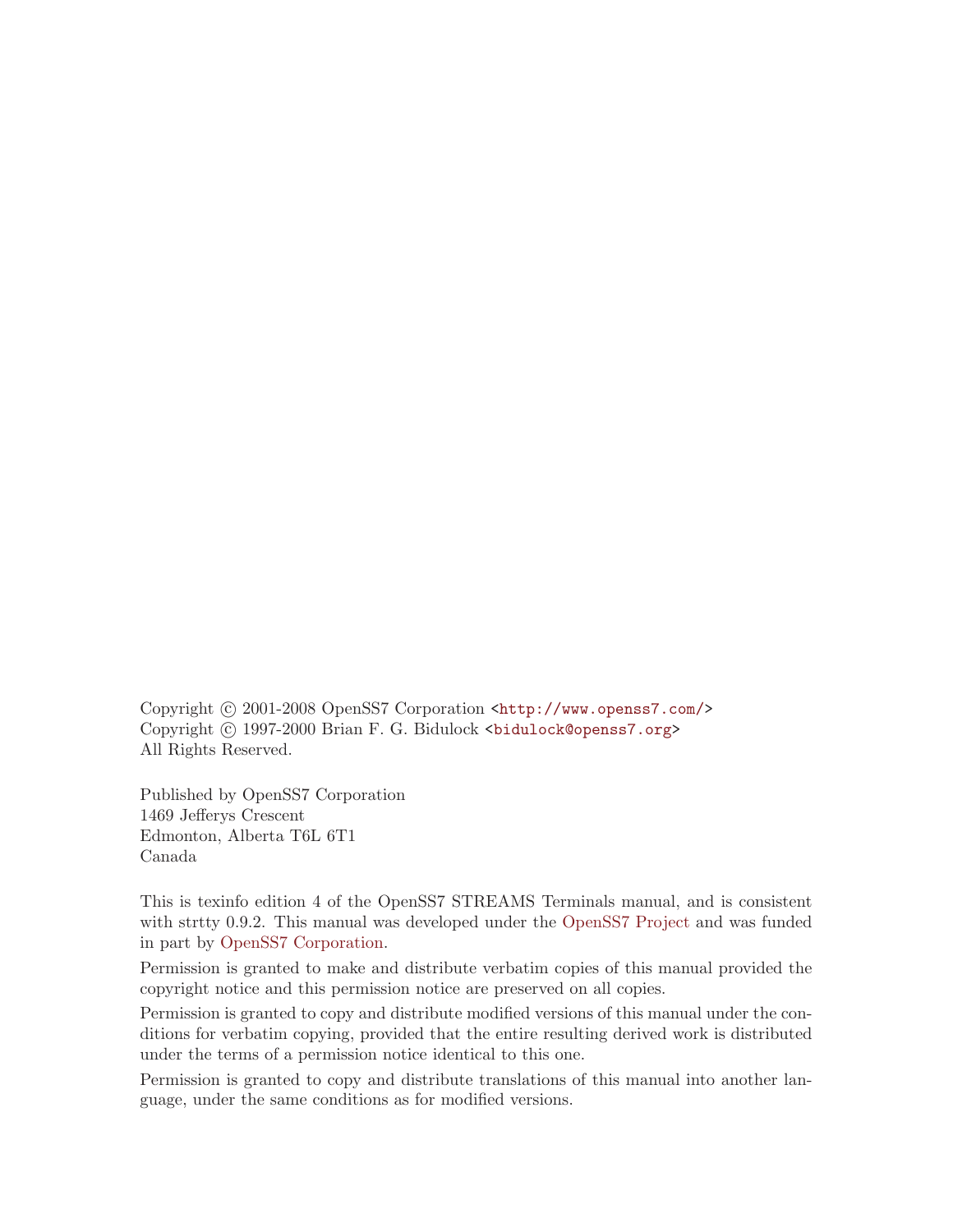# **Short Contents**

| $\overline{1}$  |
|-----------------|
| $\overline{2}$  |
| 3               |
| $\overline{4}$  |
| $\overline{5}$  |
| 6               |
| $7\overline{ }$ |
| $\mathbf{A}$    |
|                 |
|                 |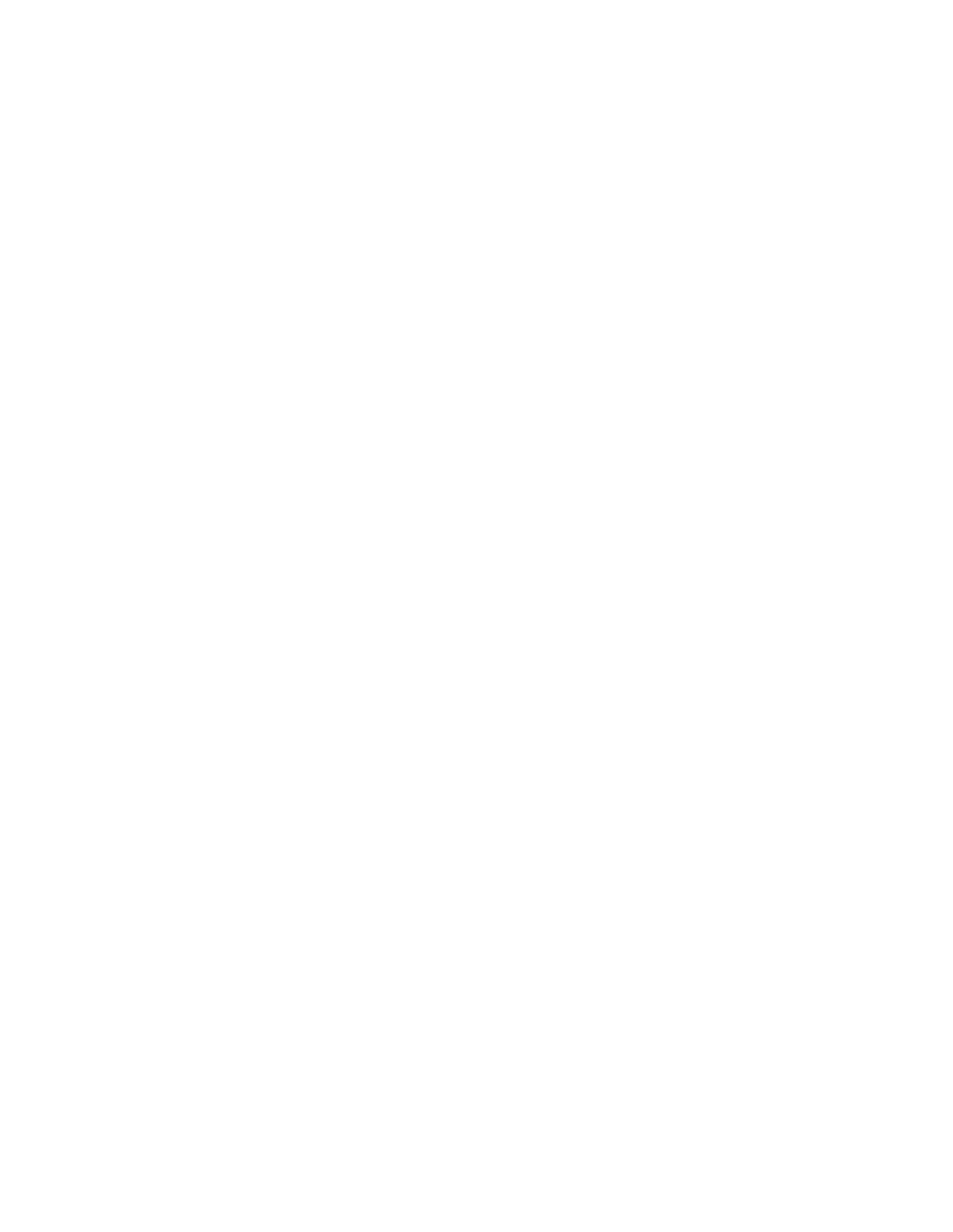# Table of Contents

| 11<br>$-11$<br>1<br>15<br>1.1<br>1.2<br>1.3<br>$\overline{2}$<br>17<br>3<br>19<br>3.1<br>19<br>3.2<br>23<br>3.3<br>23<br>3.4<br>24<br>3.5<br>3.5.1<br>24<br>24<br>3.5.2 | $\text{Preface} \dots \dots \dots \dots \dots \dots \dots \dots \dots \dots \dots \dots \dots \dots \dots \dots \dots$ |  |
|-------------------------------------------------------------------------------------------------------------------------------------------------------------------------|------------------------------------------------------------------------------------------------------------------------|--|
|                                                                                                                                                                         |                                                                                                                        |  |
|                                                                                                                                                                         |                                                                                                                        |  |
|                                                                                                                                                                         |                                                                                                                        |  |
|                                                                                                                                                                         |                                                                                                                        |  |
|                                                                                                                                                                         |                                                                                                                        |  |
|                                                                                                                                                                         |                                                                                                                        |  |
|                                                                                                                                                                         |                                                                                                                        |  |
|                                                                                                                                                                         |                                                                                                                        |  |
|                                                                                                                                                                         |                                                                                                                        |  |
|                                                                                                                                                                         |                                                                                                                        |  |
|                                                                                                                                                                         |                                                                                                                        |  |
|                                                                                                                                                                         |                                                                                                                        |  |
|                                                                                                                                                                         |                                                                                                                        |  |
|                                                                                                                                                                         |                                                                                                                        |  |
|                                                                                                                                                                         |                                                                                                                        |  |
|                                                                                                                                                                         |                                                                                                                        |  |
|                                                                                                                                                                         |                                                                                                                        |  |
|                                                                                                                                                                         |                                                                                                                        |  |
|                                                                                                                                                                         |                                                                                                                        |  |
|                                                                                                                                                                         |                                                                                                                        |  |
|                                                                                                                                                                         |                                                                                                                        |  |
|                                                                                                                                                                         |                                                                                                                        |  |
|                                                                                                                                                                         |                                                                                                                        |  |
|                                                                                                                                                                         |                                                                                                                        |  |
|                                                                                                                                                                         |                                                                                                                        |  |
|                                                                                                                                                                         |                                                                                                                        |  |
|                                                                                                                                                                         |                                                                                                                        |  |
|                                                                                                                                                                         |                                                                                                                        |  |
|                                                                                                                                                                         |                                                                                                                        |  |
|                                                                                                                                                                         |                                                                                                                        |  |
|                                                                                                                                                                         |                                                                                                                        |  |
|                                                                                                                                                                         |                                                                                                                        |  |
|                                                                                                                                                                         |                                                                                                                        |  |
|                                                                                                                                                                         |                                                                                                                        |  |
|                                                                                                                                                                         |                                                                                                                        |  |
|                                                                                                                                                                         |                                                                                                                        |  |
|                                                                                                                                                                         |                                                                                                                        |  |
|                                                                                                                                                                         |                                                                                                                        |  |
|                                                                                                                                                                         |                                                                                                                        |  |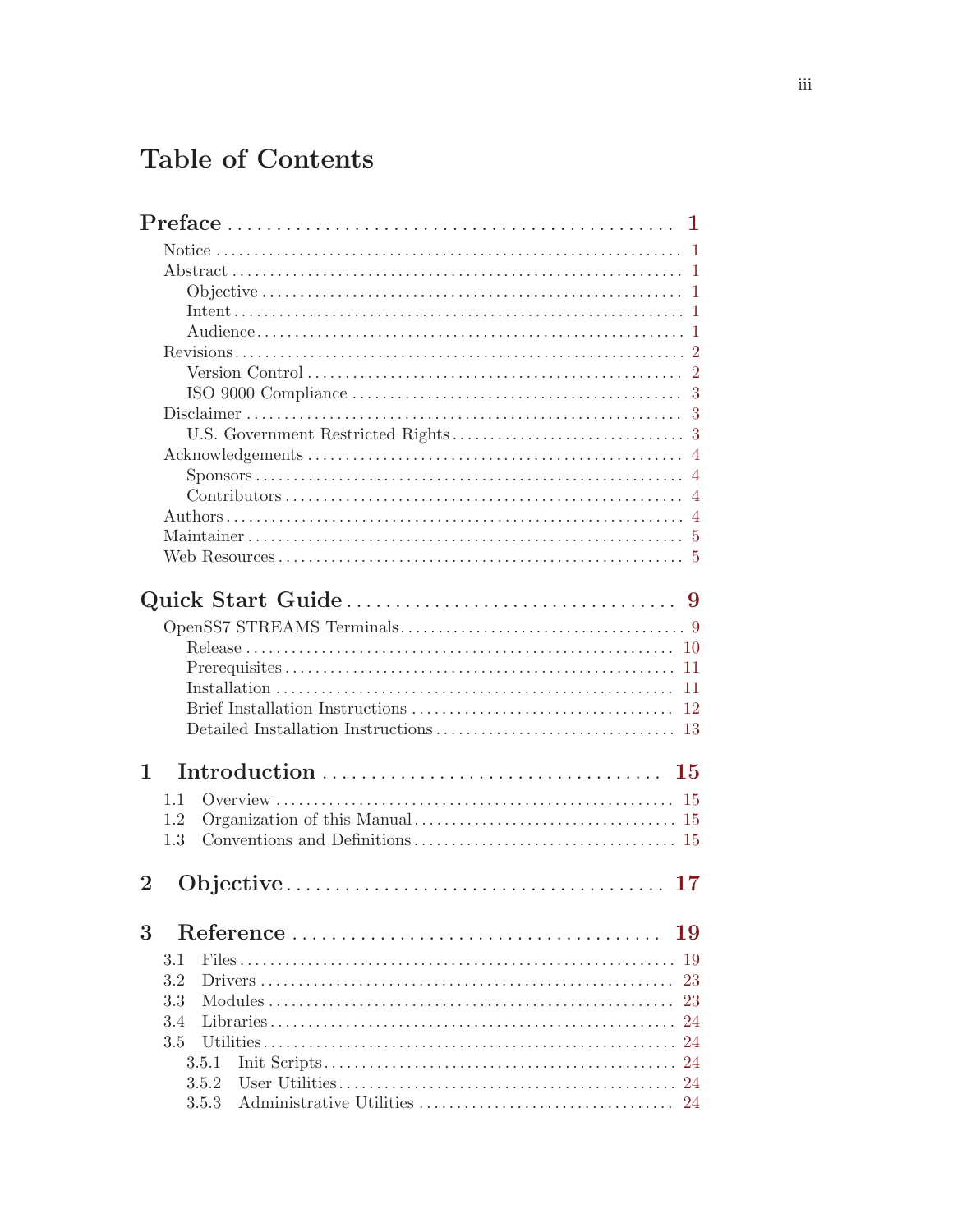|                | 3.5.4   |                                                                                                               |
|----------------|---------|---------------------------------------------------------------------------------------------------------------|
|                | 3.5.5   |                                                                                                               |
|                | 3.6     |                                                                                                               |
|                | 3.6.1   |                                                                                                               |
|                |         | 3.6.1.1                                                                                                       |
|                |         | 3.6.1.2                                                                                                       |
|                | 3.6.2   |                                                                                                               |
|                | 3.6.3   |                                                                                                               |
|                | 3.6.4   |                                                                                                               |
| 4              |         |                                                                                                               |
| $\overline{5}$ |         |                                                                                                               |
|                | $5.1\,$ |                                                                                                               |
|                | 5.2     |                                                                                                               |
|                | 5.2.1   |                                                                                                               |
|                | 5.2.2   |                                                                                                               |
|                | 5.2.3   |                                                                                                               |
|                | 5.2.4   | $Linux STREAMS \ldots \ldots \ldots \ldots \ldots \ldots \ldots \ldots \ldots \ldots \ldots \ldots \ldots 34$ |
|                | 5.2.5   |                                                                                                               |
|                | 5.3     |                                                                                                               |
|                |         |                                                                                                               |
|                |         |                                                                                                               |
|                |         |                                                                                                               |
|                |         |                                                                                                               |
|                |         |                                                                                                               |
|                | 5.4.1   |                                                                                                               |
|                | 5.4.2   |                                                                                                               |
|                | 5.4.3   |                                                                                                               |
|                | 5.4.4   |                                                                                                               |
|                | 5.4.5   |                                                                                                               |
|                | 5.4.6   |                                                                                                               |
|                | 5.5     |                                                                                                               |
|                | 5.5.1   | 38                                                                                                            |
|                | 5.5.2   |                                                                                                               |
|                | 5.5.3   |                                                                                                               |
|                | $5.6\,$ |                                                                                                               |
|                | 5.7     | $History \dots 11$                                                                                            |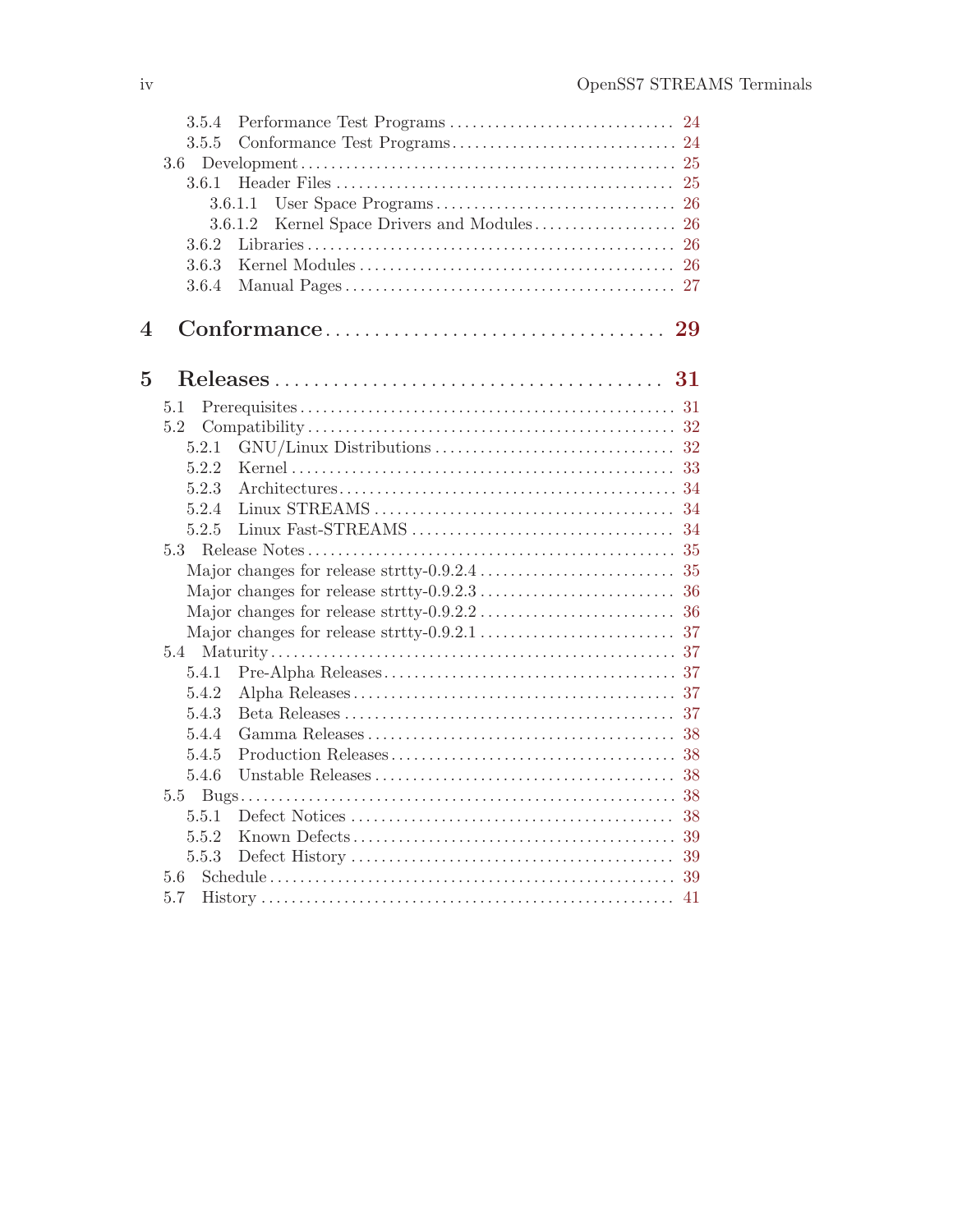| 6 |                                                 |    |
|---|-------------------------------------------------|----|
|   | 6.1                                             |    |
|   | 6.1.1                                           |    |
|   | 6.1.2                                           |    |
|   |                                                 |    |
|   | 6.2.1                                           |    |
|   | 6.2.2                                           |    |
|   | 6.2.3                                           |    |
|   | 6.2.4                                           |    |
|   | 6.2.5                                           |    |
|   | 6.2.6                                           |    |
|   | 6.2.7                                           |    |
|   | 6.2.8                                           |    |
|   |                                                 |    |
|   | 6.3.1                                           |    |
|   | 6.3.2                                           |    |
|   | 6.3.3                                           |    |
|   | 6.3.4                                           |    |
|   | 6.3.5                                           |    |
|   | 6.3.5.1                                         |    |
|   |                                                 |    |
|   |                                                 |    |
|   | 6.4                                             |    |
|   | 6.4.1                                           |    |
|   | 6.4.2                                           |    |
|   | 6.4.3                                           |    |
|   |                                                 |    |
|   |                                                 |    |
|   | 6.5                                             |    |
|   | 6.5.1                                           |    |
|   |                                                 |    |
|   | 6.5.3                                           |    |
|   |                                                 |    |
|   |                                                 |    |
|   | 6.6.2                                           |    |
|   | 6.6.3                                           |    |
|   | 6.6.4                                           |    |
|   | 6.6.5                                           |    |
|   | 6.7                                             |    |
|   | 6.7.1                                           |    |
|   | Linux Fast-STREAMS Module Loading 78<br>6.7.1.1 |    |
|   | Linux STREAMS Module Loading<br>6.7.1.2         | 78 |
|   | 6.8                                             | 78 |
|   | 6.8.1                                           | 79 |
|   | 6.8.1.1                                         | 79 |
|   | 6.8.1.2                                         | 81 |
|   | 6.8.1.3                                         |    |
|   | 6.8.1.4                                         |    |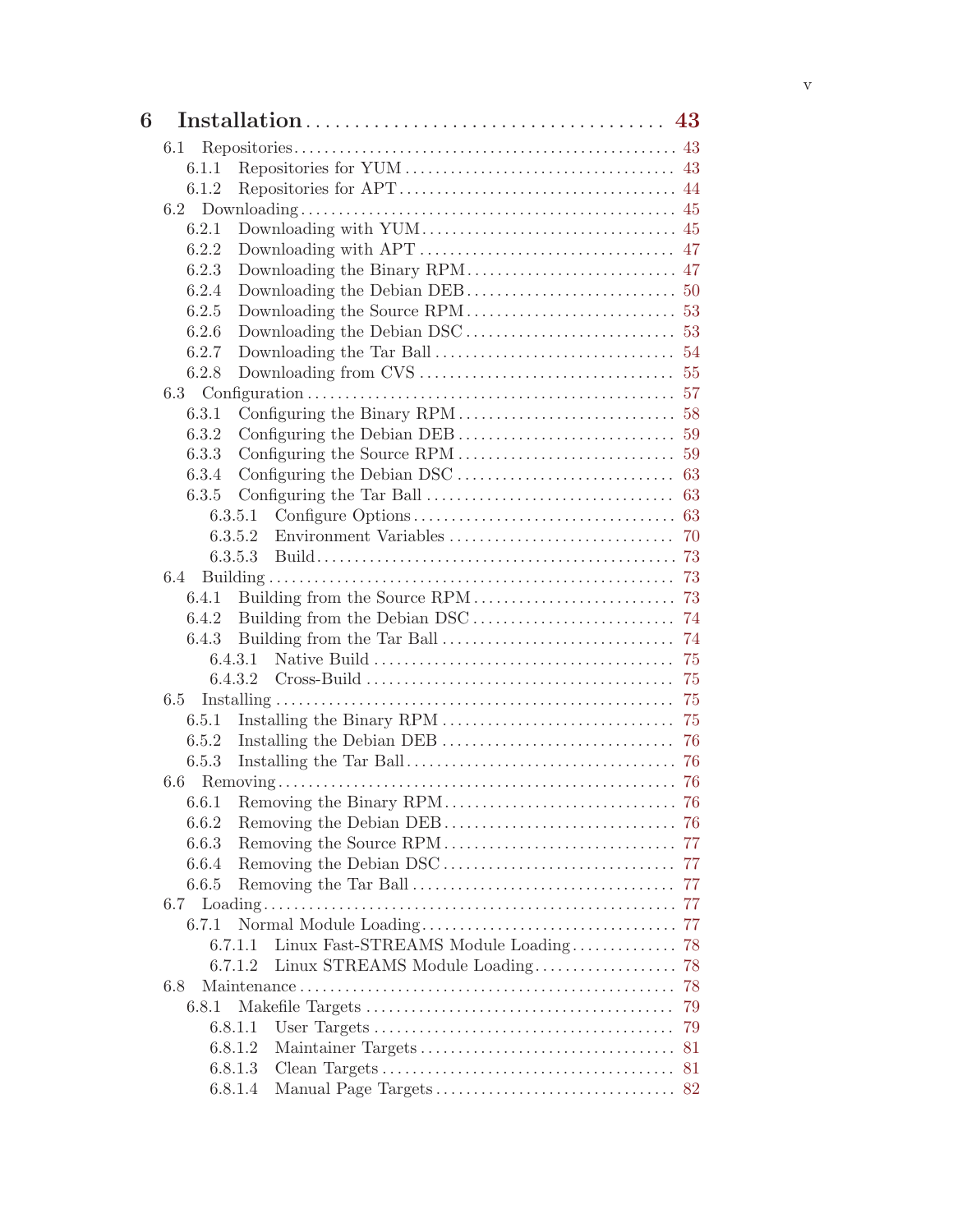|   | 6.8.1.5  |  |
|---|----------|--|
|   | 6.8.1.6  |  |
|   | 6.8.1.7  |  |
|   | 6.8.1.8  |  |
|   | 6.8.1.9  |  |
|   | 6.8.1.10 |  |
|   | 6.8.1.11 |  |
| 7 |          |  |
|   |          |  |
|   |          |  |
|   | 7.1.1.1  |  |
|   | 7112     |  |
|   | 7.1.1.3  |  |
|   |          |  |
|   | 7.1.2.1  |  |
|   |          |  |
|   | 7.2.1    |  |
|   | 7.2.2    |  |
|   | 7.2.3    |  |
|   | 7.2.4    |  |
|   | 7.3      |  |
|   |          |  |

## Appendix A Possible BSD Sources . . . . . . . . . . . [99](#page-108-0)

| Terms and Conditions for Copying, Distribution and Modification |  |
|-----------------------------------------------------------------|--|
|                                                                 |  |
|                                                                 |  |
|                                                                 |  |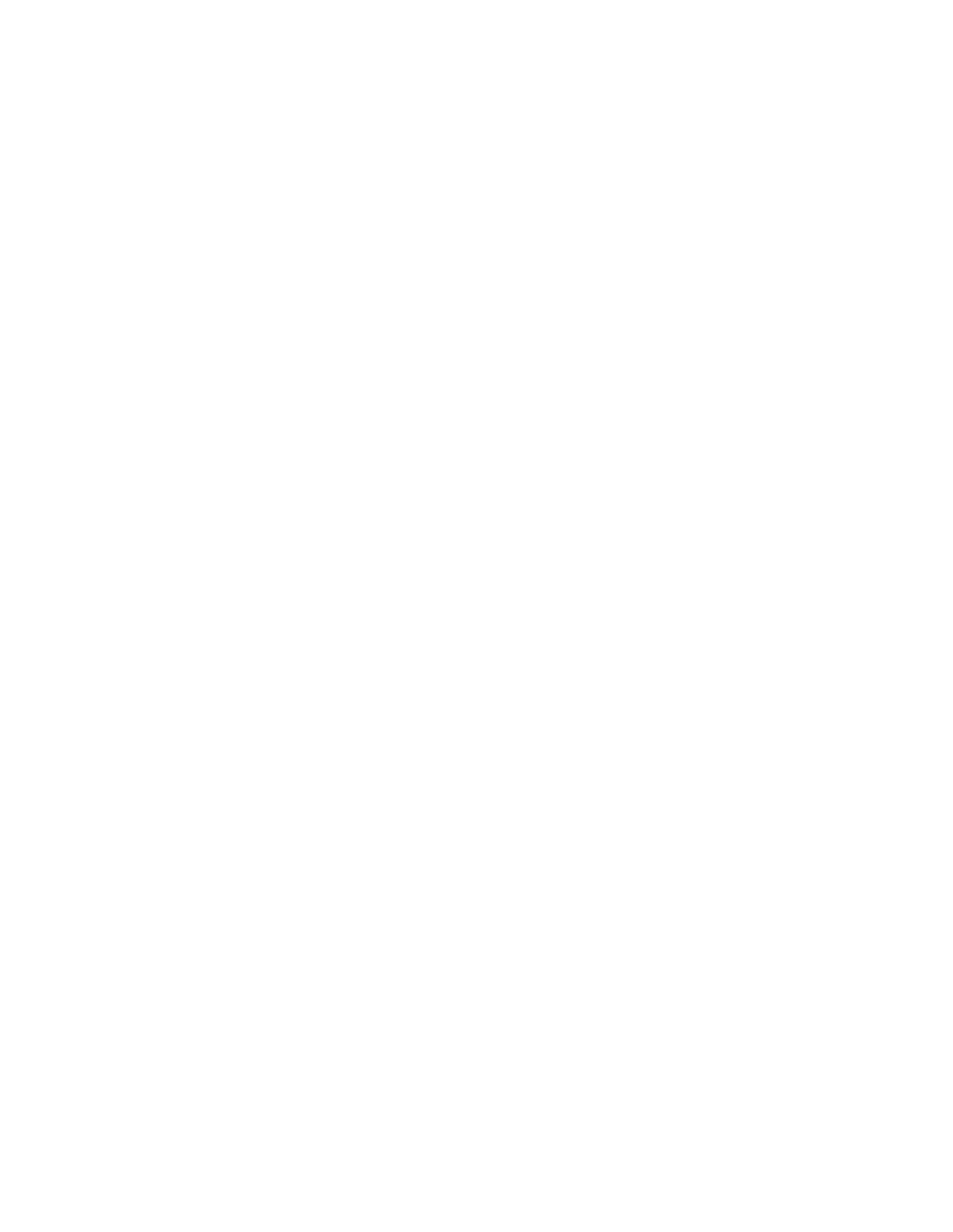## <span id="page-10-0"></span>Preface

## **Notice**

This package is released and distributed under the GNU Affero General Public License (see  $\langle$ undefined $\rangle$  [ $\langle$ undefined $\rangle$ ], page  $\langle$ undefined $\rangle$ ). Please note, however, that there are different licensing terms for the manual pages and some of the documentation (derived from OpenGroup<sup>1</sup> publications and other sources). Consult the permission notices contained in the documentation for more information.

Also note that parts of this software, as identified in [Appendix A \[Possible BSD Sources\],](#page-108-0) [page 99](#page-108-0), may be derived from software developed by the University of California, Berkeley covered under the Combined USL BSD License (see [\[BSD/USL Combined License\],](#page-111-0) [page 102\)](#page-111-0).

This manual is released under the FDL (see [\[GNU Free Documentation License\], page 129\)](#page-138-0) with no sections invariant.

## Abstract

This manual provides a Installation and Reference Manual for OpenSS7 STREAMS Terminals.

## **Objective**

The objective of this manual is to provide a guide for the *STREAMS* programmer when developing STREAMS modules, drivers and application programs for OpenSS7 STREAMS Terminals.

This guide provides information to developers on the use of the STREAMS mechanism at user and kernel levels.

STREAMS was incorporated in UNIX System V Release 3 to augment the character input/output (I/O) mechanism and to support development of communication services.

STREAMS provides developers with integral functions, a set of utility routines, and facilities that expedite software design and implementation.

## Intent

The intent of this manual is to act as an introductory guide to the *STREAMS* programmer. It is intended to be read alone and is not intended to replace or supplement the OpenSS7 STREAMS Terminals manual pages. For a reference for writing code, the manual pages (see [STREAMS\(9\)](http://www.openss7.org/man2html?STREAMS(9))) provide a better reference to the programmer. Although this describes the features of the OpenSS7 STREAMS Terminals package, [OpenSS7 Corporation](http://www.openss7.com/) is under no obligation to provide any software, system or feature listed herein.

## Audience

This manual is intended for a highly technical audience. The reader should already be familiar with Linux kernel programming, the Linux file system, character devices, driver

<sup>&</sup>lt;sup>1</sup> Formerly  $X/O$  pen and UNIX International.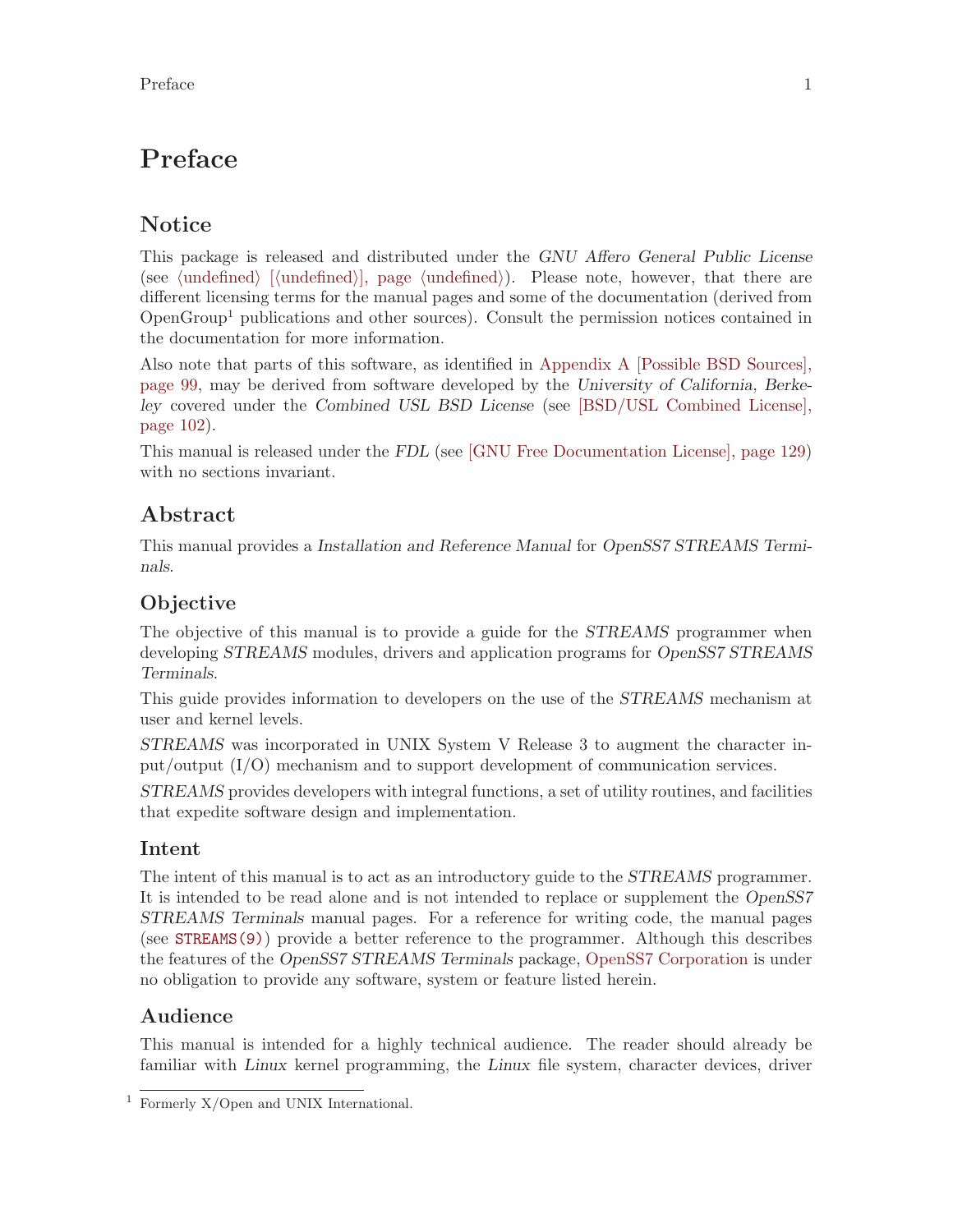<span id="page-11-0"></span>input and output, interrupts, software interrupt handling, scheduling, process contexts, multiprocessor locks, etc.

The guide is intended for network and systems programmers, who use the STREAMS mechanism at user and kernel levels for Linux and UNIX system communication services.

Readers of the guide are expected to possess prior knowledge of the Linux and UNIX system, programming, networking, and data communication.

### Revisions

Take care that you are working with a current version of this manual: you will not be notified of updates. To ensure that you are working with a current version, contact the [Author](mailto:bidulock@openss7.org), or check [The OpenSS7 Project](http://www.openss7.org/) website for a current version.

A current version of this manual is normally distributed with the OpenSS7 STREAMS Terminals package.

### Version Control

```
strtty.texi,v
Revision 0.9.2.16 2008-09-20 11:04:39 brian
- added package patchlevel
Revision 0.9.2.15 2008-08-03 06:03:39 brian
- protected agains texinfo commands in log entries
Revision 0.9.2.14 2008/07/27 08:49:44 brian
- no invariant sections, more libtool ignores
Revision 0.9.2.13 2008-04-28 17:46:01 brian
- updates for release
Revision 0.9.2.12 2008-04-25 11:50:55 brian
- updates to AGPLv3
Revision 0.9.2.11 2007/08/12 06:45:07 brian
- updated licenses in manuals
Revision 0.9.2.10 2007/02/28 06:31:32 brian
- updates and corrections, #ifdef instead of #if
Revision 0.9.2.9 2007/01/03 14:53:53 brian
- documentation updates for release
Revision 0.9.2.8 2006/12/31 13:52:30 brian
- updated documentation for release
Revision 0.9.2.7 2006/12/31 11:20:20 brian
- documentation updates for release
Revision 0.9.2.6 2006/09/18 01:07:20 brian
- updated manuals and release texi docs
Revision 0.9.2.5 2006/08/28 10:47:11 brian
- correction
Revision 0.9.2.4 2006/08/28 10:32:59 brian
```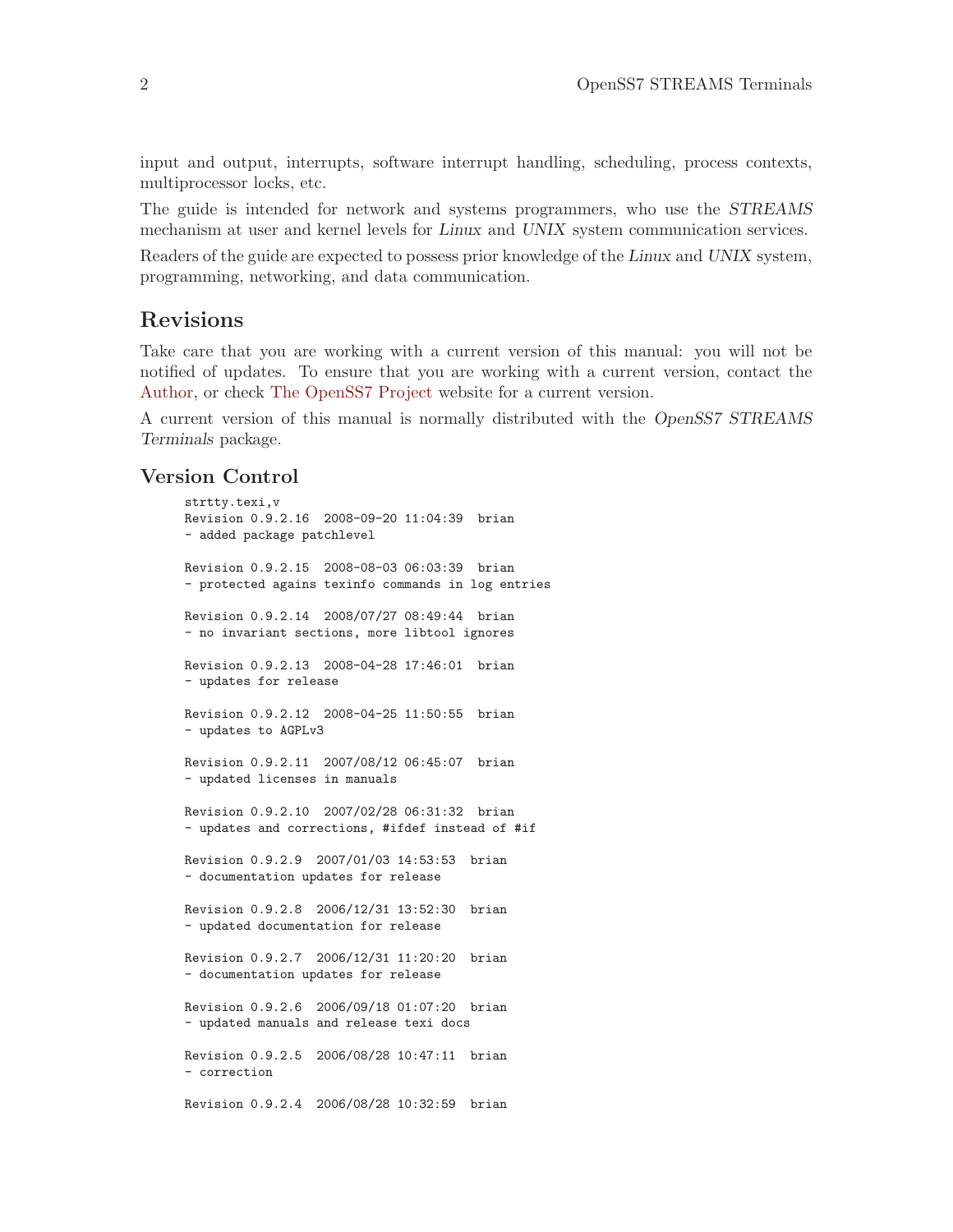```
- updated references
Revision 0.9.2.3 2006/08/27 12:27:14 brian
- finalizing auto release files
Revision 0.9.2.2 2006/08/26 09:19:34 brian
- better release file generation
Revision 0.9.2.1 2006/08/23 09:53:14 brian
- started STREAMS Terminals package
```
## ISO 9000 Compliance

Only the TEX, texinfo, or roff source for this manual is controlled. An opaque (printed, postscript or portable document format) version of this manual is an UNCONTROLLED VERSION.

## Disclaimer

OpenSS7 Corporation disclaims all warranties with regard to this documentation including all implied warranties of merchantability, fitness for a particular purpose, non-infringement, or title; that the contents of the manual are suitable for any purpose, or that the implementation of such contents will not infringe on any third party patents, copyrights, trademarks or other rights. In no event shall OpenSS7 Corporation be liable for any direct, indirect, special or consequential damages or any damages whatsoever resulting from loss of use, data or profits, whether in an action of contract, negligence or other tortious action, arising out of or in connection with any use of this manual or the performance or implementation of the contents thereof.

OpenSS7 Corporation reserves the right to revise this software and documentation for any reason, including but not limited to, conformity with standards promulgated by various agencies, utilization of advances in the state of the technical arts, or the reflection of changes in the design of any techniques, or procedures embodied, described, or referred to herein. OpenSS7 Corporation is under no obligation to provide any feature listed herein.

### U.S. Government Restricted Rights

If you are licensing this Software on behalf of the U.S. Government ("Government"), the following provisions apply to you. If the Software is supplied by the Department of Defense ("DoD"), it is classified as "Commercial Computer Software" under paragraph 252.227-7014 of the DoD Supplement to the Federal Acquisition Regulations ("DFARS") (or any successor regulations) and the Government is acquiring only the license rights granted herein (the license rights customarily provided to non-Government users). If the Software is supplied to any unit or agency of the Government other than DoD, it is classified as "Restricted Computer Software" and the Government's rights in the Software are defined in paragraph 52.227-19 of the Federal Acquisition Regulations ("FAR") (or any successor regulations) or, in the cases of NASA, in paragraph 18.52.227-86 of the NASA Supplement to the FAR (or any successor regulations).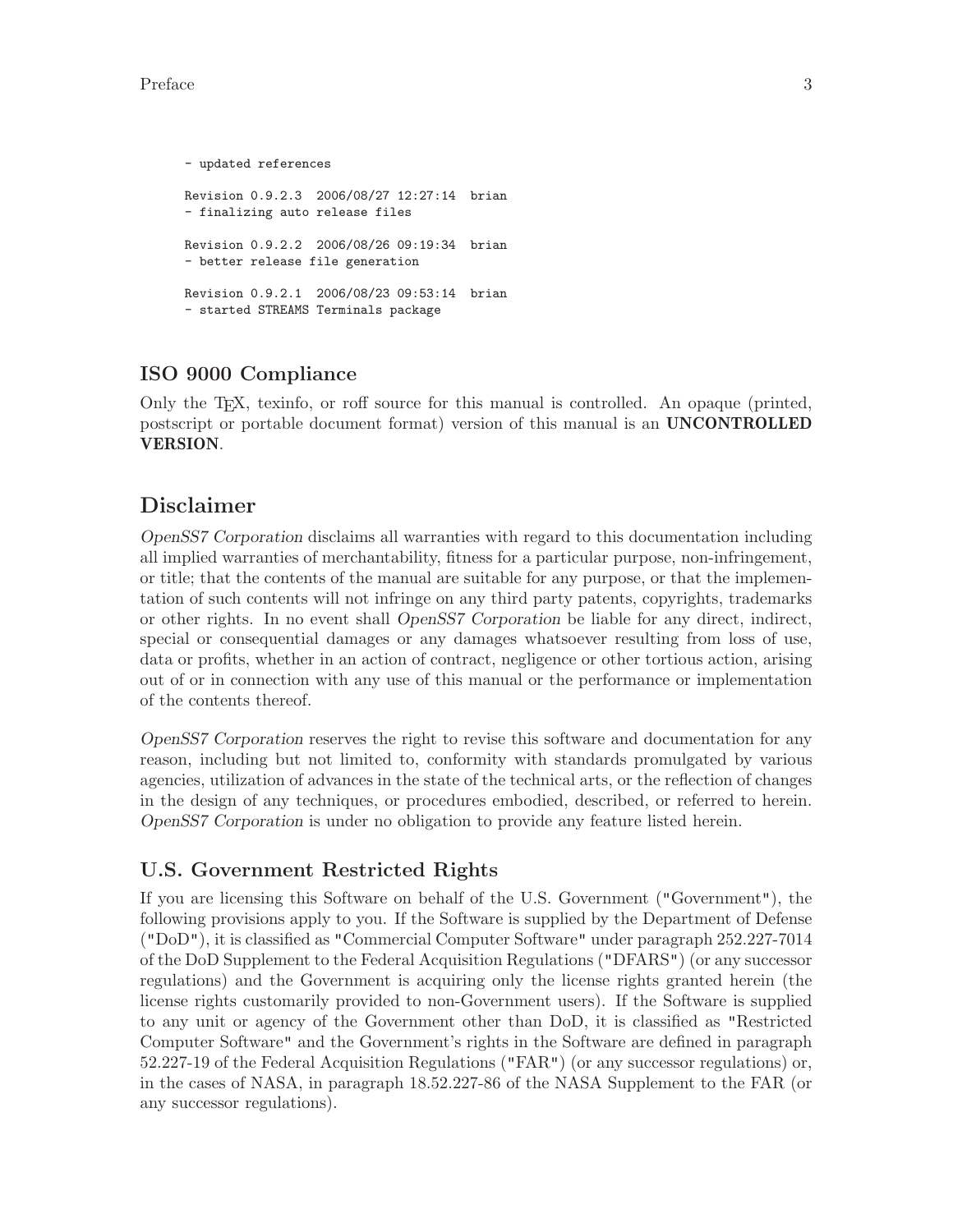## <span id="page-13-0"></span>Acknowledgements

As with most open source projects, this project would not have been possible without the valiant efforts and productive software of the [Free Software Foundation](http://www.fsf.org/) and the [Linux](http://www.kernel.org/) [Kernel Community](http://www.kernel.org/).

## Sponsors

Funding for completion of the OpenSS7 OpenSS7 STREAMS Terminals package was provided in part by:

• [OpenSS7 Corporation](http://www.openss7.com/)

Additional funding for [The OpenSS7 Project](http://www.openss7.org/) was provided by:

- [OpenSS7 Corporation](http://www.openss7.com/)
- [Lockheed Martin Co.](http://www.lmco.com/)
- [Motorola](http://www.motorola.com/)
- [HOB International](http://www.hob.de/)
- [Comverse Ltd.](http://www.comverse.com/)
- [Sonus Networks Inc.](http://www.sonus.com/)
- [France Telecom](http://www.francetelecom.fr/)
- [SS8 Networks Inc.](http://www.ss8.com/)
- [Nortel Networks](http://www.nortel.com/)
- [Verisign](http://www.verisign.com/)
- [eServGlobal \(NZ\) Pty Ltd.](http://www.eservglobal.com/)
- [NetCentrex S. A.](http://www.netcentrex.com/)
- [SysMaster Corporation](http://www.sysmaster.com/)
- [GeoLink SA](http://www.geolink.com/)
- [AirNet Communications](http://www.airnet.com/)
- [TECORE](http://www.tecore.com/)
- [Tumsan Oy](http://www.tumsan.fi/)
- [Vodare Ltd.](http://w..vodare.com/)
- [Excel Telecommunications](http://www.excel.com/)

### Contributors

The primary contributor to the OpenSS7 OpenSS7 STREAMS Terminals package is [Brian](mailto:bidulock@openss7.org) [F. G. Bidulock.](mailto:bidulock@openss7.org) The following is a list of significant contributors to [The OpenSS7 Project:](http://www.openss7.org/)

- − Per Berquist
- − John Boyd
- − Chuck Winters
- − Peter Courtney
- − Tom Chandler
- − Gurol Ackman
- − Kutluk Testicioglu
- − John Wenker
- − Others

## Authors

The authors of the OpenSS7 OpenSS7 STREAMS Terminals package include: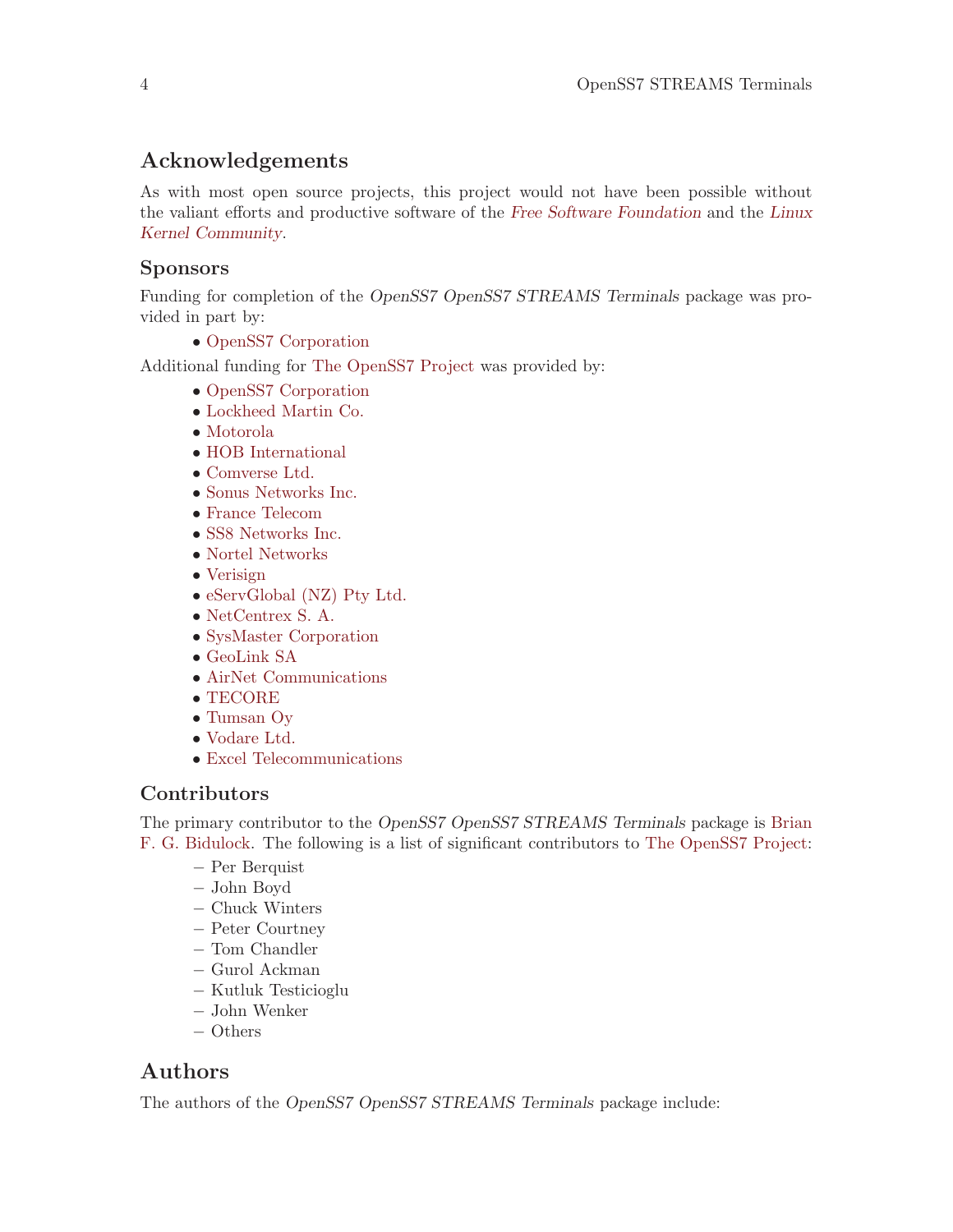### − [Brian Bidulock](mailto:bidulock@openss7.org)

<span id="page-14-0"></span>See [\[Index of Authors\], page 145,](#page-154-0) for a complete listing and cross-index of authors to sections of this manual.

## Maintainer

The maintainer of the OpenSS7 OpenSS7 STREAMS Terminals package is:

### − [Brian Bidulock](mailto:bidulock@openss7.org)

Please send bug reports to [bugs@openss7.org](mailto:bugs@openss7.org) using the 'send-pr' script included in the package, only after reading the 'BUGS' file in the release, or See [Section 7.2 \[Problem Re](#page-102-1)[ports\], page 93.](#page-102-1)

### Web Resources

The [OpenSS7 Project](http://www.openss7.org/) provides a website dedicated to the software packages released by the [OpenSS7 Project](http://www.openss7.org/).

### Bug Reports

Please send bug reports to [bugs@openss7.org](mailto:bugs@openss7.org) using the 'send-pr' script included in the OpenSS7 STREAMS Terminals package, only after reading the 'BUGS' file in the release, or See [Section 7.2 \[Problem Reports\], page 93](#page-102-1). You can access the [OpenSS7 GNATS database](http://www.openss7.org/bugreport.html) directly via the web, however, the preferred method for sending new bug reports is via mail with the 'send-pr' script.

### Mailing Lists

[The OpenSS7 Project](http://www.openss7.org/) provides a number of general discussion [Mailing Lists](http://www.openss7.org/mailman/listinfo) for discussion concerning the OpenSS7 OpenSS7 STREAMS Terminals package as well as other packages released by [The OpenSS7 Project.](http://www.openss7.org/)

These are mailman mailing lists and so have convenient web interfaces for subscribers to control their settings. See <http://www.openss7.org/mailinglist.html>.

The mailing lists are as follows:

'[openss7](http://www.openss7.org/mailman/listinfo/openss7)' The 'openss7' mailing list is for general enquiries, information exchange and announcements regarding the [OpenSS7 Project.](http://www.openss7.org/) This is our original mailing list and takes the highest amount of traffic.

'[openss7-announce](http://www.openss7.org/mailman/listinfo/openss7-announce)'

The 'openss7-announce' mailing list is for announcements related to the [OpenSS7 Project.](http://www.openss7.org/) This list will accept announcements posted by subscribers. Subscribe to this list if you are interested in announcements from the [OpenSS7 Project,](http://www.openss7.org) subscribers and sponsors, related to the [OpenSS7 Project](http://www.openss7.org) or STREAMS, SS7, SIGTRAN or SCTP in general.

'[openss7-cvs](http://www.openss7.org/mailman/listinfo/openss7-cvs)'

The 'openss7-cvs' mailing list is for automatic CVS log reporting. You must get permission of the owner to subscribe to this list. Subscribers are not allowed to post to this list, this is merely for distributing notification of changes to the CVS repository.h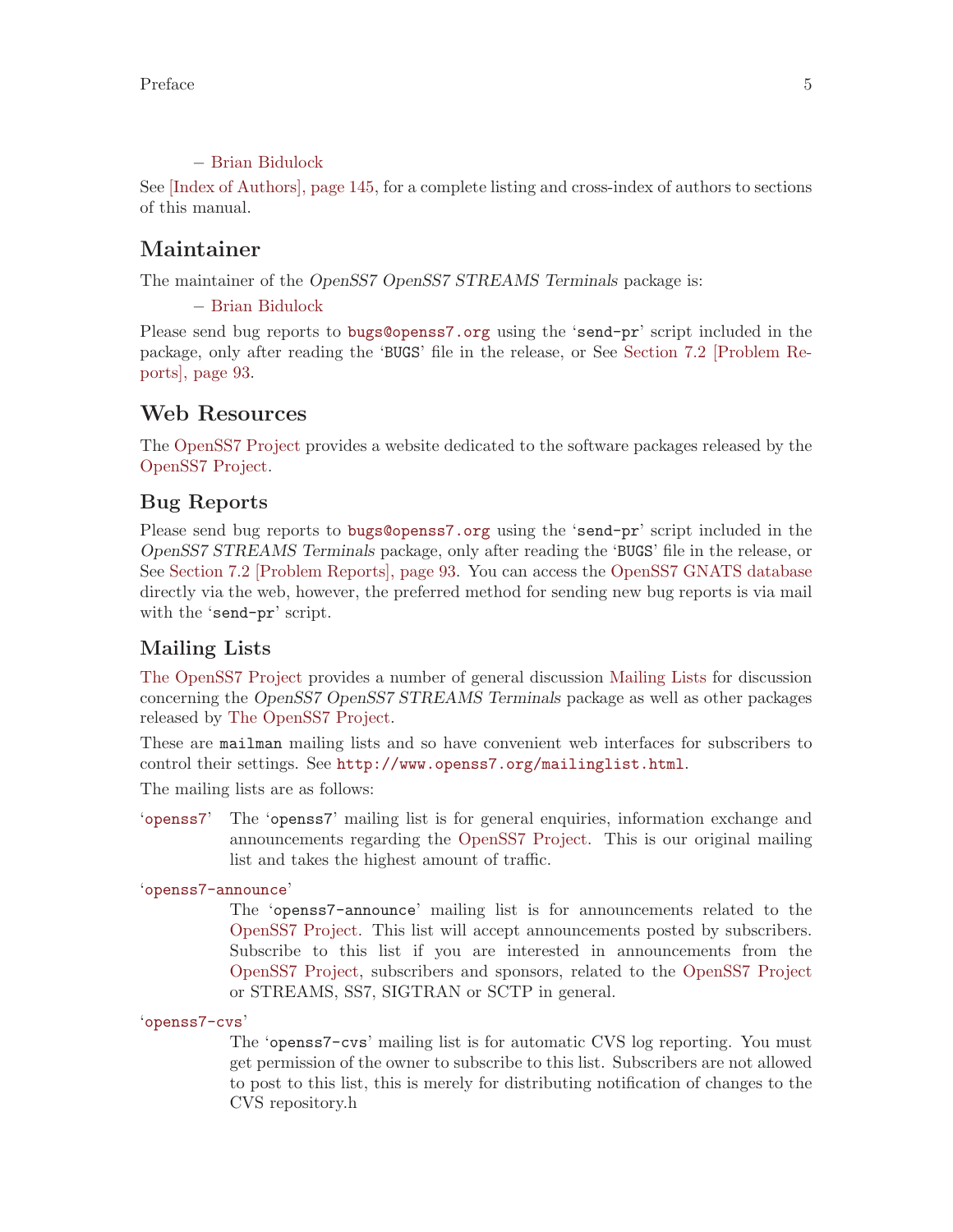#### '[openss7-develop](http://www.openss7.org/mailman/listinfo/openss7-develop)'

The 'openss7-develop' mailing list is for email exchange related to the development projects under the [OpenSS7 Project](http://www.openss7.org/). This includes development requests, proposals, requests for comment or proposal. Subscribe to this list if you are interested in ongoing development details regarding the [OpenSS7](http://www.openss7.org/) [Project.](http://www.openss7.org/)

#### '[openss7-test](http://www.openss7.org/mailman/listinfo/openss7-test)'

The 'openss7-test' mailing list is for email exchange related to the testing of code under the [OpenSS7 Project.](http://www.openss7.org/) This specifically relates to conformance testing, verification testing, interoperability testing and beta testing. Subscribe to this list if you are interested in participating in and receiving ongoing details of test activities under the [OpenSS7 Project](http://www.openss7.org/).

#### '[openss7-bugs](http://www.openss7.org/mailman/listinfo/openss7-bugs)'

The 'openss7-bugs' mailing list is specifically tailored to bug tracking. The mailing list takes a feed from the [OpenSS7 GNATS](http://www.openss7.org/bugreport.html) bug tracking system and accepts posting of responses to bug reports, tracking and resolution. Subscribe to this list if you are interested in receiving detailed OpenSS7 release code bug tracking information. This list is not archived; for historical information on problem reports, see our [GNATS databases](http://www.openss7.org/bugreport.html).

### '[openss7-updates](http://www.openss7.org/mailman/listinfo/openss7-updates)'

The 'openss7-updates' mailing list provides updates on [OpenSS7 Project](http://www.openss7.org//) code releases and ongoing activities. Subscribers are not allowed to post to this list; this list is for official [OpenSS7 Project](http://www.openss7.org/) announcements only. Subscribe to this list if you are interested in receiving updates concerning official releases and activities of the [OpenSS7 Project](http://www.opensss7.org/).

#### '[openss7-streams](http://www.openss7.org/mailman/listinfo/openss7-streams)'

The 'openss7-streams' mailing list is for email exchange related to the STREAMS development projects under the [OpenSS7 Project](http://www.openss7.org/). This includes development requests, proposals, requests for comment or proposal. Subscribe to this list if you are interested in ongoing development details regarding the [OpenSS7 Project](http://www.openss7.org/) STREAMS components.

#### '[linux-streams](http://www.openss7.org/mailman/listinfo/linux-streams)'

The 'linux-streams' mailing list is for mail exchange related to Linux Fast-STREAMS or Linux STREAMS. This includes patches, development requests, proposals, requests for comment or proposal. Subscribe to this list if you are interested in ongoing development details regarding the STREAMS for Linux components. This is the the new (September 2006) home of the 'linux-streams' list formerly of gsyc.escet.urjc.es.

#### Spam

To avoid spam being sent to the members of the OpenSS7 mailing list(s), we have blocked mail from non-subscribers. Please subscribe to the mailing list before attempting to post to them. (Attempts to post when not subscribed get bounced.)

As an additional measure against spam, subscriber lists for all OpenSS7 mailing lists are not accessible to non-subscribers; for most lists subscriber lists are only accessible to the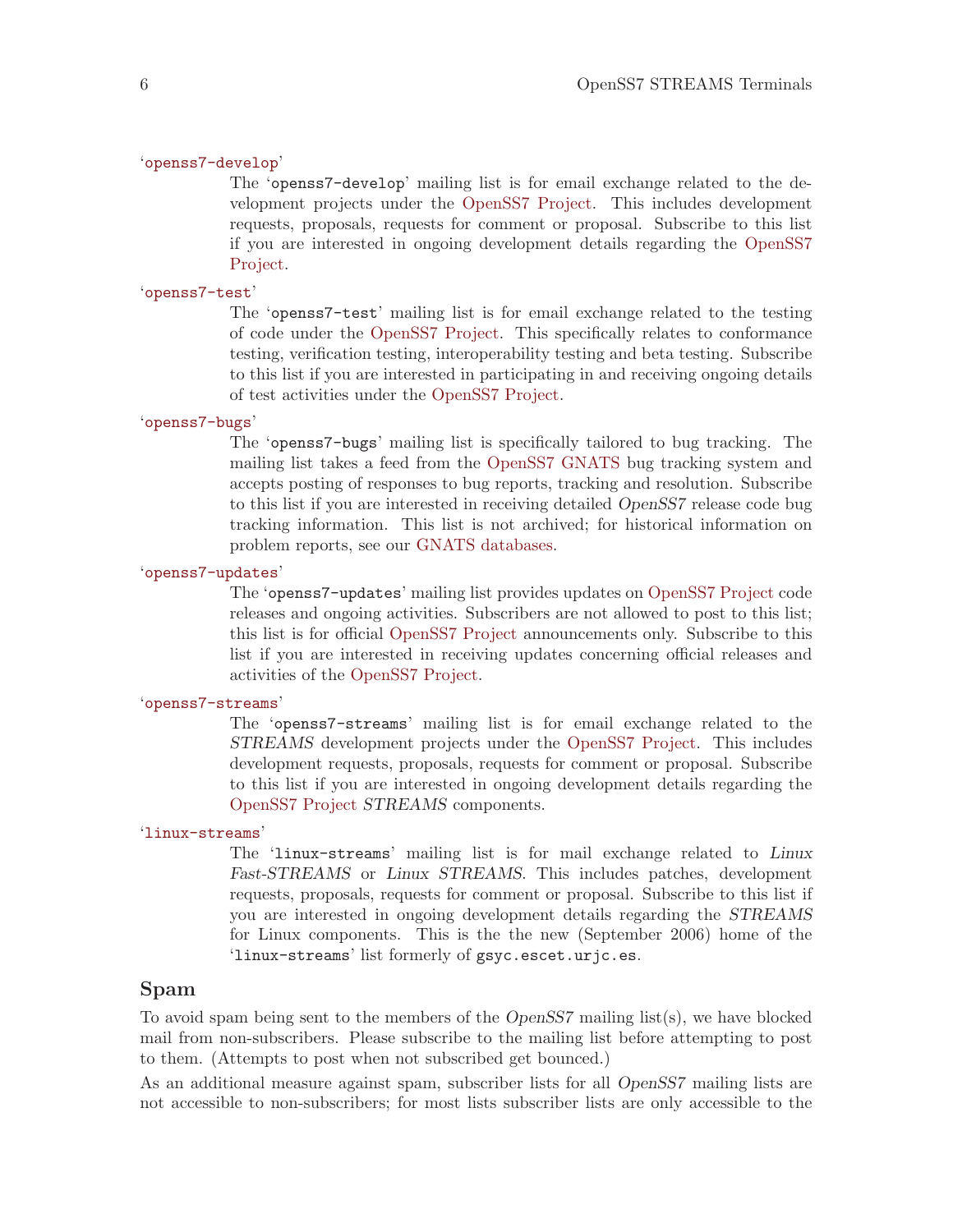list administrator. This keeps your mailing address from being picked off our website by bulk mailers.

## Acceptable Use Policy

It is acceptable to post professional and courteous messages regarding the OpenSS7 package or any general information or questions concerning STREAMS, SS7, SIGTRAN, SCTP or telecommunications applications in general.

### Large Attachments

The mailing list is blocked from messages of greater than 40k. If you have attachments (patches, test programs, etc.) and you mail them to the list, it will bounce to the list administrator. If you are interested in making your patches, test programs, test results or other large attachments available to the members of the mailing list, state in the message that you would like them posted and the list administrator will place them in the mail archives.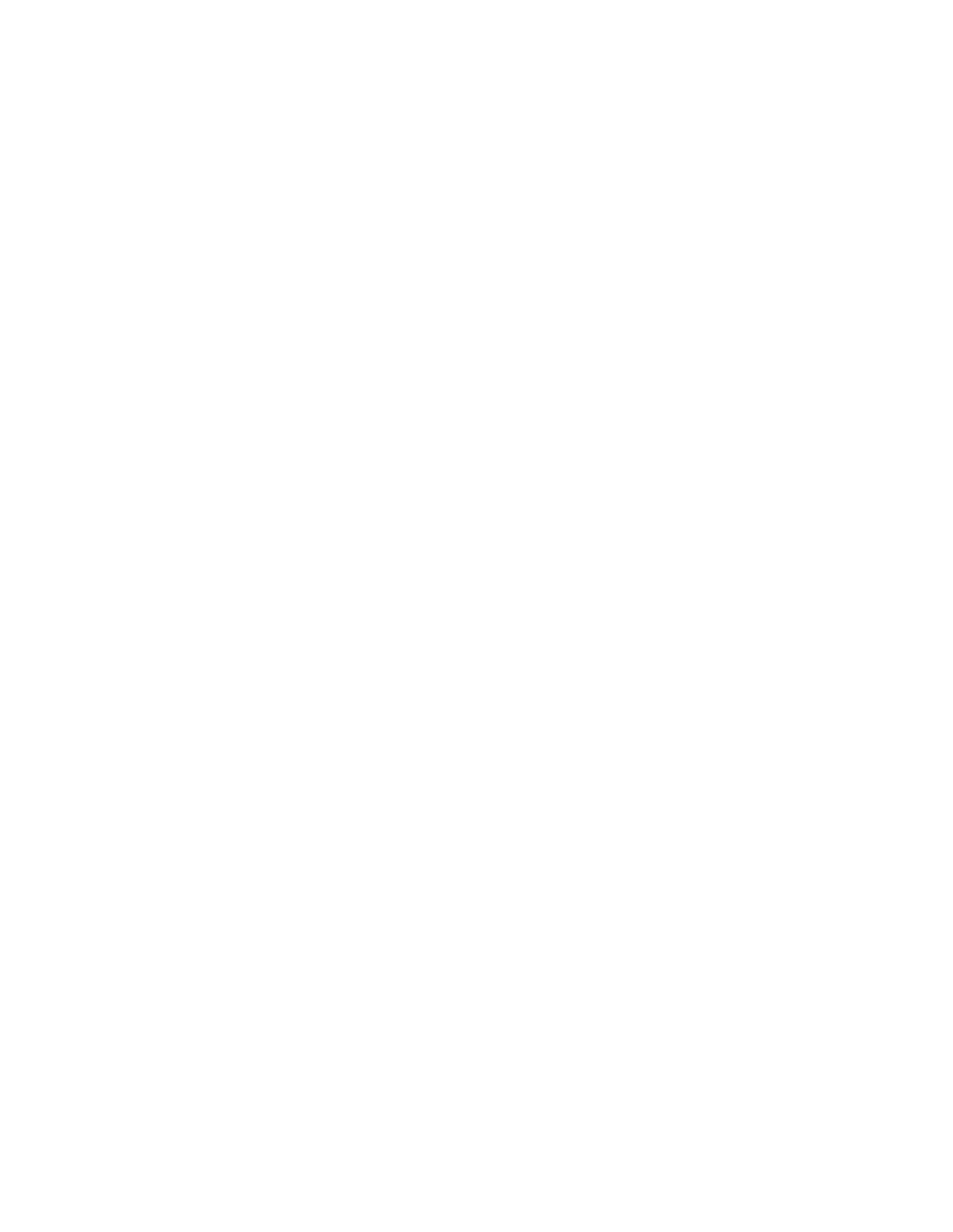## <span id="page-18-0"></span>Quick Start Guide

## OpenSS7 STREAMS Terminals

Package strtty-0.9.2.4 was released under AGPLv3 2008-10-31.

The OpenSS7 STREAMS Terminals package provides STREAMS modules and drivers, libraries, programs, init scripts, and daemons that implement the classical SVR 4 Terminal Subsystem.

The OpenSS7 STREAMS Terminals package includes kernel modules, SVR 4.2 STREAMS drivers, modules, libraries, utilities, test programs, daemons, and development environment for the development and execution of OpenSS7 STREAMS Terminals components and applications for the SVR 4.2 STREAMS environment. It provides true STREAMS-based Pseudo-Terminals for Linux.

The package builds and installs the following STREAMS kernel modules and drivers:

- − 'streams\_pty.ko' driver /dev/ptmx /dev/pts/0
- − 'streams\_ptem.ko' module ptem
- − 'streams\_pckt.ko' module pckt
- − 'streams\_ldterm.ko' module ldterm
- − 'streams\_ttcompat.ko' module ttcompat
- [pty\(4\)](http://www.openss7.org/man2html?pty(4)) The [pty\(4\)](http://www.openss7.org/man2html?pty(4)) driver is a Pseudo-Terminal Driver that provides the classical  $UNIX^{\mathcal{B}}$  master and slave pseudo-terminals.

This driver is complete but untested.

[ptem\(4\)](http://www.openss7.org/man2html?ptem(4)) The [ptem\(4\)](http://www.openss7.org/man2html?ptem(4)) module is a Pseudo-Terminal Emulation Module that provide hardware terminal emulation for the slave side of a Pseudo-Terminal provided by the [pty\(4\)](http://www.openss7.org/man2html?pty(4)) driver. This module is pushed over the slave side of a pseudoterminal before pushing [ldterm\(4\)](http://www.openss7.org/man2html?ldterm(4)).

This module is complete but untested.

[pckt\(4\)](http://www.openss7.org/man2html?pckt(4)) The pckt(4) module is a Packet Module. This is the classical  $UNIX^{(R)}$  packetization module that is pushed over the master side of a pseudo-terminal to allow the master to view the detailed state of the pseudo-terminal.

This module is complete but untested.

[ldterm\(4\)](http://www.openss7.org/man2html?ldterm(4))

The [ldterm\(4\)](http://www.openss7.org/man2html?ldterm(4)) module is a Line Discipline Terminal Module. This is the classical UNIX<sup>(B)</sup> line discipline module for terminals. This module is pushed last on the slave side of a psuedo-terminal, after [ptem\(4\)](http://www.openss7.org/man2html?ptem(4)) and provides the POSIX terminal interface to the user.

This module is incomplete.

[ttcompat\(4\)](http://www.openss7.org/man2html?ttcompat(4))

The [ttcompat\(4\)](http://www.openss7.org/man2html?ttcompat(4)) module is a TTY Compatibility Module. This is a module that provides  $UNIX^{(R)}$  Version 7 and 4BSD compatible terminal interfaces. These interfaces are no longer in use and this module has only marginal value. This module is complete but untested.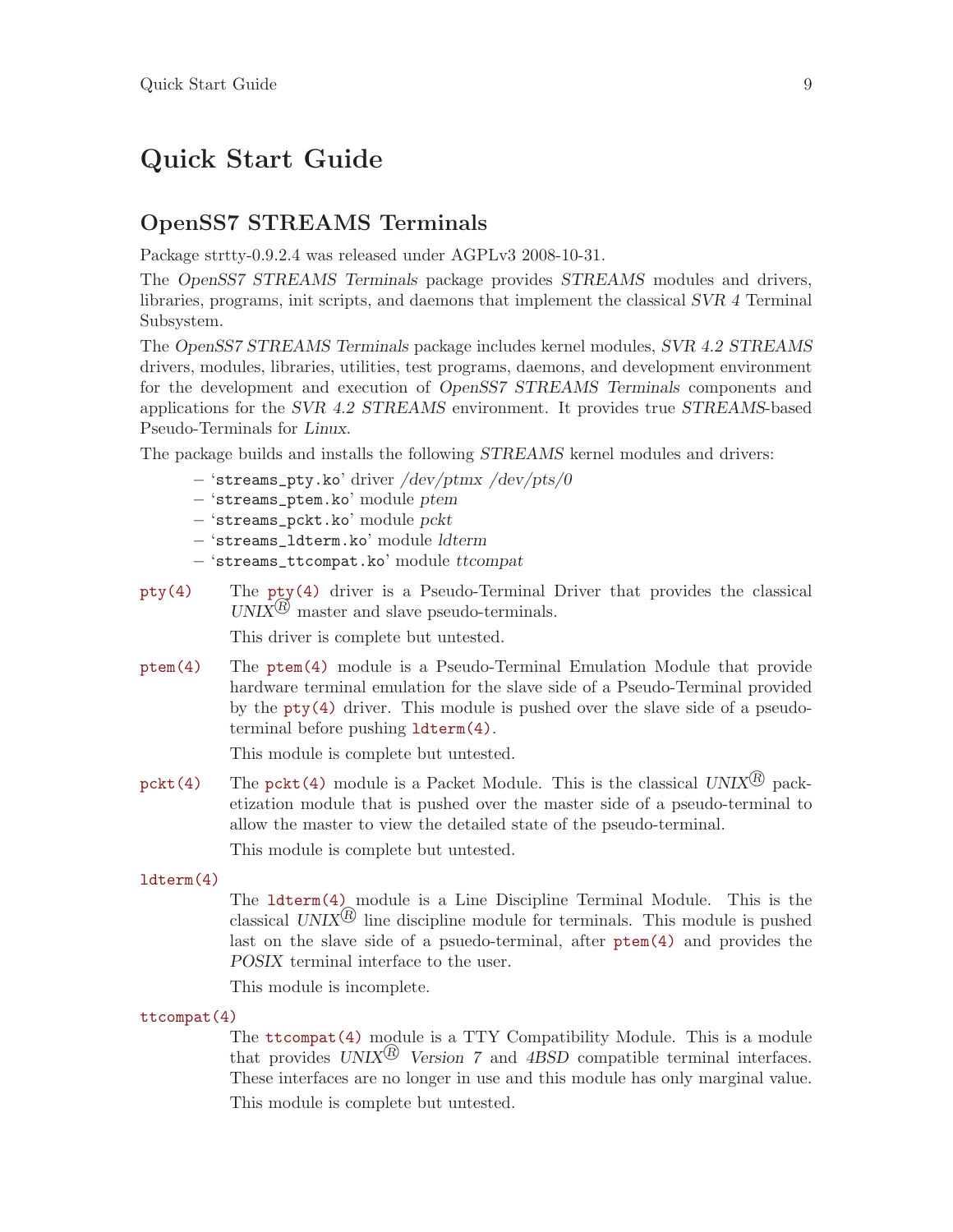<span id="page-19-0"></span>The package builds and installs the following shared object libraries:

[libtty\(3\)](http://www.openss7.org/man2html?libtty(3))

The [libtty\(3\)](http://www.openss7.org/man2html?libtty(3)) library provides replacements for POSIX terminal handling functions that are not properly implemented in 'glibc'. These functions are:

| openpt (3tty)                    | $-$ open a master pseudo-terminal                                  |
|----------------------------------|--------------------------------------------------------------------|
| ptsname (3tty)                   | - obtain name for slave device                                     |
| grantpt(3tty)<br>unlockpt (3tty) | - grant access to the slave device<br>- unlock the pseudo-terminal |
|                                  |                                                                    |

This library is incomplete.

The OpenSS7 STREAMS Terminals package includes kernel modules, SVR 4.2 STREAMS drivers, modules, libraries, utilities, test programs, daemons, and development environment for the development and execution of OpenSS7 STREAMS Terminals components and applications for the SVR 4.2 STREAMS environment.

This package is currently incomplete. It is being released as a reference point for the community. If you are interested in completion of this package, contact [info@openss7.com](mailto:info@openss7.com).

This distribution is only currently applicable to Linux 2.4 and 2.6 kernels and was targeted at ix86, x86\_64, ppc and ppc64 architectures, but should build and install for other architectures as well.

### Release

This is the strtty-0.9.2.4 package, released 2008-10-31. This '0.9.2.4' release, and the latest version, can be obtained from the [download area](http://www.openss7.org/download.html) of [The OpenSS7 Project](http://www.openss7.org/) website using a command such as:

\$> wget http://www.openss7.org/tarballs/strtty-0.9.2.4.tar.bz2

The release is available as an **[autoconf\(1\)](http://www.openss7.org/man2html?autoconf(1))** tarball, 'src.rpm' or 'dsc', as a set of binary 'rpm's or 'deb's, or as a [yum\(8\)](http://www.openss7.org/man2html?yum(8)) or [apt\(8\)](http://www.openss7.org/man2html?apt(8)) repository. See the [download page](http://www.openss7.org/download.html) for the [autoconf\(1\)](http://www.openss7.org/man2html?autoconf(1)) tarballs, 'src.rpm's, 'dsc's, or repository access instructions. See the [strtty](http://www.openss7.org/strtty_pkg.html) [package page](http://www.openss7.org/strtty_pkg.html) for tarballs, source and binary packages.

Please see the '[NEWS](http://www.openss7.org/codefiles/strtty-0.9.2.4/NEWS)' file for release notes and history of user visible changes for the current version, and the '[ChangeLog](http://www.opesns7.org/codefiles/strtty-0.9.2.4/ChangeLog)' file for a more detailed history of implementation changes. The '[TODO](http://www.opesns7.org/codefiles/strtty-0.9.2.4/TODO)' file lists features not yet implemented and other outstanding items.

Please see the '[INSTALL](http://www.openss7.org/codefiles/strtty-0.9.2.4/INSTALL)', '[INSTALL-strtty](http://www.openss7.org/codefiles/strtty-0.9.2.4/INSTALL-strtty)' and '[README-make](http://www.openss7.org/codefiles/strtty-0.9.2.4/README-make)', files (or see [Chapter 6](#page-52-0) [\[Installation\], page 43](#page-52-0)) for installation instructions.

When working from  $\text{cvs}(1)$  or  $\text{git}(1)$ , please see the '[README-cvs](http://www.openss7.org/codefiles/strtty-0.9.2.4/README-cvs)', file (or see [Section 6.2.8](#page-64-1)) [\[Downloading from CVS\], page 55\)](#page-64-1). An abbreviated installation procedure that works for most applications appears below.

This release of the package is published strictly under Version 3 of the GNU Affero Public License which can be found in the file '[COPYING](http://www.openss7.org/codefiles/strtty-0.9.2.4/COPYING)'. Package specific licensing terms (if any) can be found in the file '[LICENSES](http://www.openss7.org/codefiles/strtty-0.9.2.4/LICENSES)'. Please respect these licensing arrangements. If you are interested in different licensing terms, please contact the copyright holder, or [OpenSS7](mailto:sales@openss7.com?subject=Licensing) Corporation [<sales@openss7.com>](mailto:sales@openss7.com?subject=Licensing).

See '[README-alpha](http://www.openss7.org/codefiles/strtty-0.9.2.4/README-alpha)' (if it exists) for alpha release information.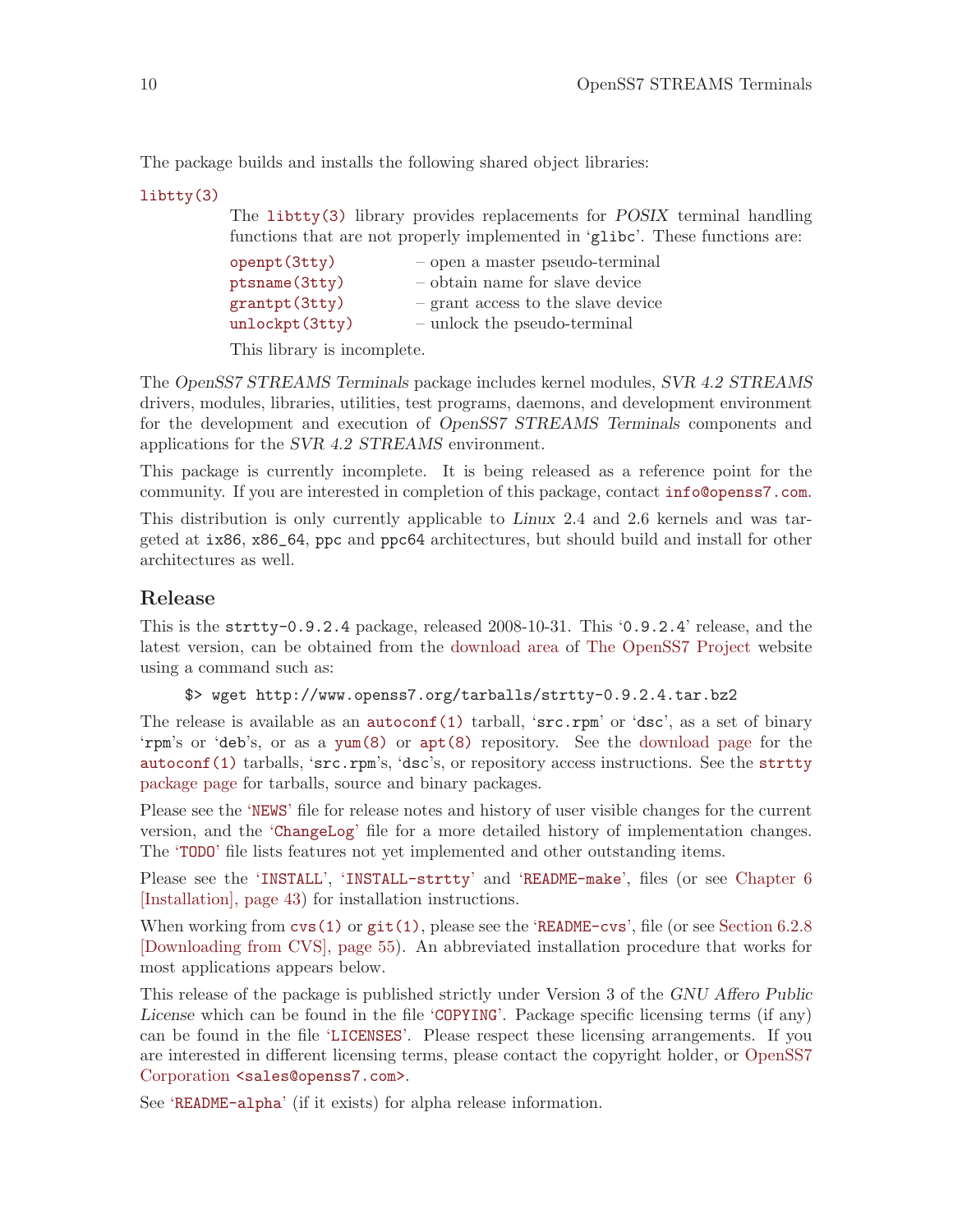### <span id="page-20-0"></span>**Prerequisites**

The quickest and easiest way to ensure that all prerequisites are met is to download and install this package from within the OpenSS7 Master Package, openss7-0.9.2.G, instead of separately.

Prerequisites for the OpenSS7 STREAMS Terminals package are as follows:

- 1. Linux distribution, somewhat Linux Standards Base compliant, with a 2.4 or 2.6 kernel and the appropriate tool chain for compiling out-of-tree kernel modules. Most recent Linux distributions are usable out of the box, but some development packages must be installed. For more information, see [Section 5.2 \[Compatibility\], page 32](#page-41-0).
	- − A fairly LSB compliant GNU/Linux distribution.<sup>1</sup>
	- − Linux 2.4 kernel (2.4.10 2.4.27), or
	- − Linux 2.6 kernel (2.6.3 2.6.26);
	- − glibc2 or better.
	- − GNU groff (for man pages).<sup>2</sup>
	- − GNU texinfo (for info files).

(Note: If you acquired strtty a part of the OpenSS7 Master Package, then the dependencies listed below will already have been met by unpacking the master package.)

- 2. OpenSS7 Linux Fast-STREAMS, [streams-0.9.2.4.](http://www.openss7.org/tarballs/streams-0.9.2.4.tar.bz2)<sup>3</sup>
- 3. OpenSS7 STREAMS Compatibility Modules, [strcompat-0.9.2.7.](http://www.openss7.org/tarballs/strcompat-0.9.2.7.tar.bz2)

When configuring and building multiple *OpenSS7 Project* release packages, place all of the source packages (unpacked tarballs) at the same directory level and all build directories at the same directory level (e.g. all source packages under '/usr/src').

When installing packages that install as kernel modules, it is necessary to have the correct kernel development package installed. For the following distributions, use the following commands:

Ubuntu: \$> apt-get install linux-headers Debian: \$> apt-get install kernel-headers Fedora: \$> yum install kernel-devel

You also need the same version of  $\text{gcc}(1)$  compiler with which the kernel was built. If it is not the default, add 'CC=kgcc' on the line after './configure', for example:

 $\frac{1}{2}$  ../strtty-0.9.2.4/configure CC='gcc-3.4'

### Installation

The following commands will download, configure, build, check, install, validate, uninstall and remove the package:

```
$> wget http://www.openss7.org/tarballs/strtty-0.9.2.4.tar.bz2
$ tar -xjvf strtty-0.9.2.4.tar.bz2
$> mkdir build
$> pushd build
```
<sup>1</sup> See [Section 5.2.1 \[GNU/Linux Distributions\], page 32,](#page-41-1) for more information.

<sup>&</sup>lt;sup>2</sup> If you are using a Debian release, please make sure to install the groff extension package ('groff\_ext'), as it contains the refer or grefer commands necessary for including references in the manual pages.

<sup>&</sup>lt;sup>3</sup> Although, at one time, this package supported LiS, LiS is now deprecated and unsupported.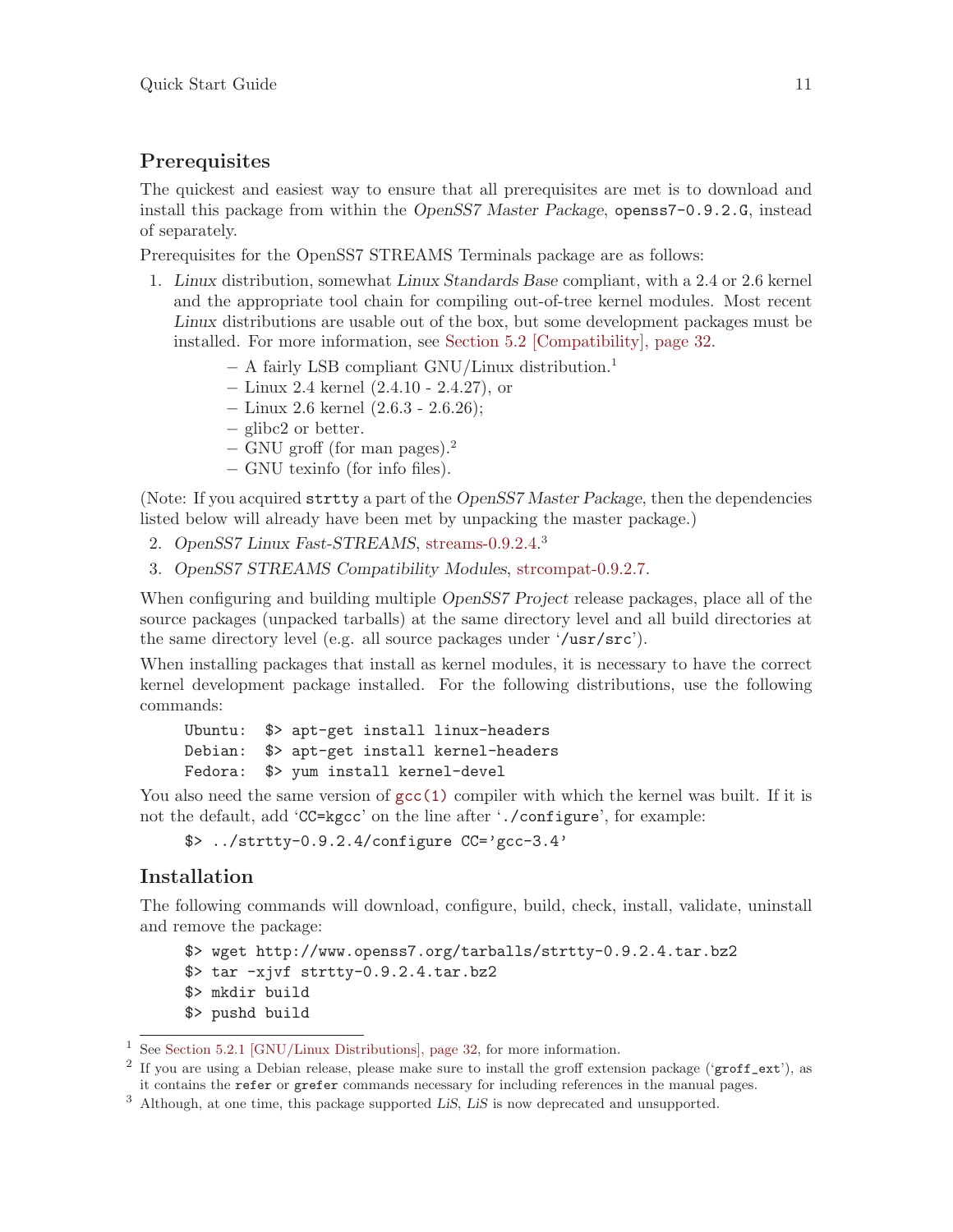```
$> ../strtty-0.9.2.4/configure --enable-autotest
$> make
$> make check
$> sudo make install
$> sudo make installcheck
$> sudo make uninstall
$> popd
$> sudo rm -rf build
$> rm -rf strtty-0.9.2.4
$> rm -f strtty-0.9.2.4.tar.bz2
```
If you have problems, try building with the logging targets instead. If the make of a logging target fails, an automatic problem report will be generated that can be mailed to [The](mailto:bugs@openss7.org) [OpenSS7 Project.](mailto:bugs@openss7.org) 4 Installation steps using the logging targets proceed as follows:

```
$> wget http://www.openss7.org/tarballs/strtty-0.9.2.4.tar.bz2
$> tar -xjvf strtty-0.9.2.4.tar.bz2
$> mkdir build
$> pushd build
$> ../strtty-0.9.2.4/configure --enable-autotest
$> make compile.log
$> make check.log
$> sudo make install.log
$> sudo make installcheck.log
$> sudo make uninstall.log
$> popd
$> sudo rm -rf build
$> rm -rf strtty-0.9.2.4
$> rm -f strtty-0.9.2.4.tar.bz2
```
See '[README-make](http://www.openss7.org/codefiles/strtty-0.9.2.4/README-make)' for additional specialized make targets.

For custom applications, see the '[INSTALL](http://www.openss7.org/codefiles/strtty-0.9.2.4/INSTALL)' and '[INSTALL-strtty](http://www.openss7.org/codefiles/strtty-0.9.2.4/INSTALL-strtty)' files or the see [Chapter 6](#page-52-0) [\[Installation\], page 43](#page-52-0), as listed below. If you encounter troubles, see [Chapter 7 \[Trou](#page-98-0)[bleshooting\], page 89](#page-98-0), before issuing a bug report.

## Brief Installation Instructions

The OpenSS7 STREAMS Terminals package is available from the [downloads area of The](http://www.openss7.org/download.html) [OpenSS7 Project website](http://www.openss7.org/download.html) using a command such as:

```
$> wget http://www.openss7.org/tarballs/strtty-0.9.2.4.tar.bz2
```
Unpack the tarball using a command such as:

```
$> tar -xjvf strtty-0.9.2.4.tar.bz2
```
The tarball will unpack into the relative subdirectory named after the package name: strtty-0.9.2.4.

The package builds using the GNU autoconf utilities and the 'configure' script. To build the package, we recommend using a separate 'build' directory as follows:

Please see [Section 7.2 \[Problem Reports\], page 93,](#page-102-1) or the file '[PROBLEMS](http://www.openss7.org/codefiles/strtty-0.9.2.4/PROBLEMS)' in the release directory for more information on filing a proper Problem Report.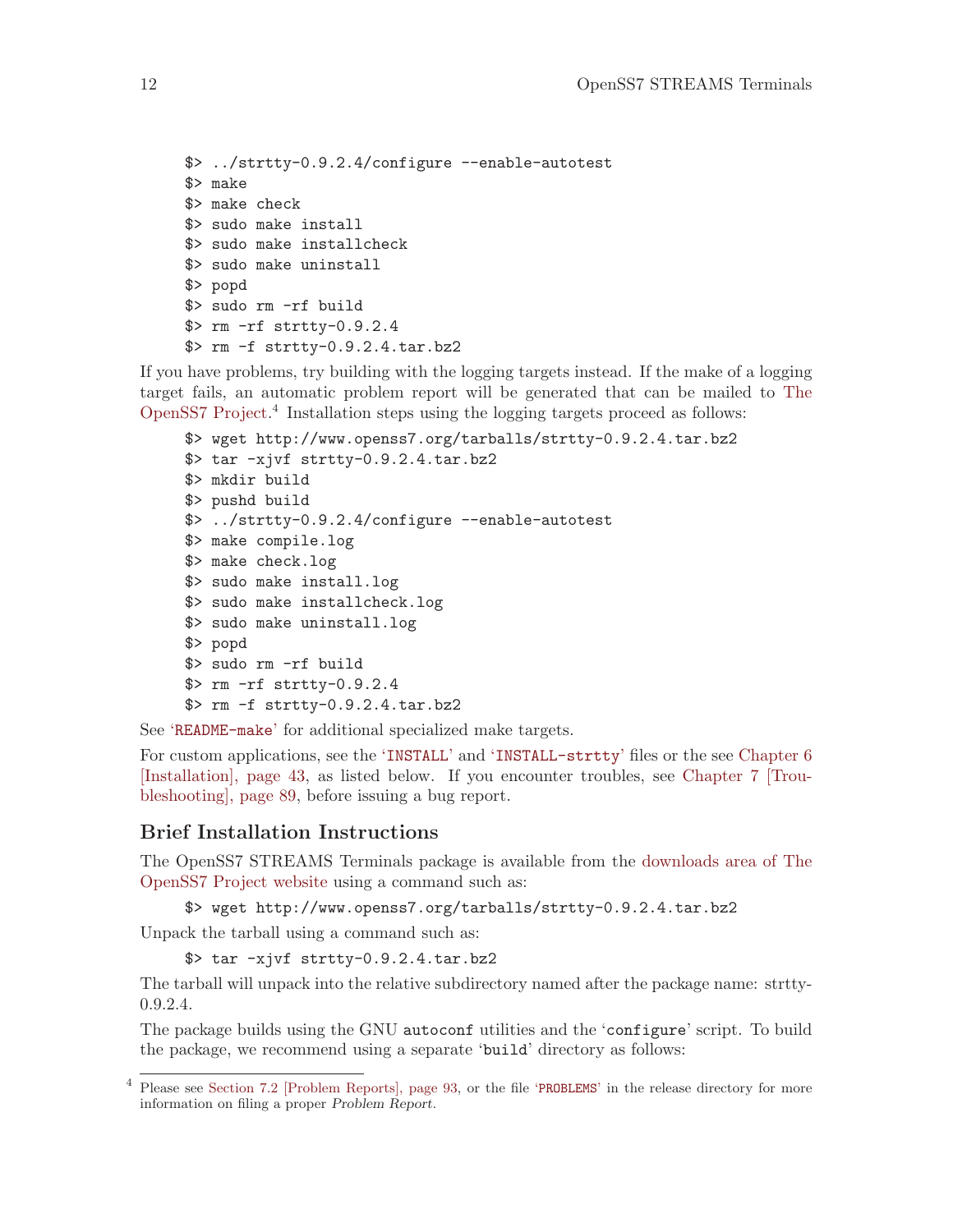<span id="page-22-0"></span>\$> mkdir build \$> cd build \$> ../strtty-0.9.2.4/configure

In general, the package configures and builds without adding any special options to the 'configure' script. For general options to the 'configure' script, see the GNU '[INSTALL](http://www.openss7.org/codefiles/strtty-0.9.2.4/INSTALL)' file in the distribution:

\$> less ../strtty-0.9.2.4/INSTALL

For specific options to the 'configure' script, see the '[INSTALL-strtty](http://www.openss7.org/codefiles/strtty-0.9.2.4/INSTALL-strtty)' file in the distribution, or simply execute the configure script with the '--help' option like so:

\$> ../strtty-0.9.2.4/configure --help

After configuring the package, the package can be compiled simply by issuing the 'make' command:

\$> make

Some specialized makefile targets exists, see the '[README-make](http://www.openss7.org/codefiles/strtty-0.9.2.4/README-make)' file in the distribution or simply invoke the 'help' target like so:

\$> make help | less

After successfully building the package, the package can be checked by invoking the 'check' make target like so:

\$> make check

After successfully checking the package, the package can be installed by invoking the 'install' make target (as root) like so:

\$> sudo make install

The test suites that ship with the package can be invoked after the package has been installed by invoking the 'installcheck' target. This target can either be invoked as root, or as a normal user, like so:

\$> make installcheck

(Note: you must add the '--enable-autotest' flag to 'configure', above for the test suites to be invoked with 'make installcheck'.)

The package can be cleanly removed by invoking the 'uninstall' target (as root):

\$> sudo make uninstall

Then the build directory and tarball can be simply removed:

```
$> cd ..
$> rm -rf build
$> rm -rf strtty-0.9.2.4
$> rm -f strtty-0.9.2.4.tar.bz2
```
### Detailed Installation Instructions

More detailed installation instructions can be found in the [Chapter 6 \[Installation\], page 43,](#page-52-0) contained in the distribution in 'text', 'info', 'html' and 'pdf' formats:

\$> cd ../strtty-0.9.2.4 \$> less doc/manual/strtty.txt \$> lynx doc/manual/strtty.html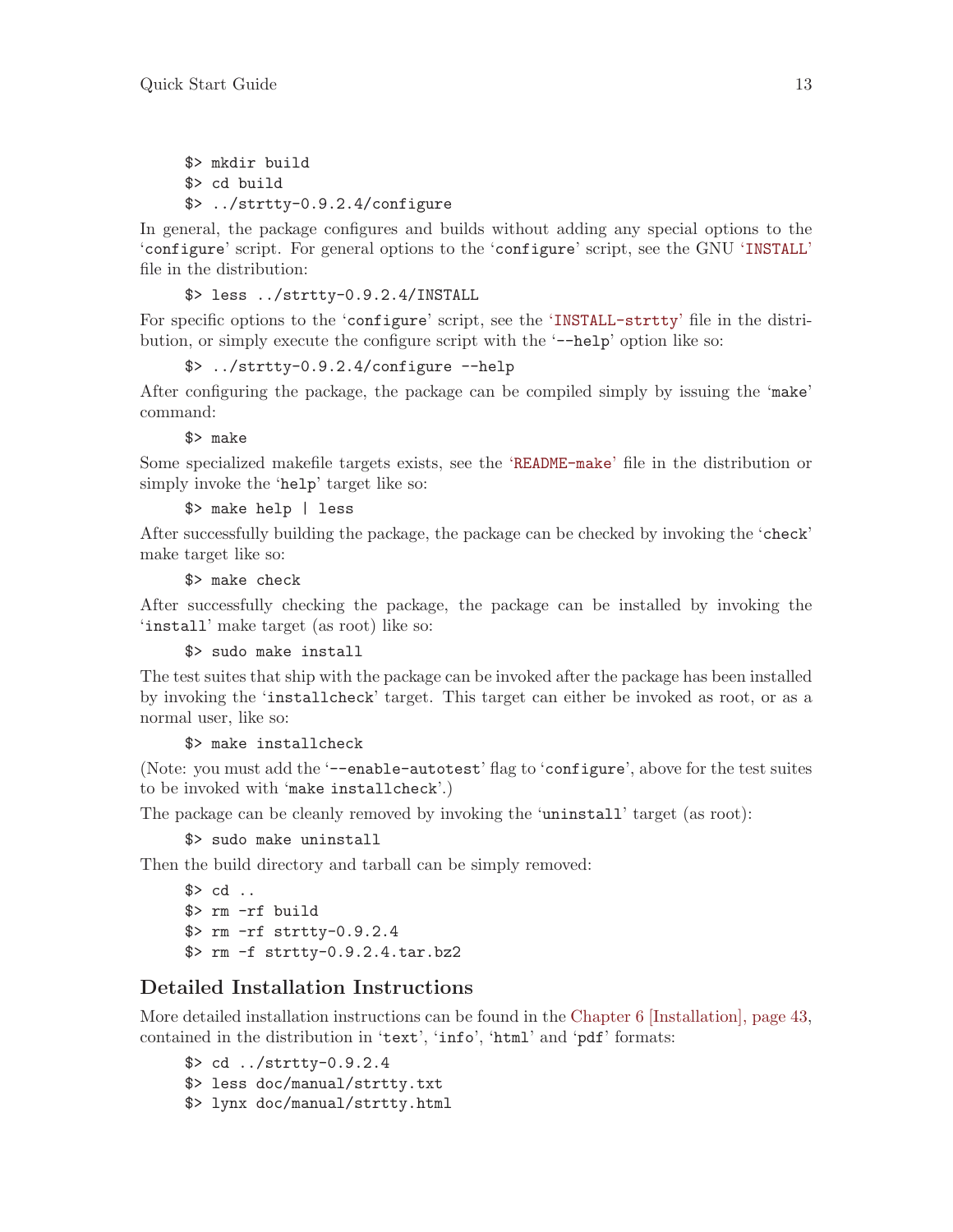\$> info doc/manual/strtty.info \$> xpdf doc/manual/strtty.pdf

The 'text' version of the manual is always available in the '[MANUAL](http://www.openss7.org/codefiles/strtty-0.9.2.4/MANUAL)' file in the release.

The current manual is also always available online from The OpenSS7 Project website at:

\$> lynx http://www.openss7.org/strtty\_manual.html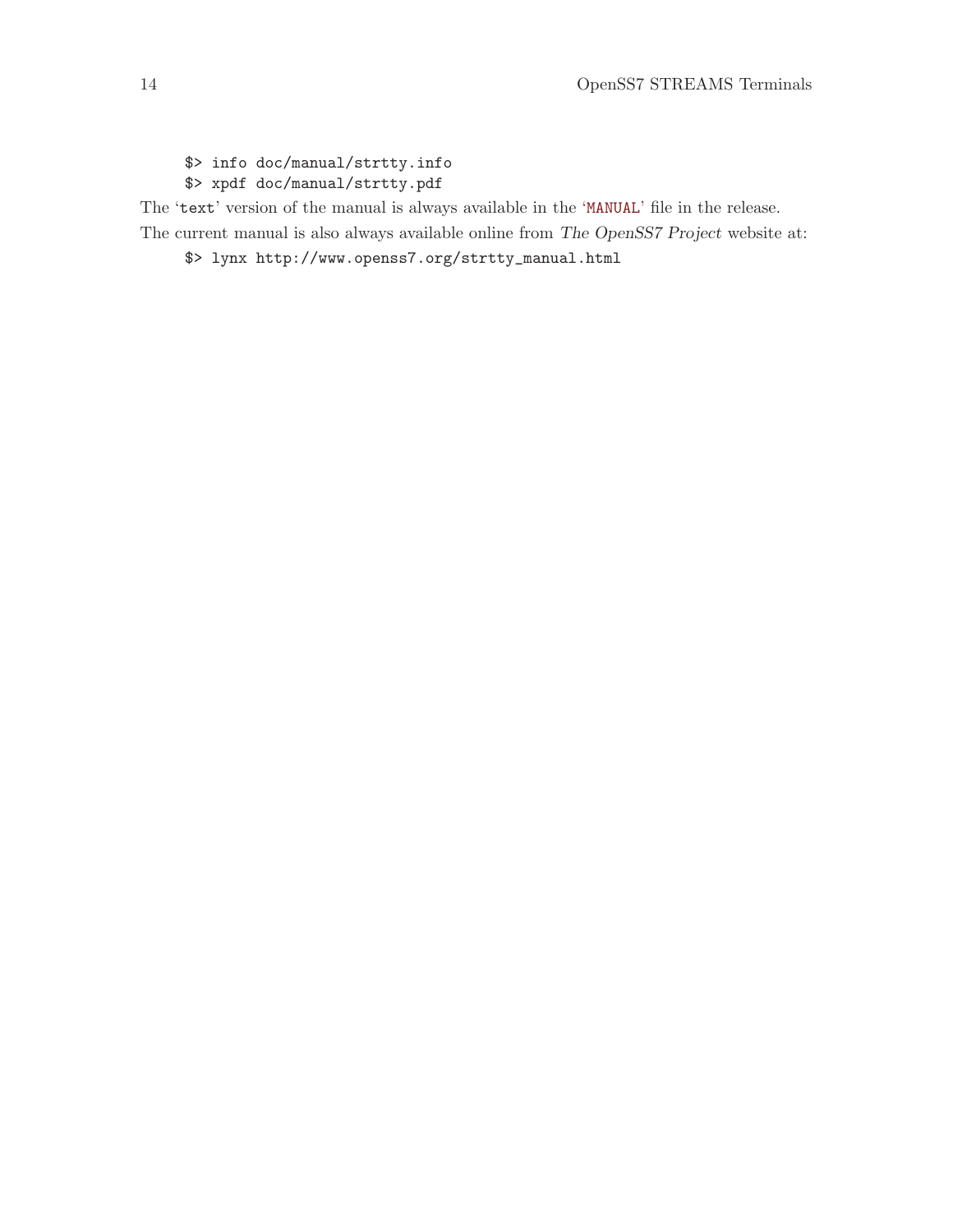## <span id="page-24-0"></span>1 Introduction

This manual documents the design, implementation, installation, operation and future development schedule of the OpenSS7 STREAMS Terminals package.

## 1.1 Overview

This manual documents the design, implementation, installation, operation and future development of the OpenSS7 STREAMS Terminals package.

## 1.2 Organization of this Manual

This manual is organized (loosely) into several sections as follows:

[Chapter 1 \[Introduction\], page 15](#page-24-0). This introduction

[Chapter 2 \[Objective\], page 17](#page-26-0). Objective of the package [Chapter 3 \[Reference\], page 19.](#page-28-0) Contents of the package [Chapter 4 \[Conformance\], page 29](#page-38-0). Conformance of the package [Chapter 5 \[Releases\], page 31](#page-40-0). Releases of the package [Chapter 6 \[Installation\], page 43.](#page-52-0) Installation of the package [Chapter 7 \[Troubleshooting\], page 89.](#page-98-0) Troubleshooting of the package

## 1.3 Conventions and Definitions

This manual uses texinfo typographic conventions.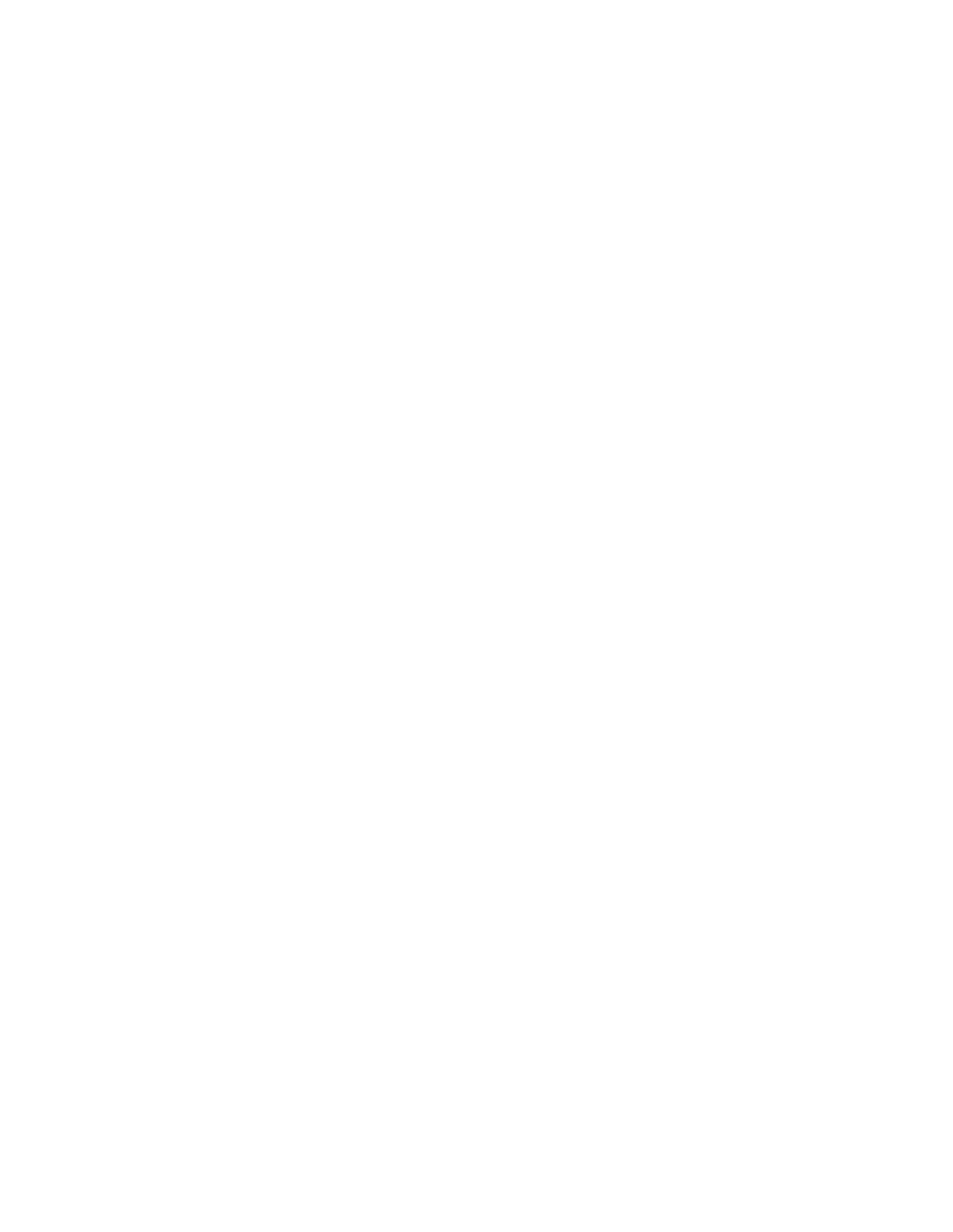## <span id="page-26-0"></span>2 Objective

The objective for creating the OpenSS7 STREAMS Terminals package was initially one of completeness. A number of STREAMS implementations provide the capability to include the SVR 4 style Terminal Subsystem based on STREAMS in the operating system. For completeness, Linux Fast-STREAMS package should also include such a capability and it was for that initial purpose that this package was written.<sup>1</sup>

Having a complete Terminal Subsystem based on STREAMS for Linux has other advantages. With a terminal subsystem based on STREAMS available, that at least implements pseudo-terminal devices and associated modules, permits rapid porting of UNIX applications programs that rely upon STREAMS-based terminals to the Linux Fast-STREAMS environment.

The OpenSS7 Project currently does not have any applications or STREAMS modules that depend upon the availability of the Terminal Subsystem, and this is one of the reasons that the package is initially incomplete (missing a complete [ldterm\(4\)](http://www.openss7.org/man2html?ldterm(4)) module) and untested (the [test-tty\(8\)](http://www.openss7.org/man2html?test-tty(8)) test suite is incomplete). Nevertheless, it has a most of the components of a fully functional terminal subsystem for pseudo-terminals and can easily be completed. If you have applications or modules that require the Terminal Subsystem, contact The OpenSS7 Project about advancing the completion of this package.

Note that one of the reasons why a terminal subsystem was never written for LiS is the inability of the LiS Stream head to be able to properly support terminals. Linux Fast-STREAMS does not have this deficiency.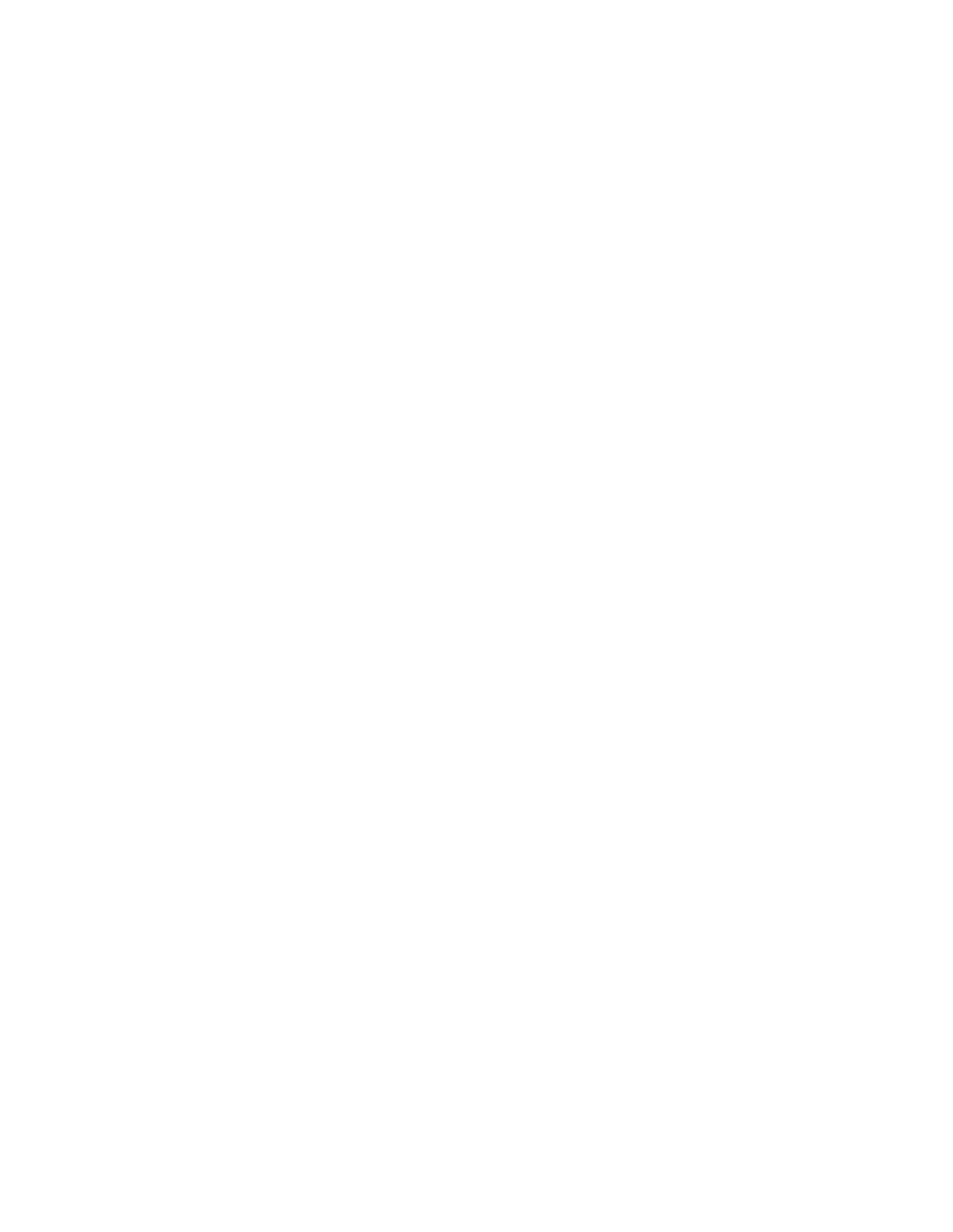## <span id="page-28-0"></span>3 Reference

This chapter provides a reference to the contents of the STRTTY package. Please note that this texinfo documentation is not updated as regularly as the manual pages. For a more up to date package reference, please begin with the [strtty\(5\)](http://www.openss7.org/man2html?strtty(5)) manual page (that documents the package).

## 3.1 Files

```
STRTTY creates the following kernel modules files in the kernel modules directory, '/lib/
 modules/2.4.20-28.7/':1
 'modules.strtty'
 STRTTY installs the following kernel module files in the kernel modules directory, '/lib/
 modules/2.4.20-28.7/strtty/':2
 'streams_pckt.ko'
             kernel module containing the pckt(4) STREAMS module.
 'streams_ptem.ko'
             kernel module containing the ptem(4) STREAMS module.
 'streams_ttcompat.ko'
             kernel module containing the ttcompat(4) STREAMS module.
 'streams_ldterm.ko'
             kernel module containing the ldterm(4) STREAMS module.
 'streams_pty.ko'
             kernel module containing the pty(4) STREAMS driver.
 STRTTY installs the following header files in the system include directory, '/usr/include/
 strtty/':
 'sys/strtty/config.h'
             strtty configuration header.
 'sys/strtty/version.h'
             strtty module version header.
 'sys/ttydev.h'
             replacement SVR 4 terminal subsystem header file.
 'sys/termios.h'
             replacement SVR 4 terminal subsystem header file.
 'sys/termio.h'
             replacement SVR 4 terminal subsystem header file.
 'sys/sgtty.h'
             replacement SVR 4 terminal subsystem header file.
<sup>1</sup> The kernel version '2.4.20-28.7' is just and example. For the running kernel, 'uname -r' is expected.
```
<sup>2</sup> The kernel version '2.4.20-28.7' is just and example. For the running kernel, 'uname -r' is expected.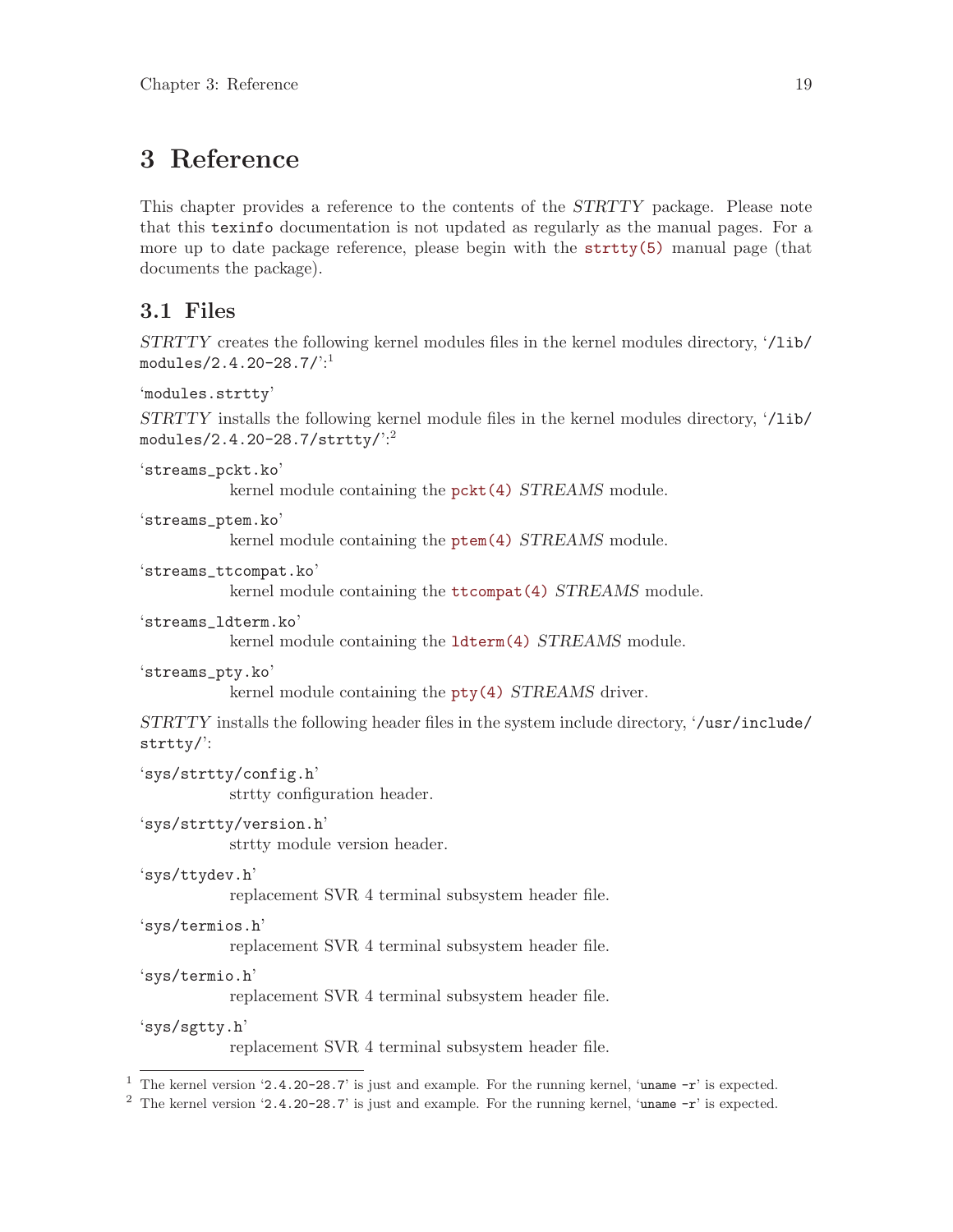| 'sys/ttyio.h'                 |                                                                                                                                                                                                                                                                                                                                                                                                                       |
|-------------------------------|-----------------------------------------------------------------------------------------------------------------------------------------------------------------------------------------------------------------------------------------------------------------------------------------------------------------------------------------------------------------------------------------------------------------------|
|                               | replacement SVR 4 terminal subsystem header file.                                                                                                                                                                                                                                                                                                                                                                     |
| 'sys/strtty.h'                | replacement SVR 4 terminal subsystem header file.                                                                                                                                                                                                                                                                                                                                                                     |
| 'sys/ttychars.h'              | replacement SVR 4 terminal subsystem header file.                                                                                                                                                                                                                                                                                                                                                                     |
| 'sys/pty.h'                   | standard PTY header for use with the pty(4) STREAMS module.                                                                                                                                                                                                                                                                                                                                                           |
| 'ttychars.h'                  | replacement SVR 4 terminal subsystem header file.                                                                                                                                                                                                                                                                                                                                                                     |
| 'ttcompat.h'                  | standard TTY compatibility header for use with the ttcompat(4) STREAMS<br>module.                                                                                                                                                                                                                                                                                                                                     |
|                               | 'sgtty.h' replacement SVR 4 terminal subsystem header file.                                                                                                                                                                                                                                                                                                                                                           |
| 'termios.h'                   | replacement SVR 4 terminal subsystem header file.                                                                                                                                                                                                                                                                                                                                                                     |
| 'termio.h'                    | replacement SVR 4 terminal subsystem header file.                                                                                                                                                                                                                                                                                                                                                                     |
| STRTTY                        | installs the following test programs in the system libexec directory,<br>$\frac{1}{2}$ /usr/libexec/strtty/ $\frac{1}{2}$                                                                                                                                                                                                                                                                                             |
| 'send-pr'<br>'send-pr.config' | The send-pr stand-alone shell script can be used for the automatic genera-<br>tion of problem reports for the OpenSS7 STREAMS Terminals package. The<br>'send-pr.config' file provides localized definitions used by the send-pr pro-<br>gram. For more information on problem reports, See Section 7.2 [Problem<br>Reports, page 93, and, in particular, See Section 7.2.4 [Stand Alone Problem<br>Reports, page 96. |
| 'test-tty'                    |                                                                                                                                                                                                                                                                                                                                                                                                                       |
|                               | test program.                                                                                                                                                                                                                                                                                                                                                                                                         |
| 'testsuite'                   | 'atlocal' The testsuite stand-alone shell script invokes test cases in the test programs                                                                                                                                                                                                                                                                                                                              |
|                               |                                                                                                                                                                                                                                                                                                                                                                                                                       |

above as compiled into a comprehensive regression, troubleshooting and validation test suite for the OpenSS7 STREAMS Terminals drivers. The 'atlocal' file provides localized definitions used by the testsuite program. For more information on test suites, See [Section 7.1 \[Test Suites\], page 89,](#page-98-1) and, in particular, See [Section 7.1.2.1 \[Running Test Suites\], page 93](#page-102-0).

STRTTY installs the following utility programs in the system binary directory, '/usr/ sbin/':

<sup>3</sup> Note that on some systems, '/usr/libexec' does not exist, and '/usr/lib' is used instead.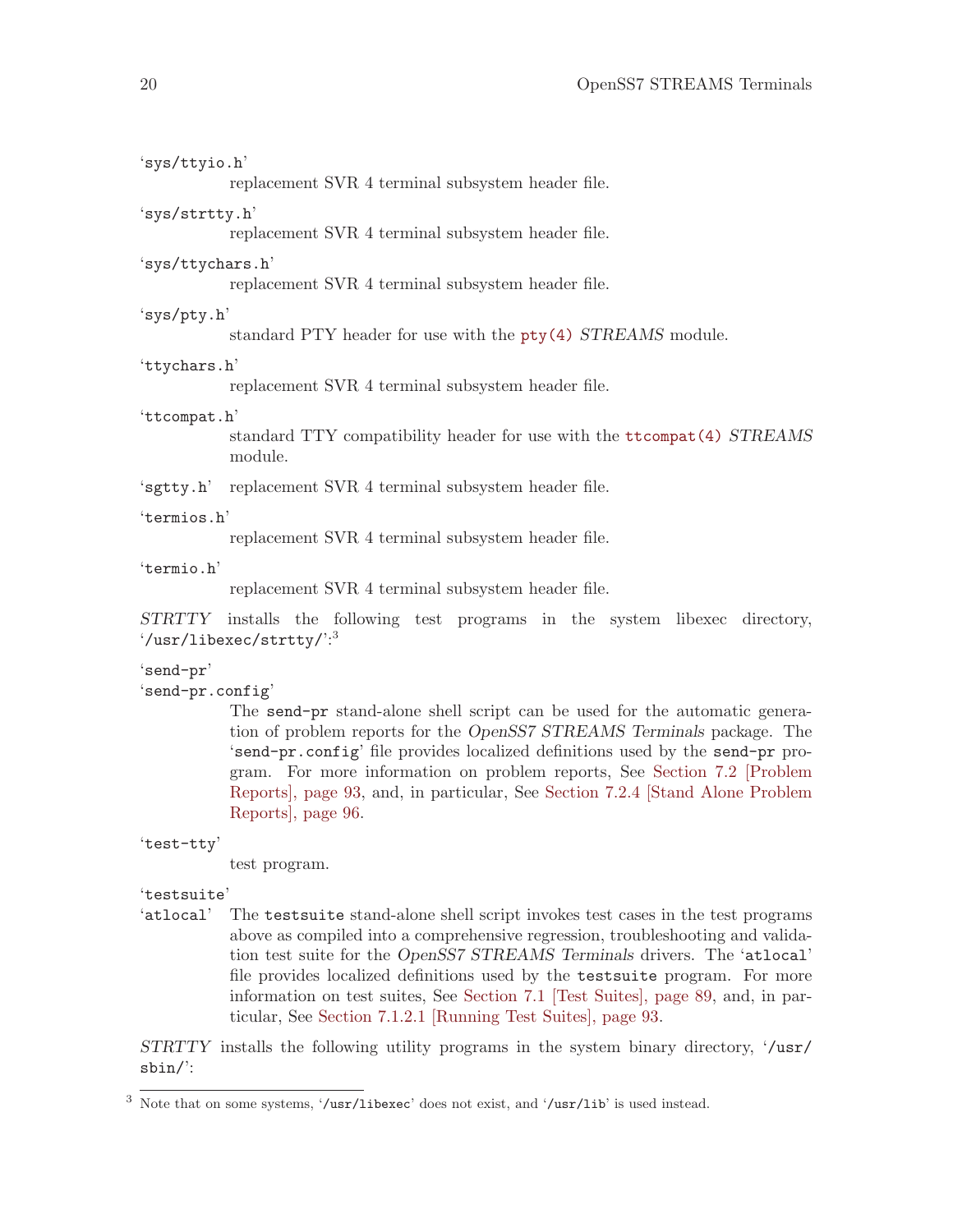'strtty\_mknod'

This utility can be used by init scripts or administrative users to create or remove device nodes in the '/dev' directory for OpenSS7 STREAMS Terminals drivers.

STRTTY installs the following static and shared object libraries in the system library directory, '/usr/lib/' (32-bit libraries) and '/usr/lib64/' (64-bit libraries):

'libtty.so.0.0.1'

'libtty.so.0'

'libtty.so'

'libtty.a' 'libtty.la'

STRTTY installs the following internationalization catalogues in the internationalization directory, '/usr/share/locale/':

'de/LC\_MESSAGES/strtty.mo'

STRTTY installs the following init scripts in the system init directory, '/etc/rc.d/init.d/ ' (non-Debian) or '/etc/init.d/' (Debian):

'strtty' This is the name of the system init script on non-Debian based systems.

'strtty.sh'

This is the name of the system init script on Debian based systems.

STRTTY installs the following system configuration files in the configuration directory, '/etc/':

'strtty.conf'

This file provided configuration information for any system controls affected by the 'strtty' package.

'modutils/strtty'

This file provides module definitions and demand loading aliases for the 'strtty' package. This file is really only applicable to older 2.4 kernels.

STRTTY installs the following system configuration file in the system configuration directory, '/etc/sysconfig/' (non-Debian) or '/etc/default/' (Debian):

'strtty' This file provides system configuration information used by init scripts for the 'strtty' package. Some options of init script execution can be controlled by this file.

 $STRTTY$  installs the following info files in the system info directory,  $\sqrt{u}$ sr/share/info/:

'strtty.info' 'strtty.info-1' 'strtty.info-2'

These files contain this manual in GNU info format.

STRTTY installs the following manual page macros and reference database files in the system man directory, '/usr/share/man/':<sup>4</sup>

 $4$  Note that macro and reference databse files are not installed if the package is configured for cooked manpages.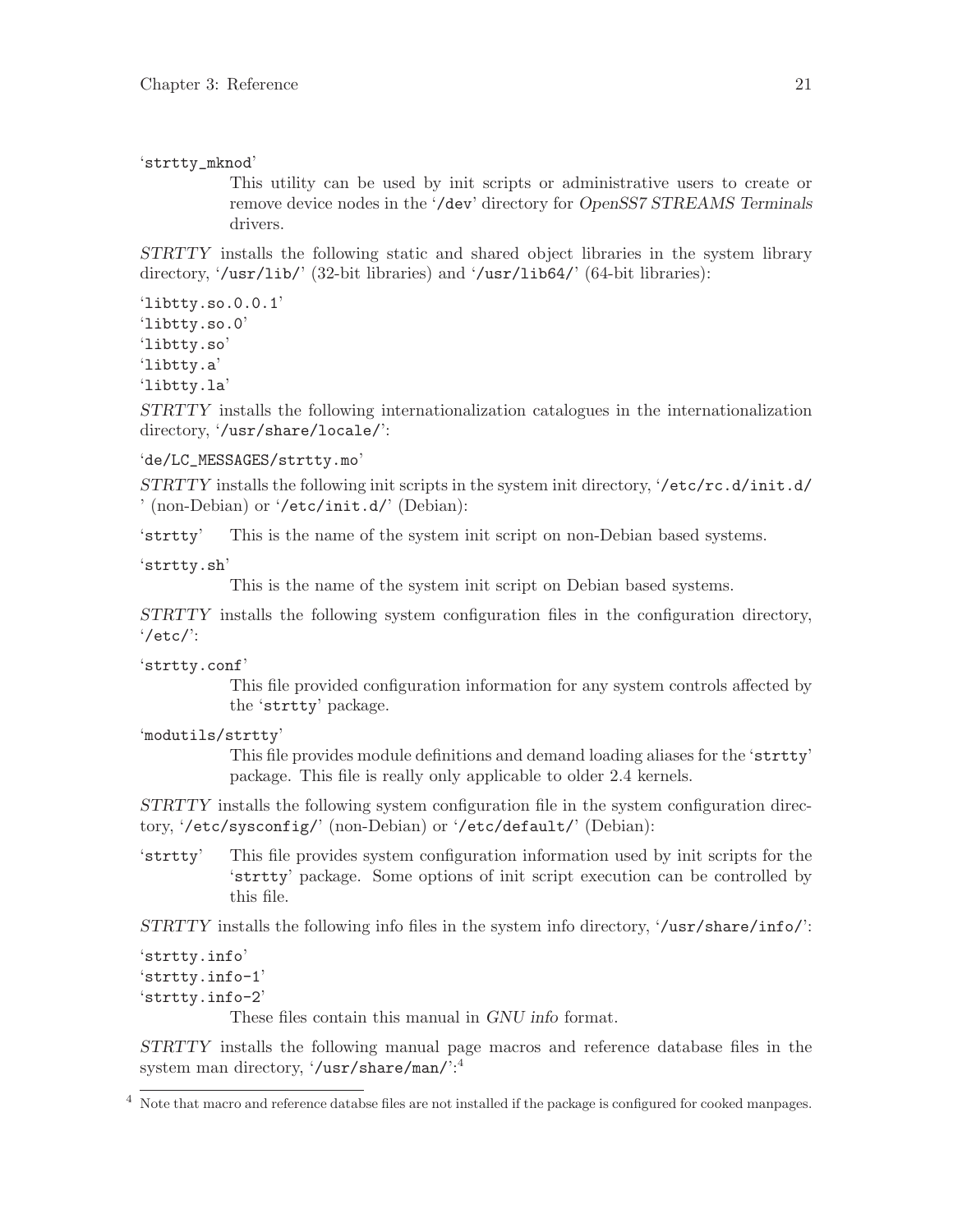| 'strtty.macros'  | This file contains manual page macro definitions included by the manual pages<br>included in the package. |
|------------------|-----------------------------------------------------------------------------------------------------------|
| 'strtty.refs'    |                                                                                                           |
|                  | This file contains a reference database referenced by the manual pages included<br>in the package.        |
| $man/man3$ .     | STRTTY installs the following manual pages in the system man directory, '/usr/share/                      |
| 'grantpt.3tty'   |                                                                                                           |
|                  | manual page for the grantpt (3tty) library function.                                                      |
| 'ptsname.3tty'   | manual page for the ptsname (3tty) library function.                                                      |
| 'unlockpt.3tty'  |                                                                                                           |
|                  | manual page for the unlockpt (3tty) library function.                                                     |
| $man/man4$ /     | STRTTY installs the following manual pages in the system man directory, '/usr/share/                      |
| '1dterm.4'       |                                                                                                           |
|                  | manual page for the <b>ldterm</b> (4) STREAMS module.                                                     |
| pckt.4'          | manual page for the pckt(4) STREAMS module.                                                               |
| 'ptc.4'          | manual page for the ptc(4) STREAMS device.                                                                |
| 'ptem.4'         | manual page for the ptem(4) STREAMS module.                                                               |
| 'ptm.4'          | manual page for the ptm(4) STREAMS driver.                                                                |
| 'ptmx.4tty'      |                                                                                                           |
|                  | manual page for the ptmx (4tty) STREAMS device.                                                           |
| 'pts.4tty'       |                                                                                                           |
|                  | manual page for the pts (4tty) STREAMS driver.                                                            |
| $'$ pty.4'       | manual page for the pty(4) STREAMS driver.                                                                |
| 'ttcompat. $4'$  | manual page for the ttcompat(4) STREAMS module.                                                           |
|                  |                                                                                                           |
| $man/man5$ .     | STRTTY installs the following manual pages in the system man directory, '/usr/share/                      |
| 'strtty.5'       |                                                                                                           |
|                  | manual page for the strtty(5) package.                                                                    |
| $man/man8$ .     | STRTTY installs the following manual pages in the system man directory, '/usr/share/                      |
| 'strtty_mknod.8' | Documentation for the strtty_mknod(8) utility program.                                                    |
| 'test-tty.8'     |                                                                                                           |
|                  | manual page for the test-tty(8) program.                                                                  |
|                  |                                                                                                           |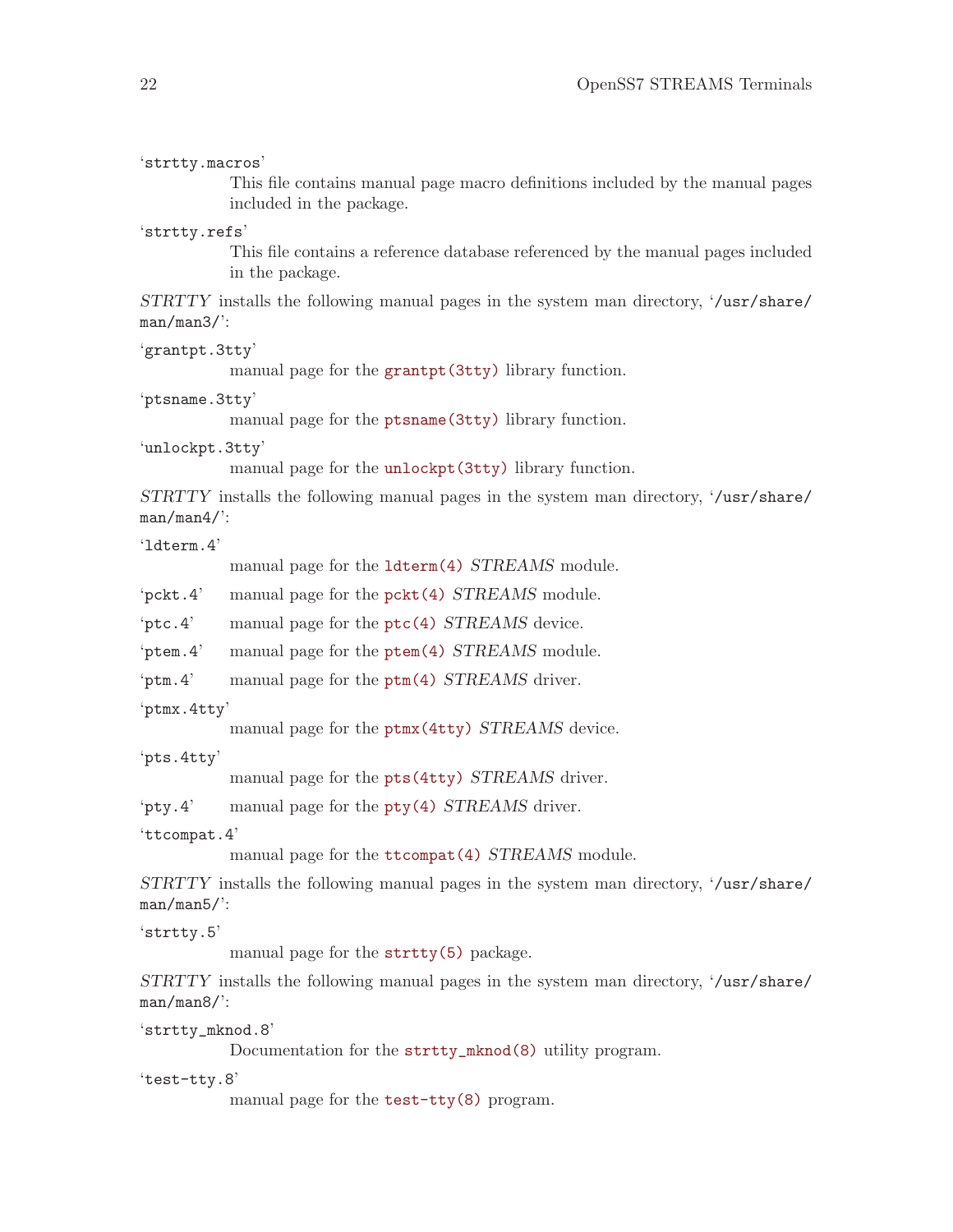## <span id="page-32-0"></span>3.2 Drivers

The configuration of STREAMS drivers is performed when compiling the OpenSS7 STREAMS Terminals subsystem. The TTY subsystem, core drivers are part of every OpenSS7 STREAMS Terminals system.

Kernel modules are installed by the OpenSS7 STREAMS Terminals package in the '/lib/modules/2.4.20-28.7/strtty/' directory, with either a '.o' or '.ko' extension.<sup>5</sup>

The following lists the core drivers, STREAMS kernel tunable parameters, and STREAMS configuration information:<sup>6</sup>

```
pty(4) ('streams-pty')
           See pty(4) for more information.
pts(4) ('streams-pty')
```
See [pts\(4\)](http://www.openss7.org/man2html?pts(4)) for more information.

```
ptm(4) ('streams-pty')
           See ptm(4) for more information.
```
## 3.3 Modules

The configuration of STREAMS modules is performed when compiling the OpenSS7 STREAMS Terminals subsystem. The TTY subsystem, core modules are part of every OpenSS7 STREAMS Terminals system.

Kernel modules are installed by the OpenSS7 STREAMS Terminals package in the '/lib/modules/2.4.20-28.7/strtty/' directory, with either a '.o' or '.ko' extension.<sup>7</sup>

The following lists the core modules, STREAMS kernel tunable parameters, and STREAMS configuration information:<sup>8</sup>

```
pckt(4) ('streams-pckt')
           See pckt(4) for more information.
```

```
ptem(4) ('streams-ptem')
           See ptem(4) for more information.
```
[ttcompat\(4\)](http://www.openss7.org/man2html?ttcompat(4)) ('streams-ttcompat') See [ttcompat\(4\)](http://www.openss7.org/man2html?ttcompat(4)) for more information.

```
ldterm(4) ('streams-ldterm')
           See ldterm(4) for more information.
```
<sup>&</sup>lt;sup>5</sup> The kernel version, '2.4.20-28.7' is just an example. When installed with a '.ko' extension, dashes  $(5 - 7)$ are also changed to underscores ('\_').

 $6$  Note that documentation of  $TTY$  drivers is in the form of manual pages in Section 4 of the manual pages with the same name as the driver.

<sup>&</sup>lt;sup>7</sup> The kernel version, '2.4.20-28.7' is just an example. When installed with a '.ko' extension, dashes  $(2)$ are also changed to underscores  $(′_-'$ ).

<sup>8</sup> Note that documentation of TTY modules is in the form of manual pages in Section 4 of the manual pages with the same name as the modules.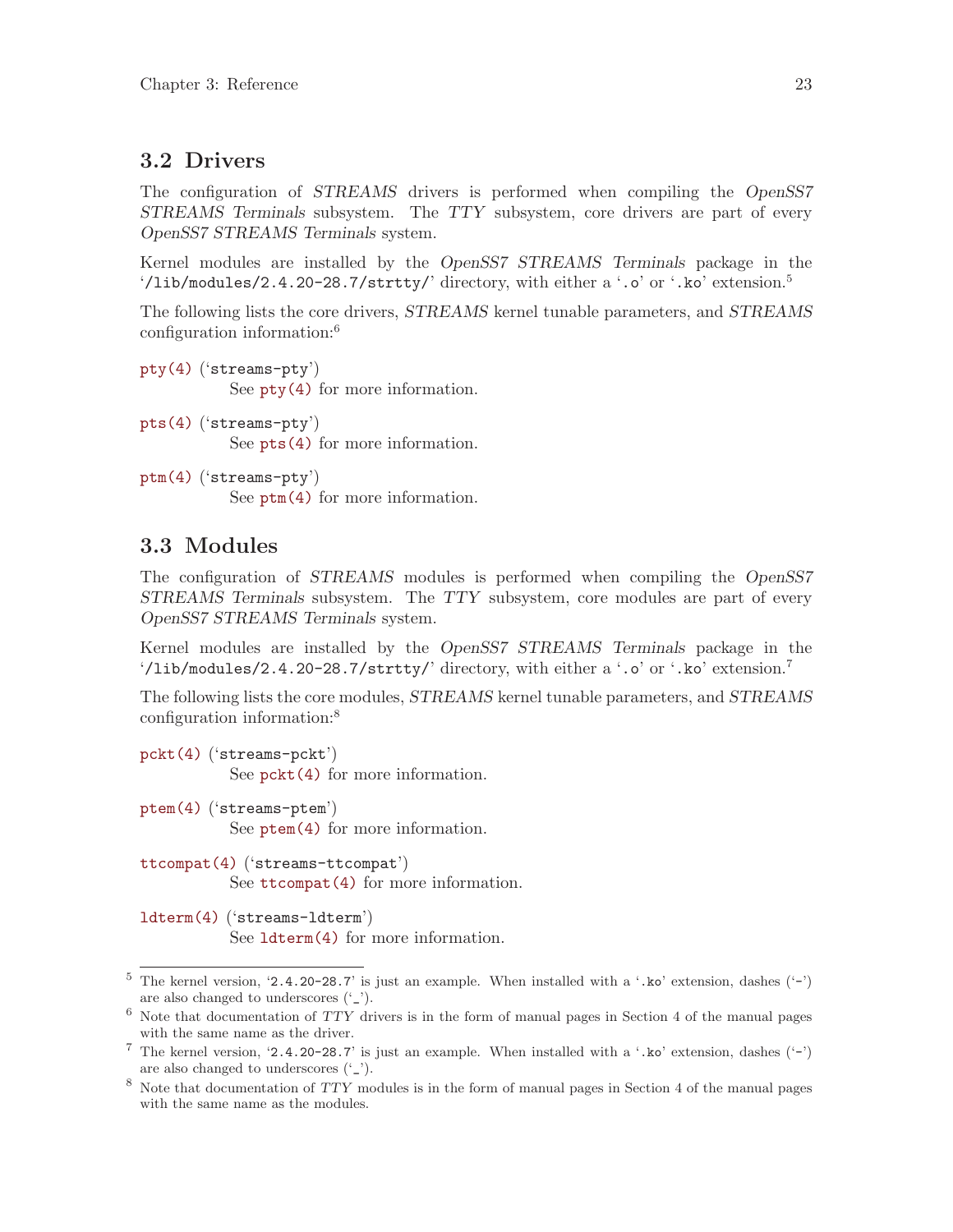## <span id="page-33-0"></span>3.4 Libraries

The Terminal Subsystem includes several library functions intended to assist application developers with the user of pseudo-terminals. Under Linux, the equivalent POSIX functions for BSD-style pseudo-terminals are contained in the 'libc' library. The OpenSS7 STREAMS Terminals package provides these functions in the following libraries:

'[libtty\(3\)](http://www.openss7.org/man2html?libtty(3)) ('/usr/lib/libtty.so', '/usr/lib/libtty.a')' This is the [libtty\(3\)](http://www.openss7.org/man2html?libtty(3)) library that provides pseudo-terminal utilities: [granpt\(3tty\)](http://www.openss7.org/man2html?granpt(3tty)), [ptsname\(3tty\)](http://www.openss7.org/man2html?ptsname(3tty)) and [unlockpt\(3tty\)](http://www.openss7.org/man2html?unlockpt(3tty)). See [libtty\(3\)](http://www.openss7.org/man2html?libtty(3)) for more information.

## 3.5 Utilities

### 3.5.1 Init Scripts

Following are System V Init Scripts that are installed by the package:

```
strtty(8) ('/etc/init.d/strtty')
strtty.sh(8) ('/etc/init.d/strtty.sh')
```
System V Init Script for the TTY Subsystem. The [strtty\(8\)](http://www.openss7.org/man2html?strtty(8)) init script provides the ability to initialize, configure and mount the TTY subsystem, [strtty\(5\)](http://www.openss7.org/man2html?strtty(5)). The [strtty\(8\)](http://www.openss7.org/man2html?strtty(8)) script provides the RedHat-style init script, whereas the [strtty.sh\(8\)](http://www.openss7.org/man2html?strtty.sh(8)) script provides the Debian-style init script. See [strtty\(8\)](http://www.openss7.org/man2html?strtty(8)) for more information.

### 3.5.2 User Utilities

Following are user utilities for manipulating Streams:

The STRTTY package does not currently contain any user utilities.

### 3.5.3 Administrative Utilities

Following are administrative utilities for manipulating and examining the TTY subsystem: The STRTTY package does not currently contain any administrative utilities.

### 3.5.4 Performance Test Programs

Following are performance test programs:

The STRTTY package does not currently contain any performance test programs.

### 3.5.5 Conformance Test Programs

Following and conformance and validation testing programs:

```
test-tty(8) ('/usr/libexec/strtty/test-tty')
```
The [test-tty\(8\)](http://www.openss7.org/man2html?test-tty(8)) C-language program is a conformance and validation test program, in the OpenSS7 Project style, for the [pty\(4\)](http://www.openss7.org/man2html?pty(4)) STREAMS driver.

See [test-tty\(8\)](http://www.openss7.org/man2html?test-tty(8)) for more information.

For the proper way to execute these validation test programs in a conformance and validation test suite, see [Section 7.1.2.1 \[Running Test Suites\], page 93](#page-102-0).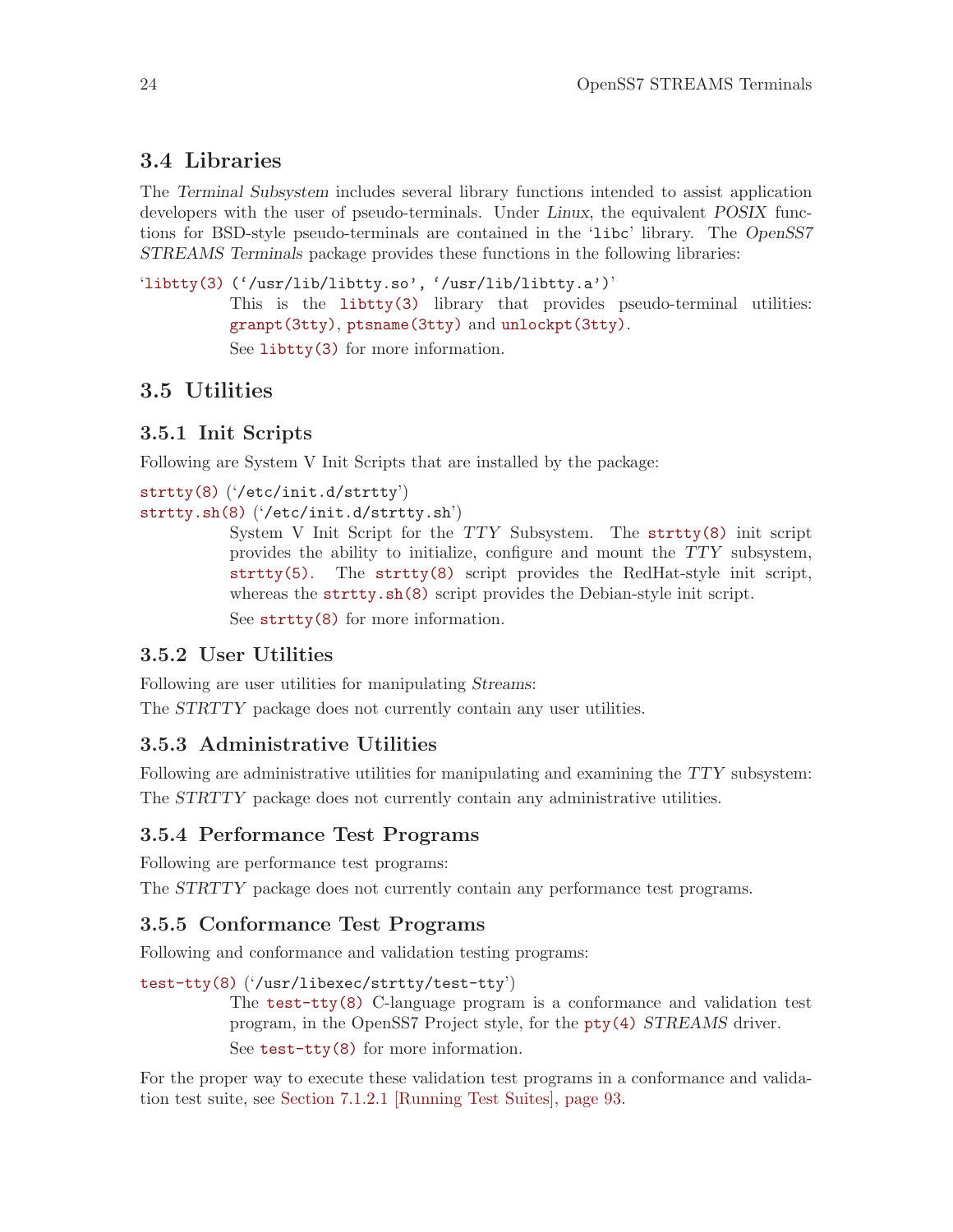## <span id="page-34-0"></span>3.6 Development

The STRTTY package contains the necessary header files, shared and static libraries, manuals and manual pages necessary for the development of kernel modules, STREAMS modules and drivers, and applications programs based on the STRTTY package.

## 3.6.1 Header Files

Header files are installed, typically, in the '/usr/include/strtty' subdirectory.<sup>1</sup> To use the header files from the package, '-I/usr/include/strtty' must be included in the gcc command line as a compile option. This is true regardless of whether user space or kernel space programs are being compiled.

In general,  $\left(-\mathbf{I}\right)$  include directives on the gcc command line should be ordered in the reverse order of the dependencies between packages. So, for example, if the include files from all add-on packages are required, the order of these directives would be: '-I/usr/include/strss7 -I/usr/include/strsctp -I/usr/include/strinet -I/usr/include/strxnet -I/usr/include/strxns -I/usr/include/strcompat -I/usr/include/streams'.

Following are the user visible header files provided by the strtty-0.9.2.4 package in directory '/usr/include/strtty':

```
'sys/ttydev.h'
            This is a replacement for the standard SVR 4 header file.
'sys/termios.h'
            This is a replacement for the standard SVR 4 header file.
'sys/termio.h'
            This is a replacement for the standard SVR 4 header file.
'sys/sgtty.h'
            This is a replacement for the standard SVR 4 header file.
'sys/ttyio.h'
            This is a replacement for the standard SVR 4 header file.
'sys/strtty.h'
            This is a replacement for the standard SVR 4 header file.
'sys/ttychars.h'
            This is a replacement for the standard SVR 4 header file.
'sys/pty.h'
            See pty(4) for more information.
'ttychars.h'
            This is a replacement for the standard SVR 4 header file.
'ttcompat.h'
            ttcompat(4) for more information.
1 One of the major reasons for using this non-standard subdirectory is to avoid conflict with header files
already located in the '/usr/include' directory.
```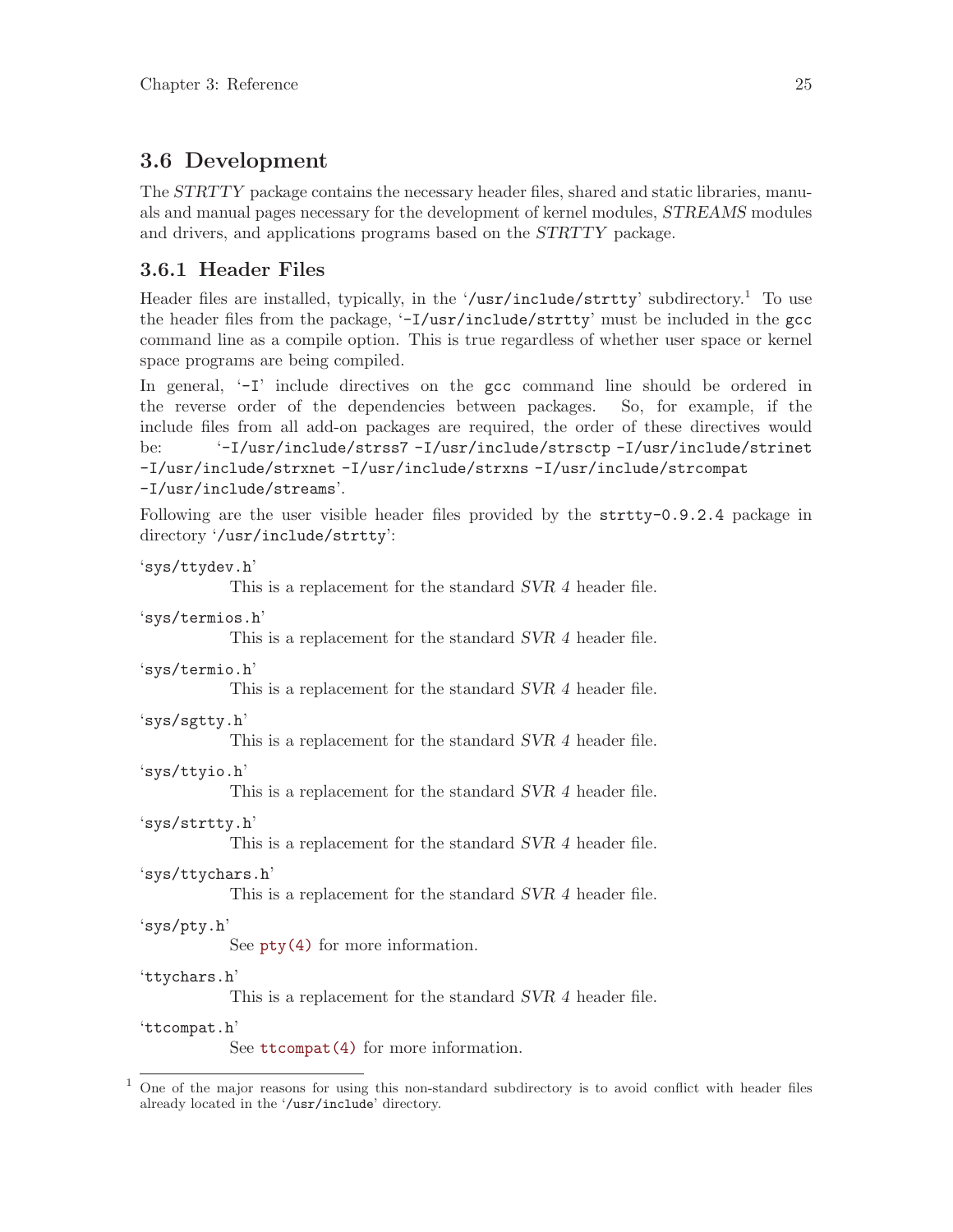<span id="page-35-0"></span>'sgtty.h'

This is a replacement for the standard SVR 4 header file.

'termios.h'

This is a replacement for the standard SVR 4 header file.

'termio.h'

This is a replacement for the standard SVR 4 header file.

## 3.6.1.1 User Space Programs

Typical include files for interacting with STREAMS from user space include the 'stropts.h' header file. Additional header files for interacting with specific drivers or modules may also be required.

## 3.6.1.2 Kernel Space Drivers and Modules

Typical include files for writing STREAMS modules and drivers for kernel space include the 'sys/cmn\_err.h', 'sys/kmem.h', 'sys/dki.h', 'sys/stream.h', 'sys/ddi.h', and 'sys/strconf.h' header files. Additional header files for interacting with specific drivers or modules may also be required.

## 3.6.2 Libraries

Shared or static versions of the 'libstreams' library must be linked when using the strtty-0.9.2.4 package. This library must either be specified on the gcc command line as a shared library (e.g. '-lstreams') or as a static library (e.g. '/usr/lib/libstreams.a').

If the shared library is linked, include the following options on the gcc command line:

If the static library is linked, include the following options on the gcc command line:

## 3.6.3 Kernel Modules

Developing STREAMS kernel modules is similar to user space programs with regard to header files. '/usr/include/strtty' should be placed as an include directory to search in the gcc command line. The rules for compiling Linux kernel modules should be followed. In particular, several important intricacies should be considered:

- The gcc compiler used to compile the kernel modules must be the same version of compiler that was used to compile the kernel.
- The gcc command line must have the same compile flags that were used to compile the kernel.
- The gcc command line must define several important kernel defines including '-DLINUX', '-D\_\_KERNEL\_\_', as well as the base name of the module.
- The gcc command line must include several important include files directly on the command line such as '--include /lib/modules/2.4.20-28.7/build/include/ linux/autoconf.h' and maybe even '--include /lib/modules/2.4.20-28.7/ build/include/linux/modversions.h'.<sup>2</sup>

<sup>2</sup> The kernel version '2.4.20-28.7' is just an example. For the running kernel, use the output of 'uname -r'.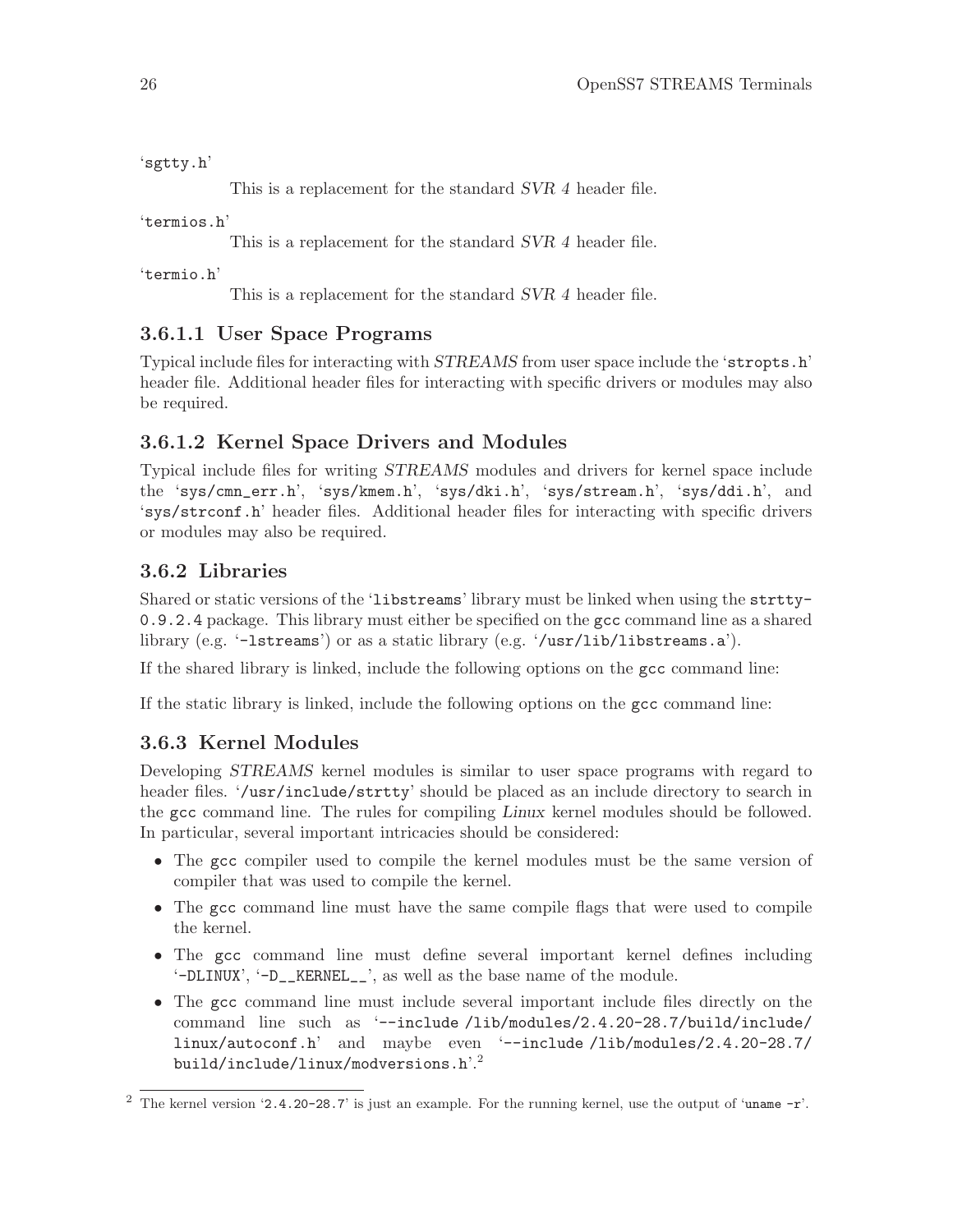## 3.6.4 Manual Pages

The strtty-0.9.2.4 package installs the following manual pages in the '/usr/share/man/' subdirectory:

| $grantpt(3tty) -$         | grant access to a slave pseudo-terminal device.  |
|---------------------------|--------------------------------------------------|
| $pt$ sname $(3$ tty $)$ - | get name of the slave pseudo-terminal device.    |
| $unlockpt(3tty) -$        | unlock a slave pseudo-terminal device.           |
| $ldterm(4)$ -             | Line Discipline for Terminals.                   |
| $pckt(4) -$               | Packet Mode module.                              |
| $ptc(4) -$                | Pseudo-Terminal Master and Slave drivers.        |
| $ptem(4) -$               | Pseudo-Terminal Emulation module.                |
| $ptm(4) -$                | Pseudo-Terminal Master and Slave drivers.        |
| $ptmx(4tty) -$            | Pseudo-Terminal Master and Slave drivers.        |
| $pts(4tty) -$             | Pseudo-Terminal Master and Slave drivers.        |
| $pty(4) -$                | Pseudo-Terminal Master and Slave drivers.        |
| $ttcompat(4) -$           | TTY Compatibility module.                        |
| $strtry(5) -$             | OpenSS7 STREAMS Terminals package.               |
| $strtry_mknod(8)$ -       | create or remove Terminal device nodes.          |
| $test-tty(8)$ -           | a test suite executable for $\text{strity}(5)$ . |
|                           |                                                  |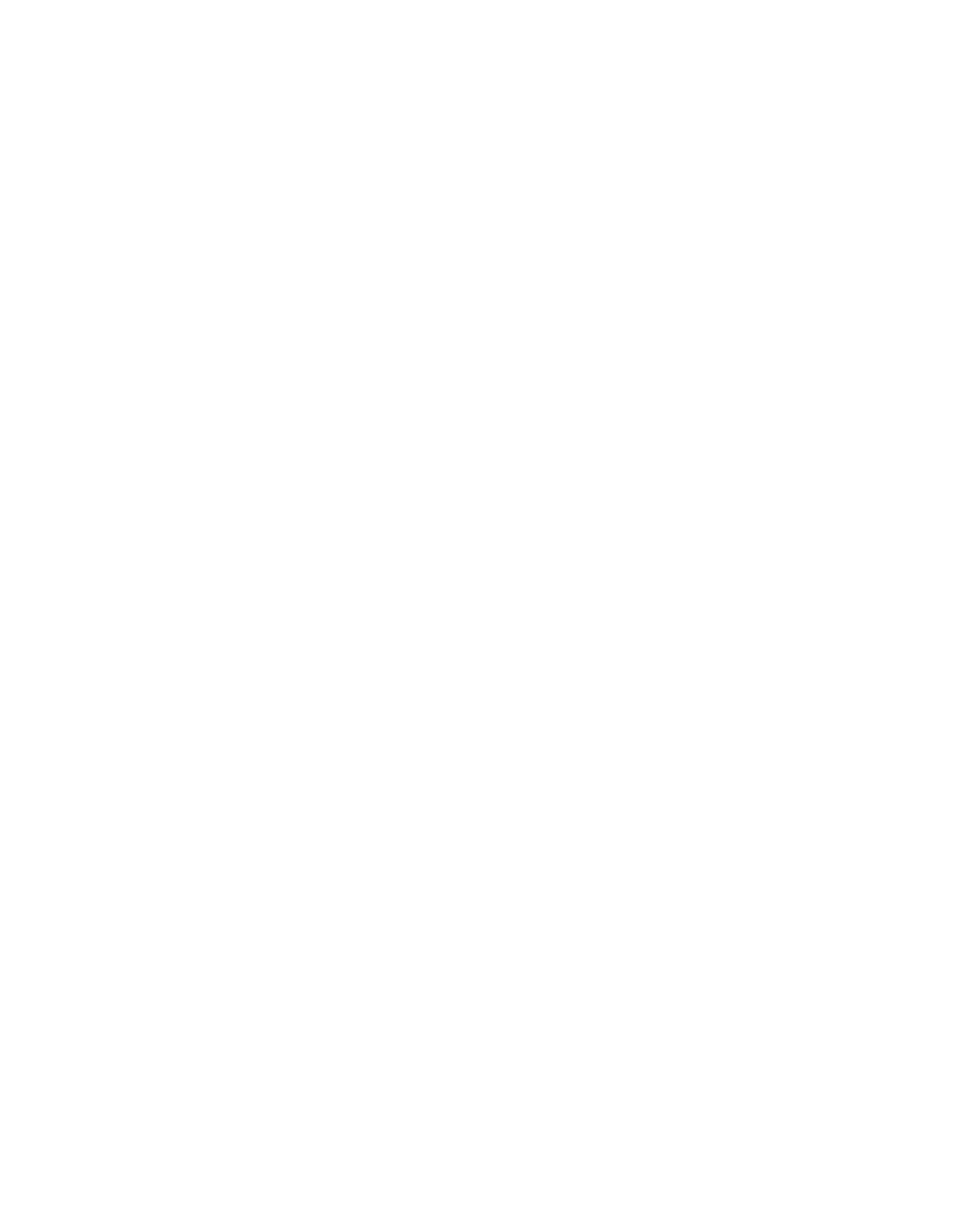# 4 Conformance

When developing the OpenSS7 STREAMS Terminals package, an attempt was made to maintain compatibility and conformance across as many documented implementations of the SVR 4 Terminal Subsystem as possible. It is intended that conformance to specifications for the terminal subsystem be tested using the [test-tty\(8\)](http://www.openss7.org/man2html?test-tty(8)) test case executable and the package autotest test suite; however, at the time of writing these test programs are incomplete.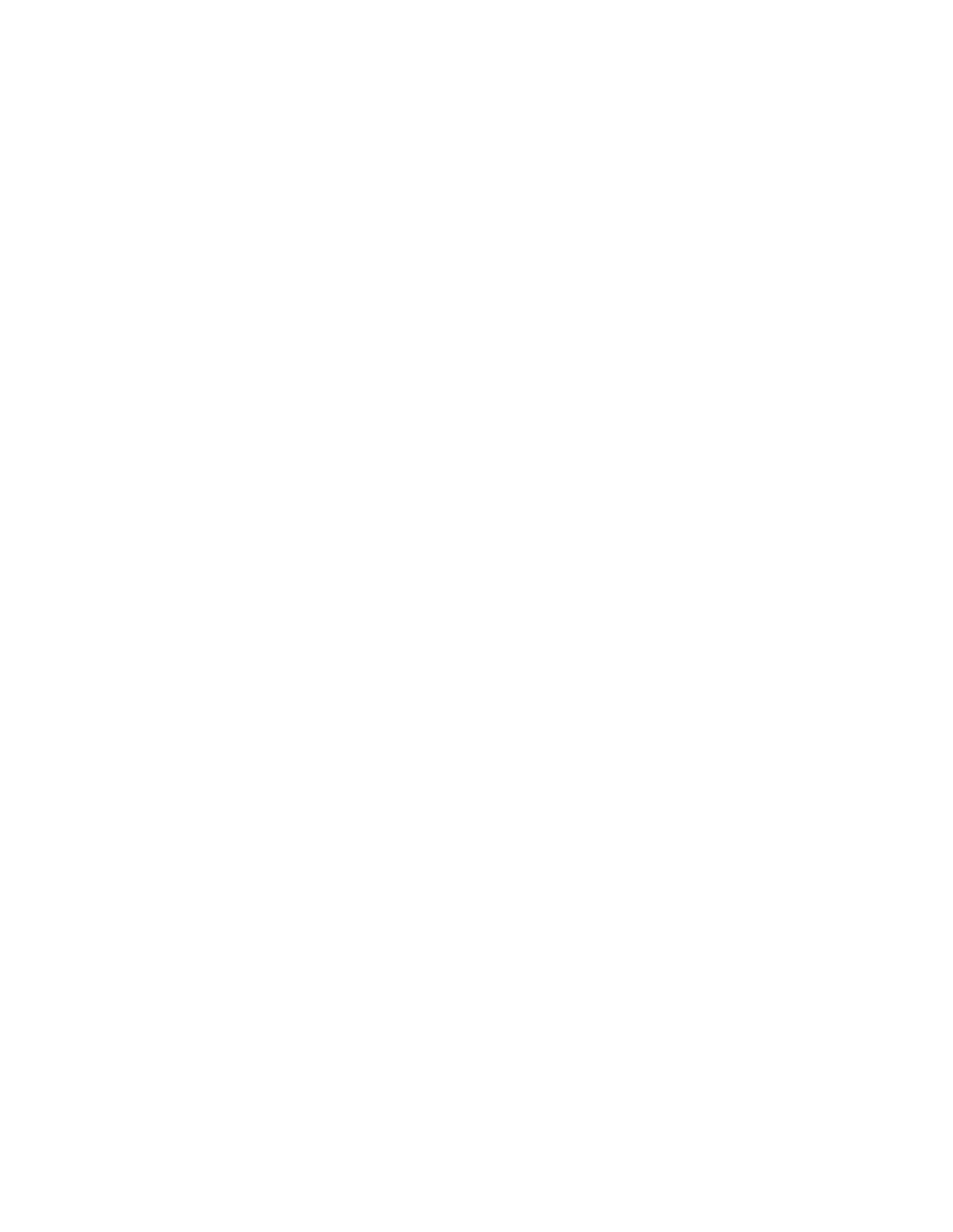# <span id="page-40-0"></span>5 Releases

This is the OpenSS7 Release of the OpenSS7 STREAMS Terminals tools, drivers and modules used with the Linux Fast-STREAMS or Linux STREAMS<sup>1</sup> SVR 4.2 STREAMS releases.

The purpose of providing a separate release of this package was to separate the OpenSS7 STREAMS Terminals tools, headers, drivers and modules from the Linux STREAMS<sup>2</sup> package for use with both Linux STREAMS<sup>3</sup> and Linux Fast-STREAMS in preparation for replacement of the former by the later.

The following sections provide information on OpenSS7 STREAMS Terminals releases as well as compatibility information of OpenSS7 release to mainstream UNIX releases of the core, modules and drivers, as well as Linux kernel compatibility.

## 5.1 Prerequisites

The quickest and easiest way to ensure that all prerequisites are met is to download and install this package from within the OpenSS7 Master Package, openss7-0.9.2.G, instead of separately.

Prerequisites for the OpenSS7 STREAMS Terminals package are as follows:

- 1. Linux distribution, somewhat Linux Standards Base compliant, with a 2.4 or 2.6 kernel and the appropriate tool chain for compiling out-of-tree kernel modules. Most recent Linux distributions are usable out of the box, but some development packages must be installed. For more information, see [Section 5.2 \[Compatibility\], page 32](#page-41-0).
	- − A fairly LSB compliant GNU/Linux distribution.<sup>4</sup>
	- − Linux 2.4 kernel (2.4.10 2.4.27), or
	- − Linux 2.6 kernel (2.6.3 2.6.26);
	- − glibc2 or better.
	- − GNU groff (for man pages).<sup>5</sup>
	- − GNU texinfo (for info files).

(Note: If you acquired strtty a part of the OpenSS7 Master Package, then the dependencies listed below will already have been met by unpacking the master package.)

- 2. OpenSS7 Linux Fast-STREAMS, [streams-0.9.2.4.](http://www.openss7.org/tarballs/streams-0.9.2.4.tar.bz2) 6
- 3. OpenSS7 STREAMS Compatibility Modules, [strcompat-0.9.2.7.](http://www.openss7.org/tarballs/strcompat-0.9.2.7.tar.bz2)

If you need to rebuild the package from sources with modifications, you will need a larger GNU tool chain as described in See [Section 6.2.8 \[Downloading from CVS\], page 55](#page-64-0).

<sup>&</sup>lt;sup>1</sup> Linux STREAMS is buggy, unsupported and deprecated. Do not use it.

<sup>2</sup> Linux STREAMS is buggy, unsupported and deprecated. Do not use it.

<sup>3</sup> Linux STREAMS is buggy, unsupported and deprecated. Do not use it.

<sup>4</sup> See [Section 5.2.1 \[GNU/Linux Distributions\], page 32,](#page-41-1) for more information.

<sup>&</sup>lt;sup>5</sup> If you are using a Debian release, please make sure to install the groff extension package ('groff\_ext'), as it contains the refer or grefer commands necessary for including references in the manual pages.

<sup>6</sup> Although, at one time, this package supported LiS, LiS is now deprecated and unsupported.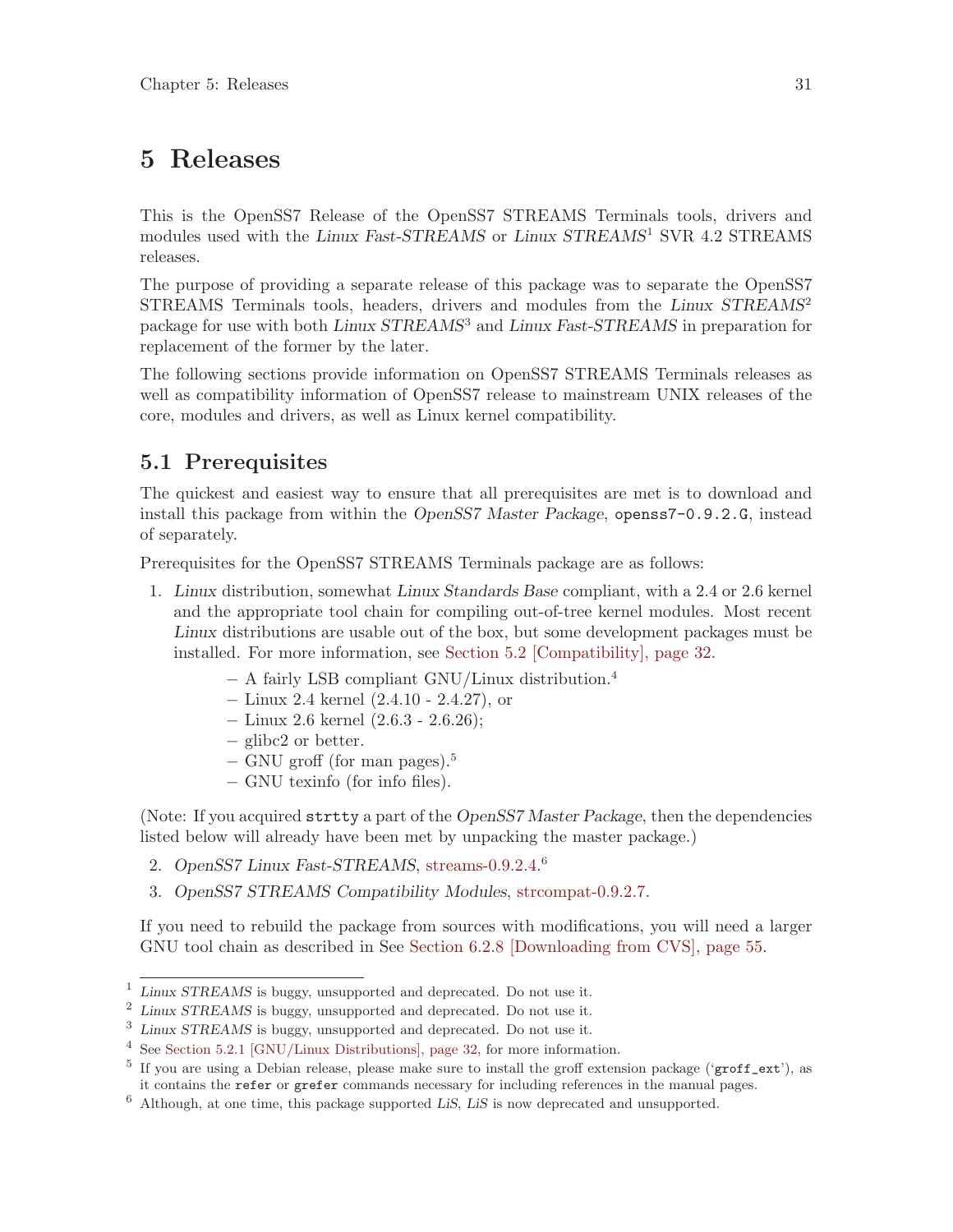## <span id="page-41-0"></span>5.2 Compatibility

This section discusses compatibility with major prerequisites.

## <span id="page-41-1"></span>5.2.1 GNU/Linux Distributions

OpenSS7 STREAMS Terminals is compatible with the following Linux distributions:<sup>7</sup>

- CentOS Enterprise Linux 3.4 (centos34) TBD
- CentOS Enterprise Linux 4.0 (centos4) TBD
- CentOS Enterprise Linux 4.92 (centos49) TBD
- CentOS Enterprise Linux 5.0 (centos5)
- CentOS Enterprise Linux 5.1 (centos51)
- CentOS Enterprise Linux 5.2 (centos52)
- Debian 3.0r2 Woody (deb3.0) TBD
- Debian 3.1r0a Sarge (deb3.1) TBD
- Debian 4.0r1 Etch (deb4.0)
- Debian 4.0r2 Etch (deb4.0)
- Debian 4.0r3 Etch (deb4.0)
- Fedora Core 1 (FC1) TBD
- Fedora Core 2 (FC2) TBD
- Fedora Core 3 (FC3) TBD
- Fedora Core 4 (FC4) TBD
- Fedora Core 5 (FC5) TBD
- Fedora Core 6 (FC6) TBD
- Fedora 7 (FC7)
- Fedora 8 (FC8)
- Fedora 9 (FC9)
- Gentoo 2006.1 (untested) TBD
- Gentoo 2007.1 (untested) TBD
- Lineox 4.026 (LEL4) TBD
- Lineox 4.053 (LEL4) TBD
- Mandrakelinux 9.2 (MDK92) TBD
- Mandrakelinux 10.0 (MDK100) TBD
- Mandrakelinux 10.1 (MDK101) TBD
- Mandriva Linux LE2005 (MDK102) TBD
- Mandriva Linux LE2006 (MDK103) TBD
- Mandriva One (untested)
- RedHat Linux 7.2 (RH7)
- RedHat Linux 7.3 (RH7)

<sup>7</sup> Items marked as 'TBD' are scheduled to have support deprecated. That is, in a future release, the distributions marked 'TBD' will not longer be validated before release.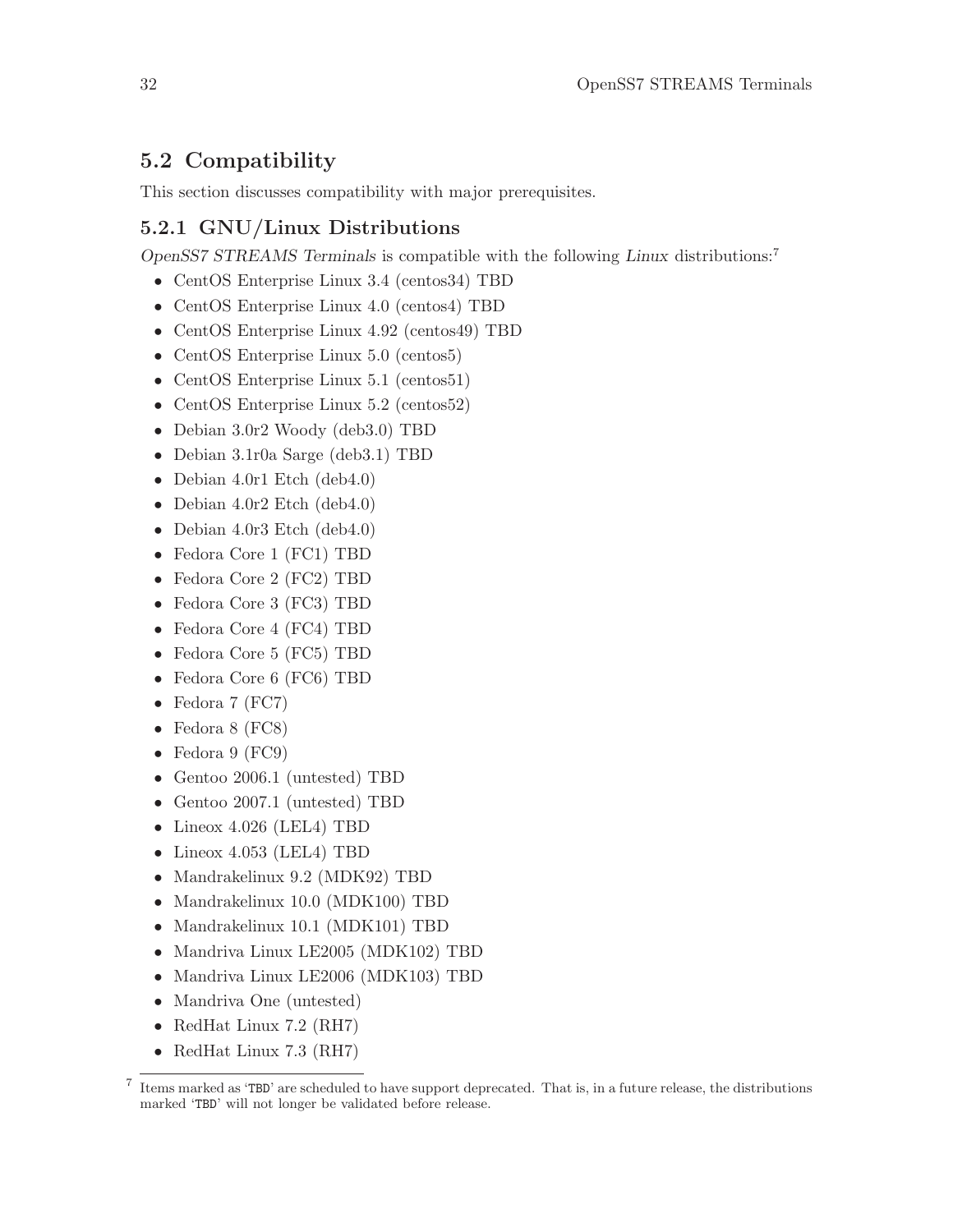- RedHat Linux 8.0 (RH8) TBD
- RedHat Linux 9 (RH9) TBD
- RedHat Enterprise Linux 3.0 (EL3) TBD
- RedHat Enterprise Linux 4 (EL4)
- RedHat Enterprise Linux 5 (EL5)
- SuSE 8.0 Professional (SuSE8.0) TBD
- SuSE 9.1 Personal (SuSE9.1) TBD
- SuSE 9.2 Professional (SuSE9.2) TBD
- SuSE OpenSuSE (SuSEOSS) TBD
- SuSE 10.0 (SuSE10.0) TBD
- SuSE 10.1 (SuSE10.1) TBD
- SuSE 10.2 (SuSE10.2) TBD
- SuSE 10.3 (SuSE10.3) TBD
- SuSE 11.0 (SuSE11.0)
- SLES 9 (SLES9) TBD
- SLES 9 SP2 (SLES9) TBD
- SLES 9 SP3 (SLES9) TBD
- SLES 10 (SLES10)
- Ubuntu 5.10 (ubu5.10) TBD
- Ubuntu 6.03 LTS (ubu6.03) TBD
- Ubuntu 6.10 (ubu6.10) TBD
- Ubuntu 7.04 (ubu7.04) TBD
- Ubuntu 7.10 (ubu7.10)
- Ubuntu 8.04 (ubu $8.04$ )
- WhiteBox Enterprise Linux 3.0 (WBEL3) TBD
- WhiteBox Enterprise Linux 4 (WBEL4) TBD

When installing from the tarball (see [Section 6.5.3 \[Installing the Tar Ball\], page 76](#page-85-0)), this distribution is probably compatible with a much broader array of distributions than those listed above. These are the distributions against which the current maintainer creates and tests builds.

## 5.2.2 Kernel

The OpenSS7 STREAMS Terminals package compiles as a Linux kernel module. It is not necessary to patch the Linux kernel to build or use the package.<sup>8</sup> Nor do you have to recompile your kernel to build or use the package. OpenSS7 packages use autoconf scripts to adapt the package source to your existing kernel. The package builds and runs nicely against production kernels from the distributions listed above. Rather than relying on kernel versions, the autoconf scripts interrogate the kernel for specific features and

<sup>8</sup> At a later date, it is possible to move this package into the kernel, however, with continued resistance to STREAMS from within the Linux developer community, this is currently unlikely.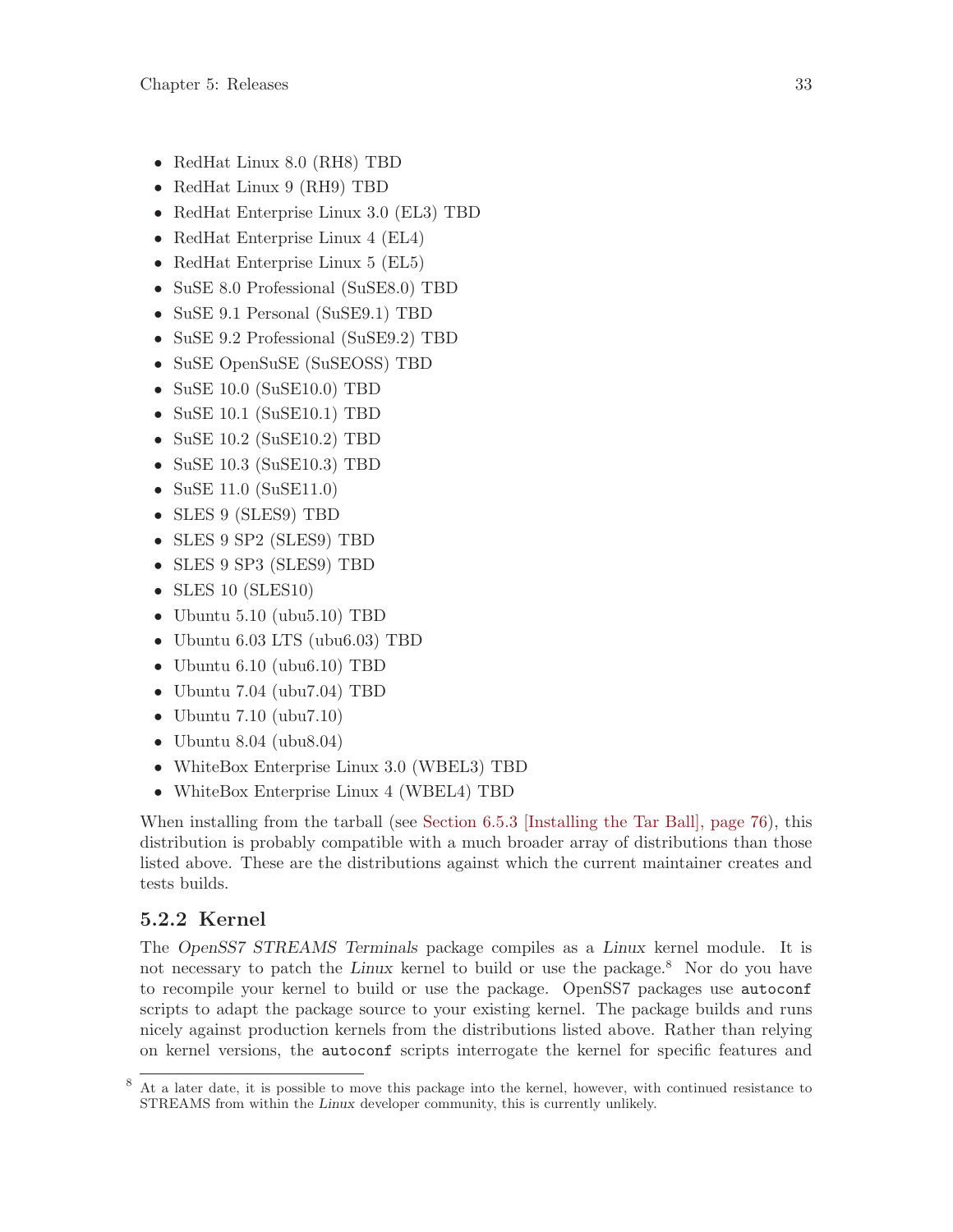variants to better adapt to distribution production kernels that have had patches applied over the official [kernel.org](http://www.kernel.org/) sources.

The OpenSS7 STREAMS Terminals package is compatible with 2.4 kernel series after 2.4.10 and has been tested up to and including 2.4.27. It has been tested from 2.6.3 up to and including 2.6.26 (with Fedora 9, openSUSE 11.0 and Ubuntu 8.04 patchsets). Please note that your mileage may vary if you use a kernel more recent than 2.6.26.4: it is difficult to anticipate changes that kernel developers will make in the future. Many kernels in the 2.6 series now vary widely by release version and if you encounter problems, try a kernel within the supported series.

UP validation testing for kernels is performed on all supported architectures. SMP validation testing was initially performed on UP machines, as well as on an Intel 3.0GHz Pentium IV 630 with HyperThreading enabled (2x). Because HyperThreading is not as independent as multiple CPUs, SMP validation testing was limited. Current releases have been tested on dual  $1.8\text{GHz}$  Xeon HP servers  $(2x)$  as well as dual quad-core SunFire  $(8x)$  servers.

It should be noted that, while the packages will configure, build and install against XEN kernels, that problems running validation test suites against XEN kernels has been reported. XEN kernels are explicitly not supported. This may change at some point in the future if someone really requires running OpenSS7 under a XEN kernel.

## 5.2.3 Architectures

The OpenSS7 STREAMS Terminals package compiles and installs on a wide range of architectures. Although it is believed that the package will work on all architectures supported by the Linux kernel being used, validation testing has only been performed with the following architectures:

- $\bullet$  ix86
- $x86.64$
- ppc (MPC  $860$ )
- ppc<sub>64</sub>

32-bit compatibility validation testing is performed on all 64-bit architectures supporting 32-bit compatibility. If you would like to validate an OpenSS7 package on a specific machine architecture, you are welcome to sponsor the project with a test machine.

## 5.2.4 Linux STREAMS

The OpenSS7 STREAMS Terminals package is currently compatible with Linux STREAMS, <sup>9</sup> however, to use the OpenSS7 STREAMS Terminals package with LiS requires use of the OpenSS7 release packages of LiS. The OpenSS7 STREAMS Terminals package is compatible with the OpenSS7 LiS-2.18.7 release that is available from the [The](http://www.openss7.org/download.html) [OpenSS7 Project Downloads Page](http://www.openss7.org/download.html). But, do not use LiS: it is buggy, unsupported and deprecated. Use Linux Fast-STREAMS instead.

## 5.2.5 Linux Fast-STREAMS

The OpenSS7 STREAMS Terminals package is currently compatible with Linux Fast-STREAMS (LfS). The OpenSS7 STREAMS Terminals package is compatible with the

 $9$  Linux STREAMS is buggy, unsupported and deprecated. Do not use it.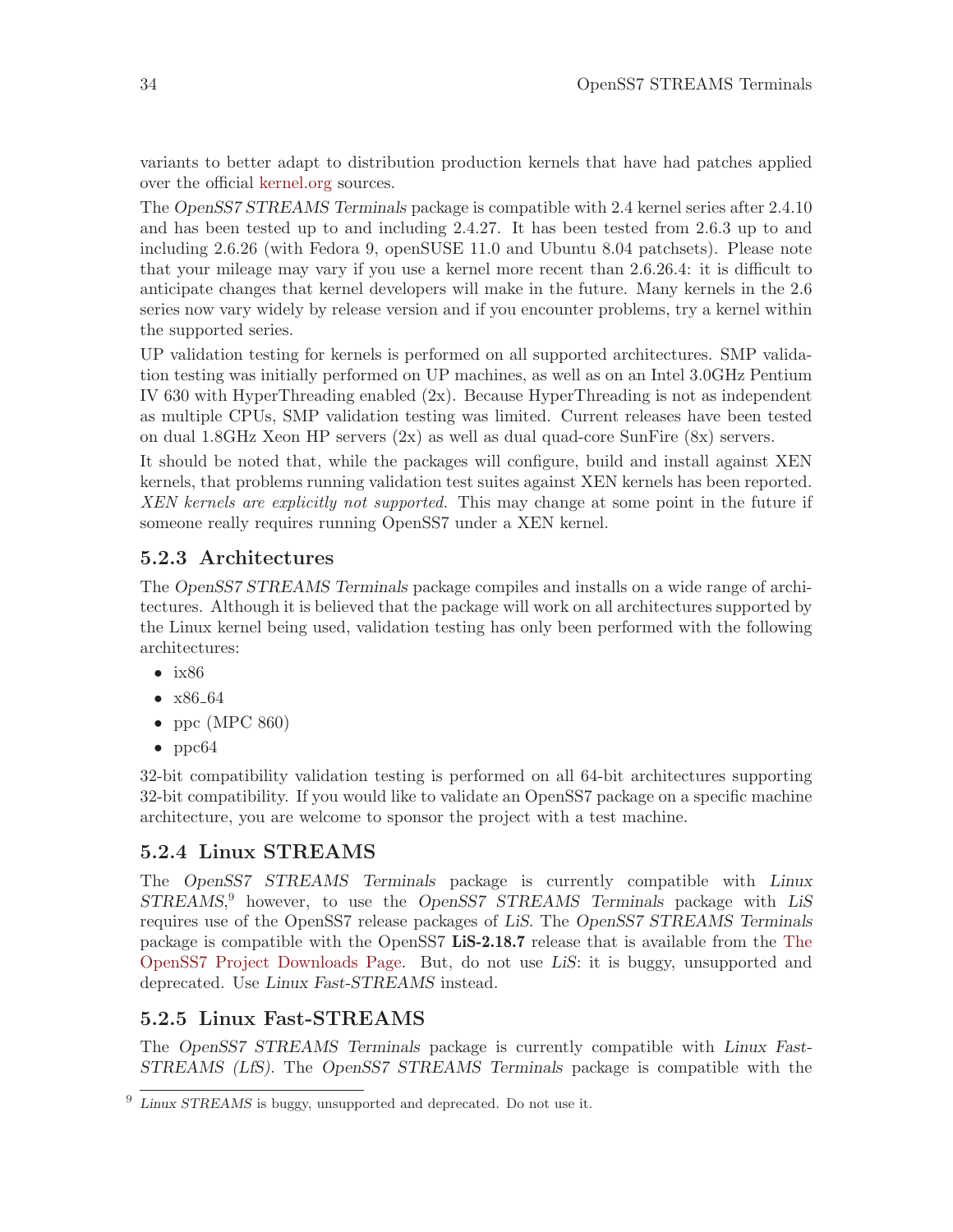OpenSS7 streams-0.9.2.4 release that is available from the [The OpenSS7 Project Down](http://www.openss7.org/download.html)[loads Page.](http://www.openss7.org/download.html)

## 5.3 Release Notes

The sections that follow provide information on OpenSS7 releases of the OpenSS7 STREAMS Terminals package.

## Major changes for release strtty-0.9.2.4

This is the fourth separate OpenSS7 Project release of the OpenSS7 STREAMS Terminals package. This package provides 'pts' and 'ptm' pseudo-terminal drivers, as well as an 'ldterm' module. Additional modules are the 'ptem', 'ttcompat' and 'pckt' modules. The package contains all the necessary manual pages and other documentation for terminal and pseudo-terminal components in a separate autoconf tarball. The release includes maintenance support for recent distributions and tool chain, but also includes some performance and feature upgrades and inspection bug fixes. It deprecates previous releases. Please upgrade before reporting bugs on previous releases.

This release is primarily a maintenance release.

Major features since the last public release are as follows:

- Minor documentation corrections.
- Kernel module license made explicit "GPL v2". And then changed back to "GPL".
- License upgrade to AGPL Version 3.
- Modifications to build under Fedora '2.6.22.5-49' kernel. These changes also support '2.6.22.9-91.fc7' kernel.
- Ability to strap out major documentation build and installation primarily for embedded targets.
- Improvements to common build process for embedded and cross-compile targets.
- Modifications to build under Fedora '2.6.25-45.fc9' and '2.6.26.5-45.fc9' kernels.
- Updated tool chain to 'm4-1.4.12', 'autoconf-2.63' and 'texinfo-4.13'.
- Conversion of RPM spec files to common approach for major subpackages.
- Updated references database for manual pages and roff documents.
- Build system now builds yum(8) repositories for RPMs and apt-get(8) repositories for DEBs. Installation documentation has been updated to include details of repository install sourcesref.
- Added MODULE\_VERSION to all modules and drivers.

This is a public alpha release of the package. Please see 'README-alpha' in the release, or [Section 5.4 \[Maturity\], page 37.](#page-46-0)

This is a public alpha release of the package. This package is currently incomplete. It is being released as a reference point for the community. If you are interested in completion of this package, contact [info@openss7.com](mailto:info@openss7.com).

As with other OpenSS7 releases, this release configures, compiles, installs and builds RPMs and DEBs for a wide range of Linux 2.4 and 2.6 RPM- and DPKG-based distributions, and can be used on production kernels without patching or recompiling the kernel.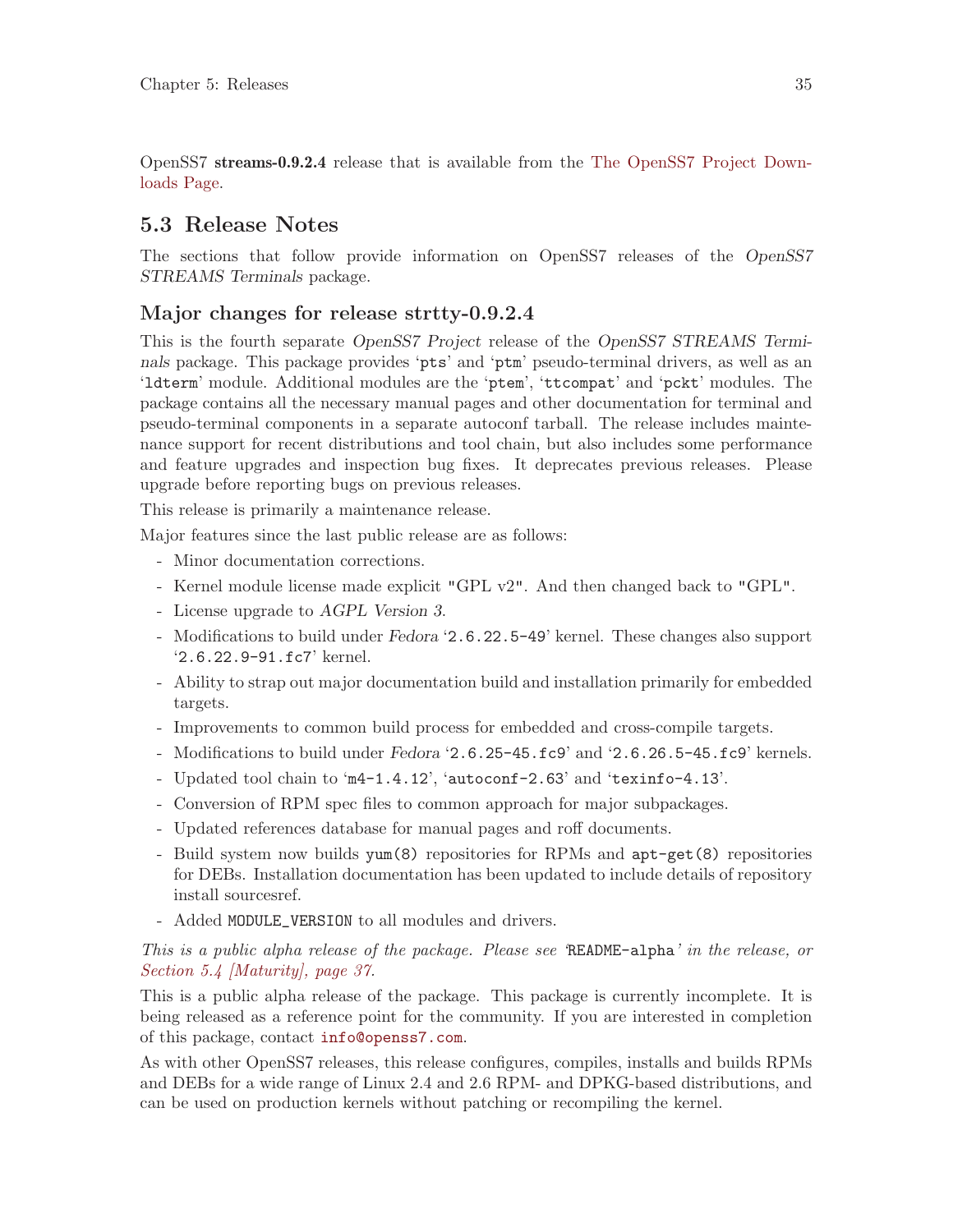This package is publicly released under the GNU Affero General Public License Version 3. The release is available as an autoconf tarball, SRPM, DSC, and set of binary RPMs and DEBs. See the [downloads page](http://www.openss7.org/download.html) for the autoconf tarballs, SRPMs and DSCs. For tarballs, SRPMs, DSCs and binary RPMs and DEBs, see the [strtty package page](http://www.openss7.org/strtty_pkg.html).

See <http://www.openss7.org/codefiles/strtty-0.9.2.4/ChangeLog> and <http://www.openss7.org/codefiles/strtty-0.9.2.4/NEWS> in the release for more information. Also, see the 'strtty.pdf' manual in the release (also in html [http://www.openss7.org/strtty\\_manual.html](http://www.openss7.org/strtty_manual.html)).

For the news release, see [http://www.openss7.org/rel20081029\\_G.html](http://www.openss7.org/rel20081029_G.html).

## Major changes for release strtty-0.9.2.3

This is the third separate release from The OpenSS7 Project of the OpenSS7 STREAMS Terminals package. This package provides 'pts' and 'ptm' pseudo-terminal drivers, as well as an 'ldterm' module. Additional modules are the 'ptem', 'ttcompat' and 'pckt' modules. The package contains all the necessary manual pages and other documentation for terminal and pseudo-terminal components in a separate autoconf tarball.

This release is a maintenance release providing support for recent distributions and tool chains.

Major features since the last public release are as follows:

- Support build on openSUSE 10.2.
- Support build on Fedora 7 with 2.6.21 kernel.
- Support build on CentOS 5.0 (RHEL5).
- Support build on Ubuntu 7.04.
- Updated to gettext 0.16.1.
- Changes to support build on 2.6.20-1.2307.fc5 and 2.6.20-1.2933.fc6 kernel.
- Supports build on Fedora Core 6.
- Support for recent distributions and tool chains.

## Major changes for release strtty-0.9.2.2

This is the second separate release from The OpenSS7 Project of the OpenSS7 STREAMS Terminals package. This package provides 'pts' and 'ptm' pseudo-terminal drivers, as well as an 'ldterm' module. Additional modules are the 'ptem', 'ttcompat' and 'pckt' modules. The package contains all the necessary manual pages and other documentation for terminal and pseudo-terminal components in a separate autoconf tarball.

This release is a maintenance release providing support for recent distributions and tool chains.

Major features since the last public release are as follows:

- Improvements to the common build environment with better support for standalone package builds on 2.4 kernels.
- Support for autoconf 2.61, automake 1.10 and gettext 0.16.
- Support for Ubuntu 6.10 distribution and bug fixes for i386 kernels.
- The package now looks for other subpackages with a version number as unpacked by separate tarball.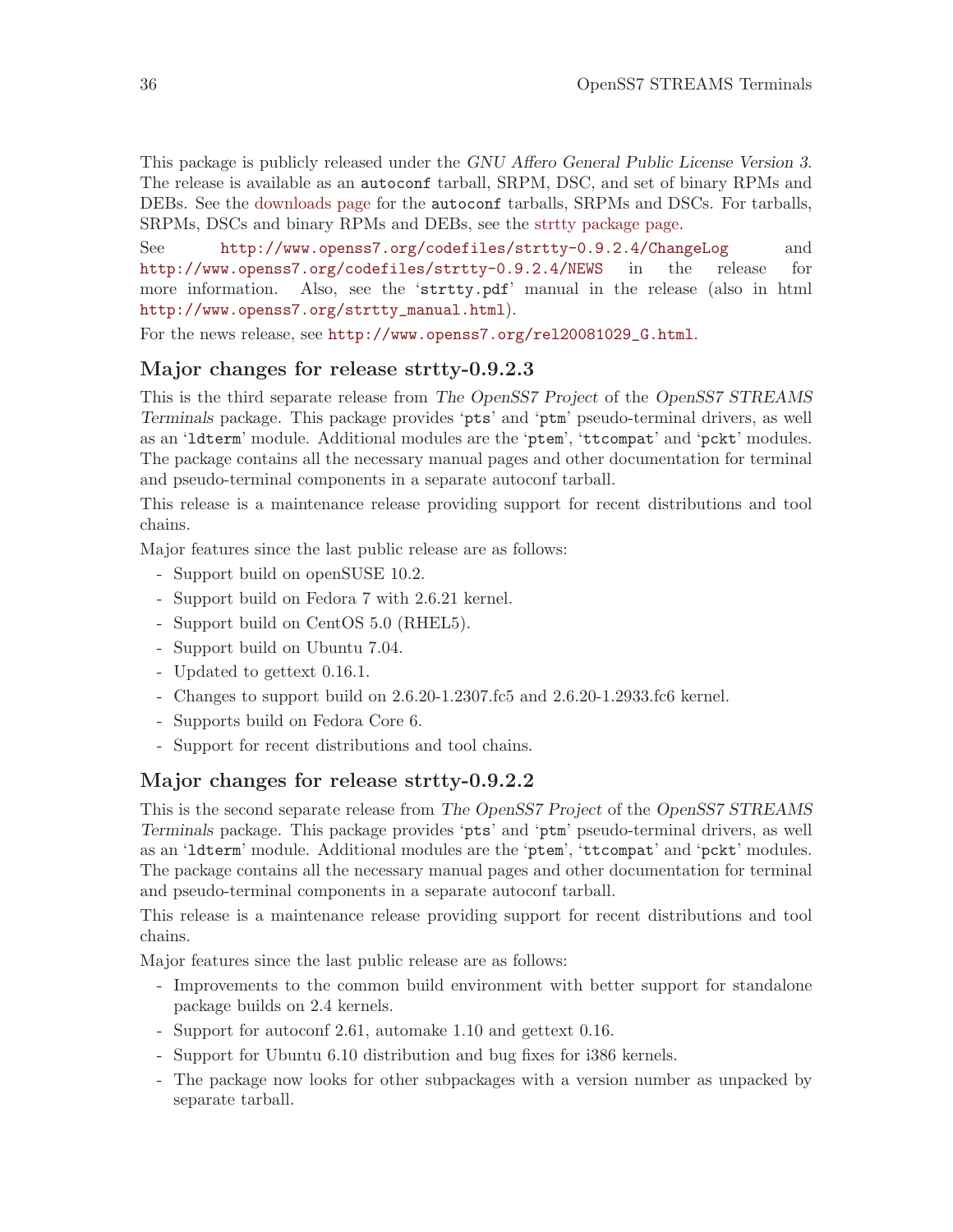## Major changes for release strtty-0.9.2.1

This is the first separate release from The OpenSS7 Project of the OpenSS7 STREAMS Terminals package. This package provides 'pts' and 'ptm' pseudo-terminal drivers, as well as an 'ldterm' module. Additional modules are the 'ptem', 'ttcompat' and 'pckt' modules. The package contains all the necessary manual pages and other documentation for terminal and pseudo-terminal components in a separate autoconf tarball.

This release is the initial public release.

- In this initial release, the package already supports a wide range of production distributions as it uses the same build environment as other OpenSS7 Project packages.
- Support for most recent 2.6.18 kernels (including Fedora Core 5 with inode diet patch set).

## <span id="page-46-0"></span>5.4 Maturity

The OpenSS7 Project adheres to the following release philosophy:

- pre-alpha release
- alpha release
- beta release
- gamma release
- production release
- unstable release

## 5.4.1 Pre-Alpha Releases

Pre-alpha releases are releases that have received no testing whatsoever. Code in the release is not even known to configure or compile. The purpose of a pre-alpha release is to make code and documentation available for inspection only, and to solicit comments on the design approach or other characteristics of the software package.

Pre-alpha release packages ship containing warnings recommending that the user not even execute the contained code.

## 5.4.2 Alpha Releases

Alpha releases are releases that have received little to no testing, or that have been tested and contains known bugs or defects that make the package unsuitable even for testing. The purpose for an alpha release are the same as for the pre-alpha release, with the additional purpose that it is an early release of partially functional code that has problems that an external developer might be willing to fix themselves and contribute back to the project.

Alpha release packages ship containing warnings that executing the code can crash machines and might possibly do damage to systems upon which it is executed.

## 5.4.3 Beta Releases

Beta releases are releases that have received some testing, but the testing to date is not exhaustive. Beta release packages do not ship with known defects. All known defects are resolved before distribution; however, as exhaustive testing has not been performed,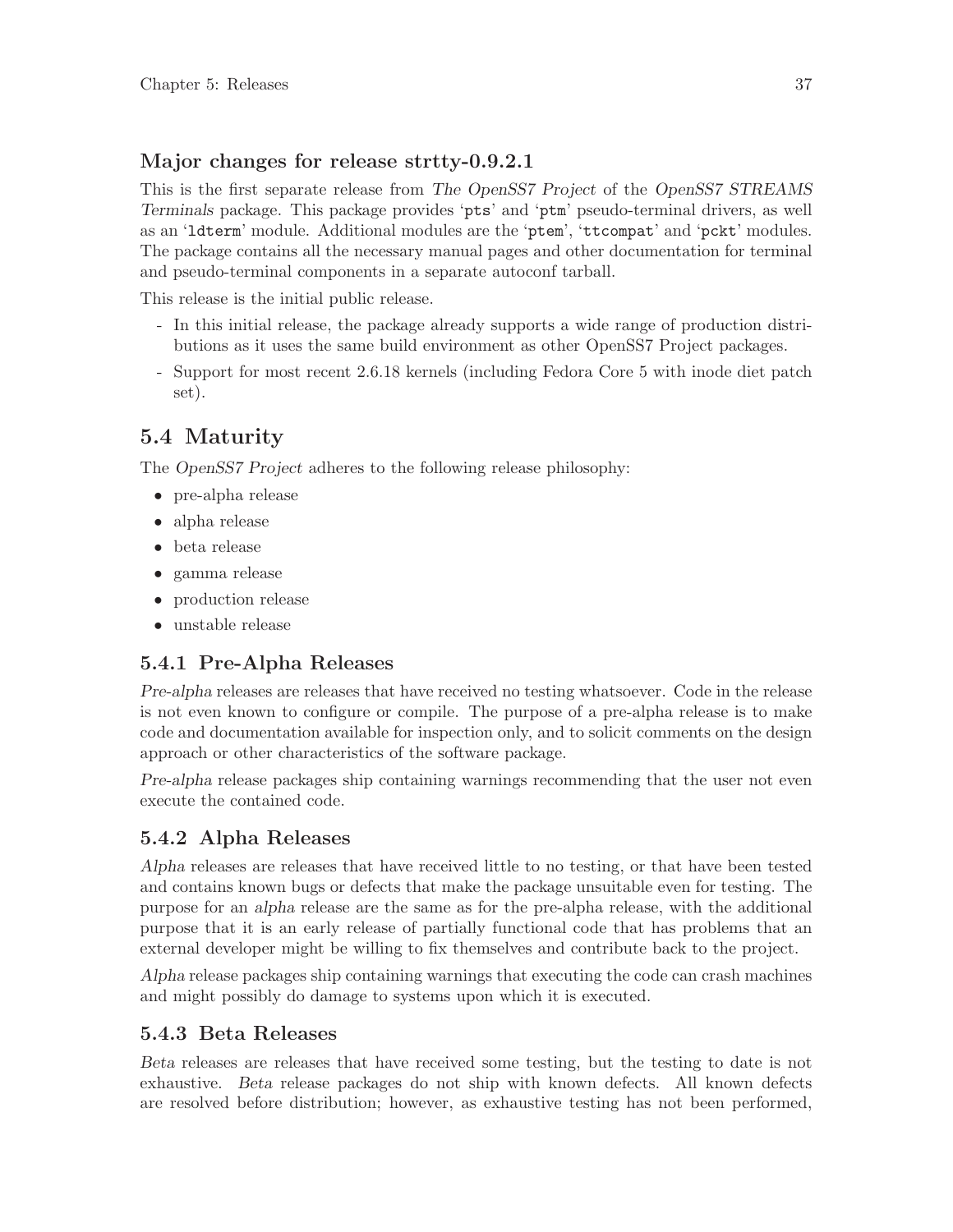unknown defects may exist. The purpose for a beta release is to provide a baseline for other organizations to participate in the rigorous testing of the package.

Beta release packages ship containing warnings that the package has not been exhaustively tested and that the package may cause systems to crash. Suitability of software in this category for production use is not advised by the project; however, as always, is at the discretion of the user of the software.

## 5.4.4 Gamma Releases

Gamma releases are releases that have received exhaustive testing within the project, but external testing has been minimal. Gamma release packages do not ship with known defects. As exhaustive internal testing has been performed, unknown defects should be few. Please remember that there is NO WARRANTY on public release packages.

Gamma release packages typically resolve problems in previous beta releases, and might not have had full regression testing performed. Suitability of software in this category for production use is at the discretion of the user of the software. The OpenSS7 Project recommends that the complete validation test suites provided with the package be performed and pass on target systems before considering production use.

## 5.4.5 Production Releases

Production releases are releases that have received exhaustive testing within the project and validated on specific distributions and architectures. Production release packages do not ship with known defects. Please remember that there is NO WARRANTY on public release packages.

Production packages ship containing a list of validated distributions and architectures. Full regression testing of any maintenance changes is performed. Suitability of software in this category for production use on the specified target distributions and architectures is at the discretion of the user. It should not be necessary to preform validation tests on the set of supported target systems before considering production use.

## 5.4.6 Unstable Releases

Unstable releases are releases that have received extensive testing within the project and validated on a a wide range of distributions and architectures; however, is has tested unstable and found to be suffering from critical problems and issues that cannot be resolved. Maintenance of the package has proved impossible. Unstable release packages ship with known defects (and loud warnings). Suitability of software in this category for production use is at the discretion of the user of the software. The OpenSS7 Project recommends that the problems and issues be closely examined before this software is used even in a non-production environment. Each failing test scenario should be completely avoided by the application. OpenSS7 beta software is more stable that software in this category.

## 5.5 Bugs

## 5.5.1 Defect Notices

OpenSS7 STREAMS Terminals has known and unknown defects. This is a pre-alpha release. Some defects might be harmful. No validation testing whatsoever has been performed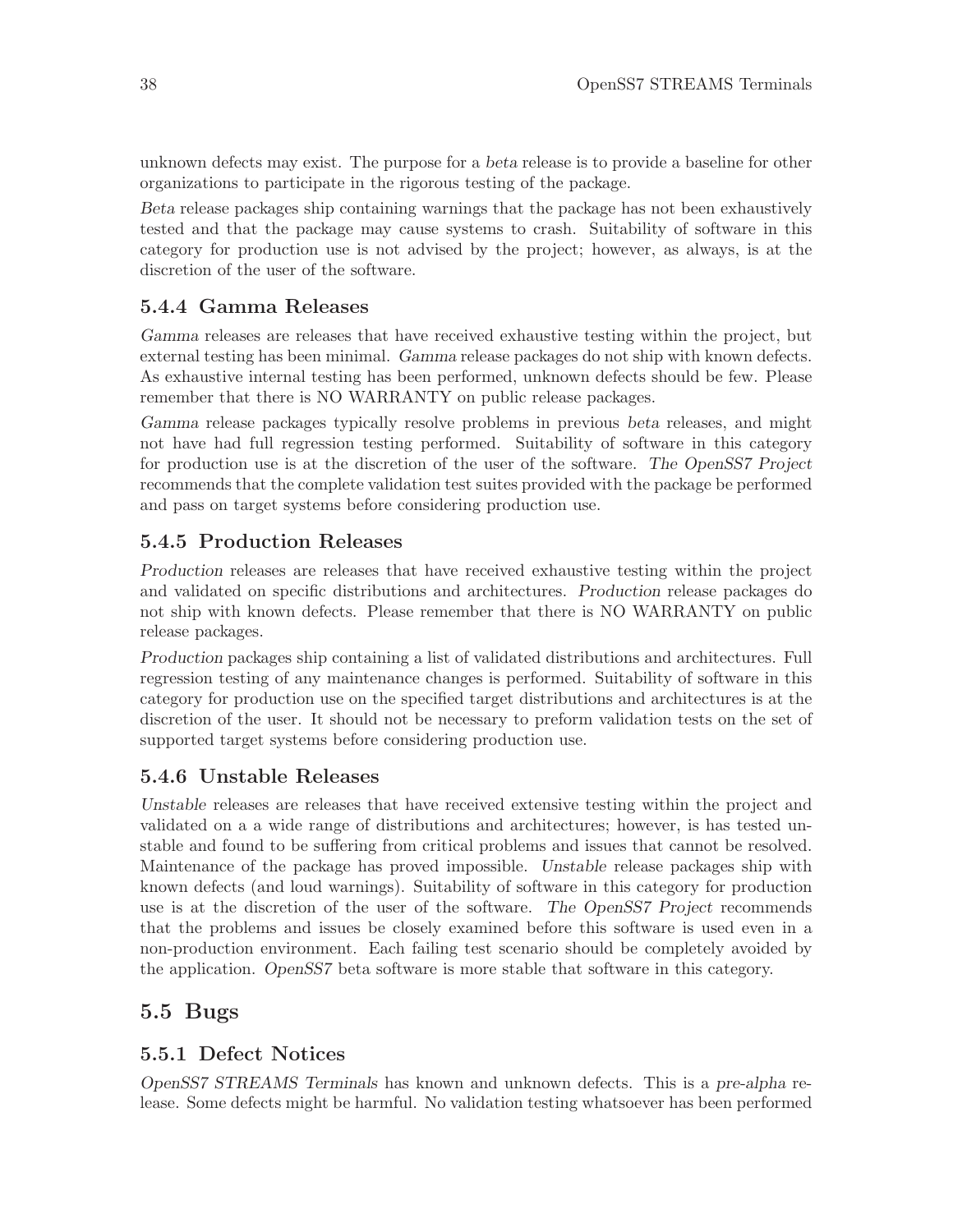by the OpenSS7 Project on this software. The software might not even configure or compile. The OpenSS7 Project recommends that you **do not use this software**. Use at your own risk. Remember that there is **NO WARRANTY**.<sup>10</sup>

This software is pre-alpha software. As such, it will crash your kernel. Installation of the software will irreparably mangle your header files or Linux distribution in such a way as to make it unusable. Crashes will lock your system and rebooting the system will not repair the problem. You will lose all the data on your system. Because this software will crash your kernel, the resulting unstable system can destroy computer hardware or peripherals making them unusable. You will void the warranty on any system on which you run this software. YOU HAVE BEEN WARNED.

## 5.5.2 Known Defects

With the exception of packages not originally created by the *OpenSS7 Project*, the *OpenSS7* Project software does not ship with known bugs in any release stage except pre-alpha. OpenSS7 STREAMS Terminals had no known bugs at the time of release.

## 5.5.3 Defect History

This section contains historical bugs that were encountered during development and their resolutions. This list serves two purposes:

- 1. It captures bugs encountered between releases during development that could possibly reoccur (and the Moon is made of blue cheese). It therefore provides a place for users to look if they encounter a problem.
- 2. It provides a low overhead bug list between releases for developers to use as a 'TODO' list.

## Bugs

001. 2007-03-09T15:31:23-0700

The package was installing /dev/ptmx and /dev/pts/n device and removing them when uninstalling. This caused havoc with Linux's UNIX'95 pseudoterminal devices. They have been strapped out until later.

\*fixed\* in strtty-0.9.2.2

## 5.6 Schedule

## Current Plan

This package is still incomplete. It is missing a fully functional ldterm module. Also, performance testing of STREAMS-based pipes from the Linux Fast-STREAMS base package indicates that STREAMS-based pseudo-terminals could exhibit far superior performance to that exhibited by the legacy Linux (SVR 3 style) pseduo-terminals. To accomplish this requires fully implementing ldterm, creating validation test suites, and peformance analysis and comparison with legacy Linux mechanisms.

This package is not currently a priority for the OpenSS7 Project, which is focussed on more telecom-specific protocol stacks and capabilities. Nevertheless, if completion of this package

 $10$  See sections Disclaimer of Warranty and Limitation of Liability under [\[GNU Affero General Public License\],](#page-112-0) [page 103](#page-112-0).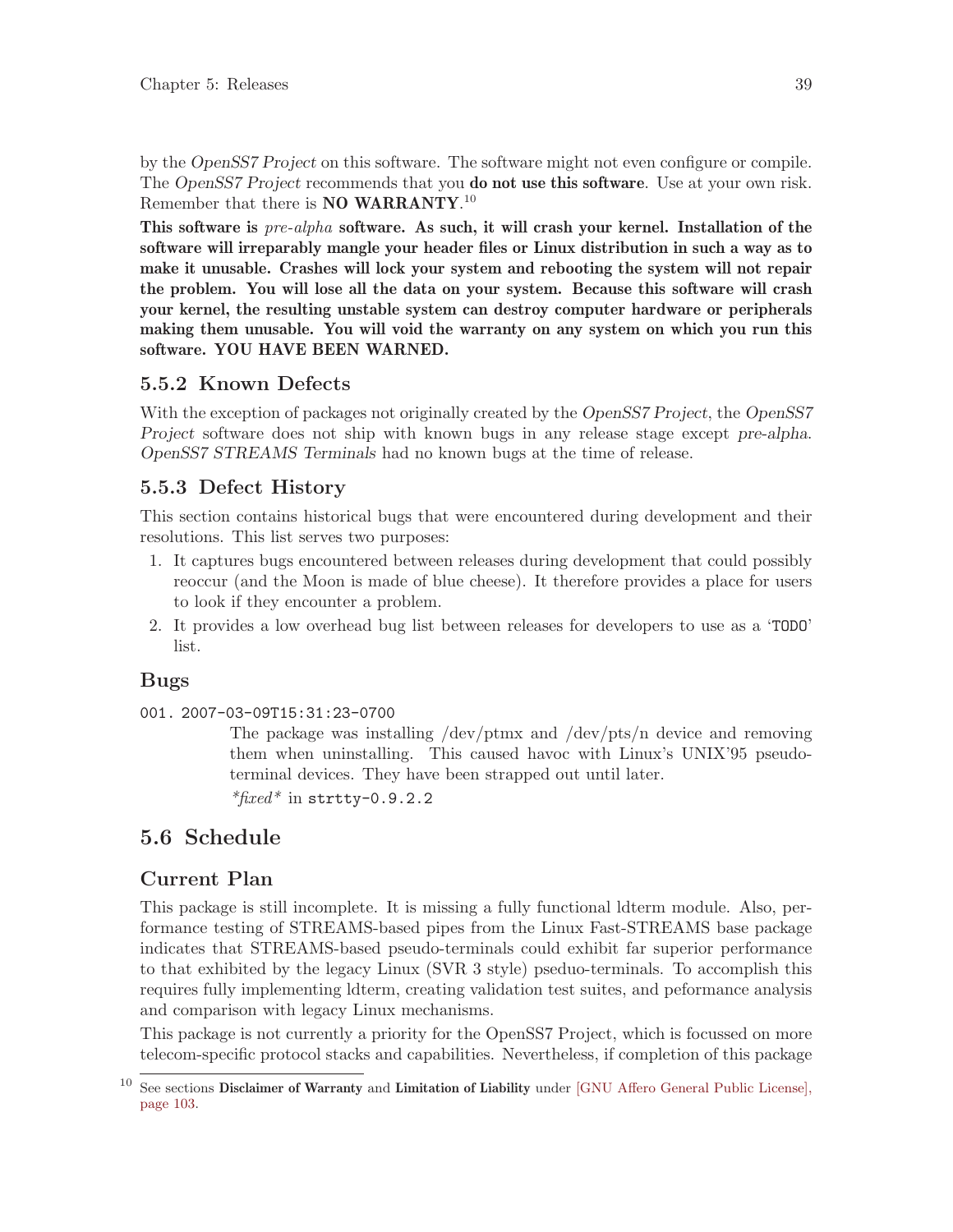is important in your industry and your organization is able to fund further development or contribute the missing items, contact us on the openss7-develop mailing list. Until funding or a mandate surfaces, this package will likely continue as a proof-of-concept only. It will be maintained in a compilable and installable package (that is, it will be updated for current Linux distributions and kernels) on the same basis as other packages in the OpenSS7 master package.

## Things to Do

- − Testing. This package is completely untested.  $*_{todo}*$
- − Create a library [libtty\(3\)](http://www.openss7.org/man2html?libtty(3)) to hold the library functions for use with this package:

```
openpt(3)
grantpt(3)
ptsname(3)
unlockpt(3)
```
 $*_{todo}*$ 

- − Create an [ldterm\(4\)](http://www.openss7.org/man2html?ldterm(4)) Line Discipline for Terminals STREAMS module. This item remains to be done. Al that is in place right now is a skeleton module.  $*_{todo}*$
- − Create a [ttcompat\(4\)](http://www.openss7.org/man2html?ttcompat(4)) TTY Compatibility STREAMS module.
	- $*done*$  Created a [ttcompat\(4\)](http://www.openss7.org/man2html?ttcompat(4)) module. This module compiles and installs and is fully documented, but is completely untested.
- − Create a [pckt\(4\)](http://www.openss7.org/man2html?pckt(4)) Packet Mode STREAMS module.
	- \*done\* Created a  $pclt(4)$  module. This module compiles and installs and is fully documented, but is completely untested.
- − Create a [ptem\(4\)](http://www.openss7.org/man2html?ptem(4)) Pseudo-Terminal Emulation STREAMS module.

 $*done*$  Created a [ptem\(4\)](http://www.openss7.org/man2html?ptem(4)) module. This module compiles and installs and is fully documented, but is completely untested.

− Create a [pty\(4\)](http://www.openss7.org/man2html?pty(4)) Pseudo-Terminal STREAMS driver. This driver will provide both slave  $(pts(4))$  $(pts(4))$  $(pts(4))$  and master  $(ptm(4))$  $(ptm(4))$  $(ptm(4))$  STREAMS devices.

```
*done* Created ptm(4) and pts(4) driver. This driver compiles and installs and
           is fully documented, but is completely untested.
```
− Move already written code from the 'stacks' or 'strss7' directories into the 'src' directory.

 $*_{done}*$ 

− Create a skeleton directory and manual and place strtty as a subpackage in the OpenSS7 Master Package.

\*done\* You are reading it.

The strtty package is currently incomplete.

The purpose of the package was to provide  $STREAMS$  terminal capabilities for Linux Fast-STREAMS. These drivers and modules cannot possibly work with LiS: LiS does not provide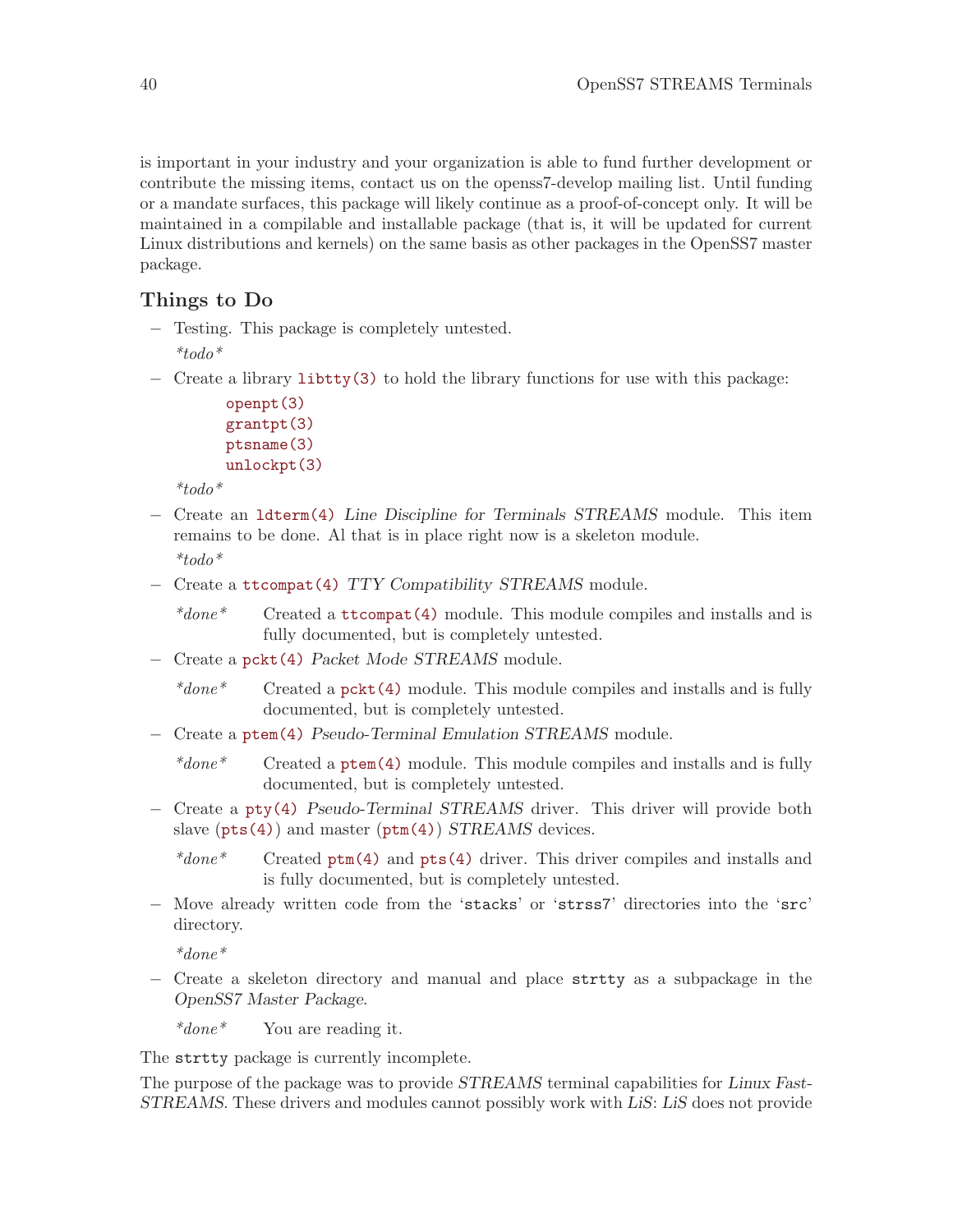TTY semantics at the Stream head and is incapable of providing a controlling terminal, and does not do POSIX job control. The package will only build and install with Linux Fast-STREAMS

If someone is interested in this package, a contribution of a working [ldterm\(4\)](http://www.openss7.org/man2html?ldterm(4)) module would be good. Also, testing could be performed.

## 5.7 History

For the latest developments with regard to history of changes, please see the 'ChangeLog' file in the release package.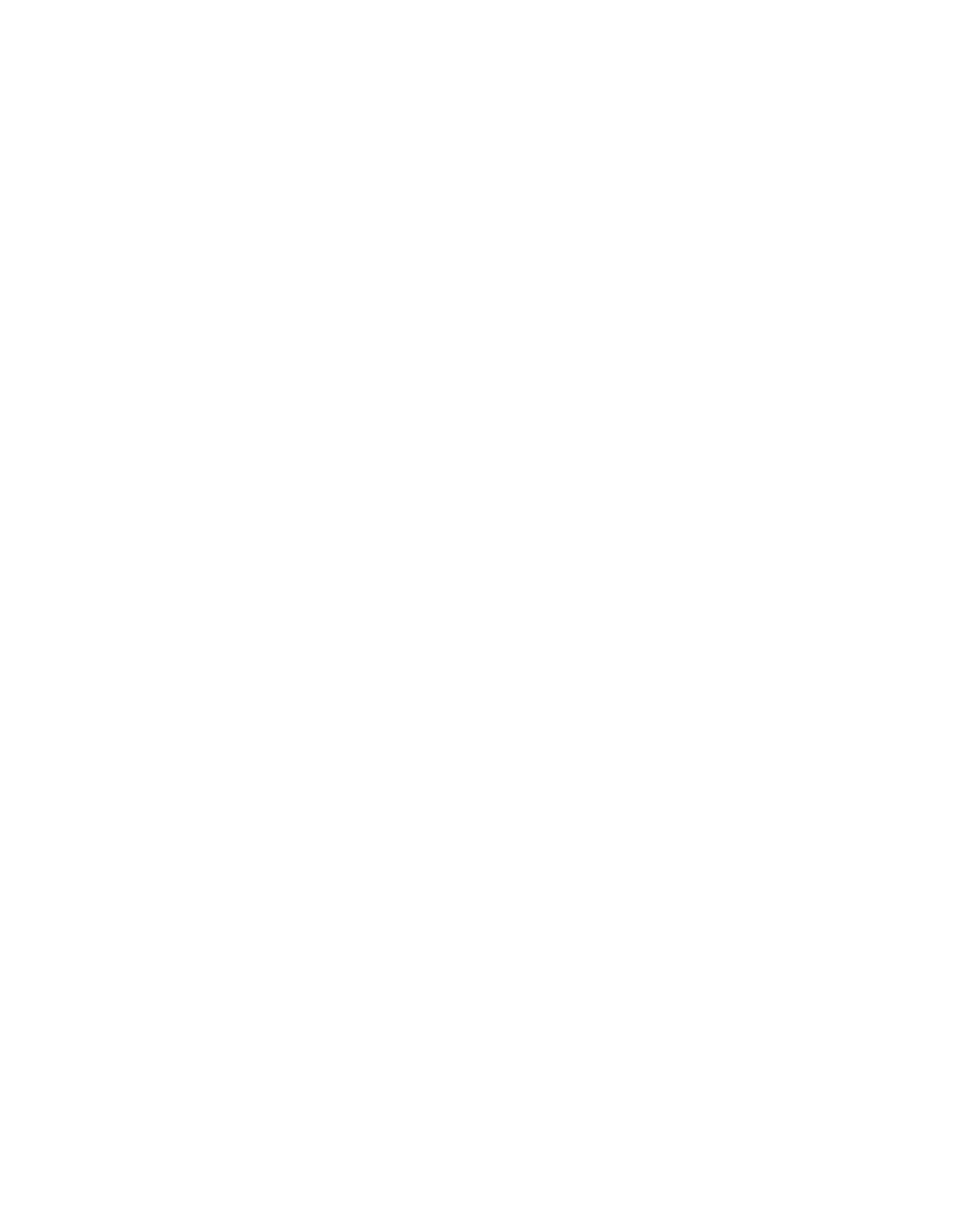# 6 Installation

## 6.1 Repositories

The OpenSS7 STREAMS Terminals package release can be accessed from the repositories of [The OpenSS7 Project.](http://www.openss7.org/repos) For  $rpm(1)$  based systems, the package is available in a [yum\(8\)](http://www.openss7.org/man2html?yum(8)) repository based on 'repomd' XML and may also be accessed using [zypper\(8\)](http://www.openss7.org/man2html?zypper(8)) or [yast\(8\)](http://www.openss7.org/man2html?yast(8)). For [dpkg\(1\)](http://www.openss7.org/man2html?dpkg(1)) based systems, the package is available in a  $apt(8)$  repository.

By far the easiest (most repeatable and manageable) form for installing and using OpenSS7 packages is to install packages from the [yum\(8\)](http://www.openss7.org/man2html?yum(8)) or [apt\(8\)](http://www.openss7.org/man2html?apt(8)) repositories. If your distribution does not support  $\text{yum}(8)$ ,  $\text{xypper}(8)$ ,  $\text{yast}(8)$  or  $\text{apt}(8)$ , then it is still possible to install the RPMs or DEBs from the repositories using  $\text{rpm}(1)$ ,  $\text{dpkg}(1)$ ; or by using  $\text{wget}(1)$  and then installing them from RPM or DEB using  $rpm(1)$  or  $dpkg(1)$  locally.

If binaries are not available for your distribution or specific kernel, but your distribution supports  $\text{rpm}(1)$  or  $\text{dpkg}(1)$ , the next best method for installing and using *OpenSS7* packages is to download and rebuild the source RPMs or DSCs from the repository. This can also be performed with  $\text{num}(8)$ ,  $\text{xypper}(8)$ ,  $\text{yast}(8)$ ,  $\text{apt}(8)$ ; or directly using  $\text{wget}(1)$ ,  $rpm(1)$  or  $dpkg(1)$ .

If your architecture does not support  $\text{rpm}(1)$  or  $\text{dpkg}(1)$  at all, or you have special needs (such as cross-compiling for embedded targets), the final resort method is to download, configure, build and install from tarball. In this later case, the easiest way to build and install OpenSS7 packages from tarball is to use the tarball for the OpenSS7 Master Package, openss7-0.9.2.G.

## 6.1.1 Repositories for YUM

To install or upgrade from the OpenSS7 'repomd' repositories, you will need a file in your '/etc/yum.repo.d/' directory. This file can be obtained directly from the OpenSS7 [repository](http://www.openss7.org/repos), like so:

```
$> REPOS="http://www.openss7.org/repos/rpms"
$> wget $REPOS/centos/5.2/x86_64/repodata/openss7.repo
$> sudo cp -f openss7.repo /etc/yum.repo.d/
$> sudo yum makecache
```
This example assumes the the distribution is 'centos' and the distribution release is '5.2' and the architecture requires is 'x86\_64'. Another example would be '\$REPOS/i686/suse/11.0/i686/repodata/openss7.repo', for using [yum\(8\)](http://www.openss7.org/man2html?yum(8)) with SUSE.

Once the repository is set up, OpenSS7 includes a number of virtual package definitions that eas the installation and removal of kernel modules, libraries and utilities. Downloading, configuring, building and installation for a single-kernel distribution is as easy as:

\$> sudo yum install strtty

Removing the package is as easy as:

\$> sudo yum remove strtty

If you have difficulty downloading the 'openss7.repo' file, edit the following information into the file and place it into the '/etc/yum.repo.d/openss7.repo' file: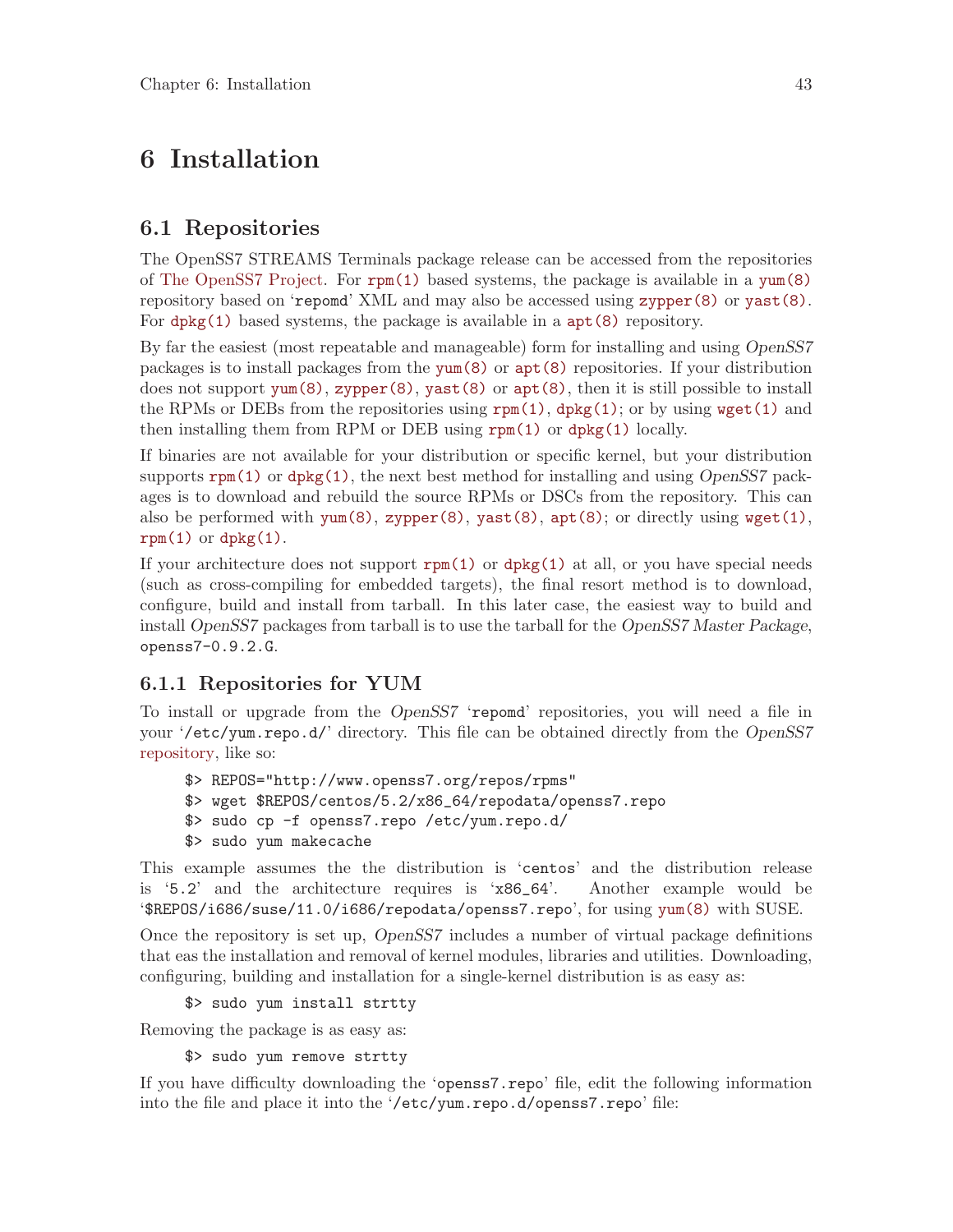- -| [openss7]
- $-$ | enabled = 1
- -| name = OpenSS7 Repository
- -| baseurl = http://www.openss7.org/repos/rpms/centos/5.2/x86\_64
- $-$ | gpgcheck = 1
- -| gpgkey = http://www.openss7.org/pubkey.asc

Note that it is also possible to point to these repositories as an additional installation source when installing CentOS, RedHat, Fedora, or others. You will have an additional *STREAMS* category from which to choose installation packages.

Some additional installation real or virtual package names and the installations they accomplish are as follows:

'strtty'

This package can be used to install or remove the entire OpenSS7 STREAMS Terminals package. When installing, kernel modules will be installed automatically for the highest version kernel on your system. When removing, all corresponding kernel modules will also be removed.

```
'strtty-devel'
```
This package can be used to install or remove the development components of the OpenSS7 STREAMS Terminals package. When installing, 'strtty' and appropriate kernel module and kernel module development and debug packages will also be installed. When removing, the development package and all kernel module development and debug packages will also be removed.

```
'strtty-2.4.20-28.7'
```
This package can be used to install or remove the package for a specific kernel version. When installing, the 'strtty' package will also be installed if necessary. When removing the last kernel module package, the 'strtty' package will also be removed.

Note that the version '2.4.20-28.7' is just an example. Use the version returned by  $\mathcal{L}$  (uname  $-r$ ) for the kernel for which you wish to install or remove the packages.

'strtty-2.4.20-28.7-devel'

This package can be used to install or remove the development and debug packages for a specific kernel version. When installing, the 'strtty' and 'strtty-devel' packages will also be installed if necessary. When removing the development and debug for kernel modules for the last kernel, the 'strtty-devel' package will also be removed.

Note that the version '2.4.20-28.7' is just an example. Use the version returned by  $\mathcal{L}(\mathbf{v}) = -\mathbf{r}'$  for the kernel for which you wish to install or remove the packages.

For assistance with specific RPMs, see [Section 6.2.3 \[Downloading the Binary RPM\],](#page-56-0) [page 47](#page-56-0).

## 6.1.2 Repositories for APT

For assistance with specific DEBs, see [Section 6.2.4 \[Downloading the Debian DEB\], page 50.](#page-59-0)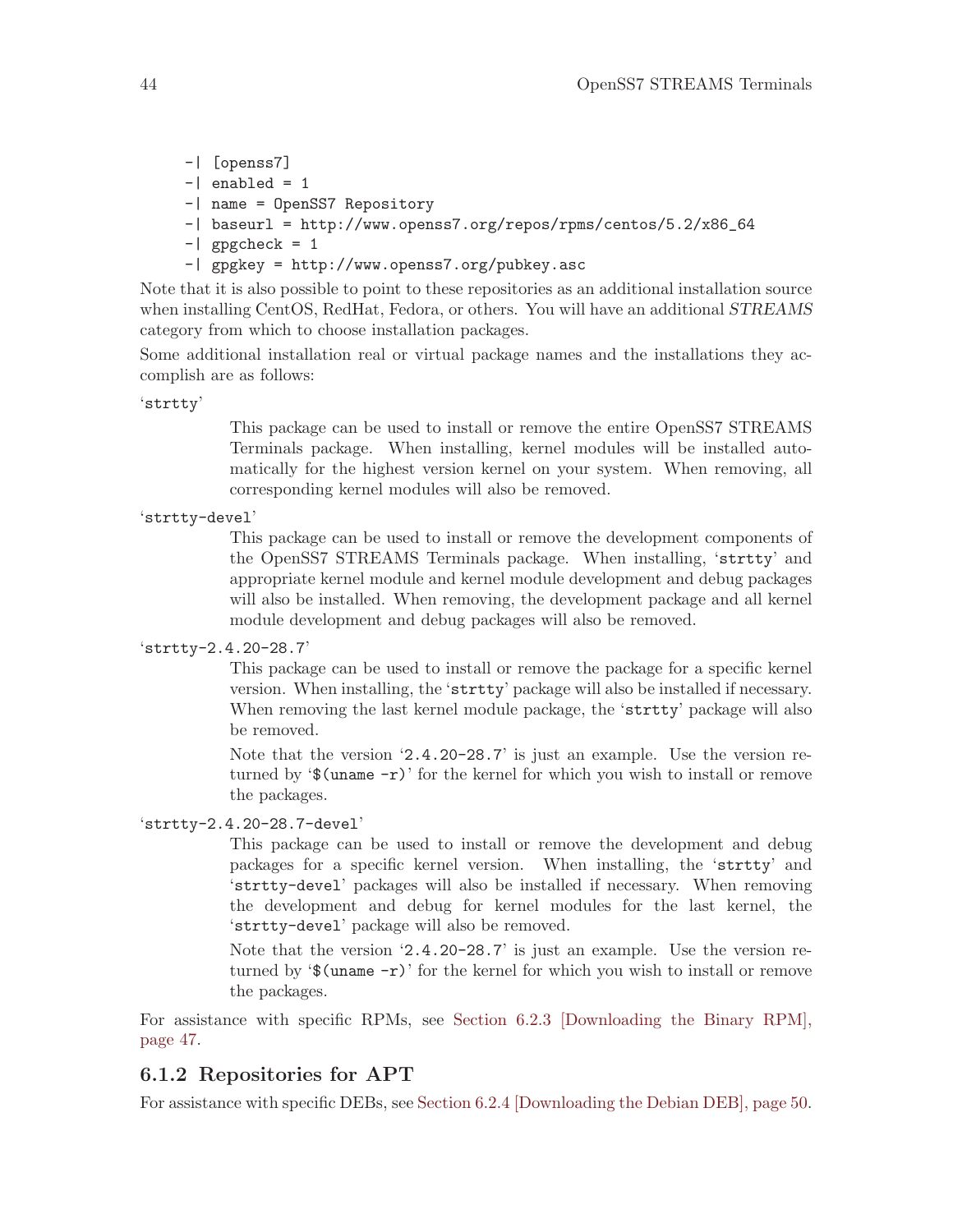## 6.2 Downloading

The OpenSS7 STREAMS Terminals package releases can be downloaded from the downloads page of [The OpenSS7 Project](http://www.openss7.org/download.html). The package is available as a binary RPM (for popular architectures) a source RPM, Debian binary DEB and source DSC, or as a tar ball. If you are using a browsable viewer, you can obtain the OpenSS7 release of strtty from the links in the sections that follow.

By far the easiest (most repeatable and manageable) form for installing and using OpenSS7 packages is to download and install individual packages from binary RPM or DEB. If binary RPMs or DEBs are not available for your distribution, but your distribution supports  $rpm(1)$  or dpkg $(1)$ , the next best method for installing and using *OpenSS7* packages is to download and rebuild the source RPMs or DSCs.

If your architecture does not support  $\text{rpm}(1)$  or  $\text{dpkg}(1)$  at all, or you have special needs (such as cross-compiling for embedded targets), the final resort method is to download, configure, build and install from tarball. In this later case, the easiest way to build and install OpenSS7 packages from tarball is to use the tarball for the OpenSS7 Master Package, openss7-0.9.2.G.

## 6.2.1 Downloading with YUM

OpenSS7 repositories support  $\text{yum}(8)$  and  $\text{zypper}(8)$  in repomd XML format as well as YaST and YaST2 formats.

OpenSS7 includes virtual packages that ease the installation and removal of kernel modules, libraries and utilities. Downloading, configuration, building and installation for a signlekernel distribution installation is as easy as:

 $\sqrt{2\pi}$ 

✡ ✠

```
% sudo yum install strtty
```
This and additional packages for installation are detailed as follows:

'strtty' Install this package if you need the runtime 'strtty' package.

% sudo yum install strtty

This will install the 'strtty', 'strtty-lib' and 'strtty-KVERSION' RPMs, where 'KVERSION' is the highest version number kernel on your system.

Remove this package if you need to remove all vestages of the 'strtty' package. % sudo yum remove strtty

This will remove the 'strtty', 'strtty-lib', 'strtty-devel', 'strtty-KVERSION' and 'strtty-devel-KVERSION' RPMs for all kernels on your system.

'strtty-devel'

Install this package if you need the development 'strtty' package.

% sudo yum install strtty-devel

This will install the 'strtty', 'strtty-lib', 'strtty-devel', 'strtty-KVERSION' and 'strtty-devel-KVERSION' RPMs, where 'KVERSION' is the highest version number kernel on your system.

Remove this package if you do not need development capabilities for the 'strtty' package for any kernel.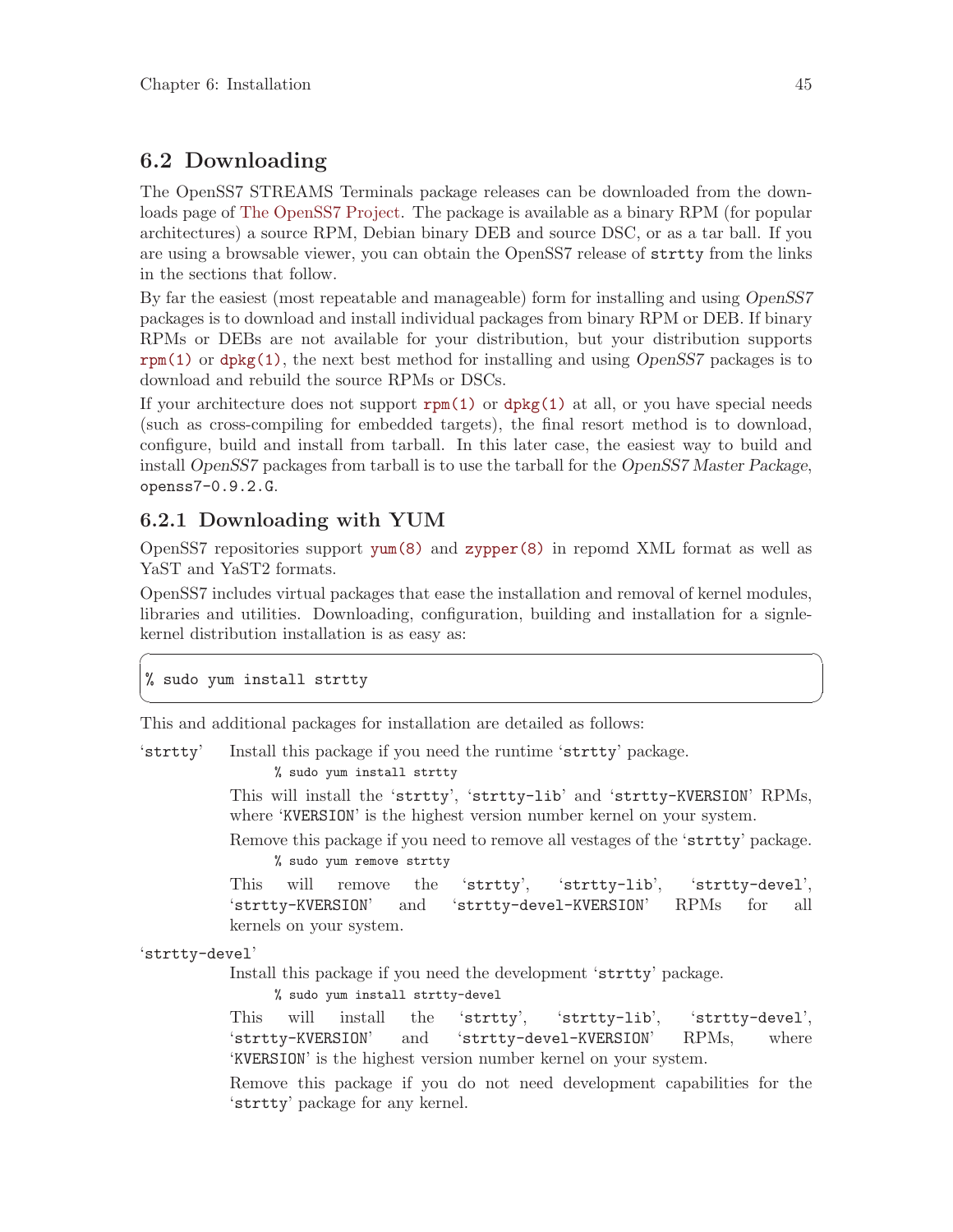% sudo yum remove strtty-devel

This will remove the 'strtty-devel' and 'strtty-devel-KVERSION' RPMs for all kernels on your system.

#### 'strtty-2.4.20-28.7'

Install this package if you need the runtime 'strtty' for kernel version '2.4.20-28.7'. The value '2.4.20-28.7' is just an example. For the running kernel, you can install the runtime 'strtty' components with:

% sudo yum install strtty-\$(uname -r)

This will install the 'strtty', 'strtty-lib' and 'strtty-2.4.20-28.7' RPMs, where '2.4.20-28.7' is the kernel version specified.

Remove this package if you no longer need the runtime 'strtty' for kernel version '2.4.20-28.7'. The value '2.4.20-28.7' is just an example. For the running kernel, you can remove the runtime 'strtty' components with:

% sudo yum remove strtty-\$(uname -r)

This will remove the 'strtty-2.4.20-28.7' and 'strtty-devel-2.4.20-28.7' RPMs, where '2.4.20-28.7' is the kernel version specified. Also, if this is the last kernel for which 'strtty' was installed, the 'strtty' 'strtty-lib' and 'strtty-devel' RPMs will also be removed.

Note that this is a virtual package name: the actual RPMs installed or removed from the system is a kernel module package whose precise name will depend upon the system being used.

#### 'strtty-devel-2.4.20-28.7'

Install this package if you need the development 'strtty' package for kernel version '2.4.20-28.7'. The value '2.4.20-28.7' is just an example. For the running kernel, you can install the kernel development 'strtty' components with:

% sudo yum install strtty-devel-\$(uname -r)

This will install the 'strtty', 'strtty-lib', 'strtty-devel', 'strtty-2.4.20-28.7' and 'strtty-devel-2.4.20-28.7' RPMs, where '2.4.20-28.7' is the kernel version specified.

Remove this package if you no longer need the development capabilities for the 'strtty' package for kernel version '2.4.20-28.7'. The value '2.4.20-28.7' is just an example. For the running kernel, you can remove the kernel development 'strtty' components with:

% sudo yum remove strtty-devel-\$(uname -r)

This will remove the 'strtty-devel-2.4.20-28.7' RPMs, where '2.4.20-28.7' is the kernel version specified. Also, if this is the last kernel for which 'strtty' was installed, the 'strtty-devel' RPMs will also be removed.

Note that this is a virtual package name: the actual RPMs installed or removed from the system is a kernel module package whose precise name will depend upon the system being used.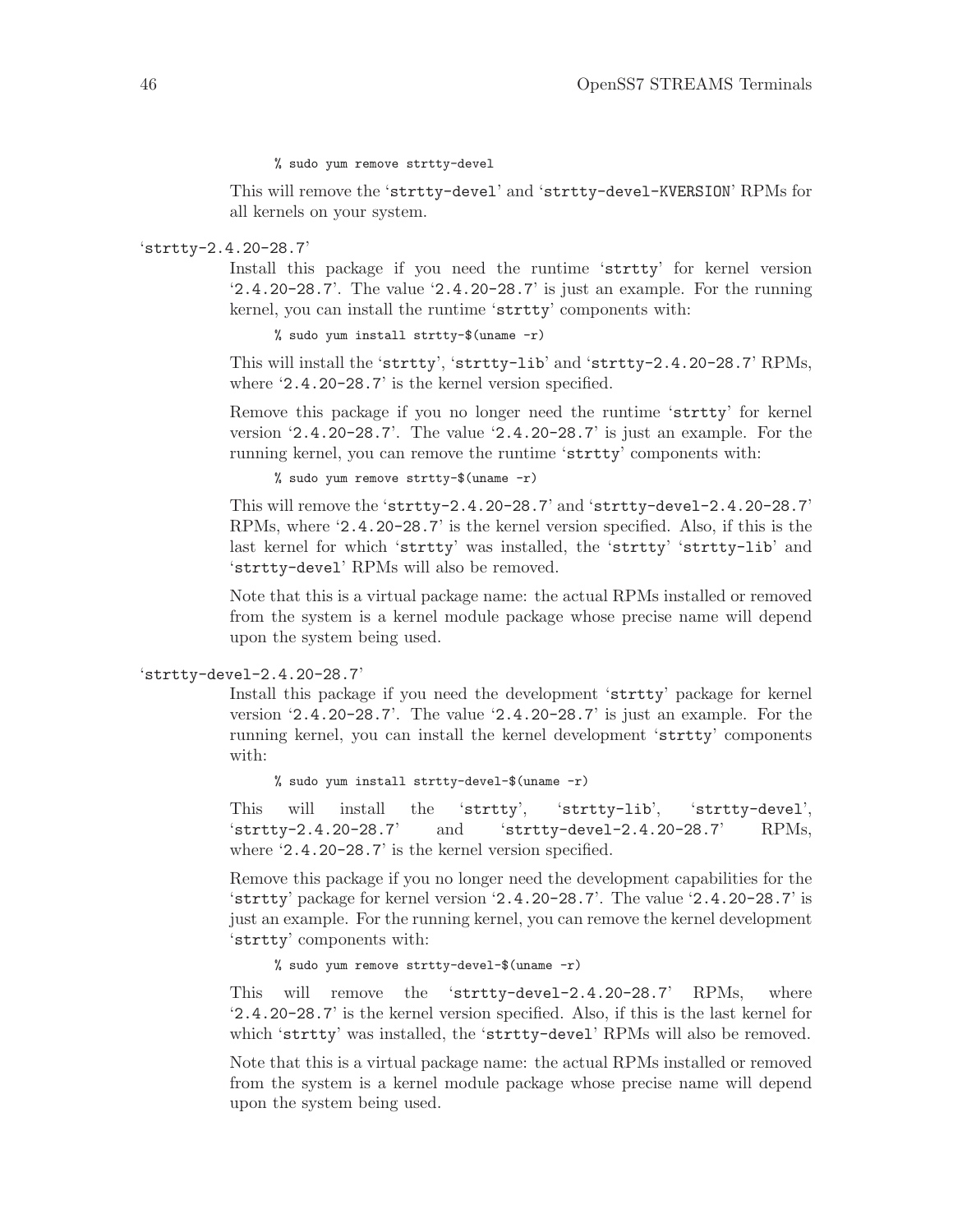'strtty-lib'

This package is an auxillary package that should be removed and inserted automatically by [yum\(8\)](http://www.openss7.org/man2html?yum(8)). In rare instances you might need to remove or install this package explicitly.

## 6.2.2 Downloading with APT

OpenSS7 repositries support [apt\(8\)](http://www.openss7.org/man2html?apt(8)) repositorie digests and signatures.

## <span id="page-56-0"></span>6.2.3 Downloading the Binary RPM

To install from binary RPM, you will need several of the RPM for a complete installation. Binary RPM fall into several categories. To download and install a complete package requires the appropriate RPM from each of the several categories below, as applicable. Some release packages do not provide RPMs in each of the several categories.

To install from Binary RPM, you will need all of the following kernel independent packages for your architecture, and one of the kernel-dependent packages from the next section.

## Independent RPM

Independent RPM are dependent on neither the Linux kernel version, nor the STREAMS package. For example, the source package 'strtty-source-0.9.2.4-1.7.2.noarch.rpm', is not dependent on kernel nor STREAMS package.

All of the following kernel and STREAMS independent RPM are required for your architecture. Binary RPMs listed here are for example only: additional binary RPMs are available from the downloads site. If your architecture is not available, you can build binary RPM from the source RPM (see see [Section 6.4.1 \[Building from the Source RPM\], page 73](#page-82-0)).

## Architecture Independent

### [strtty-dev-0.9.2.4-1.7.2.noarch.rpm](http://www.openss7.org/rpms/RPMS/noarch/strtty-dev-0.9.2.4-1.7.2.noarch.rpm)

The 'strtty-dev' package contains the device definitions necessary to run applications programs developed for OpenSS7 STREAMS Terminals.<sup>1</sup>

### [strtty-doc-0.9.2.4-1.7.2.noarch.rpm](http://www.openss7.org/rpms/RPMS/noarch/strtty-doc-0.9.2.4-1.7.2.noarch.rpm)

The 'strtty-doc' package contains this manual in plain text, postscript, 'pdf' and 'html' forms, along with the meta-information from the 'strtty' package. It also contains all of the manual pages necessary for developing OpenSS7 STREAMS Terminals applications and OpenSS7 STREAMS Terminals STREAMS modules or drivers.

[strtty-init-0.9.2.4-1.7.2.noarch.rpm](http://www.openss7.org/rpms/RPMS/noarch/strtty-init-0.9.2.4-1.7.2.noarch.rpm)

The 'strtty-init' package contains the init scripts and provides the 'postinst' scripts necessary to create kernel module preloads and modules definitions for all kernel module 'core' subpackages.

<sup>&</sup>lt;sup>1</sup> Not all distributions support the '%dev' RPM macro: a case in point is the SuSE 8.0 distribution which uses an older version of [rpm\(1\)](http://www.openss7.org/man2html?rpm(1)). Distributions that do not support the '%dev' macro will build devices as a '%post' operation. Note also that not all release packages contain devices. Only packages that provide STREAMS character device drivers need devices, and then only when the 'specfs' or 'devfsd' is not being used.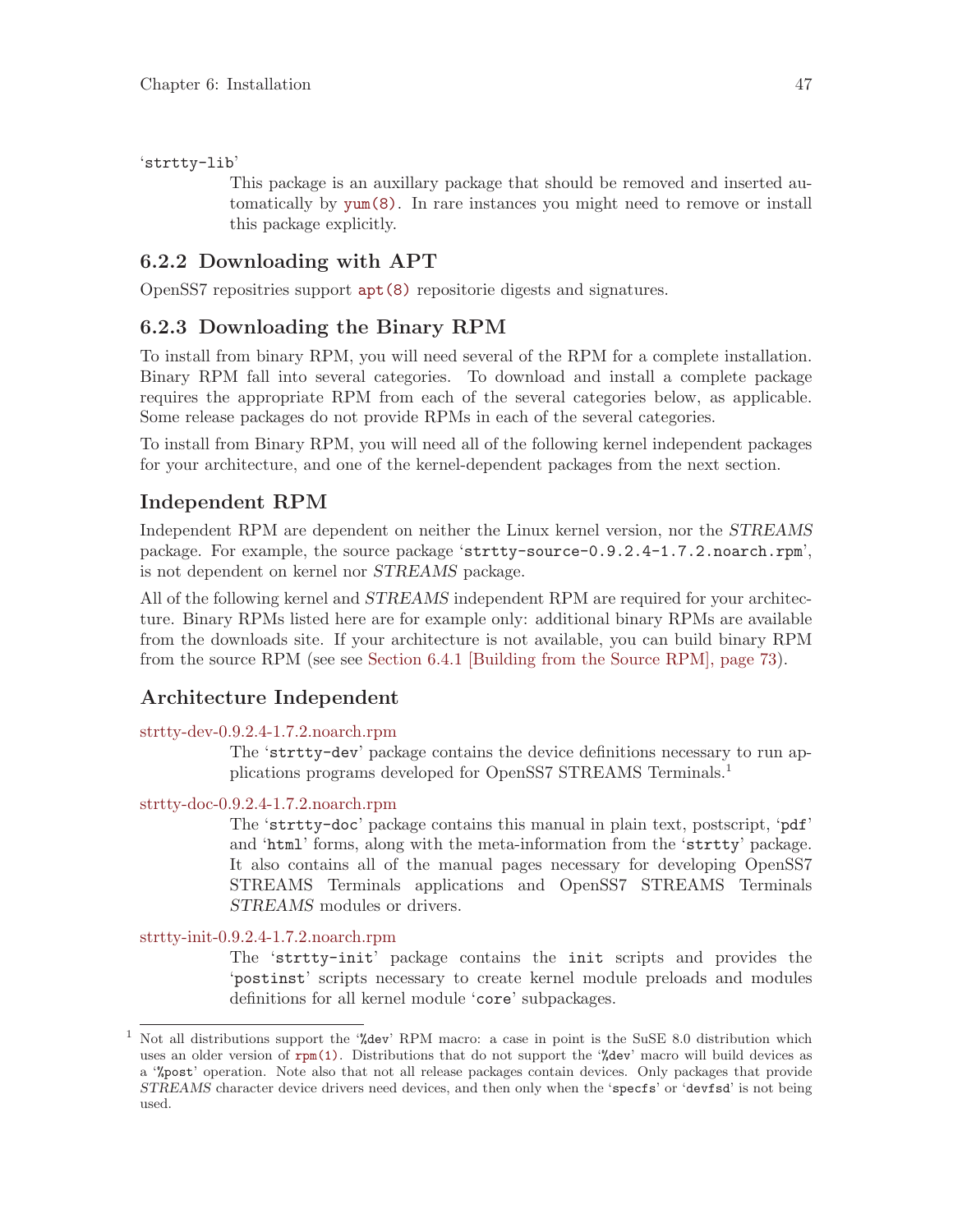#### [strtty-source-0.9.2.4-1.7.2.noarch.rpm](http://www.openss7.org/rpms/RPMS/noarch/strtty-source-0.9.2.4-1.7.2.noarch.rpm)

The 'strtty-source' package contains the source code necessary for building the OpenSS7 STREAMS Terminals release. It includes the [autoconf\(1\)](http://www.openss7.org/man2html?autoconf(1)) configuration utilities necessary to create and distribute tarballs, 'rpm' and  $'deb'/'dsc'.<sup>2</sup>$ 

### Architecture Dependent

#### [strtty-devel-0.9.2.4-1.7.2.i686.rpm](http://www.openss7.org/rpms/RPMS/i686/strtty-devel-0.9.2.4-1.7.2.i686.rpm)

The 'strtty-devel' package contains library archives for static compilation, header files to develop OpenSS7 STREAMS Terminals modules and drivers. This also includes the header files and static libraries required to compile OpenSS7 STREAMS Terminals applications programs.

#### [strtty-lib-0.9.2.4-1.7.2.i686.rpm](http://www.openss7.org/rpms/RPMS/i686/strtty-lib-0.9.2.4-1.7.2.i686.rpm)

The 'strtty-lib' package contains the run-time shared libraries necessary to run application programs and utilities developed for the 'strtty' package.<sup>3</sup>

### STREAMS-Dependent RPM

STREAMS-Dependent RPM are dependent upon the specific STREAMS package being used, either Linux STREAMS or Linux Fast-STREAMS. Packages dependent upon Linux STREAMS will have 'LiS' in the package name. Packages dependent upon Linux Fast-STREAMS will have 'streams' in the package name. Note that some STREAMS-Dependent RPM are also Kernel-Dependent RPM as described below.

One of the following STREAMS-Dependent packages is required for your architecture. If your architecture is not on the list, you can build binary RPM from the source RPM (see see [Section 6.4.1 \[Building from the Source RPM\], page 73](#page-82-0)).

#### [strtty-LiS-util-0.9.2.4-1.7.2.i686.rpm](http://www.openss7.org/rpms/RPMS/i686/strtty-LiS-util-0.9.2.4-1.7.2.i686.rpm)

The 'strtty-LiS-util' package provides administrative and configuration test utilities and commands associated with the OpenSS7 STREAMS Terminals package. Because this package must link a STREAMS-specific library, it is a STREAMS-Dependent package. Use the 'strtty-LiS-util' package if you have LiS installed.

#### [strtty-streams-util-0.9.2.4-1.7.2.i686.rpm](http://www.openss7.org/rpms/RPMS/i686/strtty-streams-util-0.9.2.4-1.7.2.i686.rpm)

The 'strtty-streams-util' package provides administrative and configuration test utilities and commands associated with the OpenSS7 STREAMS Terminals package. Because this package must link a STREAMS-specific library, it is a STREAMS-Dependent package. Use the 'strtty-streams-util' package if you have streams installed.

### Kernel-Dependent RPM

Kernel-Dependent RPM are dependent on specific Linux Kernel Binary RPM releases. Packages are provided for popular released RedHat kernels. Packages dependent upon Red-

<sup>2</sup> Note that not all releases have source RPM packages. Release packages that do not contain kernel modules do not generate a source RPM package.

<sup>3</sup> Note that not all release packages contain shared libraries, and, therefore, not all release packages contain this package.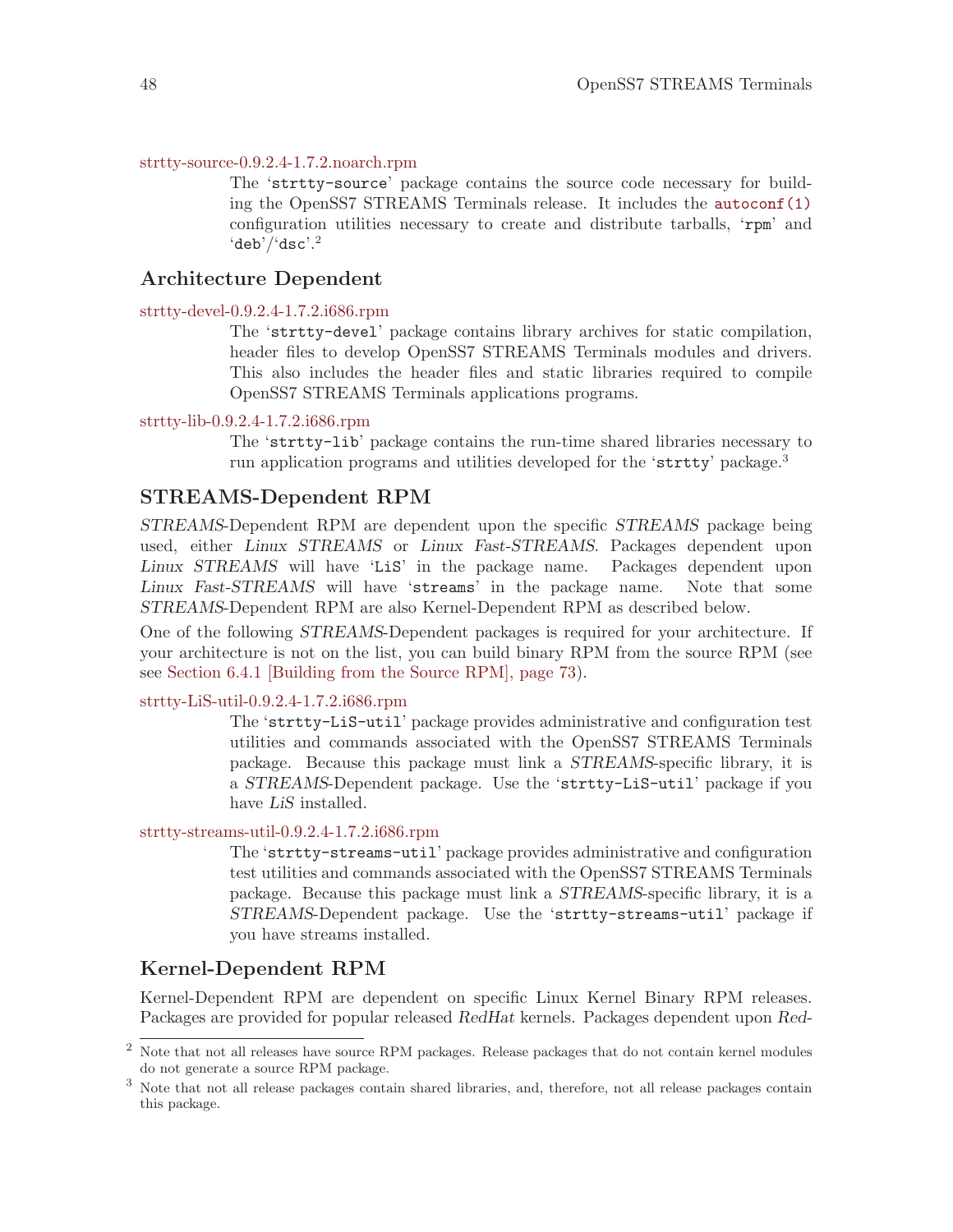Hat or other kernel RPM will have the '\_kversion' kernel package version in the package name.

One of the following Kernel-Dependent packages is required for your architecture and kernel version. If your architecture or kernel version is not on the list, you can build binary RPM from the source RPM (see see [Section 6.4.1 \[Building from the Source RPM\], page 73](#page-82-0)).<sup>4</sup>

#### [strtty-core-2.4.20-28.7-0.9.2.4-1.7.2.i686.rpm](http://www.openss7.org/rpms/RPMS/i686/strtty-core-2.4.20-28.7-0.9.2.4-1.7.2.i686.rpm)

The 'strtty-core' package contains the loadable kernel modules that depend only on the kernel. This package is heavily tied to the kernel for which it was compiled. This particular package applies to kernel version '2.4.20-28.7'.<sup>5</sup>

### [strtty-info-2.4.20-28.7-0.9.2.4-1.7.2.i686.rpm](http://www.openss7.org/rpms/RPMS/i686/strtty-info-2.4.20-28.7-0.9.2.4-1.7.2.i686.rpm)

The 'strtty-info' package<sup>6</sup> contains the module symbol version information for the 'core' subpackage, above. It is possible to load this subpackage and compile modules that use the exported symbols without loading the actual kernel modules (from the 'core' subpackage above). This package is heavily tied to the kernel for which it was compiled. This particular package applies to kernel version '2.4.20-28.7'.<sup>7</sup>

### [strtty-LiS-core-2.4.20-28.7-0.9.2.4-1.7.2.i686.rpm](http://www.openss7.org/rpms/RPMS/i686/strtty-LiS-core-2.4.20-28.7-0.9.2.4-1.7.2.i686.rpm)

The 'strtty-LiS-core' package contains the kernel modules that provide the OpenSS7 STREAMS Terminals STREAMS modules and drivers. This package is heavily tied to the STREAMS package and kernel for which it was compiled. This particular package applies to 'LiS' (Linux STREAMS) on kernel version  $2.4.20 - 28.7$ '.<sup>8</sup>

### [strtty-streams-core-2.4.20-28.7-0.9.2.4-1.7.2.i686.rpm](http://www.openss7.org/rpms/RPMS/i686/strtty-streams-core-2.4.20-28.7-0.9.2.4-1.7.2.i686.rpm)

The 'strtty-streams-core' package contains the kernel modules that provide the OpenSS7 STREAMS Terminals STREAMS modules and drivers. This package is heavily tied to the STREAMS package and kernel for which it was compiled. This particular package applies to 'streams' (Linux Fast-STREAMS) on kernel version '2.4.20-28.7'.<sup>9</sup>

### [strtty-LiS-info-2.4.20-28.7-0.9.2.4-1.7.2.i686.rpm](http://www.openss7.org/rpms/RPMS/i686/strtty-LiS-info-2.4.20-28.7-0.9.2.4-1.7.2.i686.rpm)

The 'strtty-LiS-info' package<sup>10</sup> contains the module symbol version information for the 'LiS-core' subpackage, above. It is possible to load this subpackage and compile modules that use the exported symbols without loaded the

<sup>4</sup> Note that on Mandrakelinux, unlike other RPM kernel distributions, kernel packages for the ix86 architectures are always placed in i586 architecture packages regardless of the true processor architecture of the kernel package. 'configure' detects this and builds the appropriate packages.

<sup>5</sup> Note that the '\_kversion' of '2.4.20-28.7' is only an example. Note also that only release packages that contain kernel modules will contain a 'core' subpackage.

 $^6\,$  Note that only release packages that contain kernel modules and that export versioned symbols will contain a 'info' subpackage. Also, this subpackage is only applicable to 2.4 series kernels and is not necessary and not built for 2.6 series kernels.

 $^7$  Note that the '\_kversion' of '2.4.20-28.7' is only an example.

<sup>8</sup> Note that the '\_kversion' of '2.4.20-28.7' is only an example.

<sup>&</sup>lt;sup>9</sup> Note that the '\_kversion' of '2.4.20-28.7' is only an example.<br><sup>10</sup> Note that only release packages that entain kernal modules and

Note that only release packages that contain kernel modules and that export versioned symbols will contain a 'LiS-info' subpackage.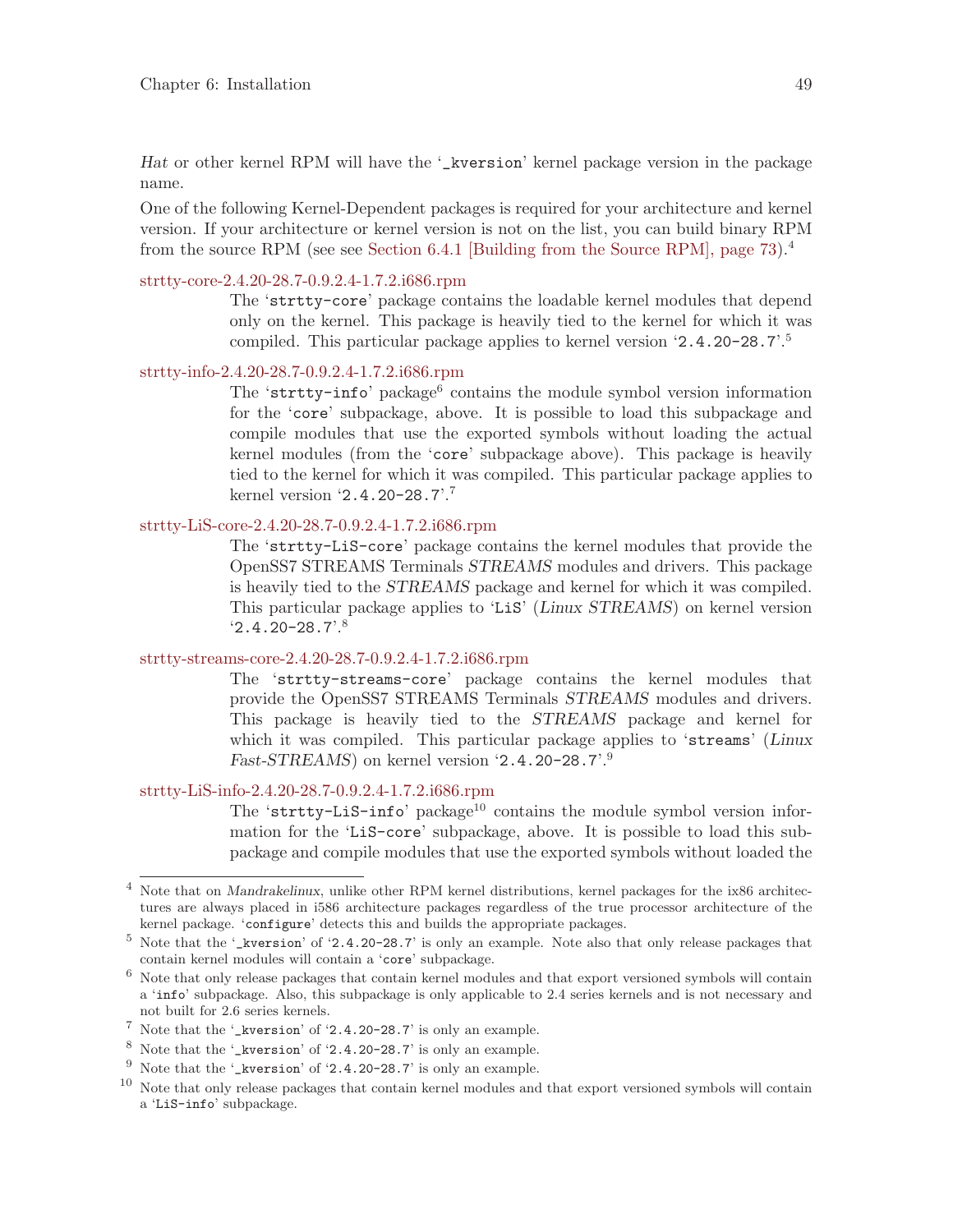actual kernel modules (from the 'LiS-core' subpackage above). This package is heavily tied to the STREAMS package and kernel for which it was compiled. This particular package applies to 'LiS' (Linux STREAMS) on kernel version  $2.4.20 - 28.7$ <sup>'.11</sup>

[strtty-streams-info-2.4.20-28.7-0.9.2.4-1.7.2.i686.rpm](http://www.openss7.org/rpms/RPMS/i686/strtty-streams-info-2.4.20-28.7-0.9.2.4-1.7.2.i686.rpm)

The 'strtty-streams-info' package<sup>12</sup> contains the module symbol version information for the 'streams-core' subpackage, above. It is possible to load this subpackage and compile modules that use the exported symbols without loaded the actual kernel modules (from the 'streams-core' subpackage above). This package is heavily tied to the STREAMS package and kernel for which it was compiled. This particular package applies to 'streams' (Linux Fast-STREAMS) on kernel version '2.4.20-28.7'.<sup>13</sup>

## Configuration and Installation

To configure, build and install the binary RPM, See [Section 6.3.1 \[Configuring the Binary](#page-67-0) [RPM\], page 58.](#page-67-0)

## <span id="page-59-0"></span>6.2.4 Downloading the Debian DEB

To install from binary DEB, you will need several of the DEB for a complete installation. Binary DEB fall into several categories. To download and install a complete package requires the appropriate DEB from each of the several categories below, as applicable. Some release packages do not provide DEBs in each of the several categories.

To install from Binary DEB, you will need all of the following kernel independent packages for your architecture, and one of the kernel-dependent packages from the next section.

### Independent DEB

Independent DEB are dependent on neither the Linux kernel version, nor the STREAMS package. For example, the source package 'strtty-source\_0.9.2.4-0\_i386.deb', is not dependent on kernel nor STREAMS package.

All of the following kernel and *STREAMS* independent DEB are required for your architecture. Binary DEBs listed here are for example only: additional binary DEBs are available from the downloads site. If your architecture is not available, you can build binary DEB from the Debian DSC (see see [Section 6.4.2 \[Building from the Debian DSC\], page 74](#page-83-0)).

## Architecture Independent

[strtty-dev](http://www.openss7.org/debian/strtty-dev_0.9.2.4-0_all.deb)<sub>-0.9.2.4-0-all.deb</sub>

The 'strtty-dev' package contains the device definitions necessary to run applications programs developed for OpenSS7 STREAMS Terminals.<sup>14</sup>

<sup>&</sup>lt;sup>11</sup> Note that the '\_kversion' of '2.4.20-28.7' is only an example.<br><sup>12</sup> Note that splu release neglpress that earthin learnal modules and

<sup>12</sup> Note that only release packages that contain kernel modules and that export versioned symbols will contain a 'streams-info' subpackage.

 $^{13}$  Note that the '\_kversion' of '2.4.20-28.7' is only an example.

<sup>&</sup>lt;sup>14</sup> Note that not all release packages contain devices. Only packages that provide STREAMS character device drivers need devices, and then only when the 'specfs' or 'devfsd' is not being used.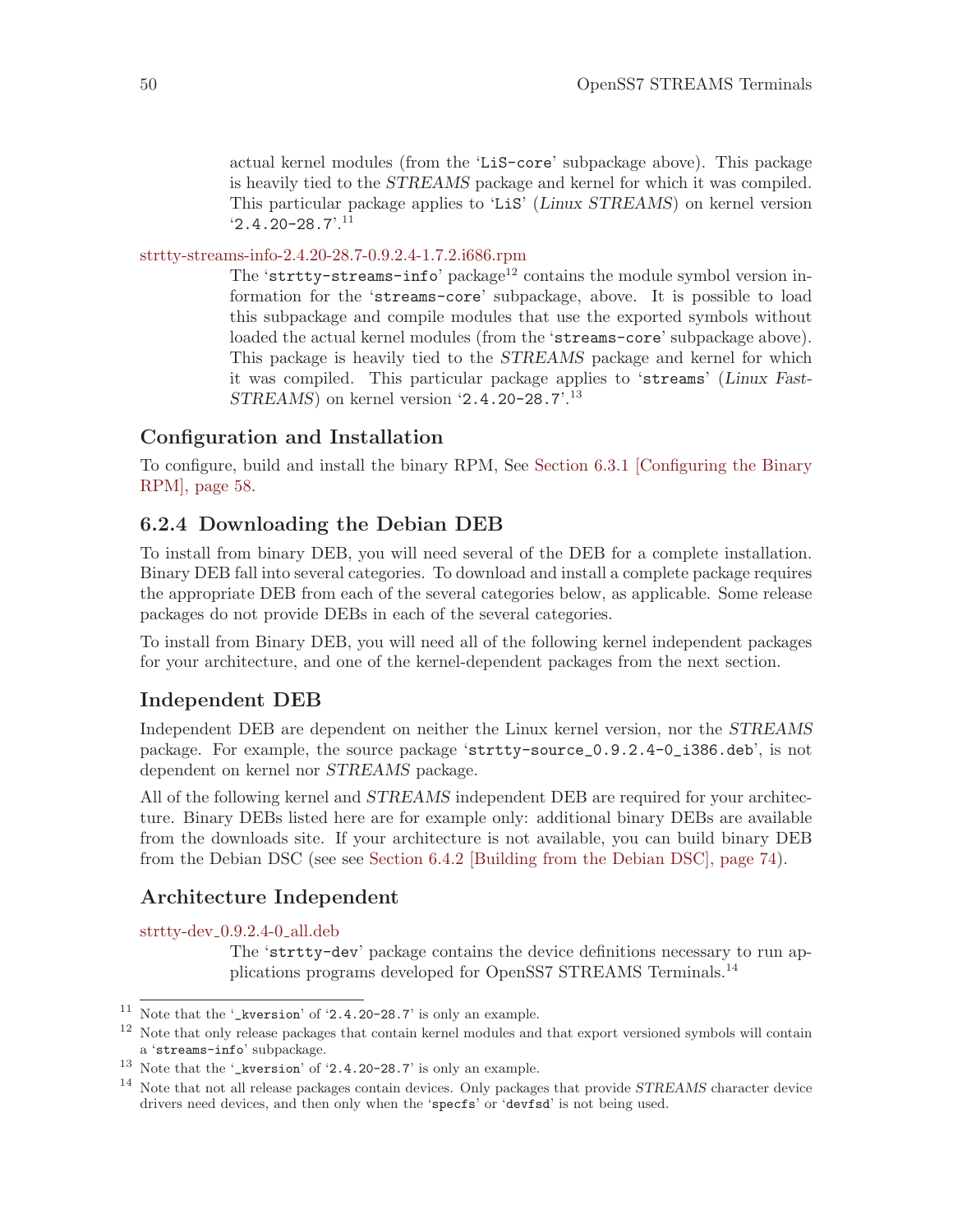#### [strtty-doc](http://www.openss7.org/debian/strtty-doc_0.9.2.4-0_all.deb) 0.9.2.4-0 all.deb

The 'strtty-doc' package contains this manual in plain text, postscript, 'pdf' and 'html' forms, along with the meta-information from the 'strtty' package. It also contains all of the manual pages necessary for developing OpenSS7 STREAMS Terminals applications and OpenSS7 STREAMS Terminals STREAMS modules or drivers.

#### [strtty-init](http://www.openss7.org/debian/strtty-init_0.9.2.4-0_all.deb) 0.9.2.4-0 all.deb

The 'strtty-init' package contains the init scripts and provides the postinst scripts necessary to create kernel module preloads and modules definitions for all kernel module 'core' subpackages.

#### [strtty-source](http://www.openss7.org/debian/strtty-source_0.9.2.4-0_all.deb) 0.9.2.4-0 all.deb

The 'strtty-source' package contains the source code necessary for building the OpenSS7 STREAMS Terminals release. It includes the [autoconf\(1\)](http://www.openss7.org/man2html?autoconf(1)) configuration utilities necessary to create and distribute tarballs, rpms and deb/dscs.<sup>15</sup>

## Architecture Dependent

#### [strtty-devel](http://www.openss7.org/debian/strtty-devel_0.9.2.4-0_i386.deb) 0.9.2.4-0 i386.deb

The 'strtty-devel' package contains library archives for static compilation, header files to develop OpenSS7 STREAMS Terminals modules and drivers. This also includes the header files and static libraries required to compile OpenSS7 STREAMS Terminals applications programs.

#### [strtty-lib](http://www.openss7.org/debian/strtty-lib_0.9.2.4-0_i386.deb) 0.9.2.4-0 i386.deb

The 'strtty-lib' package contains the run-time shared libraries necessary to run application programs and utilities developed for the 'strtty' package.<sup>16</sup>

### STREAMS-Dependent DEB

STREAMS-Dependent DEB are dependent upon the specific STREAMS package being used, either Linux STREAMS or Linux Fast-STREAMS. Packages dependent upon Linux STREAMS will have 'LiS' in the package name. Packages dependent upon Linux Fast-STREAMS will have 'streams' in the package name. Note that some STREAMS-Dependent DEB are also Kernel-Dependent DEB as described below.

One of the following STREAMS-Dependent packages is required for your architecture. If your architecture is not on the list, you can build binary DEB from the Debian DSC (see see [Section 6.4.2 \[Building from the Debian DSC\], page 74](#page-83-0)).

#### [strtty-LiS-util](http://www.openss7.org/debian/strtty-LiS-util_0.9.2.4-0_i386.deb) 0.9.2.4-0 i386.deb

The 'strtty-LiS-util' package provides administrative and configuration test utilities and commands associated with the OpenSS7 STREAMS Terminals package. Because this package must link a STREAMS-specific library, it is a STREAMS-Dependent package. Use the 'strtty-LiS-util' package if you have LiS installed.

<sup>&</sup>lt;sup>15</sup> Note that not all releases have source DEB packages. Release packages that do not contain kernel modules do not generate a source DEB package.

<sup>16</sup> Note that not all release packages contain shared libraries, and, therefore, not all release packages contain this package.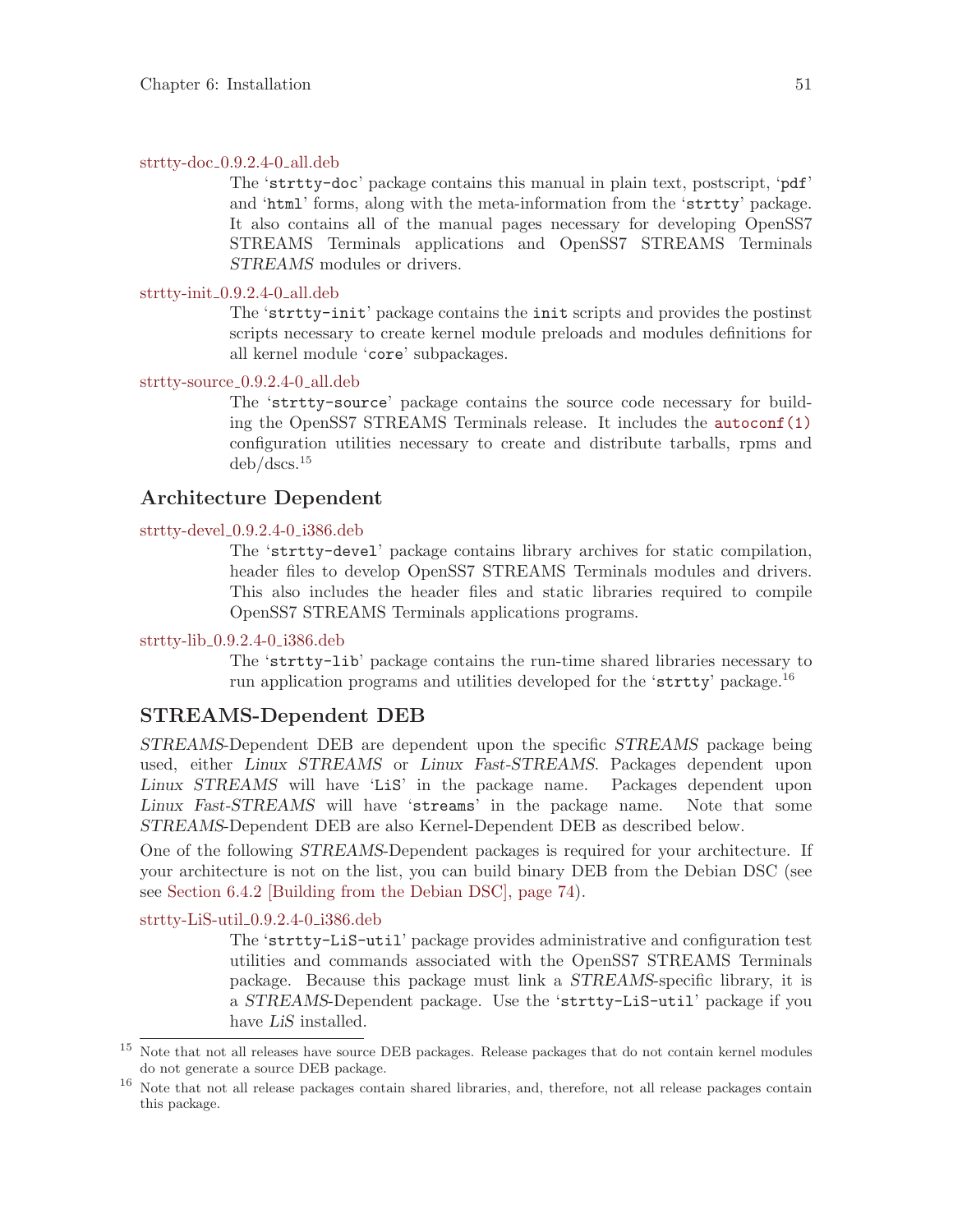#### [strtty-streams-util](http://www.openss7.org/debian/strtty-streams-util_0.9.2.4-0_i386.deb) 0.9.2.4-0 i386.deb

The 'strtty-streams-util' package provides administrative and configuration test utilities and commands associated with the OpenSS7 STREAMS Terminals package. Because this package must link a STREAMS-specific library, it is a STREAMS-Dependent package. Use the 'strtty-streams-util' package if you have streams installed.

#### Kernel-Dependent DEB

Kernel-Dependent DEB are dependent on specific Linux Kernel Binary DEB releases. Packages are provided for popular released Debian kernels. Packages dependent upon Debian or other kernel DEB will have the '\_kversion' kernel package version in the package name.

One of the following Kernel-Dependent packages is required for your architecture and kernel version. If your architecture or kernel version is not on the list, you can build binary DEB from the source DEB (see see Section 6.4.2 [Building from the Debian DSC], page  $74$ ).<sup>17</sup>

#### [strtty-core-2.4.20-28.7](http://www.openss7.org/debian/strtty-core-2.4.20-28.7_0.9.2.4-0_i386.deb) 0.9.2.4-0 i386.deb

The 'strtty-core' package contains the loadable kernel modules that depend only on the kernel. This package is heavily tied to the kernel for which it was compiled. This particular package applies to kernel version '2.4.20-28.7'.<sup>18</sup>

### [strtty-info-2.4.20-28.7](http://www.openss7.org/debian/strtty-info-2.4.20-28.7_0.9.2.4-0_i386.deb) 0.9.2.4-0 i386.deb

The 'strtty-info' package<sup>19</sup> contains the module symbol version information for the 'core' subpackage, above. It is possible to load this subpackage and compile modules that use the exported symbols without loading the actual kernel modules (from the 'core' subpackage above). This package is heavily tied to the kernel for which it was compiled. This particular package applies to kernel version '2.4.20-28.7'.<sup>20</sup>

#### [strtty-LiS-core-2.4.20-28.7](http://www.openss7.org/debian/strtty-LiS-core-2.4.20-28.7_0.9.2.4-0_i386.deb) 0.9.2.4-0 i386.deb

The 'strtty-LiS-core' package contains the kernel modules that provide the OpenSS7 STREAMS Terminals STREAMS modules and drivers. This package is heavily tied to the STREAMS package and kernel for which it was compiled. This particular package applies to 'LiS' (Linux STREAMS) on kernel version  $2.4.20 - 28.7$ <sup>21</sup>

#### [strtty-streams-core-2.4.20-28.7](http://www.openss7.org/debian/strtty-streams-core-2.4.20-28.7_0.9.2.4-0_i386.deb) 0.9.2.4-0 i386.deb

The 'strtty-streams-core' package contains the kernel modules that provide the OpenSS7 STREAMS Terminals STREAMS modules and drivers. This package is heavily tied to the STREAMS package and kernel for

 $^{17}\,$  Note that on Mandrakelinux, unlike other DEB kernel distributions, kernel packages for the ix86 architectures are always placed in i586 architecture packages regardless of the true processor architecture of the kernel package. 'configure' detects this and builds the appropriate packages.

<sup>18</sup> Note that the '\_kversion' of '2.4.20-28.7' is only an example. Note also that only release packages that contain kernel modules will contain a 'core' subpackage.

<sup>&</sup>lt;sup>19</sup> Note that only release packages that contain kernel modules and that export versioned symbols will contain a 'info' subpackage. Also, this subpackage is only applicable to 2.4 series kernels and is not necessary and not built for 2.6 series kernels.

 $20$  Note that the '\_kversion' of '2.4.20-28.7' is only an example.

<sup>&</sup>lt;sup>21</sup> Note that the '\_kversion' of  $\langle 2.4.20-28.7 \rangle$  is only an example.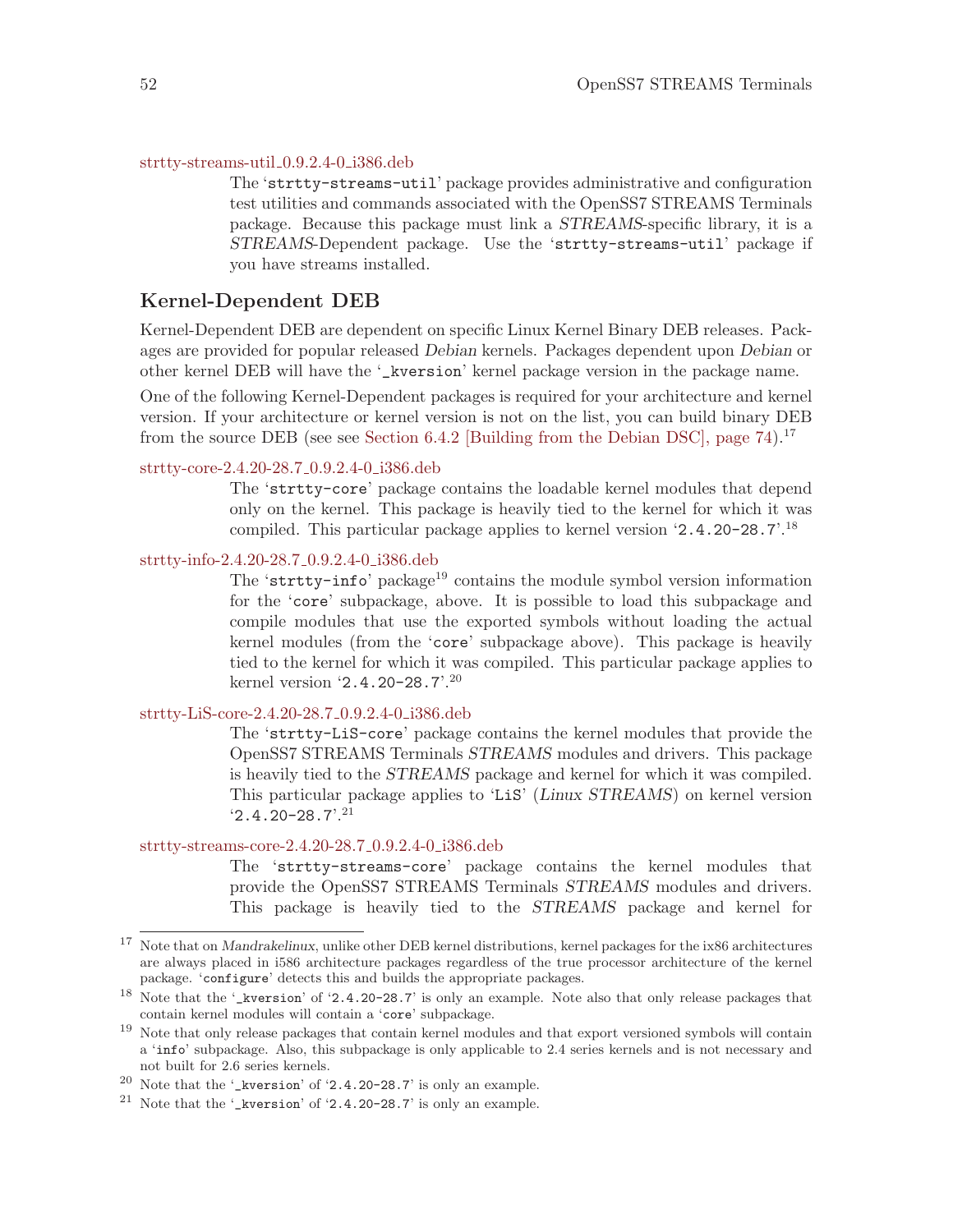which it was compiled. This particular package applies to 'streams' (Linux Fast-STREAMS) on kernel version  $2.4.20$ -28.7'<sup>22</sup>

#### [strtty-LiS-info-2.4.20-28.7](http://www.openss7.org/debian/strtty-LiS-info-2.4.20-28.7_0.9.2.4-0_i386.deb) 0.9.2.4-0 i386.deb

The 'strtty-LiS-info' package<sup>23</sup> contains the module symbol version information for the 'LiS-core' subpackage, above. It is possible to load this subpackage and compile modules that use the exported symbols without loaded the actual kernel modules (from the 'LiS-core' subpackage above). This package is heavily tied to the STREAMS package and kernel for which it was compiled. This particular package applies to 'LiS' (Linux STREAMS) on kernel version  $2.4.20 - 28.7$ <sup>24</sup>

#### [strtty-streams-info-2.4.20-28.7](http://www.openss7.org/debian/strtty-streams-info-2.4.20-28.7_0.9.2.4-0_i386.deb) 0.9.2.4-0 i386.deb

The 'strtty-streams-info' package<sup>25</sup> contains the module symbol version information for the 'streams-core' subpackage, above. It is possible to load this subpackage and compile modules that use the exported symbols without loaded the actual kernel modules (from the 'streams-core' subpackage above). This package is heavily tied to the STREAMS package and kernel for which it was compiled. This particular package applies to 'streams' (Linux Fast-STREAMS) on kernel version '2.4.20-28.7'.<sup>26</sup>

## Configuration and Installation

To configure, build and install the Debian DEB, See [Section 6.3.2 \[Configuring the Debian](#page-68-0) [DEB\], page 59.](#page-68-0)

## 6.2.5 Downloading the Source RPM

If you cannot obtain a binary RPM for your architecture, or would like to roll you own binary RPM, download the following source RPM.

#### [strtty-0.9.2.4-1.src.rpm](http://www.openss7.org/rpms/SRPMS/strtty-0.9.2.4-1.src.rpm)

This is the source RPM for the package. From this source RPM it is possible to build binary RPM for any supported architecture and for any 2.4 or 2.6 kernel, for either Linux STREAMS or Linux Fast-STREAMS.

## Configuration

To configure the source RPM, See [Section 6.3.3 \[Configuring the Source RPM\], page 59.](#page-68-1)

### 6.2.6 Downloading the Debian DSC

If you cannot obtain a binary DEB for your architecture, or would like to roll your own DEB, download the following Debian DSC.

 $^{22}$  Note that the '\_kversion' of '2.4.20-28.7' is only an example.

<sup>23</sup> Note that only release packages that contain kernel modules and that export versioned symbols will contain a 'LiS-info' subpackage.

<sup>24</sup> Note that the '\_kversion' of '2.4.20-28.7' is only an example.

<sup>&</sup>lt;sup>25</sup> Note that only release packages that contain kernel modules and that export versioned symbols will contain a 'streams-info' subpackage.

 $26$  Note that the '\_kversion' of '2.4.20-28.7' is only an example.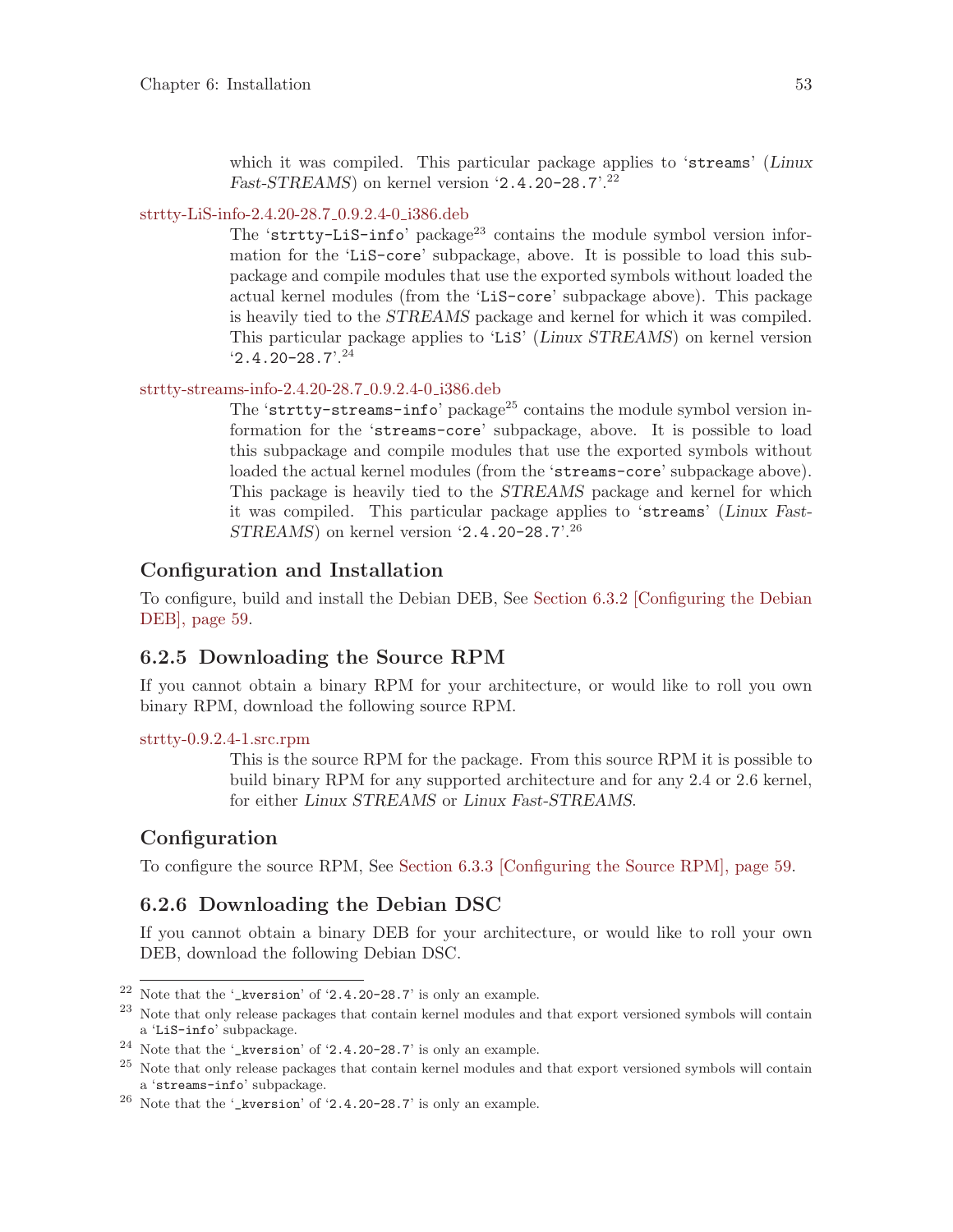strtty [0.9.2.4-0.dsc](http://www.openss7.org/debian/strtty_0.9.2.4-0.dsc)  $struty_0.9.2.4-0.1ar.gz$ 

> This is the Debian DSC for the package. From this Debian DSC it is possible to build binary DEB for any supported architecture and for any 2.4 or 2.6 kernel, for either Linux STREAMS or Linux Fast-STREAMS.

## Configuration

To configure the source RPM, See [Section 6.3.4 \[Configuring the Debian DSC\], page 63.](#page-72-0)

## 6.2.7 Downloading the Tar Ball

For non-[rpm\(1\)](http://www.openss7.org/man2html?rpm(1)) and non-[dpkg\(1\)](http://www.openss7.org/man2html?dpkg(1)) architectures, download the tarball as follows:

```
strtty-0.9.2.4.tar.gz
strtty-0.9.2.4.tar.bz2
```
These are the  $\tan(1)$  balls for the release. These  $\tan(1)$  balls contain the [autoconf\(1\)](http://www.openss7.org/man2html?autoconf(1)) distribution which includes all the source necessary for building and installing the package. These tarballs will even build Source RPM and Binary RPM on [rpm\(1\)](http://www.openss7.org/man2html?rpm(1)) architectures and Debian DSC and DEB on [dpkg\(1\)](http://www.openss7.org/man2html?dpkg(1)) architectures.

The tar ball may be downloaded easily with  $\text{wget}(1)$  as follows:

```
% wget http://www.openss7.org/strtty-0.9.2.4.tar.bz2
```
or  $\sqrt{2\pi}$ 

% wget http://www.openss7.org/strtty-0.9.2.4.tar.gz

Note that you will need an OpenSS7 Project user name and password to download release candidates (which are only available to subscribers and sponsors of the OpenSS7 Project).

 $\sqrt{2\pi}$ 

✡ ✠

✡ ✠

## Unpacking the Archive

After downloading one of the tar balls, unpack the archive using one of the following commands:

 $\sqrt{2\pi}$ 

✡ ✠

```
% wget http://www.openss7.org/strtty-0.9.2.4.tar.gz
% tar -xzvf strtty-0.9.2.4.tar.gz
```
or  $\sqrt{2\pi}$ 

```
% wget http://www.openss7.org/strtty-0.9.2.4.tar.bz2
% tar -xjvf strtty-0.9.2.4.tar.bz2
```
Either will create a subdirectory name 'strtty-0.9.2.4' containing all of the files and subdirectories for the strtty package.

✡ ✠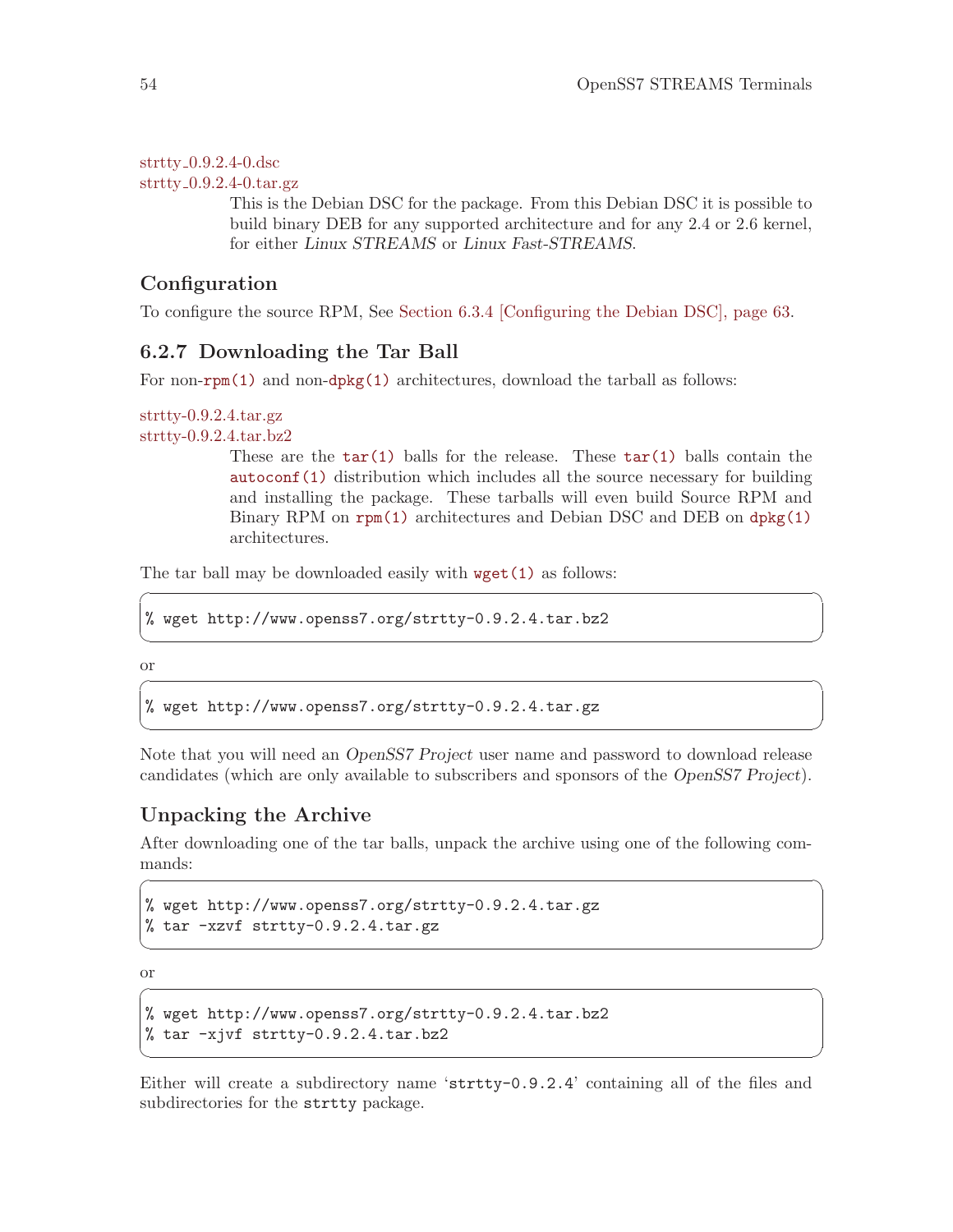## **Configuration**

To configure and install the tar ball, See [Section 6.3.5 \[Configuring the Tar Ball\], page 63.](#page-72-1)

## <span id="page-64-0"></span>6.2.8 Downloading from CVS

If you are a subscriber or sponsor of [The OpenSS7 Project](http://www.openss7.org/) with CVS archive access privileges then you can download release, mid-release or release candidate versions of the 'strtty' package from the project CVS archive.

The OpenSS7 STREAMS Terminals package is located in the 'strtty' module of '/var/cvs'. For release tag information, see [Chapter 5 \[Releases\], page 31](#page-40-0).

To access the archive from the project CVS pserver, use the following commands to check out a version from the archive:

 $\sqrt{2\pi}$ 

```
% export CVSROOT='-d:pserver:username@cvs.openss7.com:2401/var/cvs'
% cvs login
Password: *********
% cvs co -r strtty_0.9.2.4 strtty
% cvs logout
```
It is, of course, possible to check out by date or by other criteria. For more information, see  $\text{cvs}(1)$ .

✡ ✠

## Preparing the CVS Working Directory

Although public releases of the 'strtty' package do not require reconfiguration, creating a configurable directory from the CVS archive requires tools not normally distributed with the other releases.

The build host requires the following GNU tools:

- m4 1.4.12
- autoconf 2.63
- automake 1.10.1
- libtool 2.2.4
- gettext 0.17
- flex 2.5.33
- bison 2.3

Most desktop development GNU/Linux distributions wil have these tools; however, some non-development or server-style installations might not and they must be installed separately.<sup>27</sup>

Also, these tools can be acquired from the [FSF website](http://www.fsf.org/) in the free software directory, and also at the following locations:

- [m4-1.4.12](http://www.openss7.org/tarballs/m4-1.4.12.tar.bz2)
- [autoconf-2.63](http://www.openss7.org/tarballs/autoconf-2.63.tar.bz2)

 $27$  Older version of bison (2.0) and the older version of flex (2.5.4a) are also suitable. Where possible, use the more recent bison 2.3 and flex 2.5.33.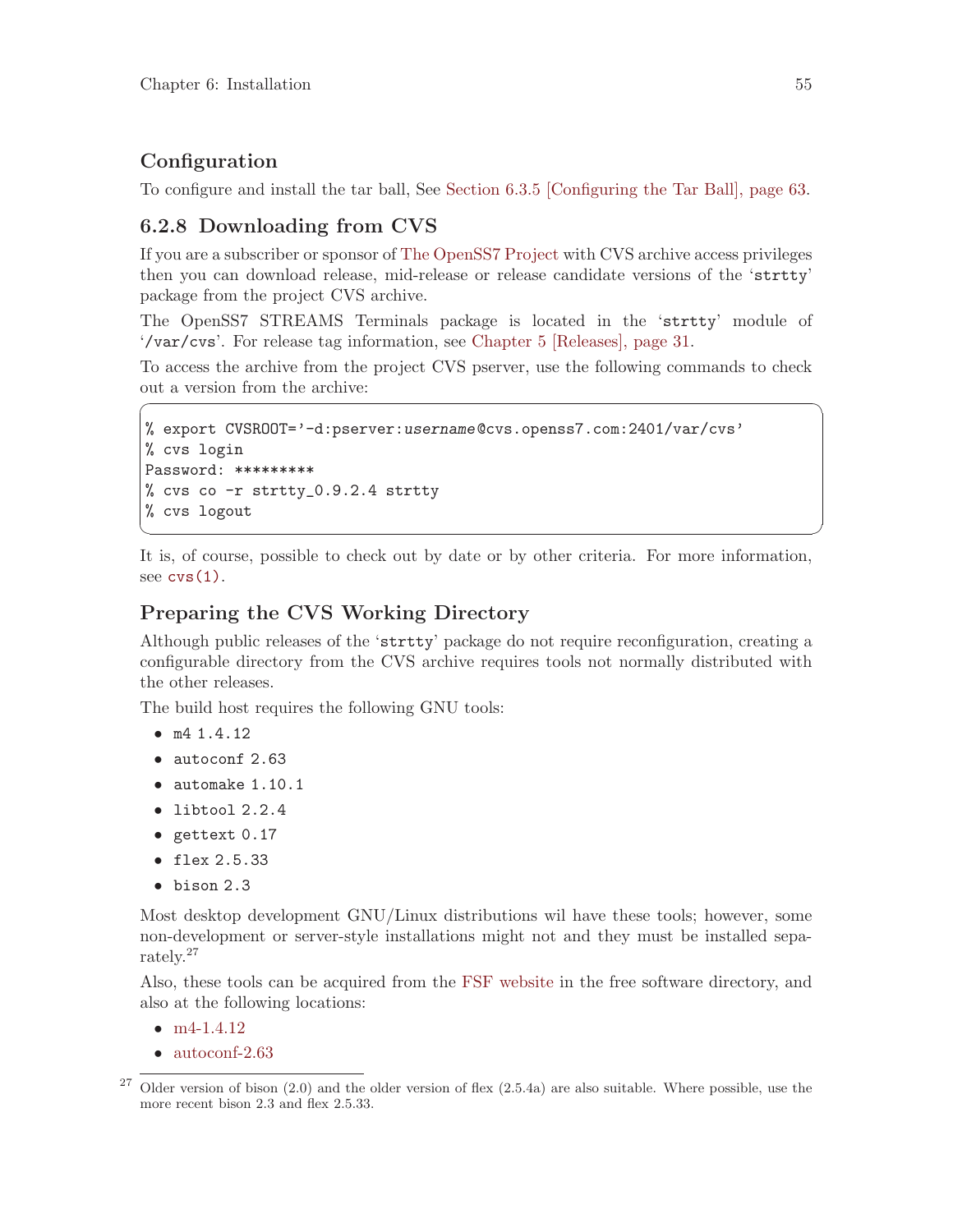- [automake-1.10.1](http://www.openss7.org/tarballs/automake-1.10.1.tar.bz2)
- $\bullet$  [libtool-2.2.4](http://www.openss7.org/tarballs/libtool-2.2.4.tar.gz)
- $\bullet$  [gettext-0.17](http://www.openss7.org/tarballs/gettext-0.17.tar.gz)
- [flex-2.5.33](http://www.openss7.org/tarballs/flex-2.5.33.tar.bz2)
- $\bullet$  [bison-2.3](http://www.openss7.org/tarballs/bison-2.3.tar.bz2)

It should be stressed that, in particular, the  $\text{autoconf}(1)$ , and  $\text{automake}(1)$ , must be at version releases 2.63 and 1.10.1. The versions normally distributed in some mainstream  $GNU/Linux$  distributions are, in fact, much older than these versions.<sup>28</sup> GNU version of these packages configured and installed to default directories will install in '/usr/local/' allowing them to coexist with distribution installed versions.

For building documentation, the build host also requires the following documentation tools:

- gs 6.51 or ghostscript 6.51, or newer.
- tetex 3.0 or texlive 2007, or newer.
- texinfo 4.13a or newer.
- transfig 3.2.3d or newer.
- imagemagick 5.3.8 or ImageMagick 5.3.8, or newer.
- groff  $1.17.2$  or newer.
- gnuplot 3.7 or newer.
- latex2html 1.62 or newer.

Most desktop GNU/Linux distributions will have these tools; however, some server-style installations (e.g. Ubuntu-server, SLES 9 or Fedora 6 or 7) will not and they must be installed separately.<sup>29</sup>

Note that texinfo 4.12 must not be used as it breaks the build process.

For uncooked manual pages, the entire [groff\(1\)](http://www.openss7.org/man2html?groff(1)) package is required on older Debian and Ubuntu systems (the base package did not include  $\text{gr\texttt{efer}}(1)$  which is used extensively by uncooked manual pages). The following will get what you need on older systems:

 $\sqrt{2\pi}$ 

✡ ✠

 $\sqrt{2\pi}$ 

✡ ✠

Debian: % apt-get install groff\_ext Ubuntu: % apt-get install groff

On newer systems, simply:

% apt-get install groff

In addition, the build host requires a complete tool chain for compiling for the target host, including kernel tools such as [genksyms\(8\)](http://www.openss7.org/man2html?genksyms(8)) and others.

<sup>28</sup> A notable exception is Debian and Fedora 7. Note that on Fedora 7 the gettext-devel package must be installed.

 $^{29}$  In particular, for CentOS, Fedora 6 or 7, the tetex-latex and gnuplot packages must be loaded as well. Note also that the latex2html used to be part of the textex package (or subpackages) but is now often packaged on its own. Recent distributions such as SUSE 11.0 and Fedora 9 use the texlive package instead of the tetex package.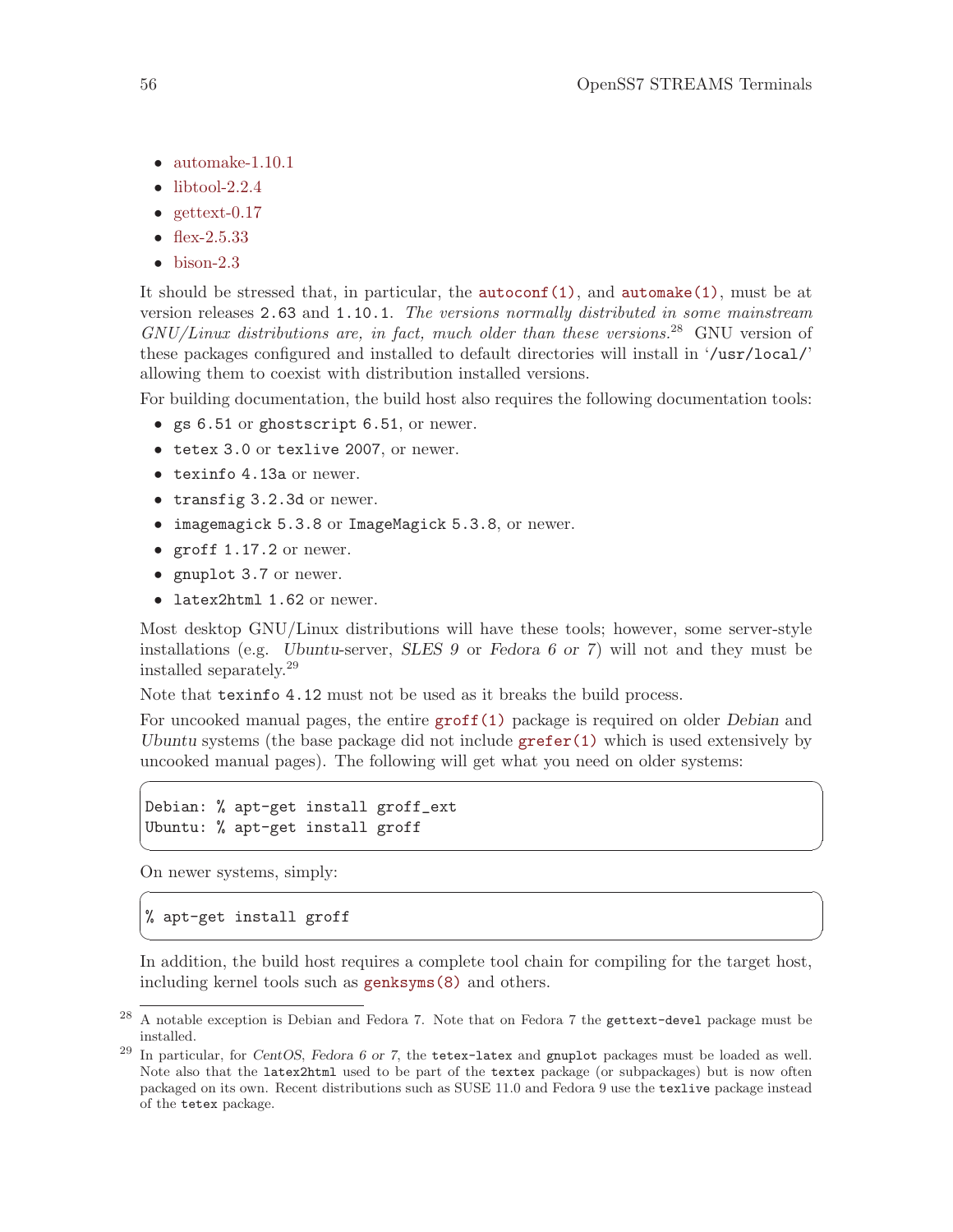If you wish to package 'rpms' on an [rpm\(1\)](http://www.openss7.org/man2html?rpm(1)) system, or 'debs' on a [dpkg\(1\)](http://www.openss7.org/man2html?dpkg(1)) system, you will need the appropriate tool chain. Systems based on [rpm\(1\)](http://www.openss7.org/man2html?rpm(1)) typically have the necessary tool chain available, however, [dpkg\(1\)](http://www.openss7.org/man2html?dpkg(1)) systems do not. The following on a Debian or Ubuntu system will get what you need:

 $\sqrt{2\pi}$ 

✡ ✠

 $\sqrt{2\pi}$ 

✡ ✠

% apt-get install debhelper % apt-get install fakeroot

To generate a configuration script and the necessary scriptlets required by the GNU [autoconf\(1\)](http://www.openss7.org/man2html?autoconf(1)) system, execute the following commands on the working directory:

% autoreconf -fiv strtty

where, 'strtty' is the name of the directory to where the working copy was checked out under the previous step. This command generates the 'configure' script and other missing pieces that are normally distributed with the release Tar Balls, SRPMs and DSCs.

Make sure that 'autoreconf --version' returns '2.63'. Otherwise, you may need to perform something like the following:

 $\sqrt{2\pi}$ 

✡ ✠

% PATH="/usr/local/bin:\$PATH" % autoreconf -fiv strtty

After reconfiguring the directory, the package can then be configured and built using the same instructions as are used for the Tar Ball, see [Section 6.3.5 \[Configuring the Tar Ball\],](#page-72-1) [page 63](#page-72-1), and [Section 6.4.3 \[Building from the Tar Ball\], page 74.](#page-83-1)

Do note, however, that [make\(1\)](http://www.openss7.org/man2html?make(1)) will rebuild the documentation that is normally released with the package. Additional tools may be necessary for building the documentation. To avoid building and installing the documentation, use the '--disable-devel' or '--disable-docs' option to configure described in [Section 6.3.5 \[Configuring the Tar Ball\],](#page-72-1) [page 63](#page-72-1).

When configuring the package in a working directory and while working a changecompile-test cycle that involves configuration macros or documentation, I find it of great advantage to invoke the GNU 'configure' options '--enable-maintainer-mode', '--enable-dependency-tracking' and '--disable-devel'. The first of these three options will add maintainer-specific targets to any generated 'Makefile', the second option will invoke automatic dependency tracking within the 'Makefile' so rebuilds after changes to macro, source or documentation files will be automatically rebuilt; and the last option will suppress rebuilding and reinstalling documentation manual pages and header files. Header files will still be available under the '/usr/src' directory.

## 6.3 Configuration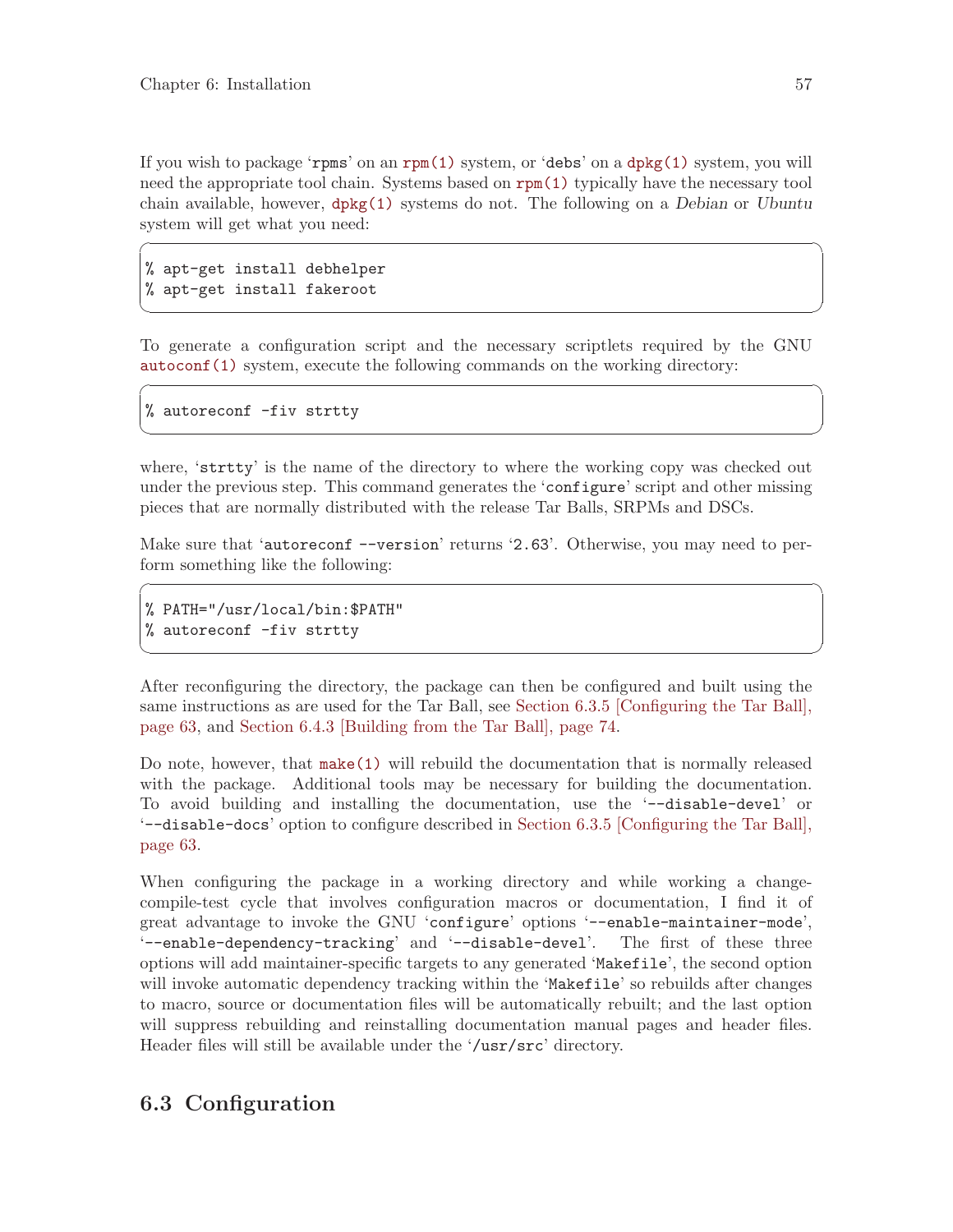## <span id="page-67-0"></span>6.3.1 Configuring the Binary RPM

In general the binary RPM do not require any configuration, however, during installation it is possible to relocate some of the installation directories. This allows some degree of customization. Relocations that are available on the binary RPM are as follows:

```
'strtty-LiS-core-2.4.20-28.7-0.9.2.4-1.7.2.i686.rpm'
'strtty-streams-core-2.4.20-28.7-0.9.2.4-1.7.2.i686.rpm'
          '/lib/modules/2.4.20-28.7'
```
This relocatable directory contains the kernel modules that provide the strtty STREAMS core, drivers and modules.<sup>30</sup>

```
'strtty-LiS-info-2.4.20-28.7-0.9.2.4-1.7.2.i686.rpm'
'strtty-streams-info-2.4.20-28.7-0.9.2.4-1.7.2.i686.rpm'
```
'/usr/include/strtty/2.4.20-28.7'

This relocatable directory contains the kernel module exported symbol information that allows other kernel modules to be compiled against the correct version of the strtty package.<sup>31</sup>

'strtty-dev-0.9.2.4-1.7.2.i686.rpm'

(not relocatable)

```
'strtty-devel-0.9.2.4-1.7.2.i686.rpm'
```
'/usr/lib'

This relocatable directory contains strtty libraries.

'/usr/include/strtty'

This relocatable directory contains strtty header files.

'strtty-doc-0.9.2.4-1.7.2.i686.rpm'

'/usr/share/doc'

This relocatable directory contains all package specific documentation (including this manual). The subdirectory in this directory is the 'strtty-0.9.2.4' directory.

'/usr/share/info'

This relocatable directory contains info files (including the info version of this manual).

'/usr/share/man'

This relocatable directory contains manual pages.

'strtty-LiS-lib-0.9.2.4-1.7.2.i686.rpm'

'strtty-streams-lib-0.9.2.4-1.7.2.i686.rpm'

'/usr/lib'

This relocatable directory contains the run-time shared libraries necessary to run applications programs and utilities developed for OpenSS7 STREAMS Terminals.

 $^{30}\,$  Note that the '\_kversion' of '2.4.20–28.7' is only an example.

 $31$  Note that the '\_kversion' of '2.4.20-28.7' is only an example. Also, note that the 'info' subpackage is only applicable to the 2.4 kernel series.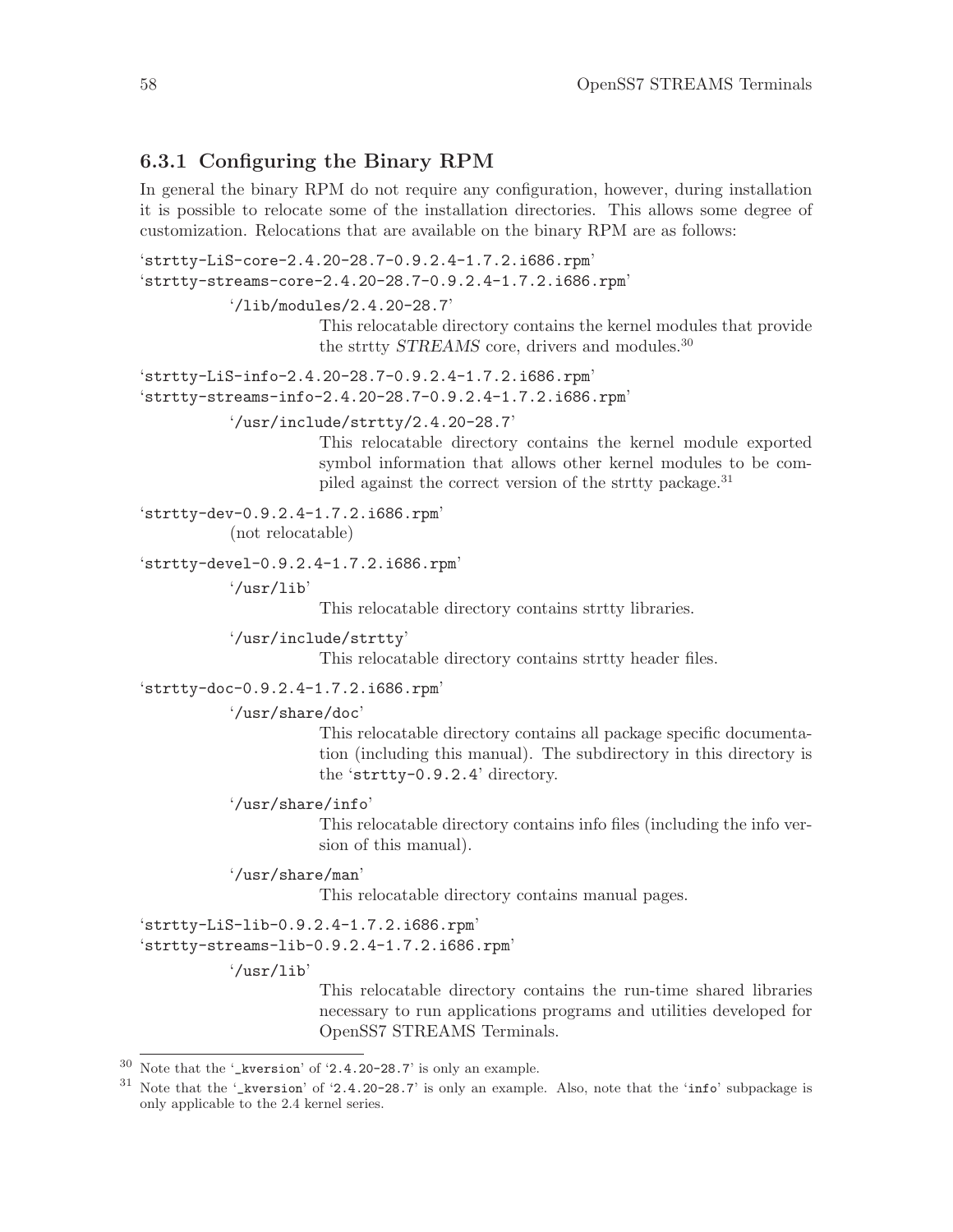'/usr/share/locale' This relocatable directory contains the locale information for shared library files.

'strtty-source-0.9.2.4-1.7.2.i686.rpm'

'/usr/src'

This relocatable directory contains the source code.

'strtty-LiS-util-0.9.2.4-1.7.2.i686.rpm' 'strtty-streams-util-0.9.2.4-1.7.2.i686.rpm'

'/usr/bin'

This relocatable directory contains binary programs and utilities.

'/usr/sbin'

This relocatable directory contains system binary programs and utilities.

'/usr/libexec'

This relocatable directory contains test programs.

'/etc' This relocatable directory contains init scripts and configuration information.

## **Installation**

To install the binary RPM, See [Section 6.5.1 \[Installing the Binary RPM\], page 75](#page-84-0).

## <span id="page-68-0"></span>6.3.2 Configuring the Debian DEB

In general the binary DEB do not require any configuration.

### Installation

To install the Debian DEB, See [Section 6.5.2 \[Installing the Debian DEB\], page 76.](#page-85-1)

## <span id="page-68-1"></span>6.3.3 Configuring the Source RPM

When building from the source RPM (see [Section 6.4.1 \[Building from the Source RPM\],](#page-82-0) [page 73](#page-82-0)), the rebuild process uses a number of macros from the user's '.rpmmacros' file as described in [rpm\(8\)](http://www.openss7.org/man2html?rpm(8)).

Following is an example of the ' $\gamma$ .rpmmacros' file that I use for rebuilding RPMS: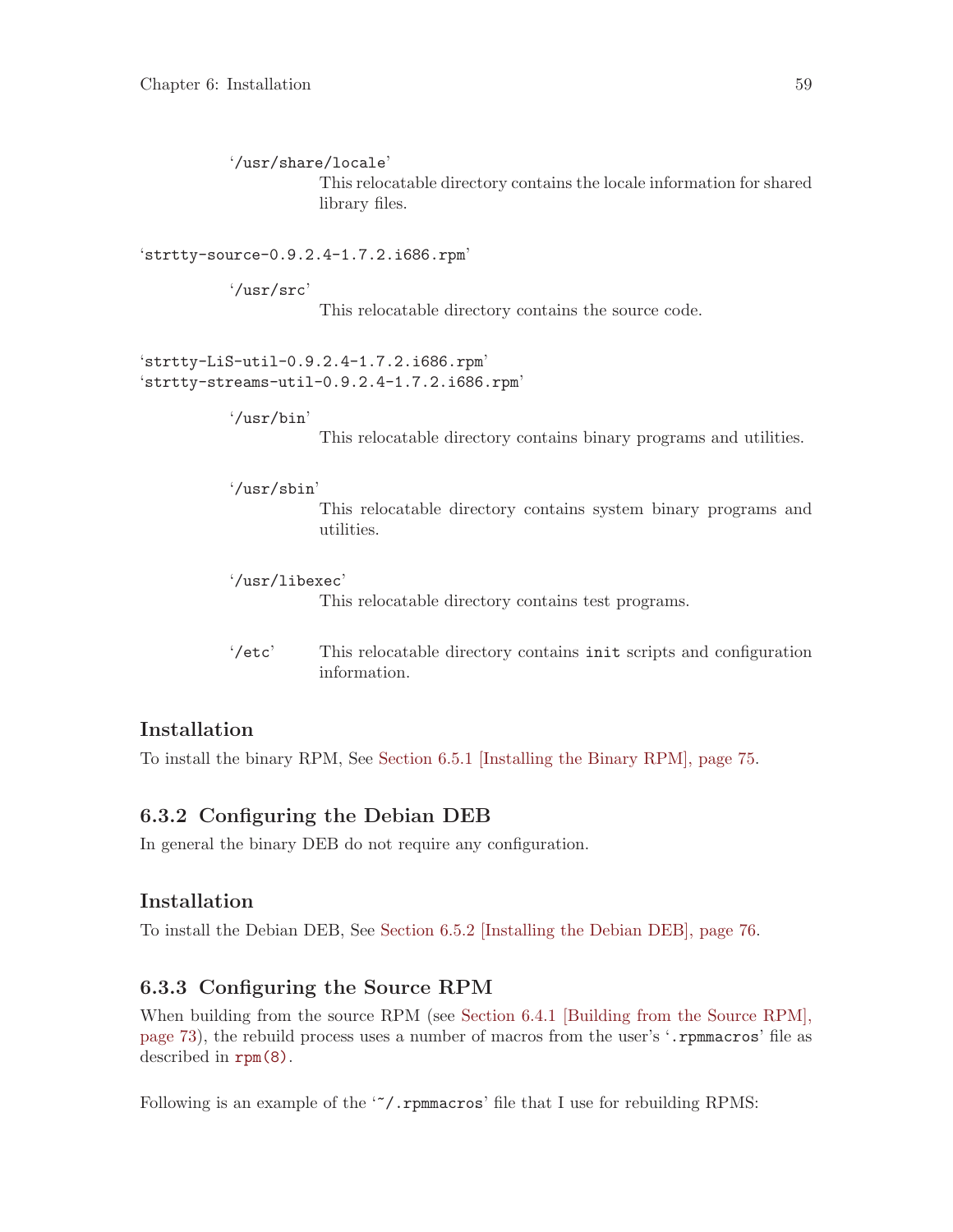```
#
# RPM macros for building rpms
#
%vendor OpenSS7 Corporation
%distribution OpenSS7
%disturl http://www.openss7.org/
%packager Brian Bidulock <bidulock@openss7.org>
%url http://www.openss7.org/
%_signature gpg
%_gpg_path /home/brian/.gnupg
%_gpg_name openss7@openss7.org
%_gpgbin /usr/bin/gpg
%_source_payload w9.bzdio
%_binary_payload w9.bzdio
%_unpackaged_files_terminate_build 1
%_missing_doc_files_terminate_build 1
%_use_internal_dependency_generator 0
%_repackage_all_erasures 0
%_rollback_transaction_on_failure 0
%configure2_5x %configure
%make make
```
When building from the source RPM (see [Section 6.4.1 \[Building from the Source RPM\],](#page-82-0) [page 73](#page-82-0)), it is possible to pass a number of additional configuration options to the [rpmbuild\(1\)](http://www.openss7.org/man2html?rpmbuild(1)) process.

✡ ✠

 $\sqrt{a}$   $\sqrt{a}$   $\sqrt{a}$   $\sqrt{a}$   $\sqrt{a}$   $\sqrt{a}$   $\sqrt{a}$   $\sqrt{a}$   $\sqrt{a}$   $\sqrt{a}$   $\sqrt{a}$   $\sqrt{a}$   $\sqrt{a}$   $\sqrt{a}$   $\sqrt{a}$   $\sqrt{a}$   $\sqrt{a}$   $\sqrt{a}$   $\sqrt{a}$   $\sqrt{a}$   $\sqrt{a}$   $\sqrt{a}$   $\sqrt{a}$   $\sqrt{a}$   $\sqrt{a}$   $\sqrt{a}$   $\sqrt{a}$   $\sqrt{a$ 

The additional configuration options are described below.

Note that distributions that use older versions of rpm do not have the '--with' or '--without' options defined. To achieve the same effect as:

```
--with someparm=somearg
```
do:

```
--define "_with_someparm --with-someparm=somearg"
```
This is a generic description of common [rpmbuild\(1\)](http://www.openss7.org/man2html?rpmbuild(1)) options. Not all [rpmbuild\(1\)](http://www.openss7.org/man2html?rpmbuild(1)) options are applicable to all SRPMs. Options that are kernel module specific are only applicable to SRPMs that build kernel modules. STREAMS options are only applicable to SRPMs that provide or require STREAMS.

#### --define "\_kversion \$PACKAGE\_KVERSION"

Specifies the kernel version other than the running kernel for which to build. If \_kversion is not defined when rebuilding, the environment variable PACKAGE KVERSION is used. If the environment variable PACKAGE KVERSION is not defined, then the version of the running kernel (i.e. discovered with 'uname  $-r'$ ) is used as the target version for kernel-dependent packages. This option can also be defined in an '.rpmspec' file using the macro name '\_kversion'.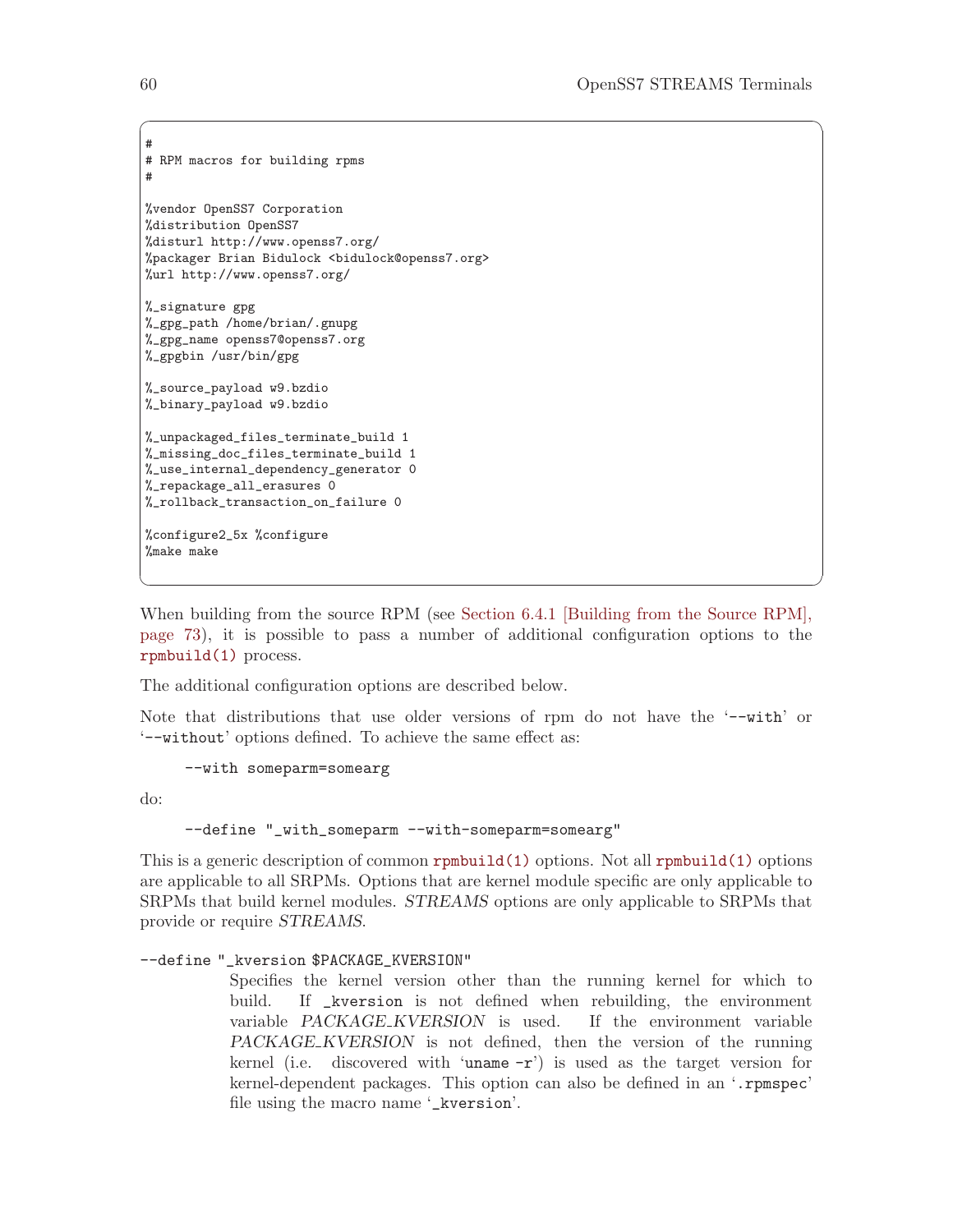#### --with checks

--without checks

Enable or disable preinstall checks. Each packages supports a number of preinstall checks that can be performed by invoking the 'check' target with [automake\(1\)](http://www.openss7.org/man2html?automake(1)). These currently consist of checking each kernel module for unresolved kernel symbols, checking for documentation for exported kernel module symbols, checking for documentation for exported library symbols, checking for standard options for build and installable programs, checking for documentation for built and installable programs. Normally these checks are only run in maintainer mode, but can be enabled and disabled with this option.

#### --with k-optimize=HOW

#### --without k-optimize

Specify 'HOW' optimization, normal, size, speed or quick. size compiles kernel modules -Os, speed compiles kernel modules -O3, and quick compiles kernel modules -O0. The default is normal. Use with care.

#### --with cooked-manpages

#### --without cooked-manpages

Some systems do not like  $\text{gr\text{-}fer}(1)$  references in manual pages.<sup>32</sup> This option will cook [soelim\(1\)](http://www.openss7.org/man2html?soelim(1)),  $refer(1)$ ,  $tbl(1)$  and  $pic(1)$  commands from the manual pages and also strip [groff\(1\)](http://www.openss7.org/man2html?groff(1)) comments. The default is to leave manual pages uncooked: they are actually smaller that way.

#### --with public

#### --without public

Release public packages or private packages. This option has no effect on the 'strtty' package. The default is to release public packages.

#### --with k-debug

#### --without k-debug

Specifies whether kernel debugging is to be performed on the build kernel modules. Mutually exclusive with test and safe below. This has the effect of removing static and inline attributes from functions and invoking all debugging macros in the code. The default is to not perform kernel debugging.

#### --with k-test

#### --without k-test

Specifies whether kernel testing is to be performed. Mutually exclusive with debug above and safe below. This has the effect of removing static and inline attributes from functions and invoking most debugging macros in the code. The default is to not perform kernel testing.

 $32$  In particular, some Debian systems do not load the [groff\(1\)](http://www.openss7.org/man2html?groff(1)) extensions package and do not have [grefer\(1\)](http://www.openss7.org/man2html?grefer(1)) installed. Although this is an oversight on the configuration of the particular Debian system, we accomodate such misconfiguration with this feature.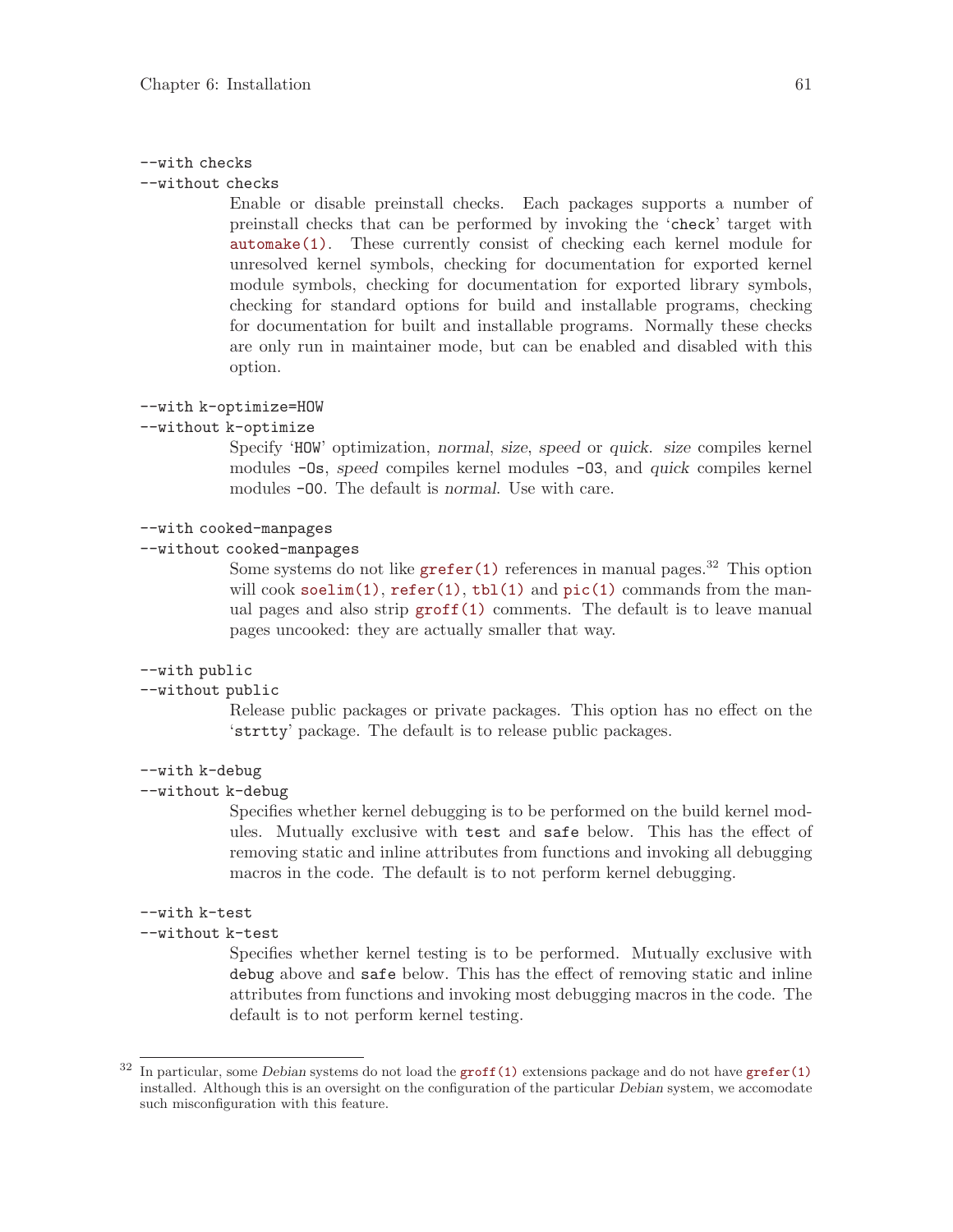#### --with k-safe

#### --without k-safe

Specifies whether kernel saftey is to be performed. Mutually exclusive with debug and test above. This has the effect of invoking some more pedantic assertion macros in the code. The default is not to apply kernel safety.

#### --with k-inline

#### --without k-inline

Specifies whether kernel inline functions are to be placed inline. This has the effect of adding the '-finline-functions' flag to CFLAGS for compiling kernel modules. Linux 2.4 kernels are normally compiled '-O2' which does not respect the inline directive. This compiles kernel modules with '-finline-functions' to get closer to '-O3' optimization. For better optimization controls, See [Section 6.3.5 \[Configuring the Tar Ball\], page 63.](#page-72-1)

#### --with k-modversions

#### --without k-modversions

Specifies whether kernel symbol versions are to be applied to symbols exported by package kernel modules. The default is to version exported module symbols. This package does not export symbols so this option has no effect.

#### --with devfs

#### --without devfs

Specifies whether the build is for a device file system daemon enabled system with autoloading, or not. The default is to build for  $devfsd(1)$  autoloading when CONFIG DEVFS FS is defined in the target kernel. The 'rebuild' target uses this option to signal to the RPM spec file that the 'dev' subpackage need not be built. This option does not appear when the package has no devices.

#### --with devel

#### --without devel

Specifies whether to build development environment packages such as those that include header files, static libraries, manual pages and  $\text{texinfo}(1)$  documentation. The default is to build development environment packages. This option can be useful when building for an embedded target where only the runtime components are desired.

#### --with docs

#### --without docs

Specifies whether to build and install major documentation such manual pages and [texinfo\(1\)](http://www.openss7.org/man2html?texinfo(1)) documentation. The default is to build and install documentation. This option can be useful when building for an embedded target where only the runtime and static compile components are desired, but not major documentation. This option does not override the setting of --without devel.

#### --with tools

#### --without tools

Specifies whether user space packages are to be built. The default is to build user space packages. This option can be useful when rebuilding for multiple architectures and target kernels. The 'rebuild' [automake\(1\)](http://www.openss7.org/man2html?automake(1)) target uses this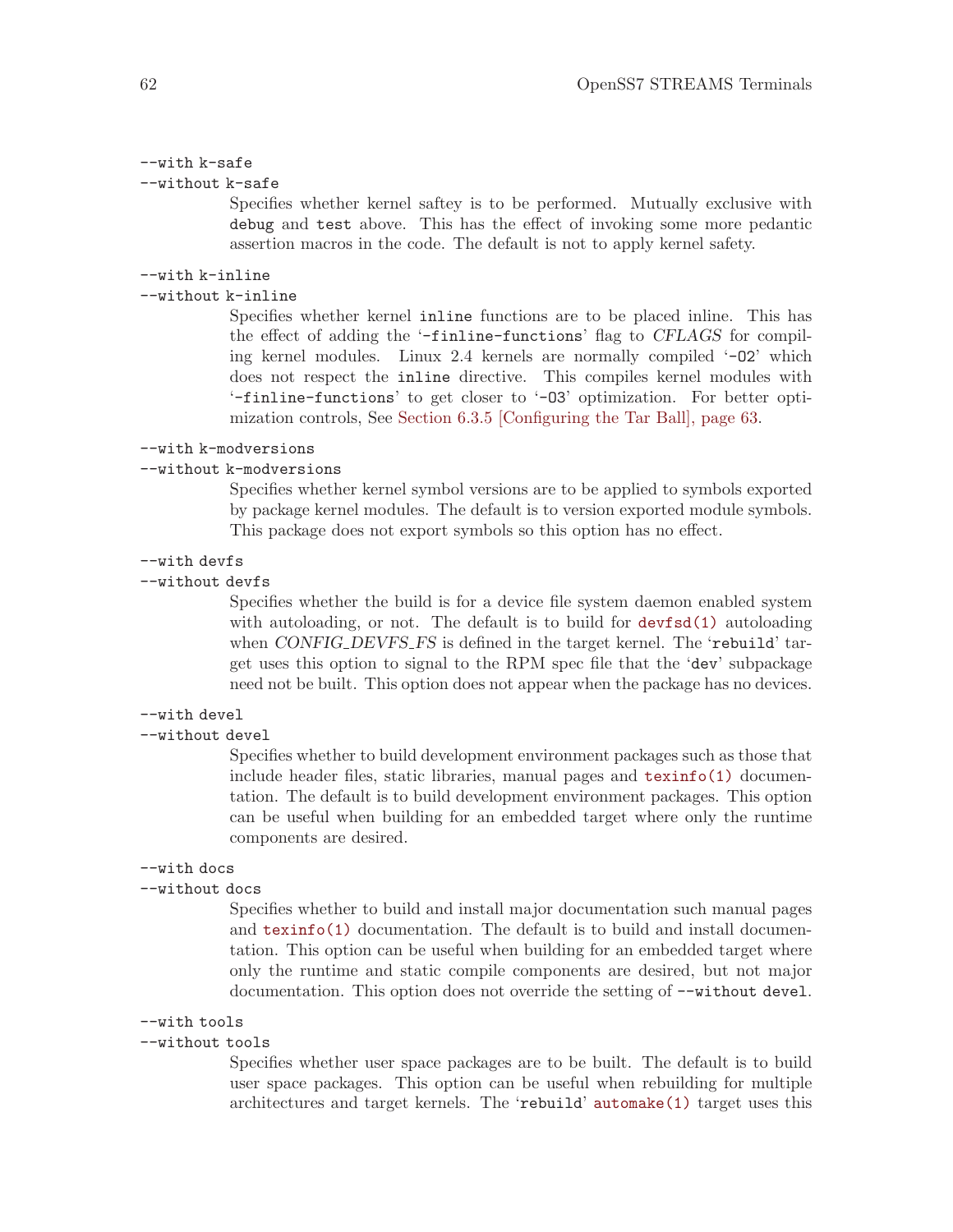feature when rebuilding for all available architectures and kernels, to rebuild user packages once per architecture instead of once per kernel.

### --with modules

### --without modules

Specifies whether kernel modules packages are to be built. The default is to build kernel module packages. This option can be useful when rebuilding for multiple architectures and target kernels. The 'rebuild' [automake\(1\)](http://www.openss7.org/man2html?automake(1)) target uses this feature to rebuild for all available architectures and kernels.

```
--with lis
```

```
--without lis
```
Specifies that the package is to be rebuilt against Linux STREAMS. The default is to automatically identify whether 'LiS' or 'streams' is loaded on the build system and build accordingly.

```
--with lfs
```
### --without lfs

Specifies that the package is to be rebuilt against Linux Fast-STREAMS. The default is to automatically identify whether 'LiS' or 'streams' is loaded on the build system and build accordingly.

In general, the default values of these options are sufficient for most purposes and no options need be provided when rebuilding the Source RPMs.

## Build

To build from the source RPM, See [Section 6.4.1 \[Building from the Source RPM\], page 73.](#page-82-0)

## <span id="page-72-1"></span>6.3.4 Configuring the Debian DSC

The Debian DSC can be configured by passing options in the environment variable BUILD DEBOPTIONS. The options placed in this variable take the same form as those passed to the 'configure' script, See [Section 6.3.5 \[Configuring the Tar Ball\], page 63](#page-72-0). For an example, See [Section 6.4.2 \[Building from the Debian DSC\], page 74.](#page-83-0)

## Build

To build from the Debian DSC, See [Section 6.4.2 \[Building from the Debian DSC\], page 74.](#page-83-0)

## <span id="page-72-0"></span>6.3.5 Configuring the Tar Ball

All of the normal GNU [autoconf\(1\)](http://www.openss7.org/man2html?autoconf(1)) configuration options and environment variables apply. Additional options and environment variables are provided to tailor or customize the build and are described below.

# 6.3.5.1 Configure Options

This is a generic description of common 'configure' options that are in addition to those provided by [autoconf\(1\)](http://www.openss7.org/man2html?autoconf(1)), [automake\(1\)](http://www.openss7.org/man2html?automake(1)), [libtool\(1\)](http://www.openss7.org/man2html?libtool(1)) and [gettext\(1\)](http://www.openss7.org/man2html?gettext(1)).

Not all 'configure' options are applicable to all release packages. Options that are kernel module specific are only applicable to release packages that build kernel modules. STREAMS options are only applicable to release packages that provide or require STREAMS.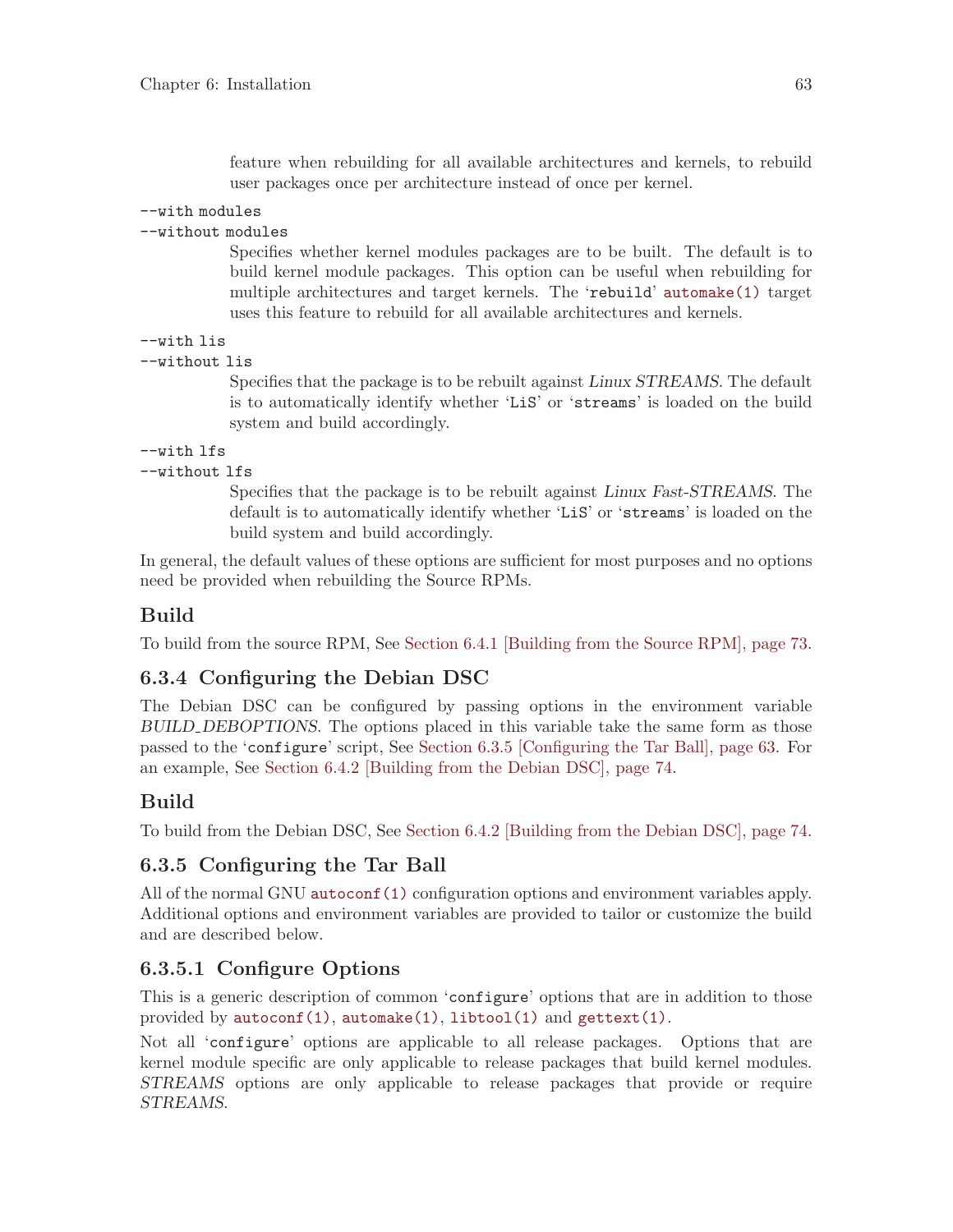Following are the additional 'configure' options, their meaning and use:

# --enable-checks

### --disable-checks

Enable or disable preinstall checks. Each release package supports a number of preinstall checks that can be performed by invoking the 'check' target with [make\(1\)](http://www.openss7.org/man2html?make(1)). These currently consist of checking each kernel module for unresolved kernel symbols, checking for documentation for exported kernel module symbols, checking for documentation for exported library symbols, checking for standard options for build and installable programs, checking for documentation for built and installable programs. Normally these checks are only run in maintainer mode, but can be enabled and disabled with this option.

### --enable-autotest

### --disable-autotest

Enable or disable pre- and post-installation testing. Each release package supports a number of autotest test suites that can be performed by invoking the 'installcheck' target with [make\(1\)](http://www.openss7.org/man2html?make(1)). These currently consist of running installed modules, commands and binaries against a number of specific test cases. Normally these checks are only run in maintainer mode, but can be enabled and disabled with this option.

#### --disable-compress-manpages

Compress manual pages with 'gzip -9' or 'bzip2 -9' or leave them uncompressed. The default is to compress manual pages with 'gzip -9' or 'bzip2 -9' if a single compressed manual page exists in the target installation directory ('--mandir'). This disables automatic compression.

### --disable-public

Disable public release. This option is not usable on public releases and only has a usable effect on OpenSS7 STREAMS Terminals when the package is acquired from CVS. In particular, the STREAMS SS7/VoIP/ISDN/SIGTRAN Stacks (strss7-0.9a.8) release package has a large number of non-public components. Specifying this option will cause the package to build and install all private release components in addition to the public release components. This option affects all release packages. Most release packages do not have private release components.

#### --disable-initscripts

Disables the installation of init scripts. The default is to configure and install init scripts and their associated configuration files.

Although the default is to install init scripts, installation attempts to detect a System V init script configuration, and if one is not found, the init scripts are installed into the appropriate directories, but the symbolic links to the run level script directories are not generated and the script is not invoked. Therefore, it is safe to leave this option unchanged, even on distributions that do not support System V init script layout.

### --disable-32bit-libs

Disables the build and install of 32-bit compatibility libraries and test binaries on 64-bit systems that support 32-bit compatibility. The default is to build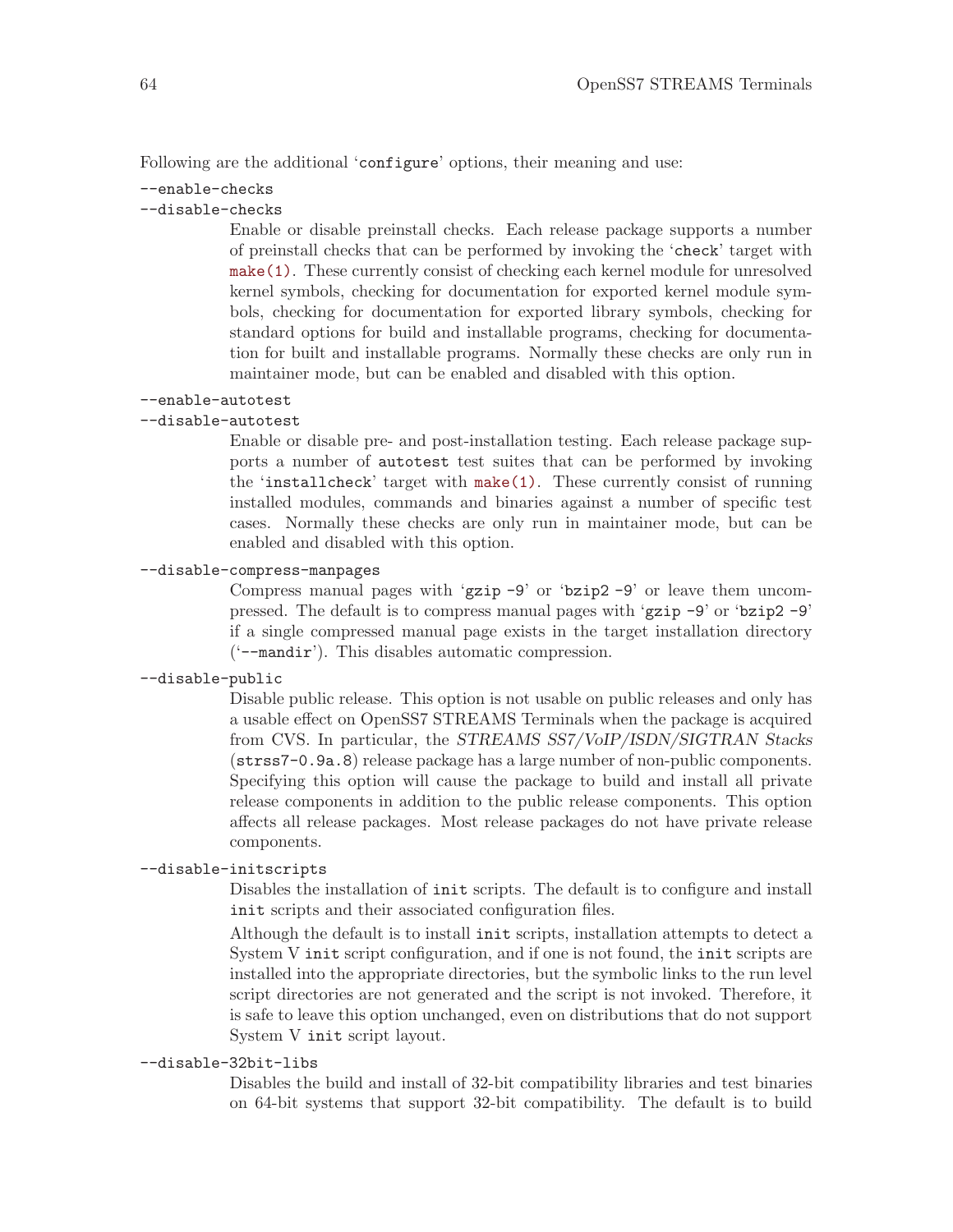and install 32-bit compatibility libraries and test binaries. This option can be usefule when configuring for an embedded target where only native shared libraries and binaries are desired.

--disable-devel

Disables the installation of development environment components such as header files, static libraries, manual pages and **[texinfo\(1\)](http://www.openss7.org/man2html?texinfo(1))** documentation. The default is to install development environment components. This option can be useful when configuring for an embedded target where only the runtime components are desired, or when performing a edit-compile-test cycle.

--disable-docs

Disables the build and installation of major documentation such manual pages and [texinfo\(1\)](http://www.openss7.org/man2html?texinfo(1)) documentation. The default is to build and install documentation. This option can be useful when building for an embedded target where only the runtime and static compile components are desired, but not major documentation. This option does not override the setting of '--disable-devel'.

#### --enable-tools

Specifies whether user space programs and libraries are to be built and installed. The default is to build and install user space programs and libraries. This option can be useful when rebuilding for multiple architectures and target kernels, particularly under  $rpm(1)$  or  $dpkg(1)$ . The 'rebuild' [automake\(1\)](http://www.openss7.org/man2html?automake(1)) target uses this feature when rebuilding RPMs for all available architectures and kernels, to rebuild user packages once per architecture instead of once per kernel.

### --enable-modules

Specifies whether kernel modules are to be built and installed. The default is to build and install kernel modules. This option can be useful when rebuilding for multiple architectures and target kernels, particularly under  $\text{rpm}(1)$  or  $\text{dpkg}(1)$ . The 'rebuild' [automake\(1\)](http://www.openss7.org/man2html?automake(1)) target uses this feature to rebuild for all available architectures and kernels. This option has no effect for release packages that do not provide kernel modules.

#### --enable-arch

Specifies whether architectural dependent package components are to be built and installed. This option can be useful when rebuilding for multiple architectures and target kernels, particularly under [dpkg\(1\)](http://www.openss7.org/man2html?dpkg(1)). The default is to configure, build and install architecture dependent package components. This option has no effect for release packages that do not provide architecture dependent components.

#### --enable-indep

Specifies whether architecture independent package components are to be built and installed. This option can be useful when rebuilding for multiple architectures and target kernels, particularly under [dpkg\(1\)](http://www.openss7.org/man2html?dpkg(1)). The default is to configure, build and install architecture independent package components. This options has no effect for release packages that do not provide architecture independent components.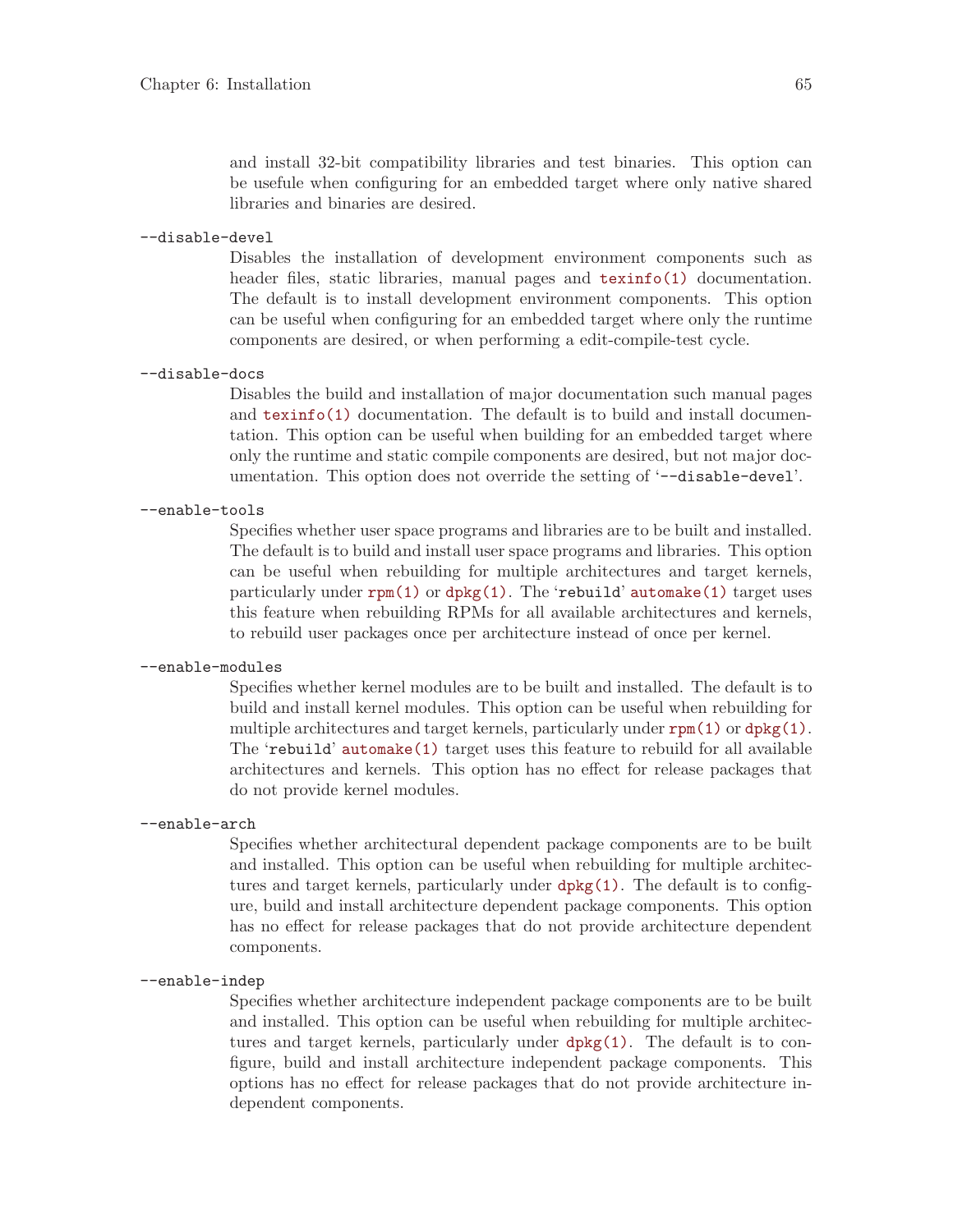### --enable-k-inline

Enable kernel inline functions. Most Linux kernels build without '-finline-functions'. This option adds the '-finline-functions' and '-Winline' flags to the compilation of kernel modules. Use with care. This option has no effect for release packages that do not provide kernel modules.

#### --enable-k-safe

Enable kernel module run-time safety checks. Specifies whether kernel safety is to be performed. This option is mutually exclusive with '--enable-k-test' and '--enable-k-debug' below. This has the effect of invoking some more pedantic assertion macros in the code. The default is not to apply kernel safety. This option has no effect for release packages that have are no kernel modules.

#### --enable-k-test

Enable kernel module run-time testing. Specifies whether kernel testing is to be performed. This option is mutually exclusive with '--enable-k-safe' above and '--enable-k-debug' below. This has the effect of remove static and inline attributes from functions and invoking most non-performance affecting debugging macros in the code. The default is not to perform kernel testing. This option has no effect for release packages that do not provide kernel modules.

#### --enable-k-debug

Enable kernel module run-time debugging. Specifies whether kernel debugging is to be performed. This option is mutually exclusive with '--enable-k-safe' and '--enable-k-test' above. This has the effect of removing static and inline attributes from functions and invoking all debugging macros in the code (including performance-affecting debug macros). The default is to not perform kernel debugging. This option has no effect for release packages that do not provide kernel modules.

### --disable-k-modversions

Disable module versions on strtty symbols. Specifies whether kernel symbol versions are to be used on symbols exported from built strtty modules. The default is to provide kernel symbol versions on all exported symbols. This option has no effect for release packages that do not provide kernel modules.

### --enable-devfs

#### --disable-devfs

Specifies whether the build is for a device file system daemon enabled system with autoloading, or not. The default is to build for [devfsd\(8\)](http://www.openss7.org/man2html?devfsd(8)) autoloading when CONFIG DEVFS FS is defined in the target kernel. The 'reuild' [automake\(1\)](http://www.openss7.org/man2html?automake(1)) target uses this option to signal to the RPM spec file that the 'dev' subpackage need not be built. This option has no effect for release packages that do not provide devices.

## --with-gpg-user=GNUPGUSER

Specify the  $gpg(1)$  'GNUPGUSER' for signing RPMs and tarballs. The default is the content of the environment variable GNUPGUSER. If unspecified, the  $\texttt{gpg}(1)$  program will normally use the user name of the account invoking the [gpg\(1\)](http://www.openss7.org/man2html?gpg(1)) program. For building source RPMs, the RPM macro '\_gpg\_name' will override this setting.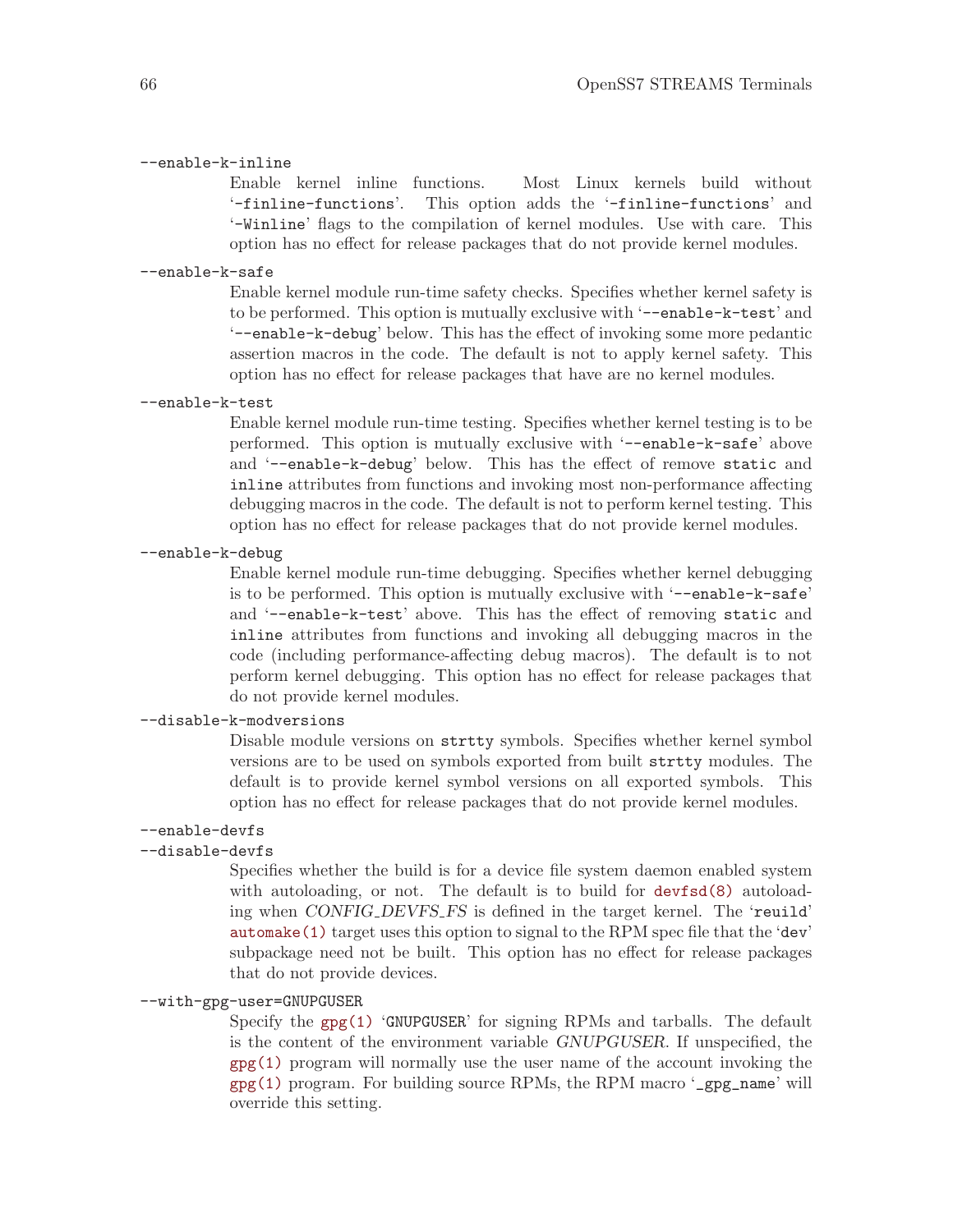#### --with-gpg-home=GNUPGHOME

Specify the 'GNUPGHOME' directory for signing RPMs and tarballs. The default is the user's '~/.gpg' directory. For building source RPMs, the RPM macro '\_gpg\_path' will override this setting.

#### --with-pkg-epoch=EPOCH

Specifies the epoch for the package. This is neither used for  $\text{rpm}(1)$  nor  $\text{dpkg}(1)$ packages, it applies to the tarball release as a whole. The default is the contents of the '.pkgepoch' file in the release package source directory or, if that file does not exist, zero (0).

### --with-pkg-release=RELEASE

Specifies the release for the package. This is neither used for  $\text{rpm}(1)$  nor [dpkg\(1\)](http://www.openss7.org/man2html?dpkg(1)) packages, it applies to the tarball release as a whole. The default is the contents of the '.pkgrelease' file in the release package source directory or, if that file does not exist, one (1). This is the number after the last point in the package version number.

#### --with-pkg-distdir=DIR

Specifies the distribution directory for the package. This is used by the maintainer for building distributions of tarballs. This is the directory into which archives are copied for distribution. The default is the top build directory.

### --with-cooked-manpages

Convert manual pages to remove macro dependencies and [grefer\(1\)](http://www.openss7.org/man2html?grefer(1)) references. Some systems do not like  $\text{grefer}(1)$  references in manual pages.<sup>33</sup> This option will cook [soelim\(1\)](http://www.openss7.org/man2html?soelim(1)),  $refer(1)$ ,  $tbl(1)$  and  $pic(1)$  commands from the manual pages and also strip  $\text{groff}(1)$  comments. The default is to leave manual pages uncooked (they are actually smaller that way).

### --with-rpm-epoch=PACKAGE\_EPOCH

Specify the 'PACKAGE\_EPOCH' for the RPM spec file. The default is to use the RPM epoch contained in the release package file '.rpmepoch'.

### --with-rpm-release=PACKAGE\_RPMRELEASE

Specify the 'PACKAGE\_RPMRELEASE' for the RPM 'spec' file. The default is to use the RPM release contained in the release package file '.rpmrelease'.

### --with-rpm-extra=PACKAGE\_RPMEXTRA

Specify the 'PACKAGE\_RPMEXTRA' extra release information for the RPM spec file. The default is to use the RPM extra release information contained in the release package file '.rpmextra'. Otherwise, this value will be determined from automatic detection of the RPM distribution.

### --with-rpm-topdir=PACKAGE\_RPMTOPDIR

Specify the 'PACKAGE\_RPMTOPDIR' top directory for RPMs. If specified with a null 'PACKAGE\_RPMTOPDIR', the default directory for the RPM distribution will be used. If this option is not provided on the command line, the top build directory will be used as the RPM top directory as well.

<sup>&</sup>lt;sup>33</sup> In particular, some *Debian* or *Ubuntu* systems do not load the [groff\(1\)](http://www.openss7.org/man2html?groff(1)) extensions package and do not have [grefer\(1\)](http://www.openss7.org/man2html?grefer(1)) installed. Although this is an oversight on the configuration of the particular Debian or Ubuntu system, we accomodate such misconfiguration with this feature.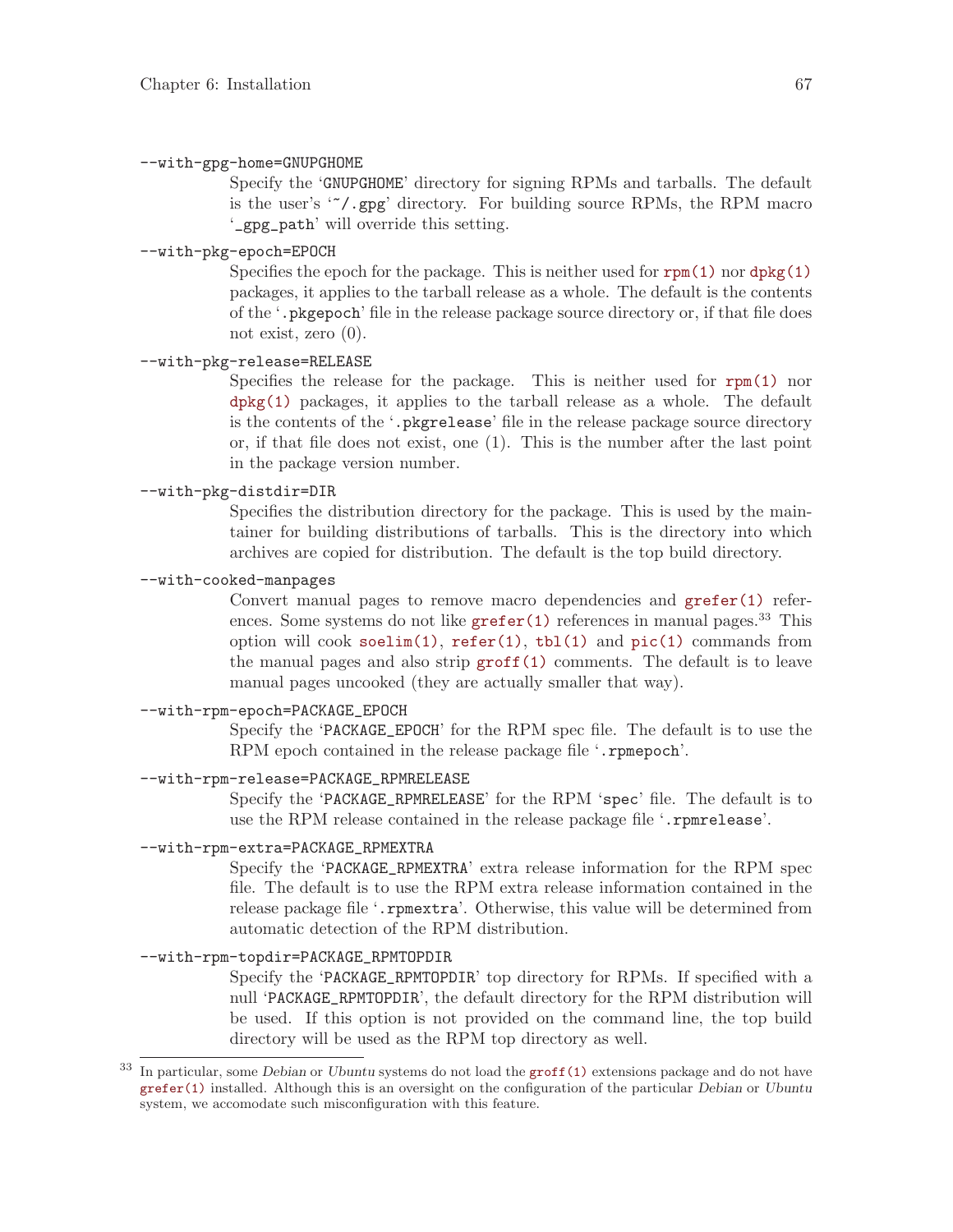#### --with-deb-epoch=EPOCH

Specify the 'PACKAGE\_DEBEPOCH' for the DEB control file. The default is to use the DEB epoch contained in the release package file '.debepoch'.

### --with-deb-release=RELEASE

Specify the 'PACKAGE\_DEBRELEASE' for the DEB control file. The default is to use the DEB release contained in the release package file '.debrelease'.

#### --with-deb-topdir=DIR

Specify the 'PACKAGE\_DEBTOPDIR' top directory for DEBs. If specified with a null 'PACKAGE\_DEBTOPDIR', the default directory for the DEB distribution will be used. If this option is not provided on the command line, the top build directory will be used as the DEB top directory as well.

### --with-k-release=PACKAGE\_KRELEASE

Specify the 'PACKAGE\_KRELEASE' release of the Linux kernel for which the build is targeted. When not cross compiling, if this option is not set, the build will be targeted at the kernel running in the build environment (e.g., 'uname  $-r$ '). When cross-compiling this option must be specified or the configure script will generate an error and terminate.

### --with-k-linkage=PACKAGE\_KLINKAGE

Specify the 'PACKAGE\_KLINKAGE' for kernel module linkage. This can be one of the following:

- 'loadable' loadable kernel modules
- 'linkable' linkable kernel objects

The default is to build loadable kernel modules.

#### --with-k-modules=K-MODULES-DIR

Specify the 'K-MODULES-DIR' directory to which kernel modules will be installed. The default is based on the option '--with-k-release', '--with-k-prefix' and '--with-k-rootdir'. The default is 'DESTDIR'/'K-MODULES-DIR' which is typically 'DESTDIR/lib/modules/PACKAGE\_KRELEASE/'. This directory is normally located by the 'configure' script and need only be provided for special cross-build environments or when requested by a 'configure' script error message.

### --with-k-build=K-BUILD-DIR

Specify the 'K-BUILD-DIR' base kernel build directory in which configured kernel source resides. The default is 'DESTDIR/K-MODULES-DIR/build'. This directory is normally located by the 'configure' script and need only be provided for special cross-build environments or when requested by a 'configure' script error message.

### --with-k-source=K-SOURCE-DIR

Specify the 'K-SOURCE-DIR' base kernel build directory in which configured kernel source resides. The default is 'DESTDIR/K-MODULES-DIR/source'. This directory is normally located by the 'configure' script and need only be provided for special cross-build environments or when requested by a 'configure' script error message.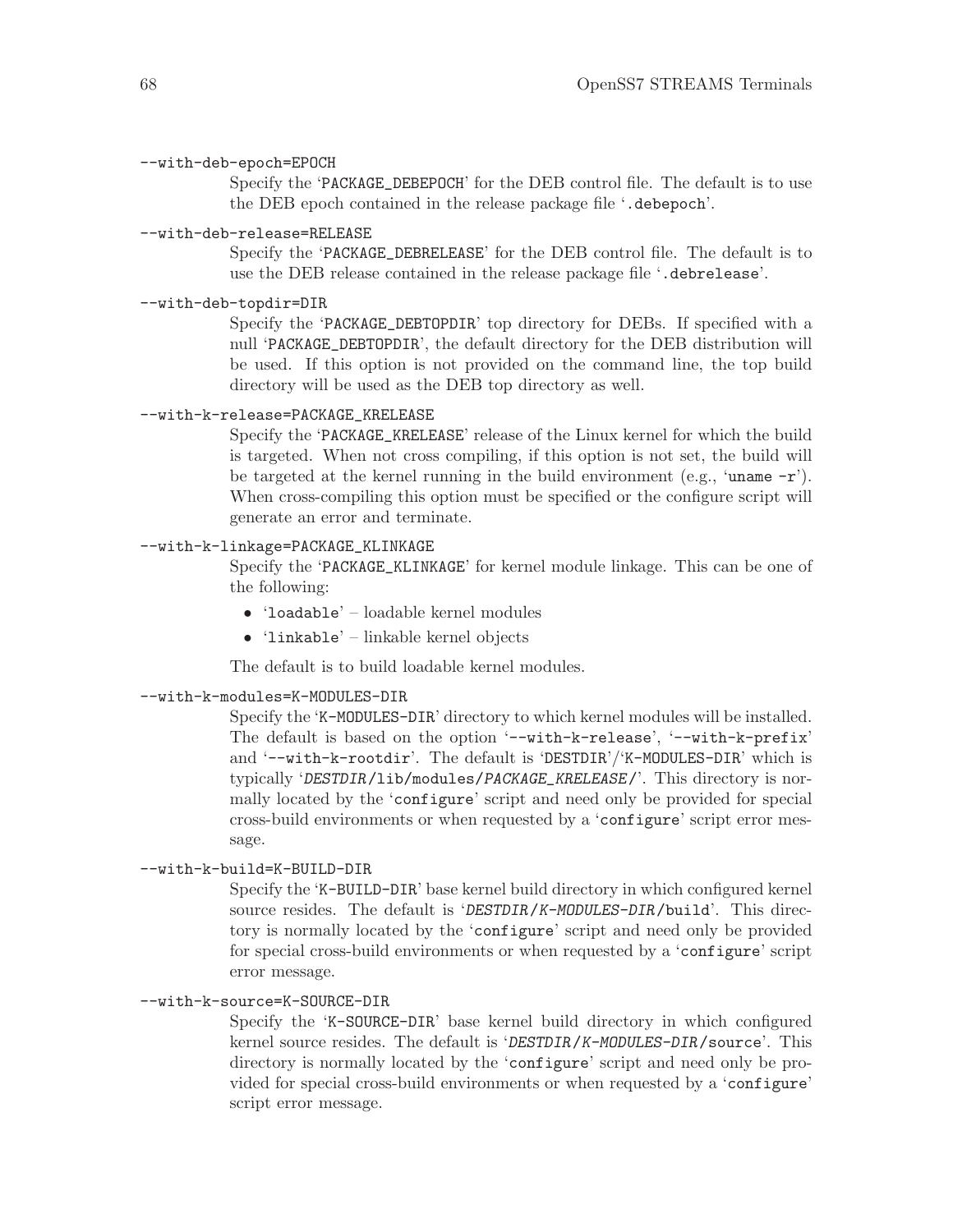### --with-k-modver=K-MODVER-FILE

Specify the 'K-MODVER-FILE' kernel module versions file. The default is 'K-BUILD-DIR/Module.symvers'. This file is normally located by the 'configure' script and need only be provided for special cross-build environments or when requested by a 'configure' script error message.

### --with-k-sysmap=K-SYSMAP-FILE

Specify the 'K-SYSMAP-FILE' kernel system map file. The default is 'K-BUILD-DIR/System.map'. This file is normally located by the 'configure' script and need only be provided for special cross-build environments or when requested by a 'configure' script error message.

### --with-k-archdir=K-ARCHDIR

Specify the 'K-ARCHDIR' kernel source architecture specific directory. The default is 'DESTDIR/K-SOURCE-DIR/arch'. This directory is normally located by the 'configure' script and need only be provided for special cross-build environments or when requested by a 'configure' script error message.

### --with-k-machdir=K-MACHDIR

Specify the 'K-MACHDIR' kernel source machine specific directory. The default is 'DESTDIR/K-SOURCE-DIR/target\_cpu'. This directory is normally located by the 'configure' script and need only be provided for special cross-build environments or when requested by a 'configure' script error message.

### --with-k-config=K-CONFIG

Specify the 'K-CONFIG' kernel configuration file. The default is 'BOOT/config -K-RELEASE'. This configuration file is normally located by the 'configure' script and need only be provided for special cross-build environments or when requested by a 'configure' script error message.

#### --with-k-optimize=HOW

### --without-k-optimize

Specify 'HOW' optimization, normal, size, speed or quick. size compiles kernel modules -Os, speed compiles kernel modules -O3, and quick compiles kernel modules -O0. The default is normal. Use with care. The most common use of this option is to specify '--with-k-optimize=speed --disable-k-safe' to compile for maximum performance. Nevertheless, even these setting are ricing and the resulting kernel modules will only be about 5% faster.

#### --with-lis[=LIS-DIR]

#### --without-lis

Specify the 'LIS-DIR' directory in which to find LiS headers. Also specifies that the build is to be made against Linux STREAMS. The default is '/usr/ include/LiS' if it exists, 'no' otherwise. This directory is normally located by the 'configure' script and need only be provided for special cross-build environments or when requested by a 'configure' script error message. This option has no effect on release packages that do not use the STREAMS subsystem.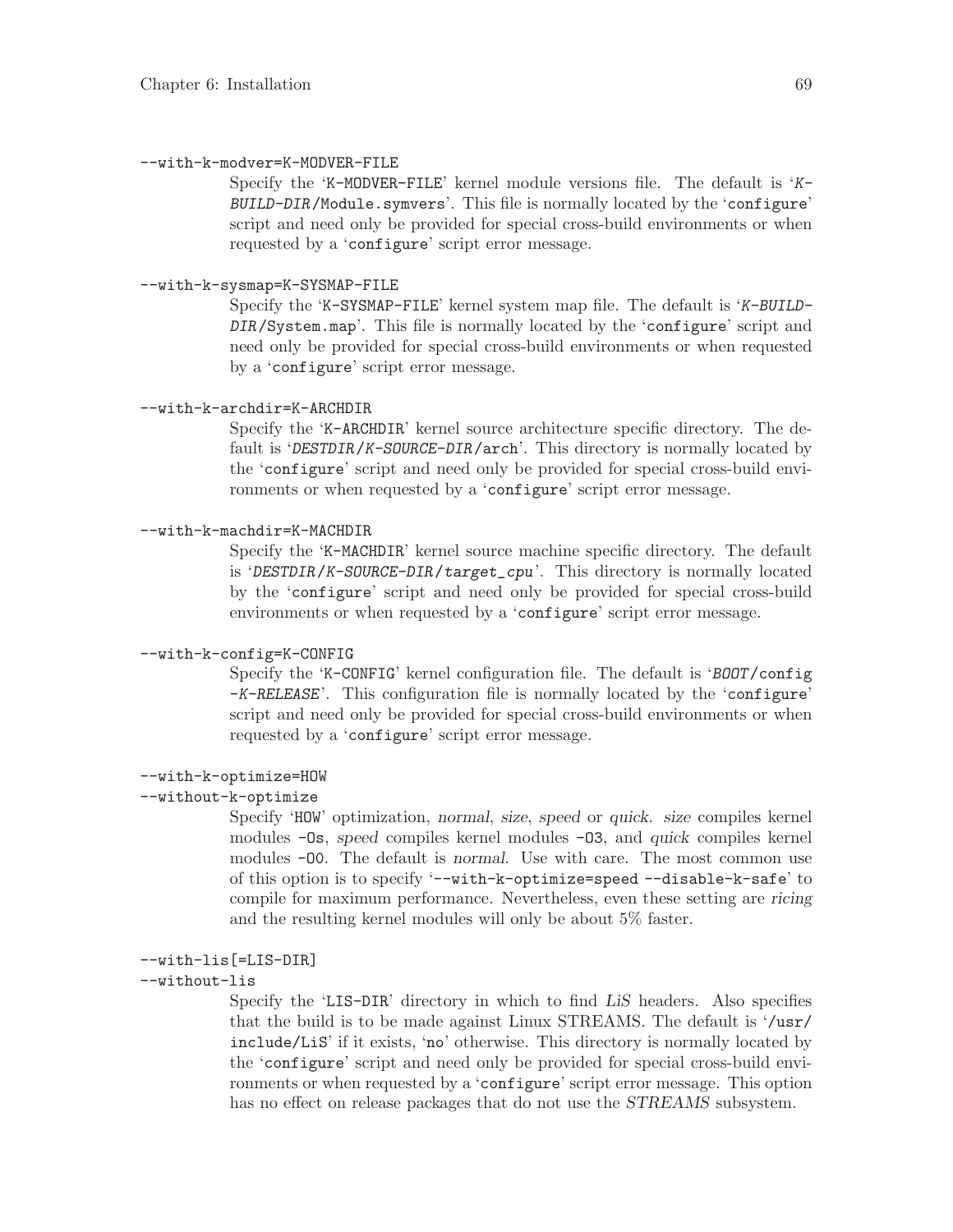### --with-lfs[=LFS-DIR]

--without-lfs

Specify the 'LFS-DIR' directory in which to find LfS headers. Also specifies that the build is to be made against Linux Fast-STREAMS. The default is '/usr/include/streams' if it exists, 'no' otherwise. This directory is normally located by the 'configure' script and need only be provided for special crossbuild environments or when requested by a 'configure' script error message. This option has no effect on release packages that do not use the STREAMS subsystem.

#### --with-strconf-master=STRCONF\_CONFIG

Specify the 'STRCONF\_CONFIG' file name to which the configuration master file is written. The default is 'Config.master'. This option has no effect on release packages that do not use the STREAMS subsystem and the strconf scripts. This option should not be specified when configuring the master package as the setting for all add-on packages will conflict.

### --with-base-major=STRCONF\_MAJBASE

Start numbering for major devices at 'STRCONF\_MAJBASE'. The default is '230'. This option has no effect on release packages that do not use the STREAMS subsystem and the strconf scripts. This option should not be specified when configuring the master package as the setting for all add-on packages will conflict.

### 6.3.5.2 Environment Variables

Following are additional environment variables to 'configure', their meaning and use:

GPG GPG signature command. This is used for signing distributions by the maintainer. By default, 'configure' will search for this tool.

### GNUPGUSER

GPG user name. This is used for signing distributions by the maintainer.

#### GNUPGHOME

GPG home directory. This is used for signing distributions by the maintainer.

#### GPGPASSWD

GPG password for signing. This is used for signing distributions by the maintainer. This environment variable is not maintained by the 'configure' script and should only be used on an isolated system.

- $SOELIM$  Roff source elimination command,  $\text{selim}(1)$ . This is only necessary when the option '--with-cooked-manpages' has been specified and 'configure' cannot find the proper [soelim\(1\)](http://www.openss7.org/man2html?soelim(1)) command. By default, 'configure' will search for this tool.
- REFER Roff references command, [refer\(1\)](http://www.openss7.org/man2html?refer(1)). This is only necessary when the option '--with-cooked-manpages' has been specified and 'configure' cannot find the proper  $\text{refer}(1)$  command. By default, 'configure' will search for this tool.
- TBL Roff table command, [tbl\(1\)](http://www.openss7.org/man2html?tbl(1)). This is only necessary when the option '--with-cooked-manpages' has been specified and 'configure' cannot find the proper [tbl\(1\)](http://www.openss7.org/man2html?tbl(1)) command. By default, 'configure' will search for this tool.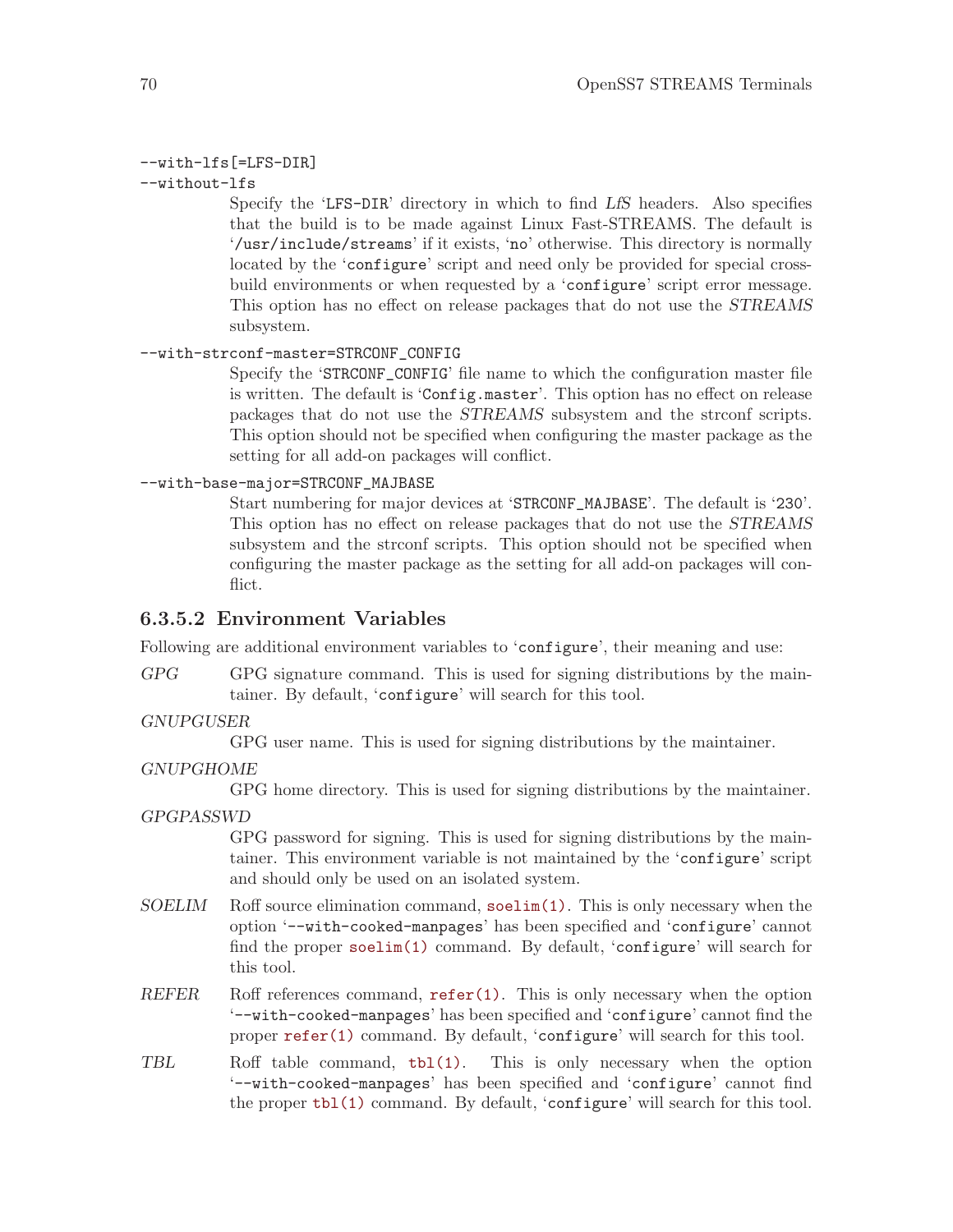- PIC Roff picture command,  $pic(1)$ . This is only necessary when the option '--with-cooked-manpages' has been specified and 'configure' cannot find the proper [pic\(1\)](http://www.openss7.org/man2html?pic(1)) command. By default, 'configure' will search for this tool.
- GZIP Default compression options provided to GZIP\_CMD.

### GZIP CMD

Manpages (and kernel modules) compression commands, [gzip\(1\)](http://www.openss7.org/man2html?gzip(1)). This is only necessary when the option '--without-compressed-manpages' has not been specified and 'configure' cannot find the proper [gzip\(1\)](http://www.openss7.org/man2html?gzip(1)) command. By default, 'configure' will search for this tool.

BZIP2 Default compression options provided to BZIP2\_CMD

#### BZIP2 CMD

Manpages compression commands, [bzip2\(1\)](http://www.openss7.org/man2html?bzip2(1)). This is only necessary when the option '--without-compressed-manpages' has not been specified and 'configure' cannot find the proper [bzip2\(1\)](http://www.openss7.org/man2html?bzip2(1)) command. By default, 'configure' will search for this tool.

### MAKEWHATIS

Manpages apropros database rebuild command, [makewhatis\(8\)](http://www.openss7.org/man2html?makewhatis(8)). By default, 'configure' will search for this tool. By default, 'configure' will search for this tool.

### CHKCONFIG

Chkconfig command,  $\text{chkconfig}(8)$ . This was used for installation of init scripts. All packages now come with  $init\_install(8)$  and  $init\_remove(8)$ scripts used to install and remove init scripts on both RPM and Debian systems.

 $RPM$  Rpm command,  $rpm(1)$ . This is only necessary for RPM builds. By default, 'configure' will search for this tool.

### RPMBUILD

Build RPM command, [rpmbuild\(1\)](http://www.openss7.org/man2html?rpmbuild(1)). This is only necessary for RPM builds. By default, 'configure' will search for this tool. [rpm\(1\)](http://www.openss7.org/man2html?rpm(1)) will be used instead of [rpmbuild\(1\)](http://www.openss7.org/man2html?rpmbuild(1)) only if [rpmbuild\(1\)](http://www.openss7.org/man2html?rpmbuild(1)) cannot be found.

DPKG Dpkg comand,  $dpkg(1)$ . This command is used for building Debian packages. By default, 'configure' will search for this tool.

### DPKG SOURCE

Dpkg-source command, [dpkg-source\(1\)](http://www.openss7.org/man2html?dpkg-source(1)). This command is used for building Debian dsc packages. By default, 'configure' will search for this tool.

### DPKG BUILDPACKAGE

Dpkg-buildpackage command, [dpkg-buildpackage\(1\)](http://www.openss7.org/man2html?dpkg-buildpackage(1)). This command is used for building Debian deb packages. By default, 'configure' will search for this tool.

### DEB BUILD ARCH

Debian build architecture. This variable is used for building Debian packages. The default is the autoconf build architecture.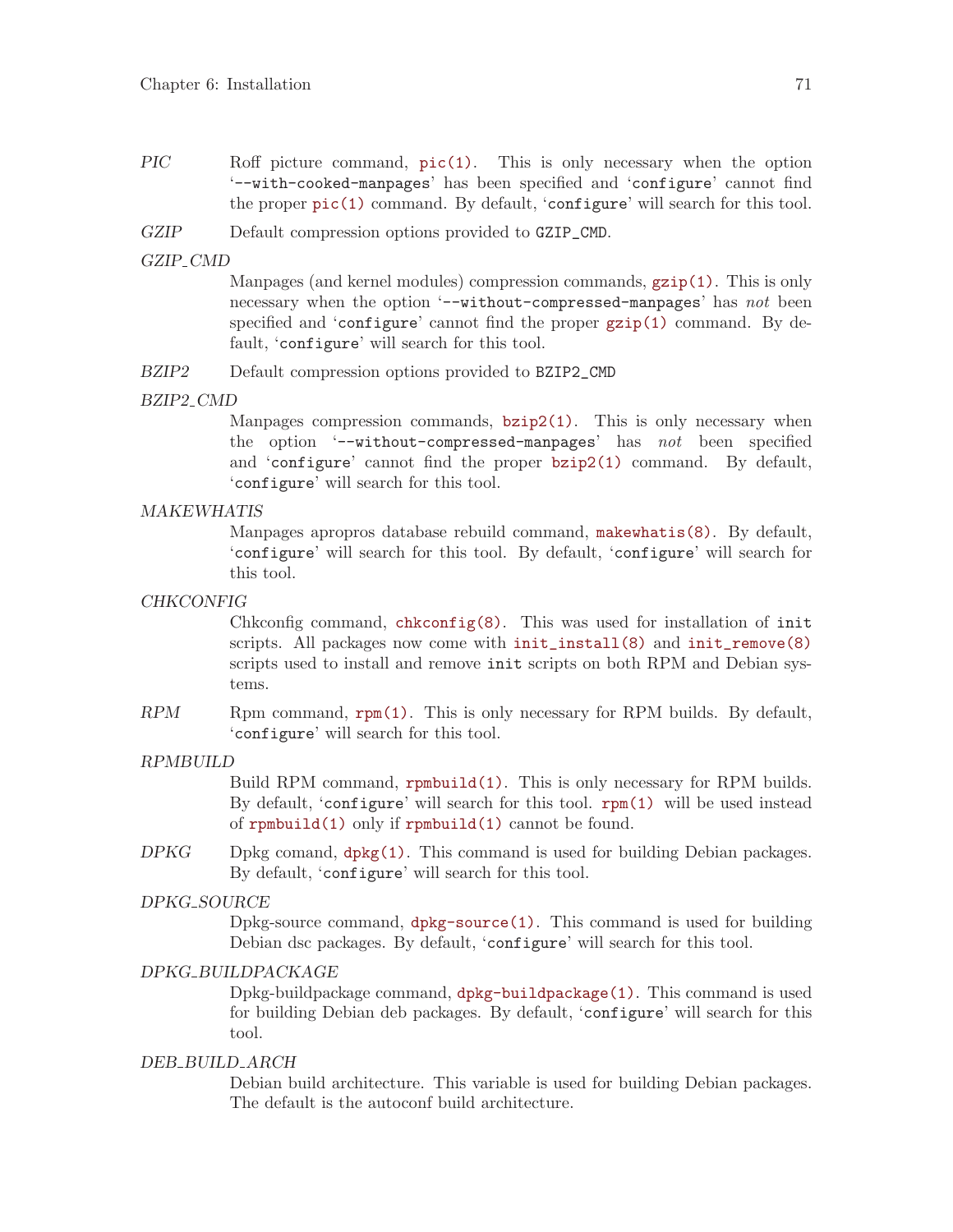#### DEB BUILD GNU CPU

Debian build cpu. This variable is used for building Debian packages. The default is the autoconf build cpu.

### DEB BUILD GNU SYSTEM

Debian build os. This variable is used for building Debian packages. The default is the autoconf build os.

### DEB BUILD GNU TYPE

Debian build alias. This variable is used for building Debian packages. The default is the autoconf build alias.

#### DEB HOST ARCH

Debian host architecture. This variable is used for building Debian packages. The default is the autoconf host architecture.

### DEB HOST GNU CPU

Debian host cpu. This variable is used for building Debian packages. The default is the autoconf host cpu.

### DEB HOST GNU SYSTEM

Debian host os. This variable is used for building Debian packages. The default is the autoconf host os.

### DEB HOST GNU TYPE

Debian host alias. This variable is used for building Debian packages. The default is the autoconf host alias.

### LDCONFIG

Configure loader command,  $ld$ config(8). Command used to configure the loader when libraries are installed. By default, 'configure' will search for this tool.

DESTDIR Cross build root directory. Specifies the root directory for build and installation.

DEPMOD

Build kernel module dependencies command, [depmod\(8\)](http://www.openss7.org/man2html?depmod(8)). This is used during installation of kernel modules to a running kernel to rebuild the modules dependency database. By default, 'configure' will search for this tool.

#### MODPROBE

Probe kernel module dependencies command, [modprobe\(8\)](http://www.openss7.org/man2html?modprobe(8)). This is used during installation of kernel modules to a running kernel to remove old modules. By default, 'configure' will search for this tool.

- LSMOD List kernel modules command, [lsmod\(8\)](http://www.openss7.org/man2html?lsmod(8)). This is used during installation of kernel modules to a running kernel to detect old modules for removal. By default, 'configure' will search for this tool.
- $LSOF$  List open files command,  $lsof(1)$ . This is used during installation of kernel modules to a running kernel to detect old modules for removal. Processes owning the old kernel modules will be killed and the module removed. If the process restarts, the new module will be demand loaded. By default, 'configure' will search for this tool.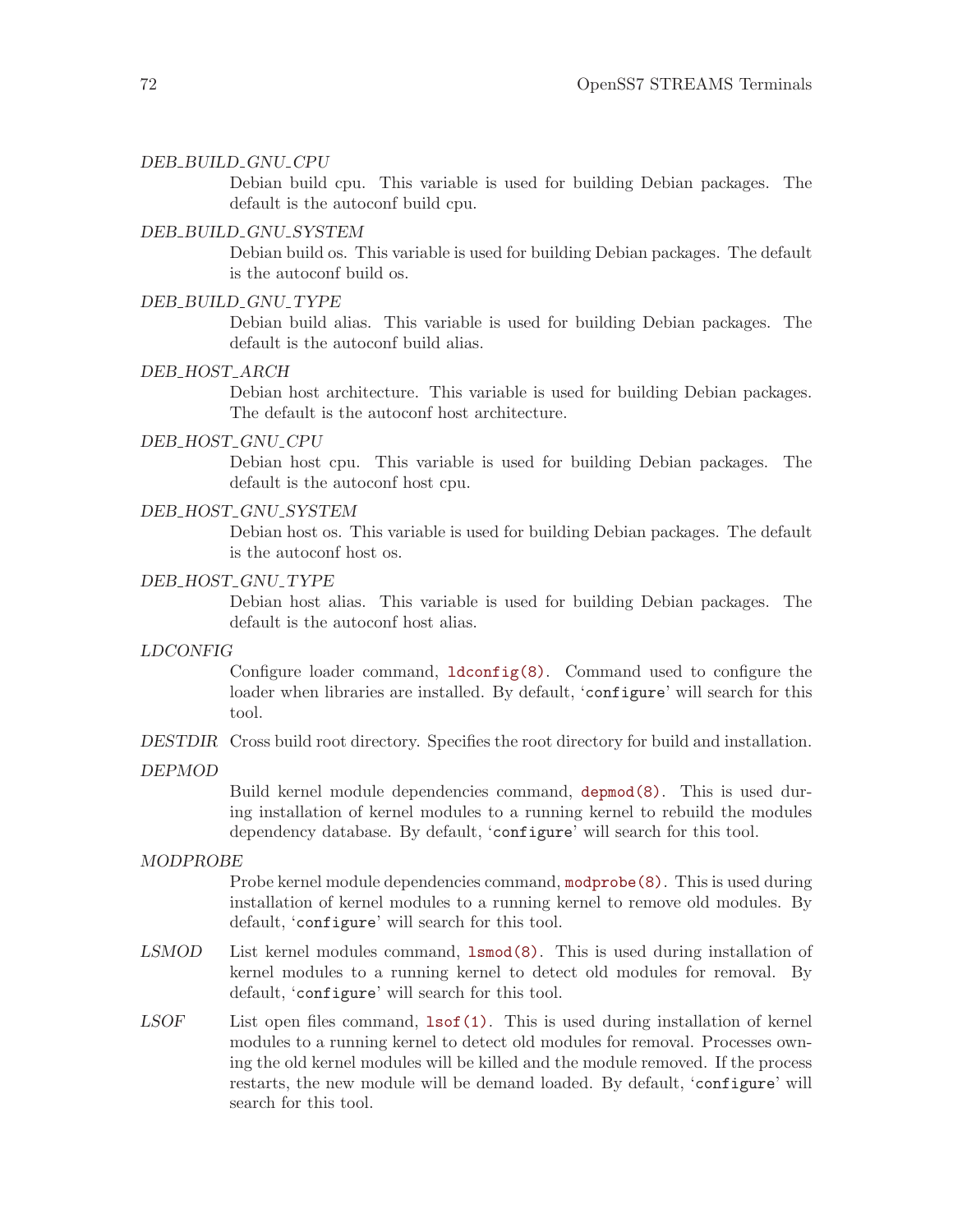#### GENKSYMS

Generate kernel symbols command, [genksyms\(8\)](http://www.openss7.org/man2html?genksyms(8)). This is used for generating module symbol versions during build. By default, 'configure' will search for this tool.

#### KGENKSYMS

Linux 2.6 generate kernel symbols command, [genksyms\(8\)](http://www.openss7.org/man2html?genksyms(8)). This is used for generating module symbol version during build. By default, 'configure' will search for this tool.

### OBJDUMP

Object dumping command,  $objdump(1)$ . This is used for listing information about object files. By default, 'configure' will search for this tool.

NM Object symbol listing command, [nm\(1\)](http://www.openss7.org/man2html?nm(1)). This is used for listing information about object files. By default, 'configure' will search for this tool.

#### MODPOST CACHE

Cache file for [modpost\(1\)](http://www.openss7.org/man2html?modpost(1)). The version of the modpost.sh script that ships with each package can cache information to a cache file to speed multiple builds. This environment variable is used to specify a cache file.

#### AUTOM4TE

Autom4te command, [autom4te\(1\)](http://www.openss7.org/man2html?autom4te(1)). This is the executable used by autotest for pre- and post-installation checks. By default, 'configure' will search for this tool.

### AUTOTEST

Autotest macro build command, [autom4te\(1\)](http://www.openss7.org/man2html?autom4te(1)). This is the executable used by autotest for pre- and post-installation checks. By default, 'configure' will search for this tool.

## 6.3.5.3 Build

To build from the tar ball, See [Section 6.4.3 \[Building from the Tar Ball\], page 74](#page-83-1).

## 6.4 Building

### <span id="page-82-0"></span>6.4.1 Building from the Source RPM

If you have downloaded the necessary source RPM (see [Section 6.2.5 \[Downloading the](#page-62-0) [Source RPM\], page 53\)](#page-62-0), then the following instructions will rebuild the binary RPMs on your system. Once the binary RPMs are rebuilt, you may install them as described above (see [Section 6.5.1 \[Installing the Binary RPM\], page 75\)](#page-84-0).

 $\sqrt{a}$   $\sqrt{a}$   $\sqrt{a}$   $\sqrt{a}$   $\sqrt{a}$   $\sqrt{a}$   $\sqrt{a}$   $\sqrt{a}$   $\sqrt{a}$   $\sqrt{a}$   $\sqrt{a}$   $\sqrt{a}$   $\sqrt{a}$   $\sqrt{a}$   $\sqrt{a}$   $\sqrt{a}$   $\sqrt{a}$   $\sqrt{a}$   $\sqrt{a}$   $\sqrt{a}$   $\sqrt{a}$   $\sqrt{a}$   $\sqrt{a}$   $\sqrt{a}$   $\sqrt{a}$   $\sqrt{a}$   $\sqrt{a}$   $\sqrt{a$ 

✡ ✠

The source RPM is rebuilt to binary RPMs as follows:

```
% wget http://www.openss7.org/rpms/SRPMS/strtty-0.9.2.4-1.src.rpm
% rpmbuild --rebuild -vv strtty-0.9.2.4-1.src.rpm
```
The rebuild process can also recognize a number of options that can be used to tweak the resulting binaries, See [Section 6.3.3 \[Configuring the Source RPM\], page 59](#page-68-0). These options are provided on the  $rpm(1)$  command line. For example: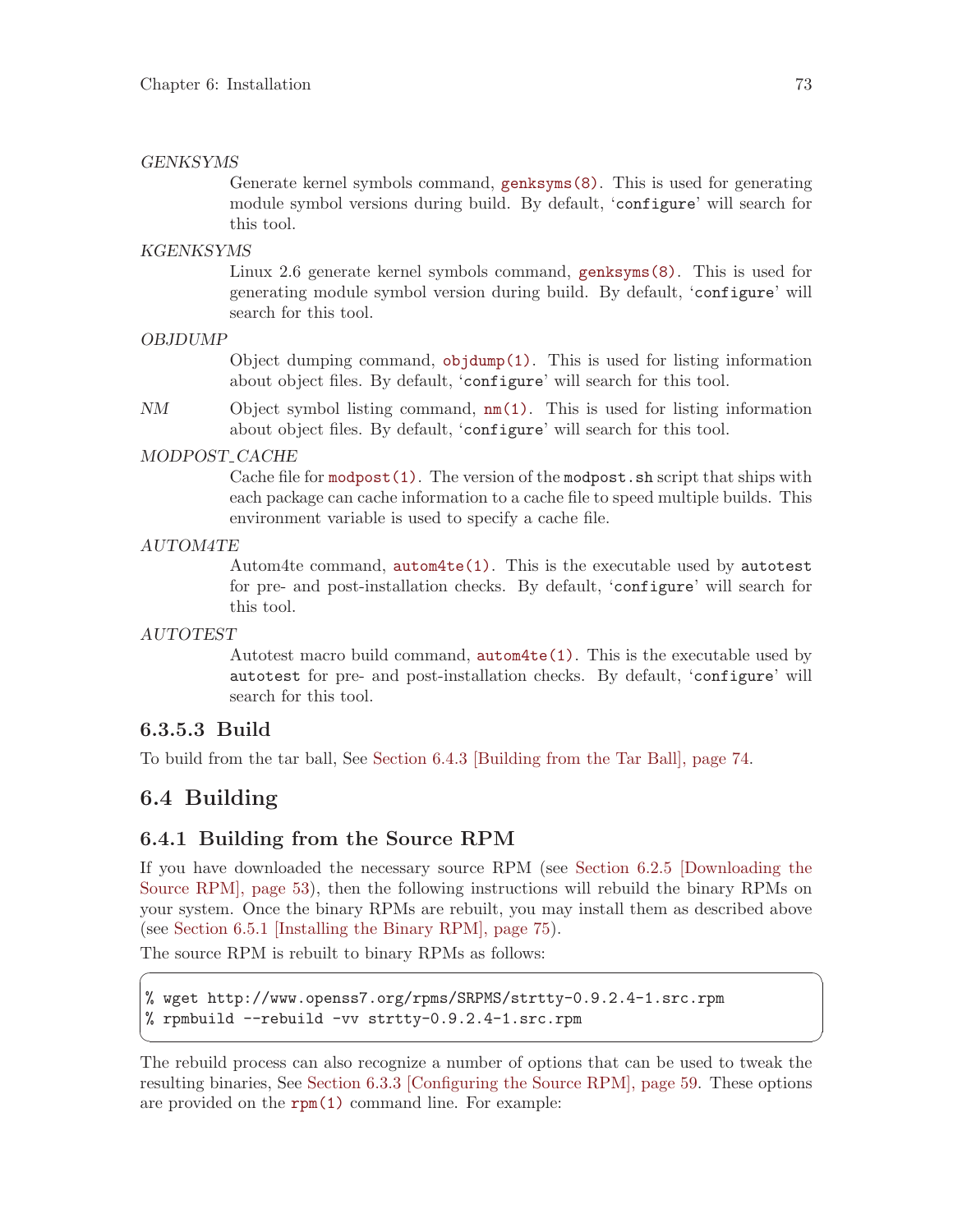```
% rpmbuild --rebuild -vv --target athlon-redhat-linux \
 --define "_kversion 2.4.20-28.7" \
 --with lfs -- strtty-0.9.2.4-1.src.rpm
```
will rebuild binary RPM for the '2.4.20-28.7' kernel for the 'athlon' architecture against the Linux Fast-STREAMS STREAMS package.<sup>34</sup>

 $\sqrt{a}$   $\sqrt{a}$   $\sqrt{a}$   $\sqrt{a}$   $\sqrt{a}$   $\sqrt{a}$   $\sqrt{a}$   $\sqrt{a}$   $\sqrt{a}$   $\sqrt{a}$   $\sqrt{a}$   $\sqrt{a}$   $\sqrt{a}$   $\sqrt{a}$   $\sqrt{a}$   $\sqrt{a}$   $\sqrt{a}$   $\sqrt{a}$   $\sqrt{a}$   $\sqrt{a}$   $\sqrt{a}$   $\sqrt{a}$   $\sqrt{a}$   $\sqrt{a}$   $\sqrt{a}$   $\sqrt{a}$   $\sqrt{a}$   $\sqrt{a$ 

✡ ✠

## Installation

To install the resulting binary RPM, See [Section 6.5.1 \[Installing the Binary RPM\], page 75.](#page-84-0)

## <span id="page-83-0"></span>6.4.2 Building from the Debian DSC

If you have downloaded the necessary Debian DSC (see [Section 6.2.6 \[Downloading the](#page-62-1) [Debian DSC\], page 53\)](#page-62-1), then the following instructions will rebuild the binary DEBs on your system. Once the binary DEBs are rebuilt, you may install them as described above (see [Section 6.5.2 \[Installing the Debian DEB\], page 76](#page-85-0)).

 $\sqrt{2\pi}$ 

✡ ✠

 $\sqrt{2\pi}$ 

The Debian DSC is rebuilt to binary DEBs as follows:

```
% wget http://www.openss7.org/debian/strtty_0.9.2.4-0.dsc
% wget http://www.openss7.org/debian/strtty_0.9.2.4-0.tar.gz
% dpkg-buildpackage -v strtty_0.9.2.4-0.dsc
```
The rebuild process can also recognize a number of options that can be used to tweak the resulting binaries, See [Section 6.3.4 \[Configuring the Debian DSC\], page 63](#page-72-1). These options are provided in the environment variable BUILD\_DPKGOPTIONS and have the same form as the options to 'configure', See [Section 6.3.5 \[Configuring the Tar Ball\], page 63](#page-72-0). For example:

```
% BUILD_DEBOPTIONS='
        --with-lfs
        --with-k-release=2.4.20-28.7
        --host=athlon-debian-linux-gnu'
  dpkg-buildpackage -v \
  strtty_0.9.2.4-0.dsc
```
will rebuild binary DEB for the '2.4.20-28.7' kernel for the 'athlon' architecture against the Linux Fast-STREAMS STREAMS package.<sup>35</sup>

✡ ✠

## Installation

To install the resulting binary DEB, See [Section 6.5.2 \[Installing the Debian DEB\], page 76.](#page-85-0)

## <span id="page-83-1"></span>6.4.3 Building from the Tar Ball

If you have downloaded the tar ball (see [Section 6.2.7 \[Downloading the Tar Ball\], page 54\)](#page-63-0), then the following instructions will rebuild the package on your system. (Note that the build process does not required root privilege.)

<sup>34</sup> Note that the '\_kversion' of '2.4.20-28.7' is only an example.

<sup>35</sup> Note that the '\_kversion' of '2.4.20-28.7' is only an example.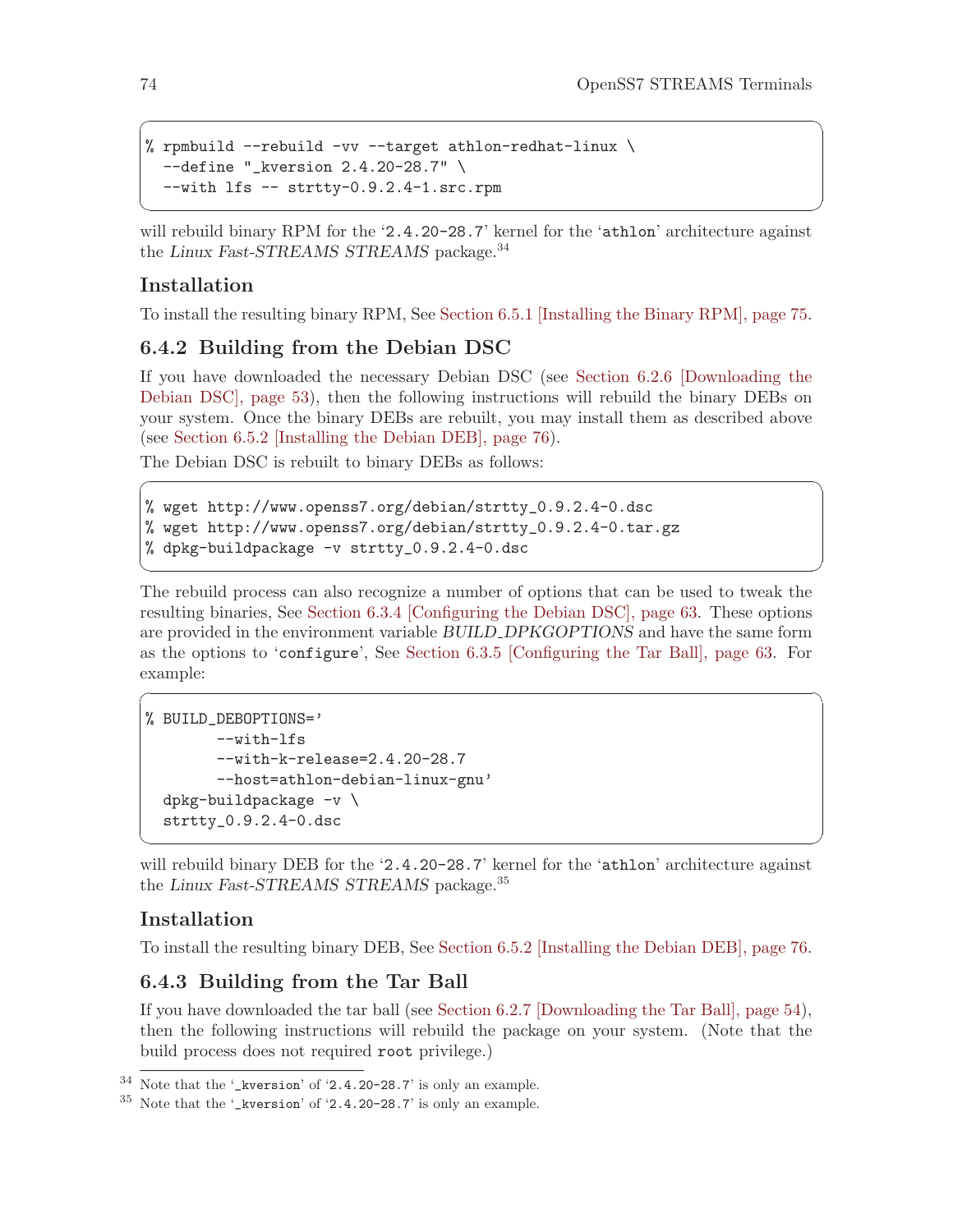## 6.4.3.1 Native Build

Following is an example of a native build against the running kernel:

% wget http://www.openss7.org/strtty-0.9.2.4.tar.bz2 % tar -xjvf strtty-0.9.2.4.tar.bz2 % pushd strtty-0.9.2.4 % ./configure % make % popd

## 6.4.3.2 Cross-Build

Following is an example for a cross-build. The kernel release version must always be specified for a cross-build.<sup>36</sup> If you are cross-building, specify the root for the build with environment variable DESTDIR. The cross-compile host must also be specified if different from the build host. Either the compiler and other tools must be in the usual places where GNU [autoconf\(1\)](http://www.openss7.org/man2html?autoconf(1)) can find them, or they must be specified with declarations such as  $CC=/usr/$ lib/ppc-linux/gcc' on the 'configure' command line.

 $\sqrt{2\pi}$ 

✡ ✠

 $\sqrt{2\pi}$ 

✡ ✠

```
% wget http://www.openss7.org/strtty-0.9.2.4.tar.bz2
% tar -xjvf strtty-0.9.2.4.tar.bz2
% pushd strtty-0.9.2.4
% ./configure DESTDIR="/some/other/root" \
--with-k-release=2.4.18 --host sparc-linux
% make
% popd
```
# 6.5 Installing

## <span id="page-84-0"></span>6.5.1 Installing the Binary RPM

If you have downloaded the necessary binary RPMs (see [Section 6.2.3 \[Downloading the Bi](#page-56-0)[nary RPM\], page 47\)](#page-56-0), or have rebuilt binary RPMs using the source RPM (see [Section 6.4.1](#page-82-0) [\[Building from the Source RPM\], page 73\)](#page-82-0), then the following instructions will install the RPMs on your system. For additional information on [rpm\(1\)](http://www.openss7.org/man2html?rpm(1)), see [rpm\(8\)](http://www.openss7.org/man2html?rpm(8)).

 $\sqrt{2\pi}$ 

✡ ✠

% pushd RPMS/i686 % rpm -ihv strtty-\*-0.9.2.4-1.7.2.i686.rpm

You must have the correct binary RPMs downloaded or built for this to be successful.

Some of the packages are relocatable and can have final installation directories altered with the '--relocate' option to  $rpm(1)$ , see  $rpm(8)$ . For example, the following will relocate the documentation and info directories:

<sup>36</sup> Because it is a cross-build, the kernel version on the build machine is unlikely to be the kernel version of the target machine, except by coincidence.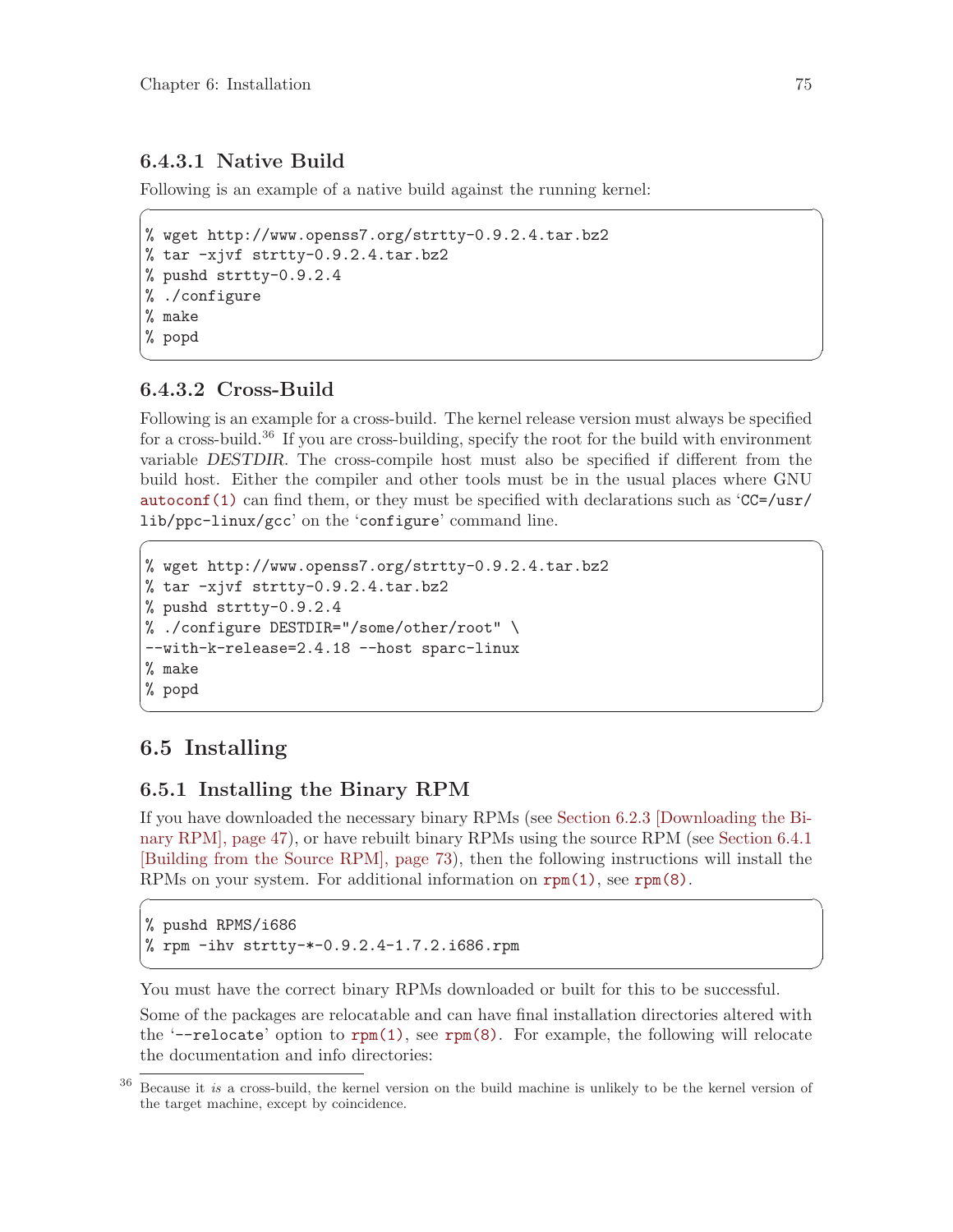```
% pushd RPMS/i686
% rpm -ihv \setminus--relocate '/usr/share/doc=/usr/local/share/doc' \
        --relocate '/usr/share/info=/usr/local/share/info' \
        -- strtty-doc-0.9.2.4-1.7.2.i686.rpm
```
The previous example will install the 'strtty-doc' package by will relocate the documentation an info directory contents to the '/usr/local' version.

✡ ✠

 $\sqrt{a}$   $\sqrt{a}$   $\sqrt{a}$   $\sqrt{a}$   $\sqrt{a}$   $\sqrt{a}$   $\sqrt{a}$   $\sqrt{a}$   $\sqrt{a}$   $\sqrt{a}$   $\sqrt{a}$   $\sqrt{a}$   $\sqrt{a}$   $\sqrt{a}$   $\sqrt{a}$   $\sqrt{a}$   $\sqrt{a}$   $\sqrt{a}$   $\sqrt{a}$   $\sqrt{a}$   $\sqrt{a}$   $\sqrt{a}$   $\sqrt{a}$   $\sqrt{a}$   $\sqrt{a}$   $\sqrt{a}$   $\sqrt{a}$   $\sqrt{a$ 

# <span id="page-85-0"></span>6.5.2 Installing the Debian DEB

If you have downloaded the necessary Debian DEBs (see [Section 6.2.4 \[Downloading the De](#page-59-0)[bian DEB\], page 50](#page-59-0)), or have rebuild binary DEBs using the Debian DSC (see [Section 6.4.2](#page-83-0) [\[Building from the Debian DSC\], page 74](#page-83-0)), then the following instructions will install the DEBs on your system. For additional information see [dpkg\(8\)](http://www.openss7.org/man2html?dpkg(8)).

 $\sqrt{2\pi}$ 

✡ ✠

% pushd debian % dpkg -iv strtty-\*\_0.9.2.4-0\_\*.deb

You must have the correct '.deb' files downloaded or build for this to be successful.

## <span id="page-85-3"></span>6.5.3 Installing the Tar Ball

After the build process (see [Section 6.4.3 \[Building from the Tar Ball\], page 74](#page-83-1)), installation only requires execution of one of two [automake\(1\)](http://www.openss7.org/man2html?automake(1)) targets:

### 'make install'

The 'install' [automake\(1\)](http://www.openss7.org/man2html?automake(1)) target will install all the components of the package. Root privilege is required to successfully invoke this target.

### 'make install-strip'

The 'install-strip' [automake\(1\)](http://www.openss7.org/man2html?automake(1)) target will install all the components of the package, but will strip unnecessary information out of the objects and compress manual pages. Root privilege is required to successfully invoke this target.

## 6.6 Removing

## <span id="page-85-1"></span>6.6.1 Removing the Binary RPM

To remove an installed version of the binary RPMs (whether obtained from the OpenSS7 binary RPM releases, or whether created by the source RPM), execute the following command:

 $\sqrt{2\pi}$ 

✡ ✠

% rpm -evv 'rpm -qa | grep '^strtty-''

For more information see  $\texttt{rpm}(1)$ .

## <span id="page-85-2"></span>6.6.2 Removing the Debian DEB

To remove and installed version of the Debian DEB (whether obtained from the OpenSS7 binary DEB releases, or whether created by the Debian DSC), execute the following command: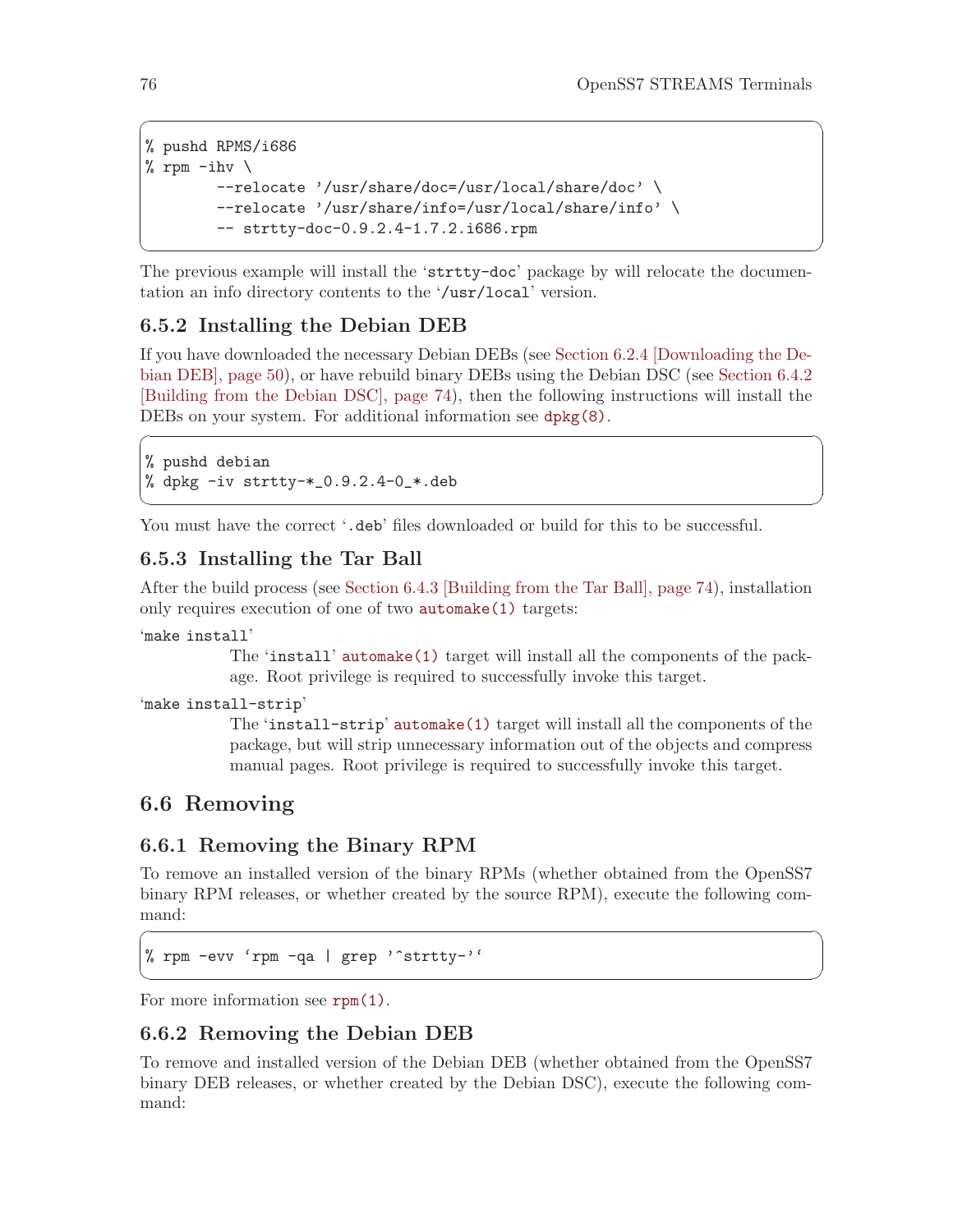```
% dpkg -ev 'dpkg -l | grep '^strtty-''
```
For more information see [dpkg\(8\)](http://www.openss7.org/man2html?dpkg(8)).

## 6.6.3 Removing the Source RPM

To remove all the installed binary RPM build from the source RPM, see [Section 6.6.1](#page-85-1) [\[Removing the Binary RPM\], page 76](#page-85-1). Then simply remove the binary RPM package files and source RPM file. A command such as:  $\sqrt{2\pi}$ 

✡ ✠

 $\sqrt{a}$   $\sqrt{a}$   $\sqrt{a}$   $\sqrt{a}$   $\sqrt{a}$   $\sqrt{a}$   $\sqrt{a}$   $\sqrt{a}$   $\sqrt{a}$   $\sqrt{a}$   $\sqrt{a}$   $\sqrt{a}$   $\sqrt{a}$   $\sqrt{a}$   $\sqrt{a}$   $\sqrt{a}$   $\sqrt{a}$   $\sqrt{a}$   $\sqrt{a}$   $\sqrt{a}$   $\sqrt{a}$   $\sqrt{a}$   $\sqrt{a}$   $\sqrt{a}$   $\sqrt{a}$   $\sqrt{a}$   $\sqrt{a}$   $\sqrt{a$ 

✡ ✠

```
% find / -name 'strtty-*.rpm' -type f -print0 | xargs --null rm -f
```
should remove all 'strtty' RPMs from your system.

## 6.6.4 Removing the Debian DSC

To remove all the installed binary DEB build from the Debian DSC, see [Section 6.6.2](#page-85-2) [\[Removing the Debian DEB\], page 76](#page-85-2). Then simply remove the binary DEB package files and Debian DSC file. A command such as:  $\sqrt{a}$ 

```
% find / \langle -name 'strtty-*.deb' \langle-o -name 'strtty-*.dsc' \
          \overline{\ }-o -name 'strtty-*.tar.* \
          \) -type f -print0 | xargs --null rm -f
```
should remove all 'strtty' DEBs, DSCs and TARs from your system.

## 6.6.5 Removing the Tar Ball

To remove a version installed from tar ball, change to the build directory where the package was built and use the 'uninstall' [automake\(1\)](http://www.openss7.org/man2html?automake(1)) target as follows:

 $\sqrt{2\pi}$ 

✡ ✠

```
% cd /usr/src/strtty
% make uninstall
% cd ..
% rm -fr strtty-0.9.2.4
% rm -f strtty-0.9.2.4.tar.gz
% rm -f strtty-0.9.2.4.tar.bz2
```
If you have inadvertently removed the build directory and, therefore, no longer have a configured directory from which to execute 'make uninstall', then perform all of the steps for configuration and installation (see [Section 6.5.3 \[Installing the Tar Ball\], page 76](#page-85-3)) except the final installation and then perform the steps above.

✡ ✠

# 6.7 Loading

## 6.7.1 Normal Module Loading

When OpenSS7 STREAMS Terminals installs, modules and drivers belonging to release packages are normally configured for demand loading. The 'install' and 'install-strip'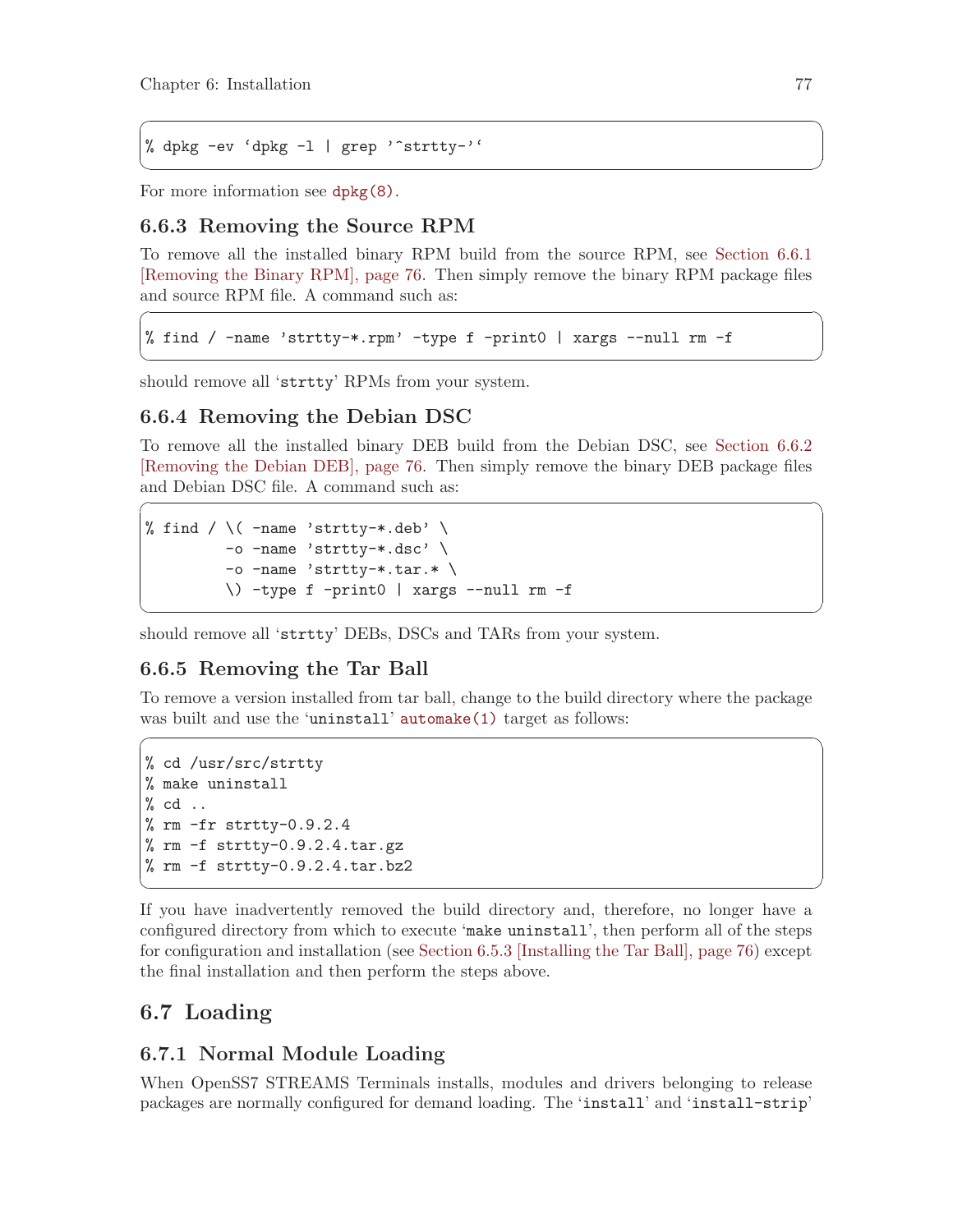[automake\(1\)](http://www.openss7.org/man2html?automake(1)) targets will make the necessary changes to the '/etc/modules.conf' file and place the modules in an appropriate place in '/lib/modules/2.4.20-28.7/strtty'. The 'make install' process should have copied the kernel module files 'streams-\*.o' to the directory '/lib/modules/2.4.20-28.7/strtty'. This means that to load any of these modules, you can simply execute, for example, 'modprobe stream-somedriver'.<sup>37</sup>

## 6.7.1.1 Linux Fast-STREAMS Module Loading

The 'strtty' demand load system supports both the old kerneld and the new kmod mechanisms for demand loading kernel modules.

The convention for 'strtty' kernel loadable object files is:

- Their name start with "streams-".
- They are placed in  $\langle$ 1ib/modules/2.4.20-28.7/streams/', where  $\langle$ 2.4.20-28.7' is an example kernel version.

If your kernel has been built using the 'kerneld' daemon, then 'strtty' kernel modules will automatically load as soon as the *STREAMS* module is pushed or the driver is opened. The 'make install' process makes the necessary changes to the '/etc/modules.conf' file. After the install, you will see lines like the following added to your '/etc/modules.conf' file:

 $\sqrt{2\pi}$ 

 $\overline{\phantom{a}}$   $\overline{\phantom{a}}$   $\overline{\phantom{a}}$   $\overline{\phantom{a}}$   $\overline{\phantom{a}}$   $\overline{\phantom{a}}$   $\overline{\phantom{a}}$   $\overline{\phantom{a}}$   $\overline{\phantom{a}}$   $\overline{\phantom{a}}$   $\overline{\phantom{a}}$   $\overline{\phantom{a}}$   $\overline{\phantom{a}}$   $\overline{\phantom{a}}$   $\overline{\phantom{a}}$   $\overline{\phantom{a}}$   $\overline{\phantom{a}}$   $\overline{\phantom{a}}$   $\overline{\$ 

 $\sqrt{a}$ 

✡ ✠

```
prune modules.strtty
if -f /lib/modules/'uname -r'/modules.strtty
include /lib/modules/'uname -r'/modules.strtty
endif
```
which will provide for demand loading of the modules if they have been built and installed for the running kernel. The '/lib/modules/'uname -r'/modules.strtty' file looks like this:

```
alias char-major-245 streams-some_driver
alias char-major-246 streams-other_driver
```
Note that STREAMS modules are not listed in this file, but will be loaded by name using 'kerneld' if available.

Linux Fast-STREAMS has a wider range of kernel module loading mechanisms than is provided by the deprecated LiS. For mechanisms used for kernel module loading under Linux Fast-STREAMS, See Section "Top" in Linux Fast-STREAMS Reference Manual.

## 6.7.1.2 Linux STREAMS Module Loading

LiS is deprecated and this section has been deleted.

## 6.8 Maintenance

<sup>37</sup> Note that the '\_kversion' of '2.4.20-28.7' is only an example.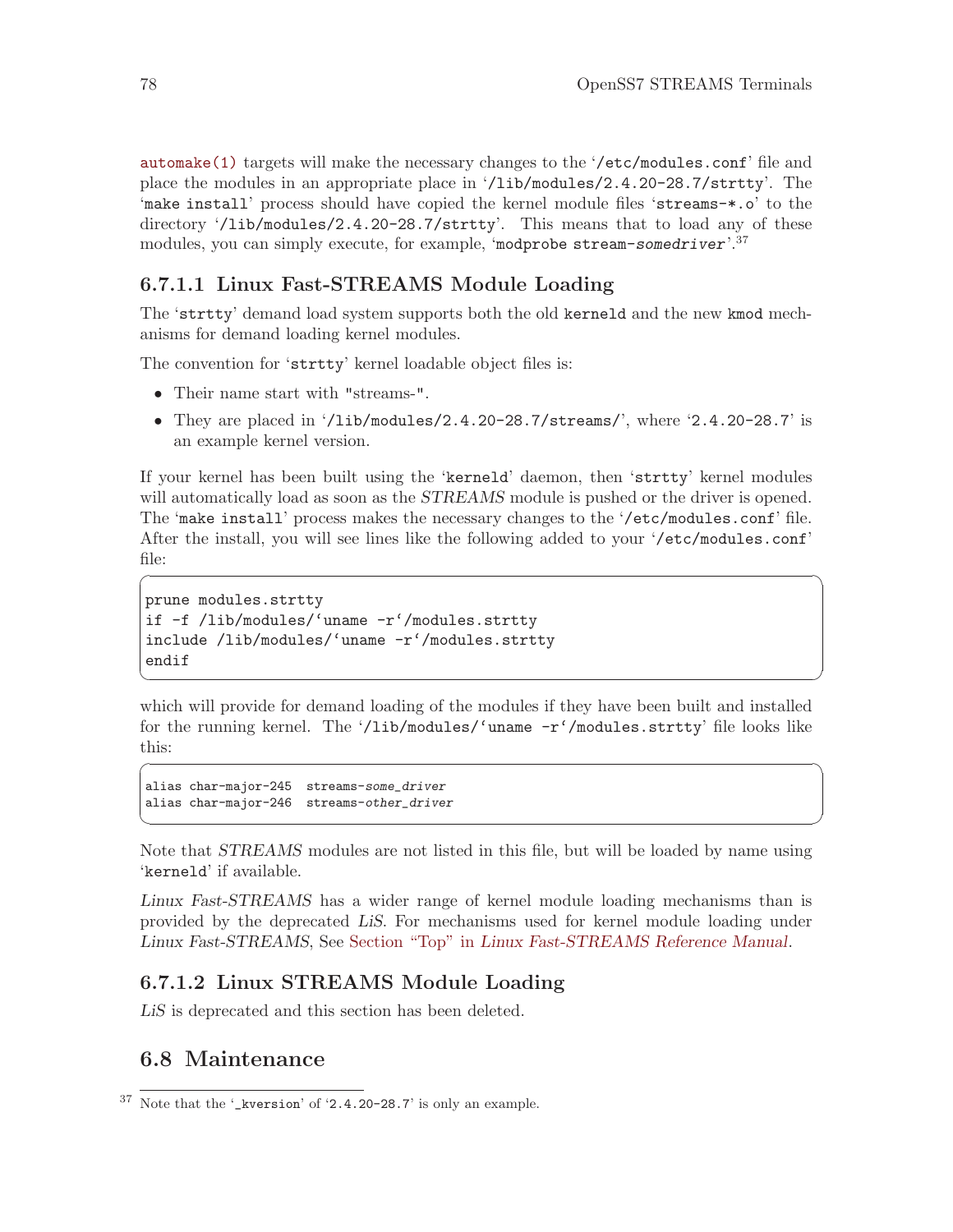## 6.8.1 Makefile Targets

[automake\(1\)](http://www.openss7.org/man2html?automake(1)) has many targets, not all of which are obvious to the casual user. In addition, OpenSS7 [automake\(1\)](http://www.openss7.org/man2html?automake(1)) files have additional rules added to make maintaining and releasing a package somewhat easier. This list of targets provides some help with what targets can be invoked, what they do, and what they hope to achieve. The available targets are as follows:

## 6.8.1.1 User Targets

The following are normal targets intended to be invoked by installers of the package. They are concerned with compiling, checking the compile, installing, checking the installation, and removing the package.

'[all]' This is also the default target. It compiles the package and all release packages selected by 'configure'. This is performed after configuring the source with 'configure'. A 'Makefile' stub is provided so that if the package has not had [autoreconf\(1\)](http://www.openss7.org/man2html?autoreconf(1)) run (such as when checked out from CVS, the package will attempt to run 'autoreconf -fiv'.

> All OpenSS7 Project packages are configured without maintainer mode and without dependency tracking by default. This speeds compilation of the package for one-time builds. This also means that if you are developing using the source package (edit-compile-test cycle), changes made to source files will not cause the automatic rebuilding due to dependencies. There are two ways to enable dependency tracking: specify '--enable-maintainer-mode' to 'configure'; or, specify '--enable-dependency-tracking' to 'configure'. I use the former during my edit-compile-test cycle.

> This is a standard GNU [automake\(1\)](http://www.openss7.org/man2html?automake(1)) makefile target. This target does not require root privilege.

'check' All OpenSS7 Project release packages provide check scripts for the check target. This step is performed after compiling the package and will run all of the 'check' programs against the compiled binaries. Which checks are performed depends on whether '--enable-maintainer-mode' was specified to 'configure'. If in maintainer mode, checks that assist with the release of the package will be run (such as checking that all manual pages load properly and that they have required sections.) We recommend running the check stage before installing, because it catches problems that might keep the installed package from functioning properly.

> Another way to enable the greater set of checks, without invoking maintainer mode, is to specify '--enable-checks' to 'configure'. For more information, see [Section 7.1.1 \[Pre-installation Checks\], page 89](#page-98-0).

> This is a standard GNU [automake\(1\)](http://www.openss7.org/man2html?automake(1)) makefile target, although the functions performed are customized for the OpenSS7 Project. This target does not require root privilege.

### 'install'

### 'install-strip'

The 'install' target installs the package by installing each release package. This target also performs some actions similar to the pre- and post-install scripts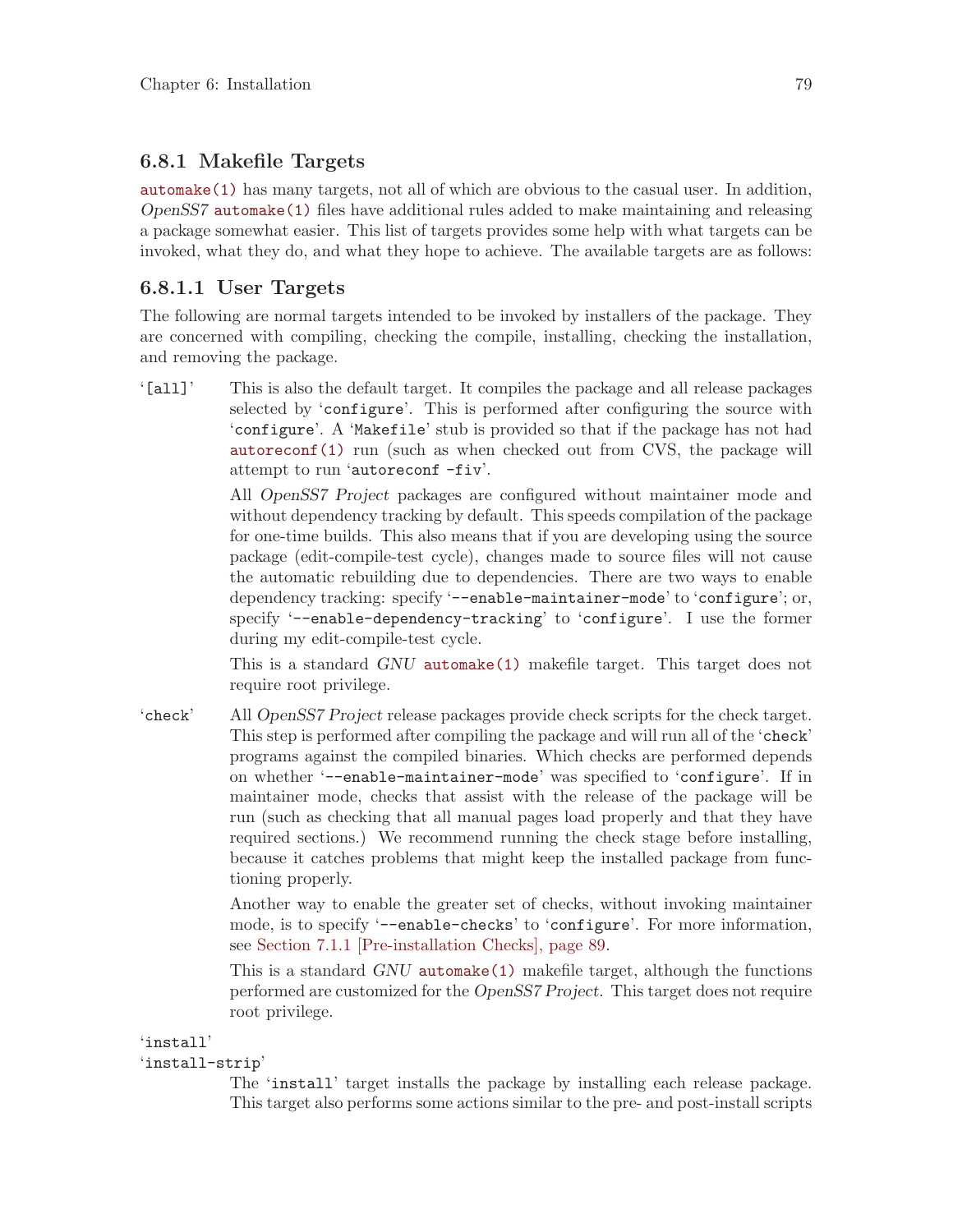used by packaging tools such as [rpm\(1\)](http://www.openss7.org/man2html?rpm(1)) or [dpkg\(1\)](http://www.openss7.org/man2html?dpkg(1)). The 'install-strip' target strips unnecessary symbols from executables and kernel modules before installing.

This is a standard GNU [automake\(1\)](http://www.openss7.org/man2html?automake(1)) makefile target. This target requires root privilege.

### 'installcheck'

All OpenSS7 Project packages provide test scripts for the 'installcheck' target. Test scripts are created and run using autotest (part of the [autoconf\(1\)](http://www.openss7.org/man2html?autoconf(1)) package). Which test suites are run and how extensive they are depends on whether '--enable-maintainer-mode' was specified to 'configure'. When in maintainer mode, all test suites will be run. When not in maintainer mode, only a few post-install checks will be performed, but the test suites themselves will be installed in '/usr/libexec/strtty'<sup>38</sup> for later use.

This is a standard GNU [automake\(1\)](http://www.openss7.org/man2html?automake(1)) makefile target. This target might require root privilege. Tests requiring root privilege will be skipped when run as a regular user. Tests requiring regular account privileges will be skipped when run as root.

'retest' To complement the 'installcheck' target above, all OpenSS7 Project packages provide the 'retest' target as a means to rerun failed conformance test suite test cases. The 'retest' target is provided because some test cases in the test suites have delicate timing considerations that allow them to fail sporadically. Invoking this target will retest the failed cases until no cases that are not expected failures remain.

> This is an OpenSS7 Project specific makefile target. As with 'installcheck', this target might require root privilege. Tests requiring root privilege will be skipped when run as a regular user. Tests requiring regular account privileges will be skipped when run as root.

'uninstall'

This target will reverse the steps taken to install the package. This target also performs pre- and post- erase scripts used by packaging tools such as rpm or dpkg. You need to have a configured build directory from which to execute this target, however, you do not need to have compiled any of the files in that build directory.<sup>39</sup>

The 'uninstall' target unfortunately removes add-on packages in the same order in which they were installed. This is not good for the OpenSS7 Master Package, where the 'remove' target should be used instead.

This is a standard GNU [automake\(1\)](http://www.openss7.org/man2html?automake(1)) makefile target. This target requires root privilege.

'remove' This target is like 'uninstall' with the exception that it removes add-on packages in the reverse order that installation was performed.<sup>40</sup>

<sup>38</sup> '/usr/libexec/strtty' is just an example, the actual location is '\${libexecdir}/\${PACKAGE}', which varies from distribution to distribution (as some distributions such as Mandriva do not have a libexec directory).

<sup>&</sup>lt;sup>39</sup> Therefore, it is possible to download the package, configure it, and then uninstall it. This is handy if you do not have the sources used to build and install the package immediately available.

<sup>40</sup> This is useful from the OpenSS7 Master Package.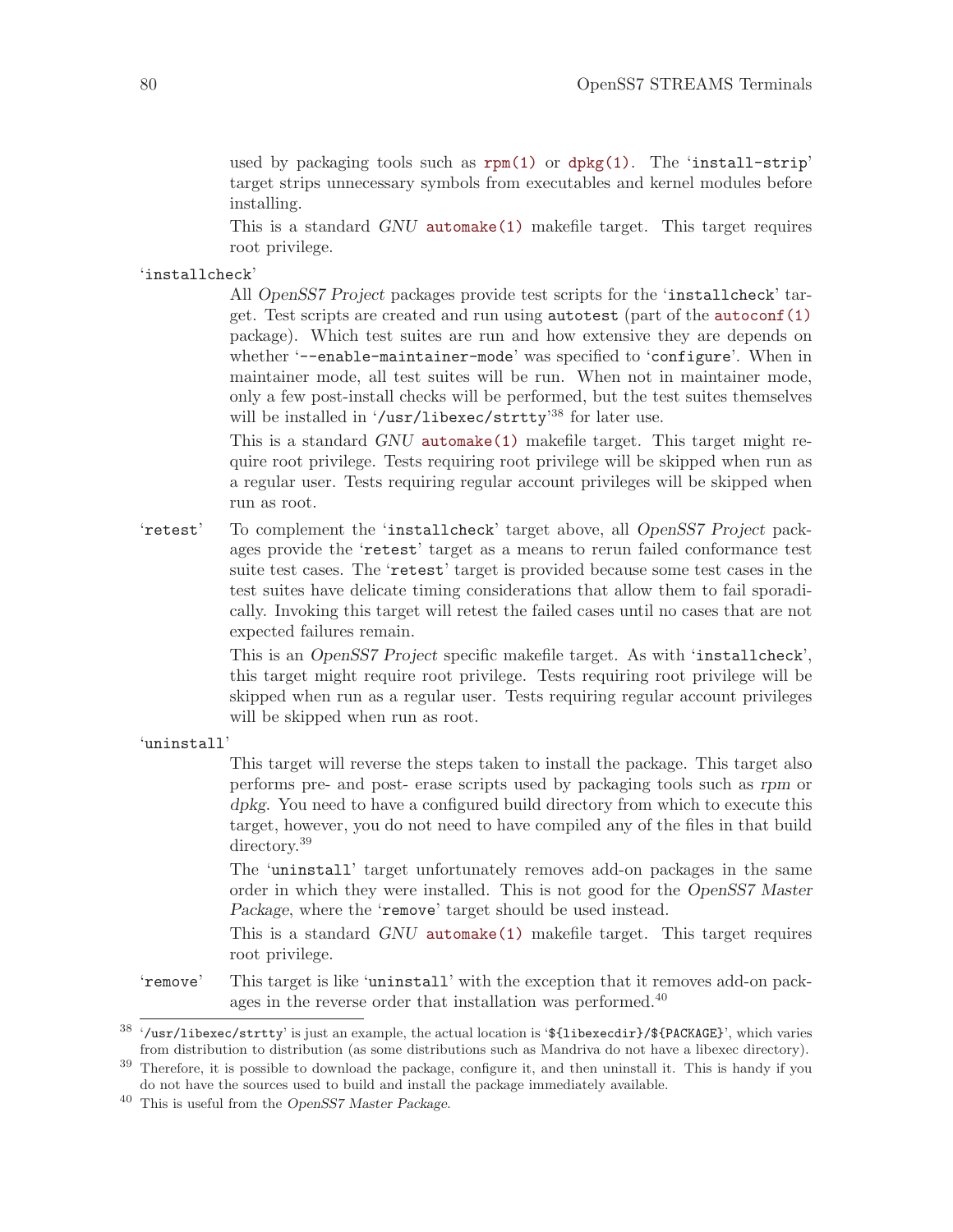This is an OpenSS7 Project specific makefile target. This target requires root privilege.

## 6.8.1.2 Maintainer Targets

The following targets are targets intended for use by maintainers of the package, or those responsible for release and packaging of a derivative work of the package. Some of these targets are only effective when maintainer mode has been invoked ('--enable-maintainer-mode' specified to 'configure'.)

'dist' Creates a distribution package (tarball) in the top level build directory. OpenSS7 Project packages distribute two archives: a 'gzip tar' archive and a 'bzip tar' archive. These archives will have the name 'strtty-0.9.2.4.tar.gz' and 'strtty-0.9.2.4.tar.bz2'.

> This is a standard GNU [automake\(1\)](http://www.openss7.org/man2html?automake(1)) makefile target. This target does not require root privilege.

'distcheck'

This target is intended for use when releasing the package. It creates the  $\tan(1)$ archives above and then unpacks the tarball in a source directory, configures in a separate build directory, compiles the package, installs the package in a separate install directory, tests the install package to ensure that some components work, and, finally, uses the unpacked source tree to build another tarball. If you have added or removed files from the package, this is a good way to ensure that everything is still stable for release.

This is a standard GNU [automake\(1\)](http://www.openss7.org/man2html?automake(1)) makefile target. This target does not require root privilege.

### 6.8.1.3 Clean Targets

'mostlyclean'

Cleans out most of the files from the compile stage. This target is helpful if you have not enabled dependency tracking and need to recompile with changes.

This is a standard GNU [automake\(1\)](http://www.openss7.org/man2html?automake(1)) makefile target. This target does not require root privilege.

'clean' Cleans all the files from the build directory generated during the 'make [all]' phase. It does not, however, remove files from the directory left there from the 'configure' run. Use the 'distclean' target to remove those too.

> This is a standard GNU [automake\(1\)](http://www.openss7.org/man2html?automake(1)) makefile target. This target might require root privilege if the 'installcheck' target or the testsuite was invoked with root privilege (leaving files belonging to root).

'distclean'

This target cleans out the directories left behind by 'distcheck' and removes all the 'configure' and generated files from the build directory. This will effectively remove all the files in the build directory, with the except of files that belong to you or some other process.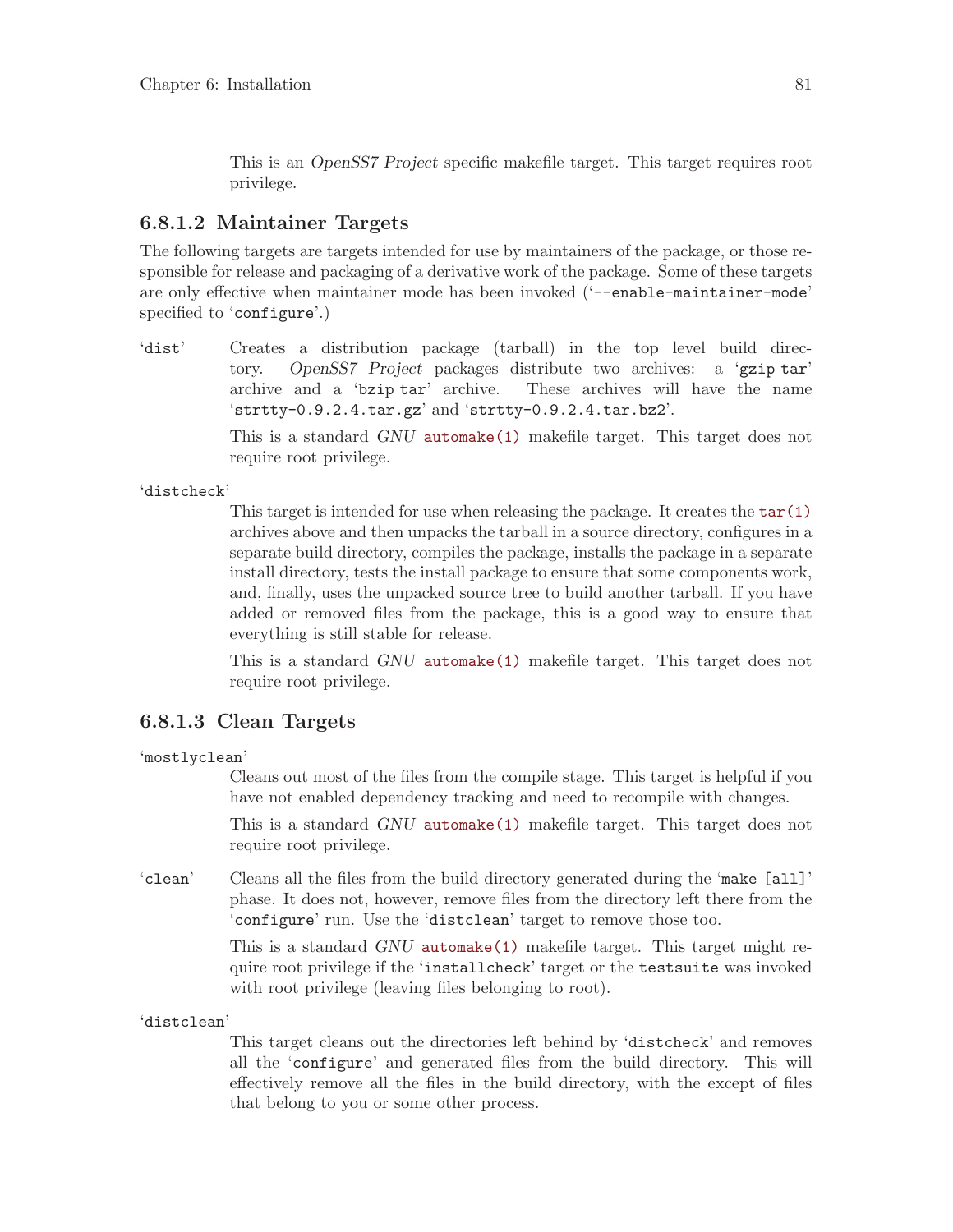This is a standard GNU [automake\(1\)](http://www.openss7.org/man2html?automake(1)) makefile target. This target might require root privilege if the 'installcheck' target or the testsuite was invoked with root privilege (leaving files belonging to root).

'maintainer-clean'

This target not only removes files from the build directory, it removes generated files from the source directory as well. Care should be taken when invoking this target, because it removes files generated by the maintainer and distributed with the archive that might require special tools to regenerate. These special tools might only be available to the maintainer.<sup>41</sup> It also means that you probably need a full blown Linux system to rebuild the package. For more information, see [Section 6.2.8 \[Downloading from CVS\], page 55](#page-64-0).

This is a standard GNU [automake\(1\)](http://www.openss7.org/man2html?automake(1)) makefile target. This target might require root privilege if the 'installcheck' target or the testsuite was invoked with root privilege (leaving files belonging to root).

'check-clean'

This target removes log files left behind by the 'check' target. By default, the check scripts append to log files in the top level build directory. This target can be used to clean out those log files before the next run.

This is an OpenSS7 Project specific makefile target. This target does not require root privilege.

## 6.8.1.4 Manual Page Targets

The following targets are used to build, install and uninstall just the manual pages from the distribution. These targets are good for creating a distribution of just the manual pages. When building atop multiple packages, these targets recurse down through each package.

- 'mans' Build all of the manual pages. This involves performing parameter substitution on manual pages and optionally cooking the manual pages if '--with-cooked-manpages' was requested during configuration.
- 'install-mans'

Installs the manual pages under DESTDIR. Specify DESTDIR to place the manual pages wherever you see fit. If DESTDIR is not specified on the command line, the manual pages will be installed in the normal installation directory.

'uninstall-mans'

Uninstalls the manual pages from DESTDIR. Specify DESTDIR to indicate where to remove the manual pages from. If DESTDIR is not specified on the command line, the manual pages will be removed from the normal installation directory.

### 6.8.1.5 Release Targets

The following are targets used to generate complete releases into the package distribution directory. These are good for unattended and NFS builds, which is what I use them for.

<sup>&</sup>lt;sup>41</sup> Theoretically this is true, however, the *OpenSS7 Project* does not use any maintainer programs that are not generally available (i.e. open source).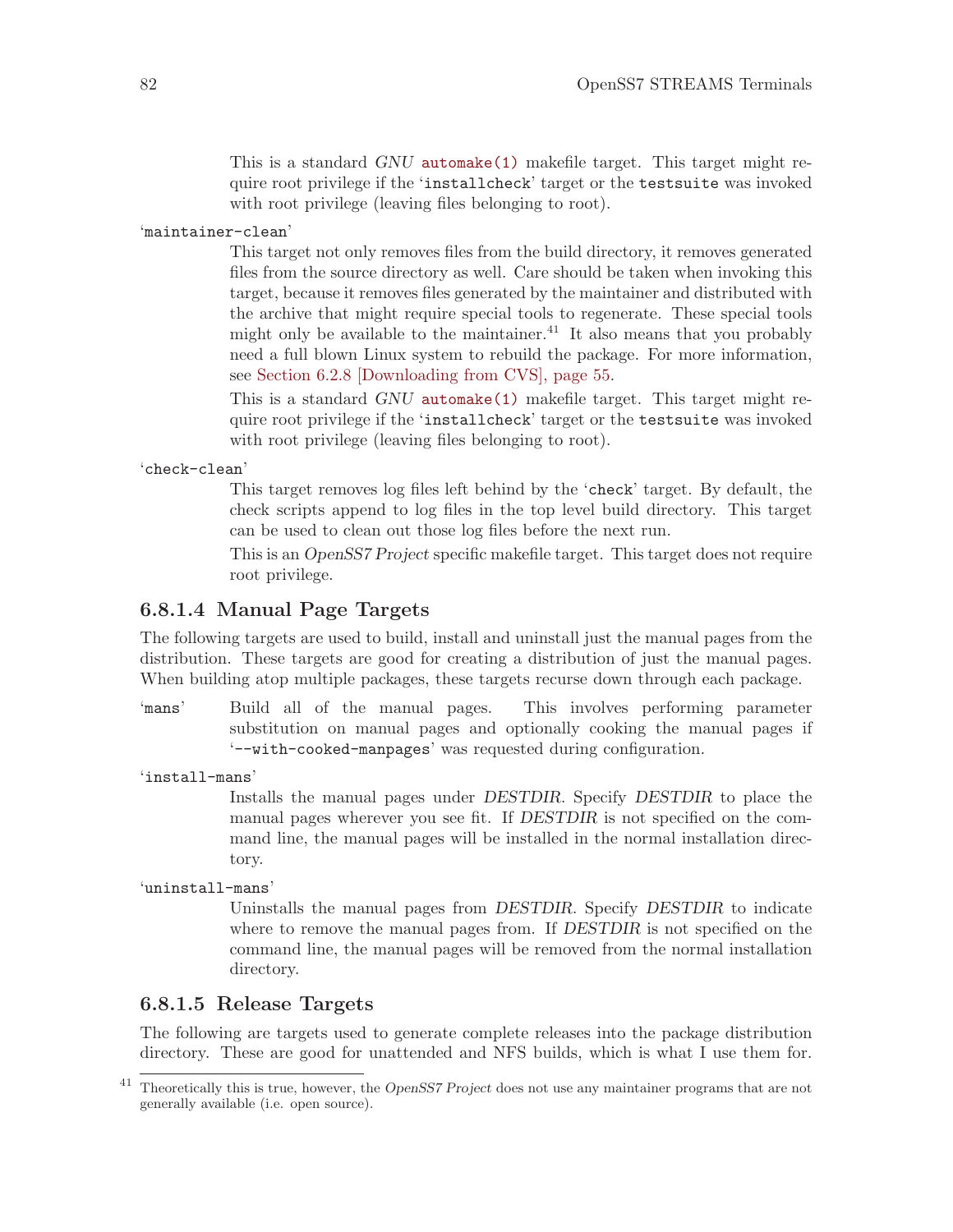Also, when building from atop multiple packages, these targets also recurse down through each package.

'release' Build all of the things necessary to generate a release. On an [rpm\(1\)](http://www.openss7.org/man2html?rpm(1)) system this is the distribution archives, the source rpm, and the architecture dependent and architecture independent binary rpms. All items are placed in the package distribution directory that can be specified with the '--with-pkg-distdir=DIR' option to 'configure'.

> This is an OpenSS7 Project specific makefile target. This target does not require root privilege.

'forced-release'

The 'release' target will not regenerate any files that already exist in the package distribution directory. This forced target will.

This is an OpenSS7 Project specific makefile target. This target does not require root privilege.

### 'release-sign'

You will be prompted for a password, unless to specify it to make with the GNUPGPASS variable. For unattended or non-interactive builds with signing, you can do that as: 'make GNUPGPASS=mypasswd release-sign'

This is an OpenSS7 Project specific makefile target. This target does not require root privilege.

## 'forced-release-sign'

The 'release-sign' target will not regenerate any files that already exist in the package distribution directory. This forced target will.

This is an OpenSS7 Project specific makefile target. This target does not require root privilege.

### 'release-clean'

This target will remove all distribution files for the current package from the package distribution directory.

This is an OpenSS7 Project specific makefile target. This target does not require root privilege.

## <span id="page-92-0"></span>6.8.1.6 Logging Targets

For convenience, to log the output of a number of targets to a file, log targets are defined. The log file itself is used as the target to make, but make invokes the target minus a '.log' suffix. So, for example, to log the results of target 'foo', invoke the target 'foo.log'. The only target that this does not apply to is 'compile.log'. When you invoke the target 'compile.log' a simple [automake\(1\)](http://www.openss7.org/man2html?automake(1)) is invoked and logged to the file 'compile.log'. The 'foo.log' rule applies to all other targets. This does not work for all targets, just a selected few.<sup>42</sup> Following are the logging targets:

<sup>42</sup> Note that because logging targets invoke a pipe, [automake\(1\)](http://www.openss7.org/man2html?automake(1)) does not return the correct return status (always returns success if the [tee\(1\)](http://www.openss7.org/man2html?tee(1)) operation is successful). Therefore, these targets should not be invoked by scripts that need to use the return value from [automake\(1\)](http://www.openss7.org/man2html?automake(1)).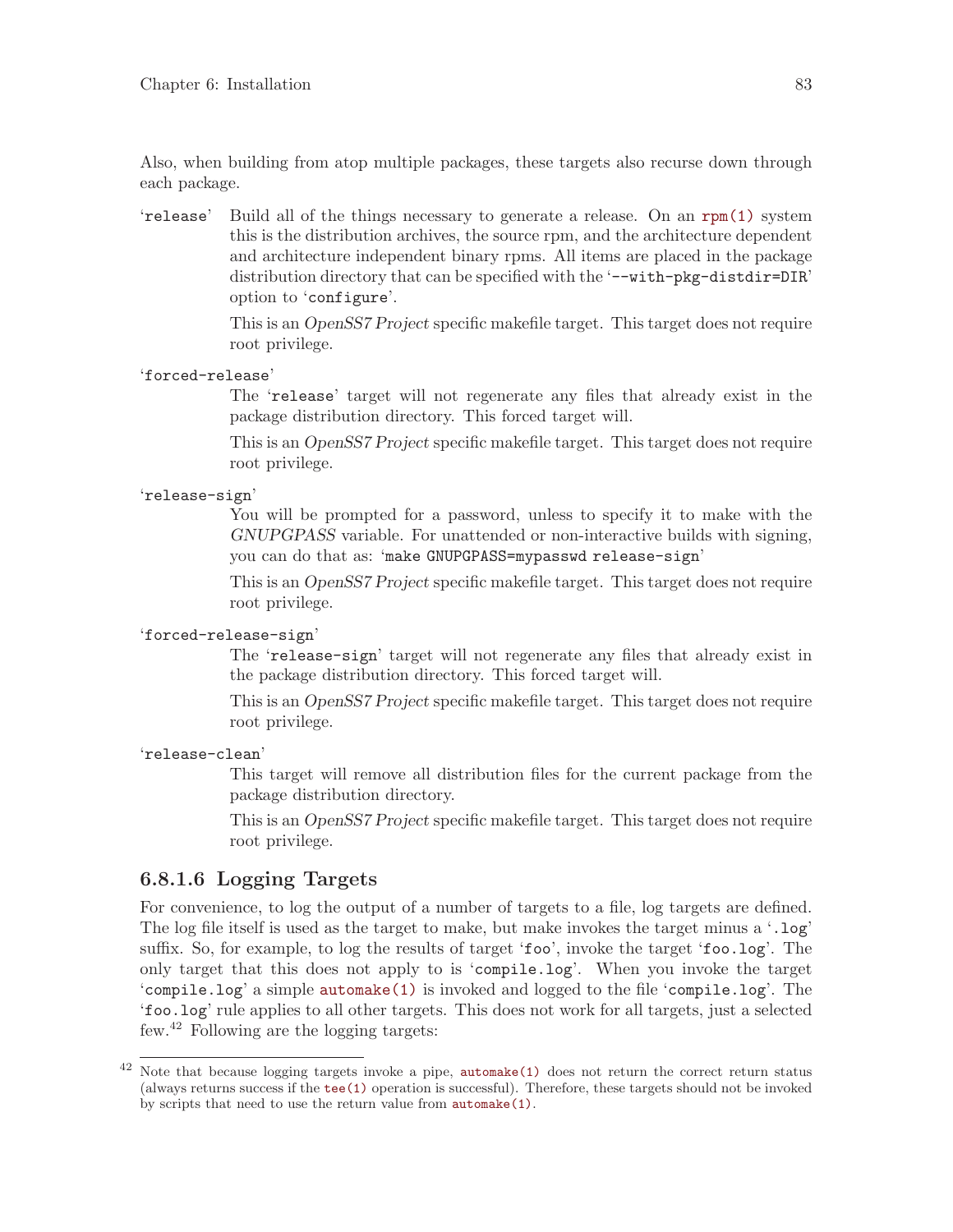### Common Logging Targets

Common logging targets correspond to normal user **[automake\(1\)](http://www.openss7.org/man2html?automake(1))** makefile targets as follows:

#### 'compile.log'

This is an OpenSS7 Project specific makefile target, but it invokes the standard GNU [automake\(1\)](http://www.openss7.org/man2html?automake(1)) makefile target '[all]'.

#### 'check.log'

This is an OpenSS7 Project specific makefile target, but it invokes the standard GNU [automake\(1\)](http://www.openss7.org/man2html?automake(1)) makefile target 'check'.

### 'install.log'

This is an OpenSS7 Project specific makefile target, but it invokes the standard GNU [automake\(1\)](http://www.openss7.org/man2html?automake(1)) makefile target 'install'.

#### 'installcheck.log'

This is an OpenSS7 Project specific makefile target, but it invokes the standard GNU [automake\(1\)](http://www.openss7.org/man2html?automake(1)) makefile target 'installcheck'.

#### 'uninstall.log'

This is an OpenSS7 Project specific makefile target, but it invokes the standard GNU [automake\(1\)](http://www.openss7.org/man2html?automake(1)) makefile target 'uninstall'.

### 'remove.log'

This is an OpenSS7 Project specific makefile target, that invokes the OpenSS7 Project 'remove' target.

### Maintainer Logging Targets

Maintainer logging targets correspond to maintainer mode [automake\(1\)](http://www.openss7.org/man2html?automake(1)) makefile targets as follows:

### 'dist.log'

This is an OpenSS7 Project specific makefile target, but it invokes the standard GNU [automake\(1\)](http://www.openss7.org/man2html?automake(1)) makefile target 'dist'.

### 'distcheck.log'

This is an OpenSS7 Project specific makefile target, but it invokes the standard GNU [automake\(1\)](http://www.openss7.org/man2html?automake(1)) makefile target 'distcheck'.

### 'srpm.log'

This is an OpenSS7 Project specific makefile target, that invokes the OpenSS7 Project 'srpm' target.

### 'rebuild.log'

This is an OpenSS7 Project specific makefile target, that invokes the OpenSS7 Project 'rebuild' target.

### 'resign.log'

This is an OpenSS7 Project specific makefile target, that invokes the OpenSS7 Project 'resign' target.

### 'release.log'

This is an OpenSS7 Project specific makefile target, that invokes the OpenSS7 Project 'release' target.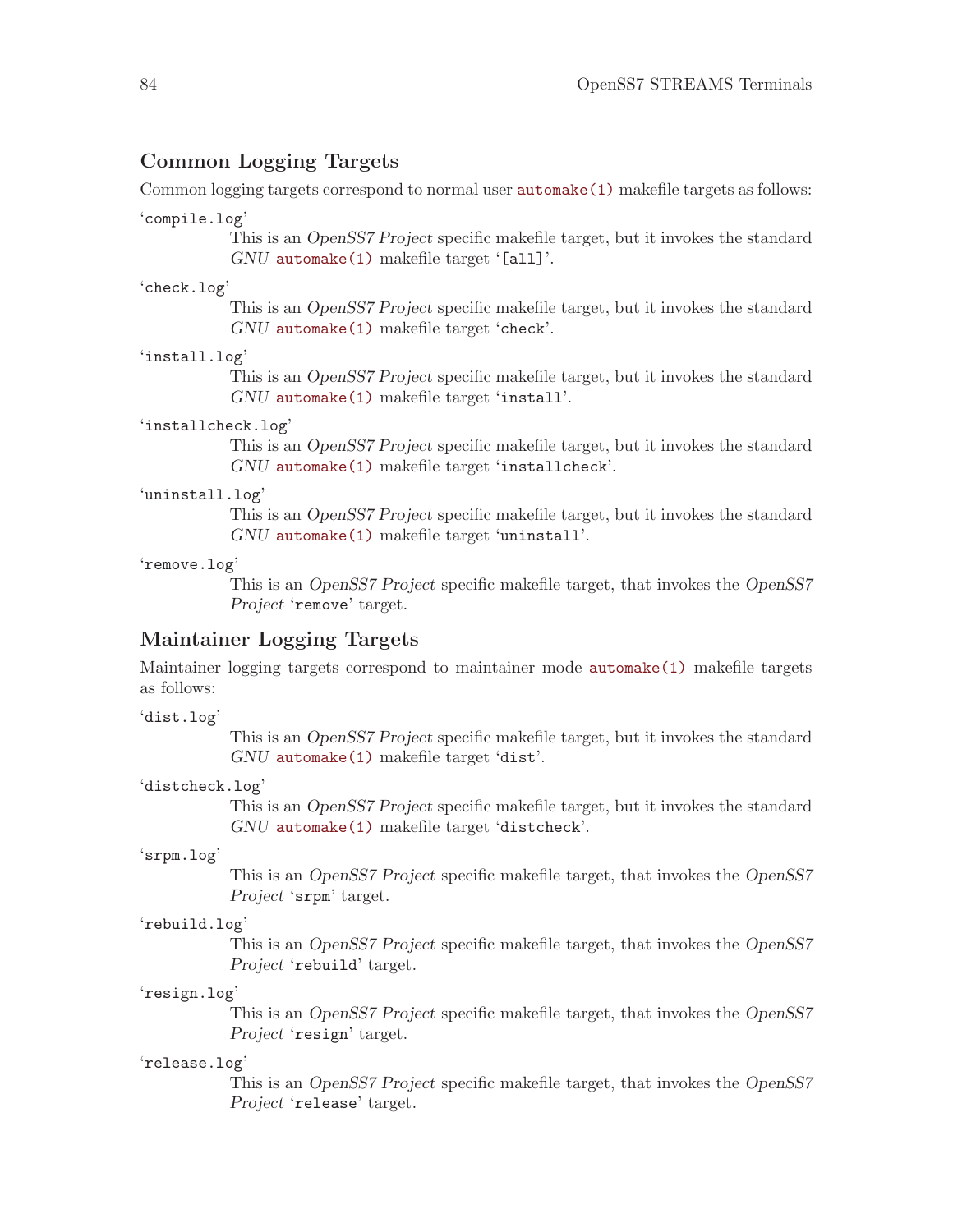'release-sign.log'

This is an OpenSS7 Project specific makefile target, that invokes the OpenSS7 Project 'release-sign' target.

If you want to add one, simply add it to  $LOGGING\_TARGETS$  in 'Makefile.am'.

## <span id="page-94-0"></span>6.8.1.7 Problem Report Targets

To ease problem report generation, all logging targets will automatically generate a problem report suitable for mailing in the file 'target.pr' for target 'target.log'. This problem report file is in the form of an email and can be sent using the included send-pr script or by invoking the 'send-pr' makefile target.

There are two additional problem report targets:

- 'pr' The 'pr' target is for independently generating a problem report outside of the build or installation process. The target will automatically generate a problem report skeleton suitable for editing and mailing in the file 'problem.pr'. This problem report file is in the form of an email and can be edited and sent directly, or sent using the included send-pr script or by invoking the 'send-pr' target. This is an OpenSS7 Project specific makefile target. This target does not require root privilege.
- 'send-pr' The 'send-pr' target is for finalizing and mailing a problem report generated either inside or outside the build and installation process. The target will automatically finalize and mail the 'problem.pr' problem report if it has changed since the last time that 'send-pr' was invoked.

This is an OpenSS7 Project specific makefile target. This target does not require root privilege (unless the problem report file was generated as root).

## 6.8.1.8 Release Archive Targets

The following targets are used to generate and clean distribution archive and signature files. Whereas the 'dist' target affects archives in the top build directory, the 'release-archive' targets affects archives in the package distribution directory (either the top build directory or that specified with '--with-pkg-distdir=DIR' to 'configure').

You can change the directory to which packages are distributed by using the '--with-pkg-distdir=DIR' option to 'configure'. The default directory is the top build directory.

### 'release-archives'

This target creates the distribution archive files if they have not already been created. This not only runs the 'dist' target, but also copies the files to the distribution directory, which, by default is the top build directory.

The files generated are named:

'strtty-0.9.2.4.tar.gz' and 'strtty-0.9.2.4.tar.bz2'

You can change this distribution directory with the '--with-pkg-distdir' option to 'configure'. See './configure --help' for more details on options.

This is an OpenSS7 Project specific makefile target. This target does not require root privilege.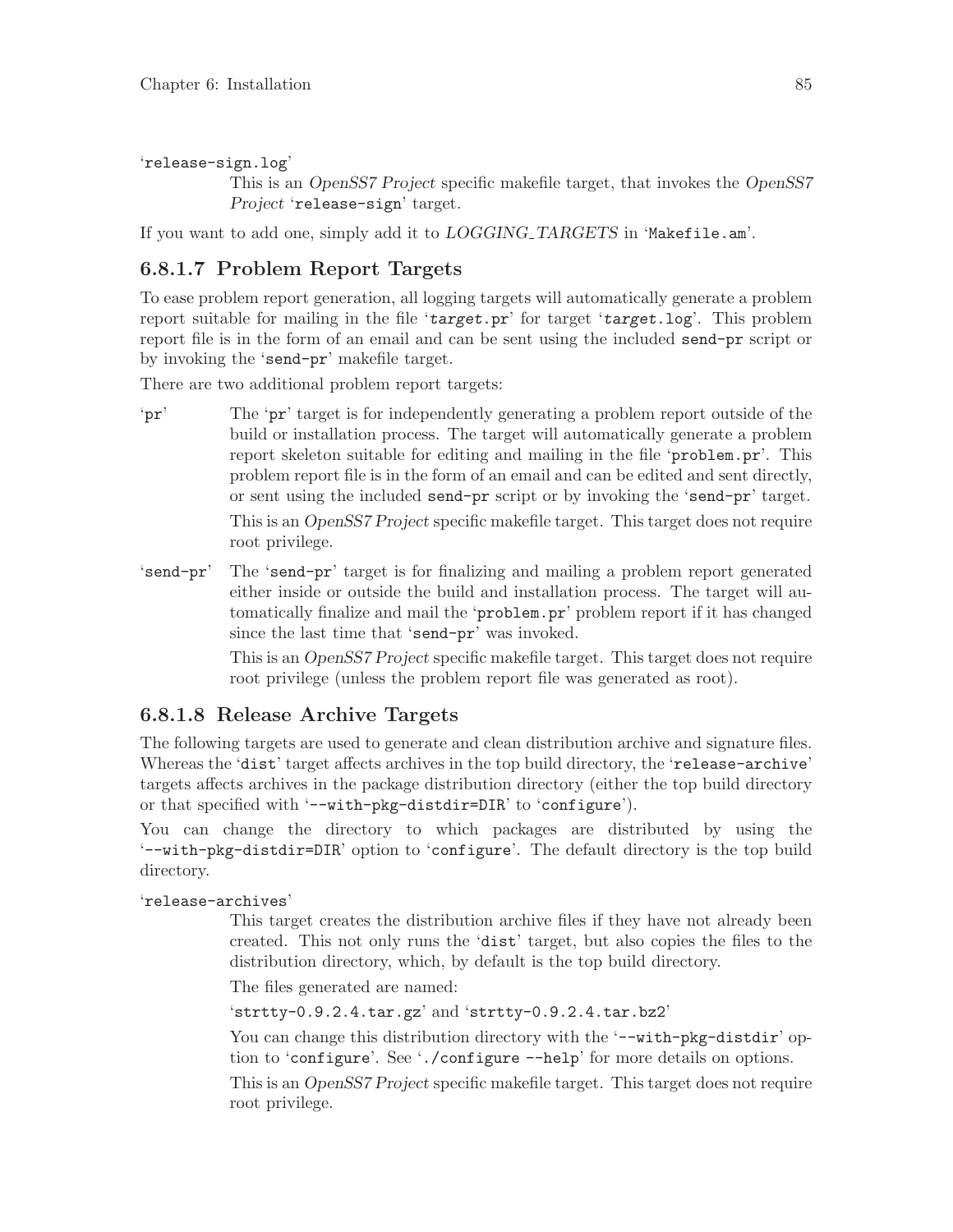'release-sign-archives'

This target is like 'release-archives', except that it also signs the archives using a GPG detached signature. You will be prompted for a password unless you pass the GNUPGPASS variable to make. For automated or unattended builds, pass the GNUPGPASS variable like so:

'make GNUPGPASS=mypasswd release-sign-archives'

Signature files will be named:

'strtty-0.9.2.4.tar.gz.asc' and 'strtty-0.9.2.4.tar.bz2.asc'

These files will be moved to the package distribution directory with the plain text archives.

This is an OpenSS7 Project specific makefile target. This target does not require root privilege.

### 'release-clean-archives'

This target will clean the release archives and signature files from the package distribution directory.

This is an OpenSS7 Project specific makefile target. This target does not require root privilege.

### 6.8.1.9 RPM Build Targets

On [rpm\(1\)](http://www.openss7.org/man2html?rpm(1)) systems, or systems sporting rpm packaging tools, the following targets are used to generate [rpm\(1\)](http://www.openss7.org/man2html?rpm(1)) release packages. The epoch and release number can be controlled by the contents of the '.rpmepoch' and '.rpmrelease' files, or with the '--with-rpm-epoch=EPOCH' and '--with-rpm-release=RELEASE' options to 'configure'. See 'configure --help' for more information on options. We always use release number '1'. You can use release numbers above '1'.

'srpm' This target generates the source rpm for the package (without signing the source rpm). The source rpm will be named: 'strtty-0.9.2.4-1.srpm'.

> This is an OpenSS7 Project specific makefile target. This target does not require root privilege.

'rpms' This target is responsible for generating all of the package binary rpms for the architecture. The binary rpms will be named:

'strtty-\*-0.9.2.4-1.\*.rpm'

where the stars indicate the subpackage and the architecture. Both the architecture specific subpackages (binary objects) and the architecture independent ('.noarch') subpackages will be built unless the the former was disabled with the option '--disable-arch', or the later with the option '--disable-indep', passed to 'configure'.

This is an OpenSS7 Project specific makefile target. This target does not require root privilege.

'sign'

'srpm-sign'

These two targets are the same. When invoked, they will add a signature to the source rpm file, provided that the file does not already have a signature.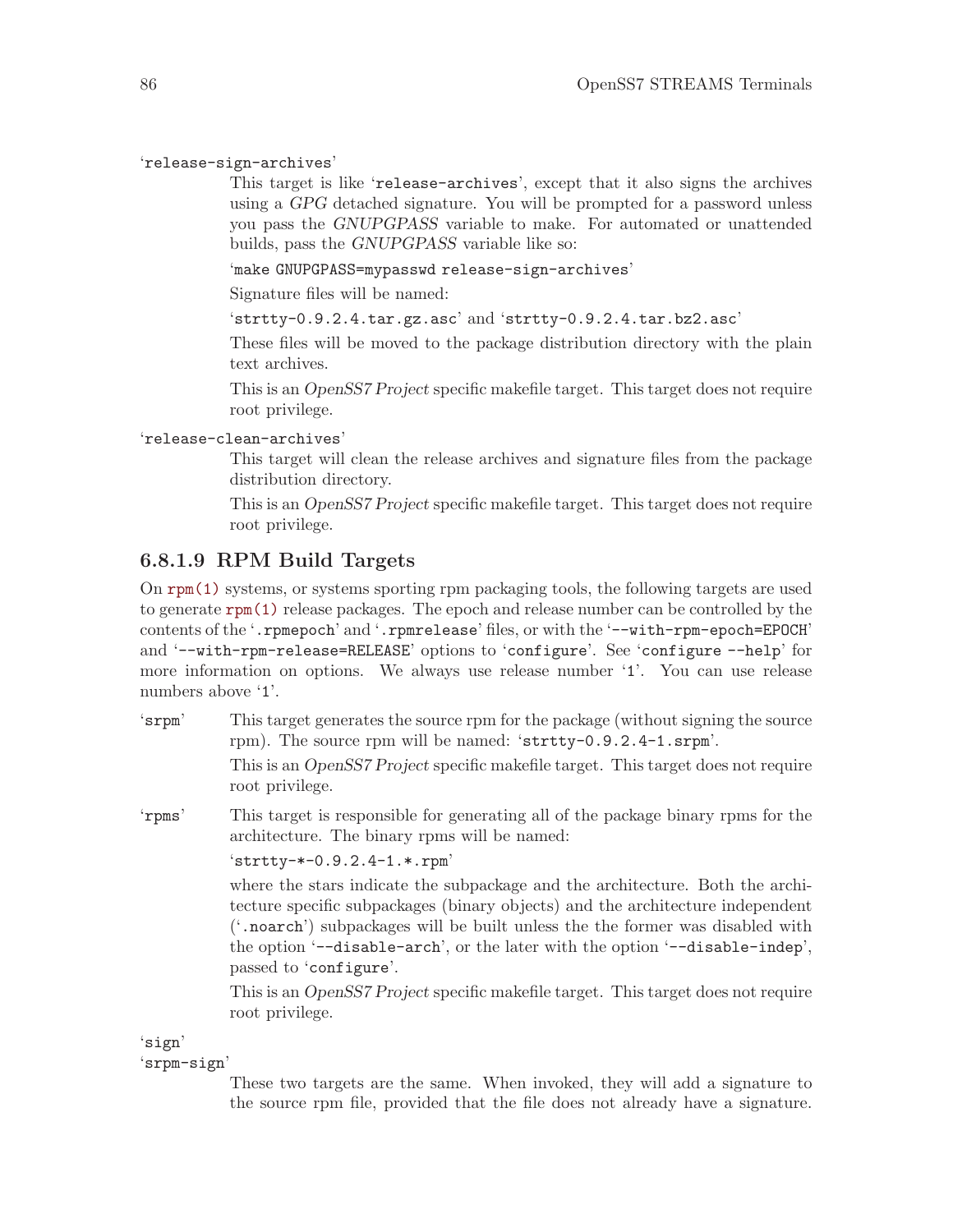You will be prompted for a password if a signature is required. Automated or unattended builds can be achieved by using the emake expect script, included in '\${srcdir}/scripts/emake'.

This is an OpenSS7 Project specific makefile target. This target does not require root privilege.

'rebuild' This target accepts searches out a list of kernel names from the '\${DESTDIR}/lib/modules' directory and builds rpms for those kernels and for each of a set of architectures given in the AM RPMTARGETS variable to make. This is convenience target for building a group of rpms on a given build machine.

> This is an OpenSS7 Project specific makefile target. This target does not require root privilege.

'resign' This target will search out and sign, with a GPG signature, the source rpm, and all of the binary rpms for this package that can be found in the package distribution directory. This target will prompt for a GPG password. Automated or unattended builds can be achieved with the emake expect script located here: '\${srcdir}/scripts/emake'.

> This is an OpenSS7 Project specific makefile target. This target does not require root privilege.

# 6.8.1.10 Debian Build Targets

On Debian systems, or systems sporting Debian packaging tools, the following targets are used to generate Debian release packages. The release number can be controlled by the contents of the '.debrelease' file, or with the '--with-debrelease=RELEASENUMBER' option to 'configure'. See 'configure --help' for more information on options.

'dsc' This target will build the Debian source change package ('.dsc' file). We use release number '0' so that the entire tarball is included in the 'dsc' file. You can use release number '1' for the same purposes. Release numbers above '1' will not include the entire tarball. The '.dsc' file will be named: 'strtty\_0.9.2.4-0.dsc'.

> This is an OpenSS7 Project specific makefile target. This target does not require root privilege.

'sigs' This target signs the '.deb' files. You will be prompted for a password, unless to specify it to make with the GNUPGPASS variable.

> This is an OpenSS7 Project specific makefile target. This target does not require root privilege.

'debs' This target will build the Debian binary package ('.deb' file) from the '.dsc' created above. (This target will also create the '.dsc' if it has not been created already.) The subpackage '.deb' files will be named: 'strtty-\*\_0.9.2.4-0\_\*.deb', where the stars indicate the subpackage and the architecture.

> This is an OpenSS7 Project specific makefile target. This target does not require root privilege.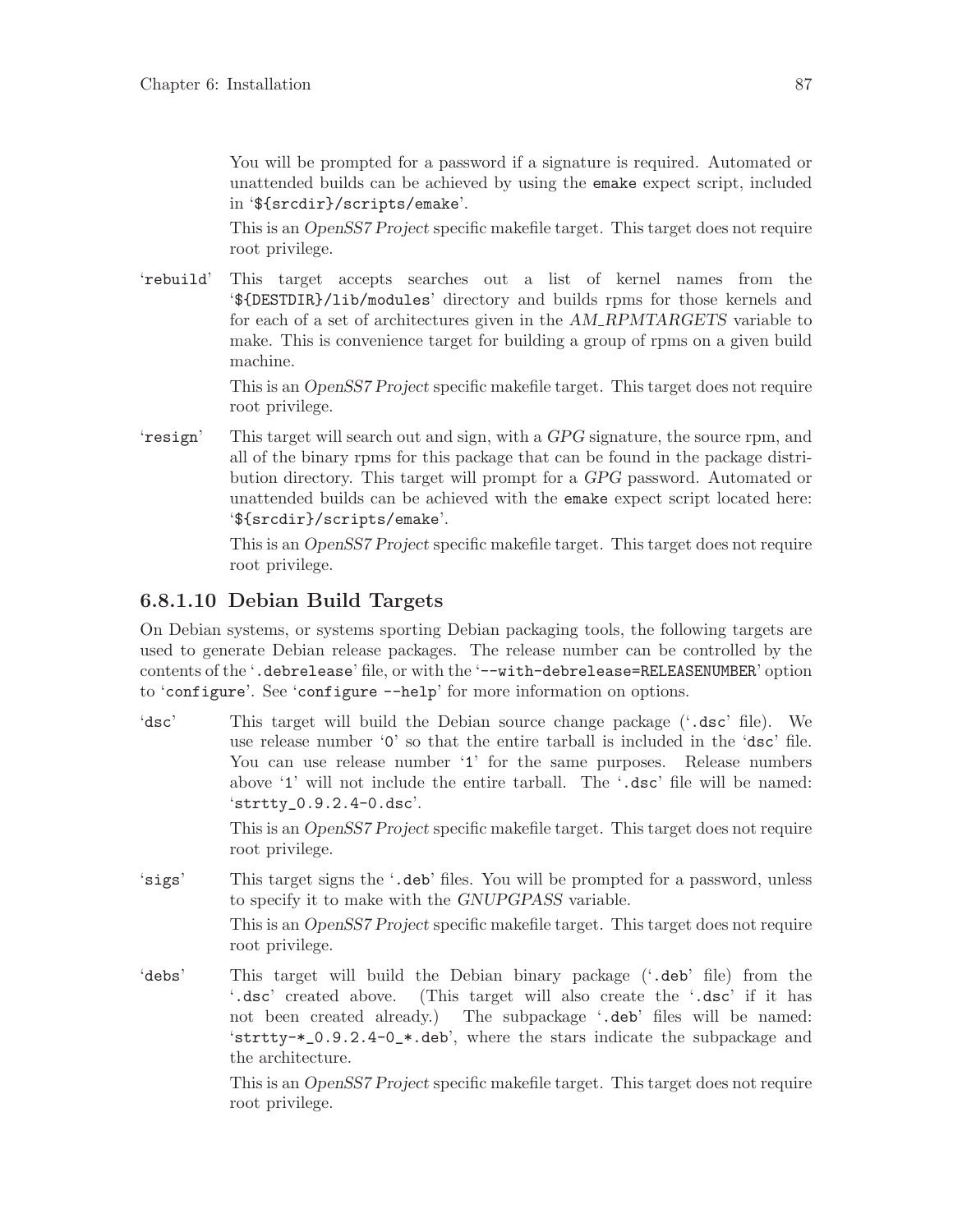'csig' This target signs the '.dsc' file. You will be prompted for a password, unless to specify it to make with the GNUPGPASS variable. This is an OpenSS7 Project specific makefile target. This target does not require root privilege.

## 6.8.1.11 Documentation Targets

On systems that have [doxygen\(1\)](http://www.openss7.org/man2html?doxygen(1)) documentation tool, the following targets are used to generate doxygen html documentation:

'doxy' This target generates [doxygen\(1\)](http://www.openss7.org/man2html?doxygen(1)) documetnation from suitably marked sources. File containing the necessary documentation marks are discovered automatically by configure. Doxygen documentation can be generated bus is not distributed. Documentation is cerated in the subdirectory 'doc/html'.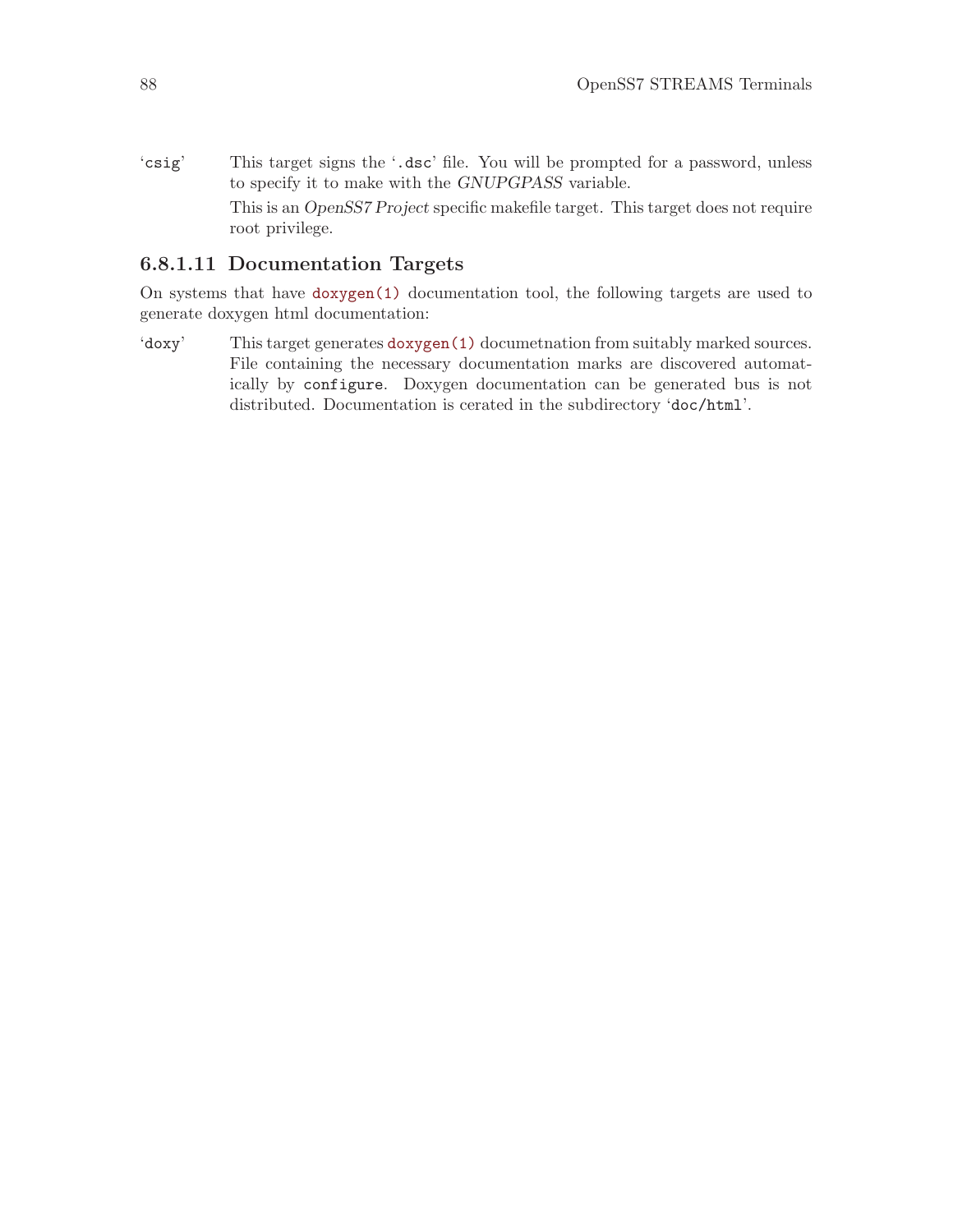# 7 Troubleshooting

## <span id="page-98-2"></span>7.1 Test Suites

## <span id="page-98-0"></span>7.1.1 Pre-installation Checks

Most OpenSS7 packages, including the OpenSS7 STREAMS Terminals package, ship with pre-installation checks integral to the build system. Pre-installation checks include check scripts that are shipped in the 'scripts' subdirectory as well as specialized make targets that perform the checks.

When building and installing the package from RPM or DEB source packages (see [Section 6.4.1 \[Building from the Source RPM\], page 73](#page-82-0); and [Section 6.4.2 \[Building from](#page-83-0) [the Debian DSC\], page 74](#page-83-0)), a fundamental set of post-compile, pre-installation checks are performed prior to building binary packages. This is performed automatically and does not require any special actions on the part of the user creating binary packages from source packages.

When building and installing the package from tarball (see [Section 6.4.3 \[Building from](#page-83-1) [the Tar Ball\], page 74;](#page-83-1) and [Section 6.5.3 \[Installing the Tar Ball\], page 76\)](#page-85-3), however, preinstallation checks are only performed if specifically invoked by the builder of the package. Pre-installation checks are invoked after building the package and before installing the package. Pre-installation checks are performed by invoking the 'check' or 'check.log' target to make when building the package, as shown in [Example 7.1.](#page-98-1)

 $\sqrt{2\pi}$ 

```
% wget http://www.openss7.org/strtty-0.9.2.4.tar.bz2
% tar -xjvf strtty-0.9.2.4.tar.bz2
% pushd strtty-0.9.2.4
% ./configure
% make
% make check # <------- invoke pre-installation checks
% popd
Example 7.1: Invoking Pre-Installation Checks
```
Pre-installation checks fall into two categories: System Checks and Maintenance Checks.

✡ ✠

## 7.1.1.1 Pre-Installation System Checks

System Checks are post-compilation checks that can be performed before installing the package that check to ensure that the compiled objects function and will be successfully installed. When the '--enable-maintainer-mode' option has not been passed to configure, only System Checks will be performed.

For example, the steps shown in [Example 7.2](#page-99-0) will perform System checks.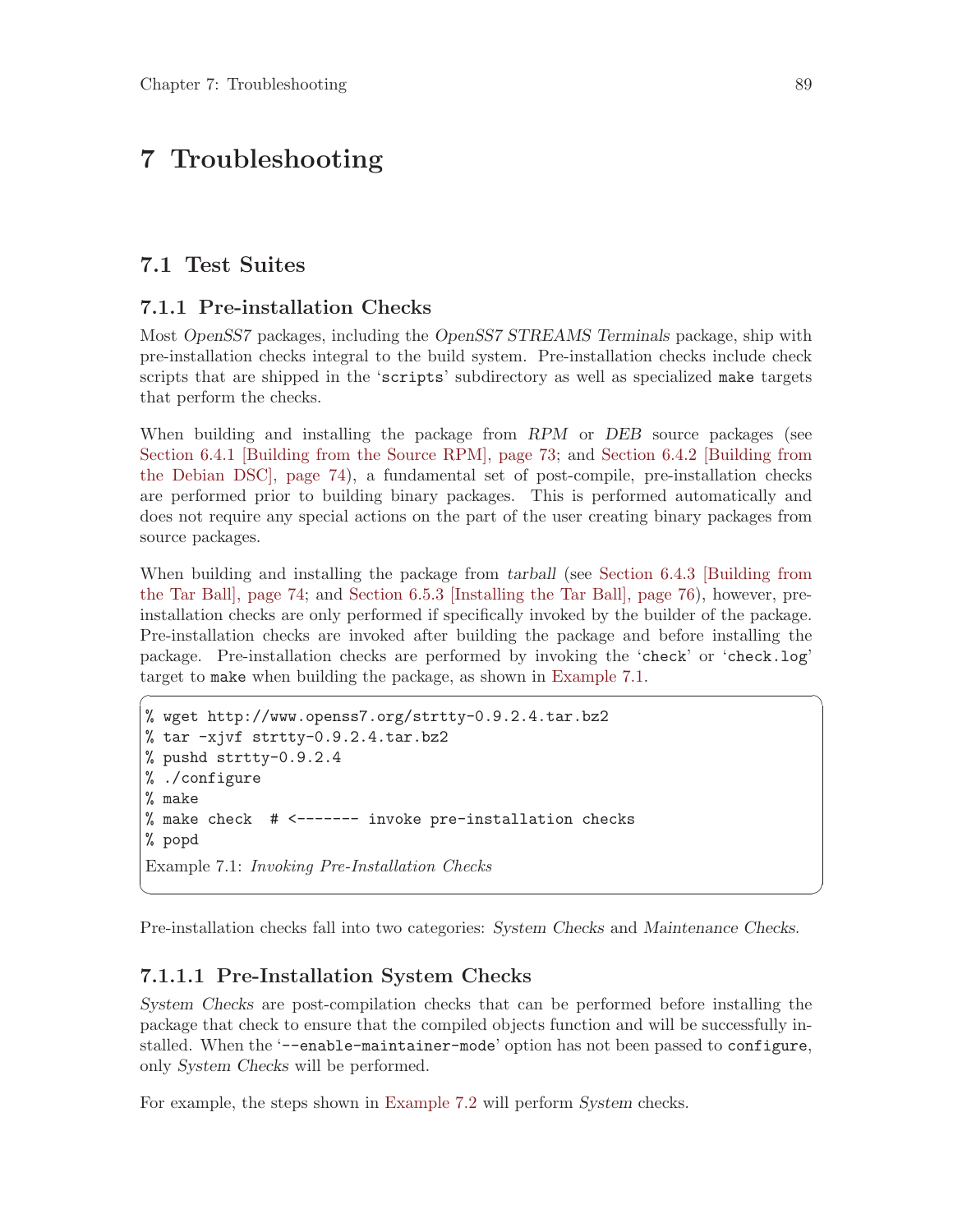```
% wget http://www.openss7.org/strtty-0.9.2.4.tar.bz2
% tar -xjvf strtty-0.9.2.4.tar.bz2
% pushd strtty-0.9.2.4
% ./configure
% make
% make check # <------ invokes System pre-installation checks
% popd
Example 7.2: Invoking System Checks
```
## 7.1.1.2 Pre-Installation Maintenance Checks

Maintenance Checks include all System Checks, but also checks to ensure that the kernel modules, applications programs, header files, development tools, test programs, documentation, and manual pages conform to OpenSS7 standards. When the '--enable-maintainer-mode' option has been passed to configure, Maintenance Checks will be performed.

 $\sqrt{2\pi}$ 

✡ ✠

 $\sqrt{a}$   $\sqrt{a}$   $\sqrt{a}$   $\sqrt{a}$   $\sqrt{a}$   $\sqrt{a}$   $\sqrt{a}$   $\sqrt{a}$   $\sqrt{a}$   $\sqrt{a}$   $\sqrt{a}$   $\sqrt{a}$   $\sqrt{a}$   $\sqrt{a}$   $\sqrt{a}$   $\sqrt{a}$   $\sqrt{a}$   $\sqrt{a}$   $\sqrt{a}$   $\sqrt{a}$   $\sqrt{a}$   $\sqrt{a}$   $\sqrt{a}$   $\sqrt{a}$   $\sqrt{a}$   $\sqrt{a}$   $\sqrt{a}$   $\sqrt{a$ 

For example, the steps shown in [Example 7.3](#page-99-1) will perform Maintenance checks.

```
% wget http://www.openss7.org/strtty-0.9.2.4.tar.bz2
% tar -xjvf strtty-0.9.2.4.tar.bz2
% pushd strtty-0.9.2.4
% ./configure --enable-maintainer-mode
% make
% make check # <------ invokes Maintenance pre-installation checks
% popd
Example 7.3: Invoking Maintenance Checks
```
## 7.1.1.3 Specific Pre-Installation Checks

A number of check scripts are provided in the 'scripts' subdirectory of the distribution that perform both System and Maintenance checks. These are as follows:

✡ ✠

### check\_commands

This check performs both System and Maintenance checks.

When performing System tests, the following tests are performed:

Unless cross-compiling, or unless a program is included in AM\_INSTALLCHECK\_ STD\_OPTIONS\_EXEMPT every program in bin\_PROGRAMS, sbin\_PROGRAMS, and libexec\_PROGRAMS is tested to ensure that the '--help', '--version', and '--copying' options are accepted. When cross-compiling is is not possible to execute cross-compiled binaries, and these checks are skipped in that case.

Script executables, on the other hand, can be executed on the build host, so, unless listed in AM\_INSTALLCHECK\_STD\_OPTIONS\_EXEMPT, every program in dist\_ bit\_SCRIPTS, dist\_sbin\_SCRIPTS, and pkglibexec\_SCRIPTS are tested to ensure that the '--help', '--version', and '--copying' options are accepted.

When performing Maintenance tests, check\_commands also checks to ensure that a manual page exists in section 1 for every executable binary or script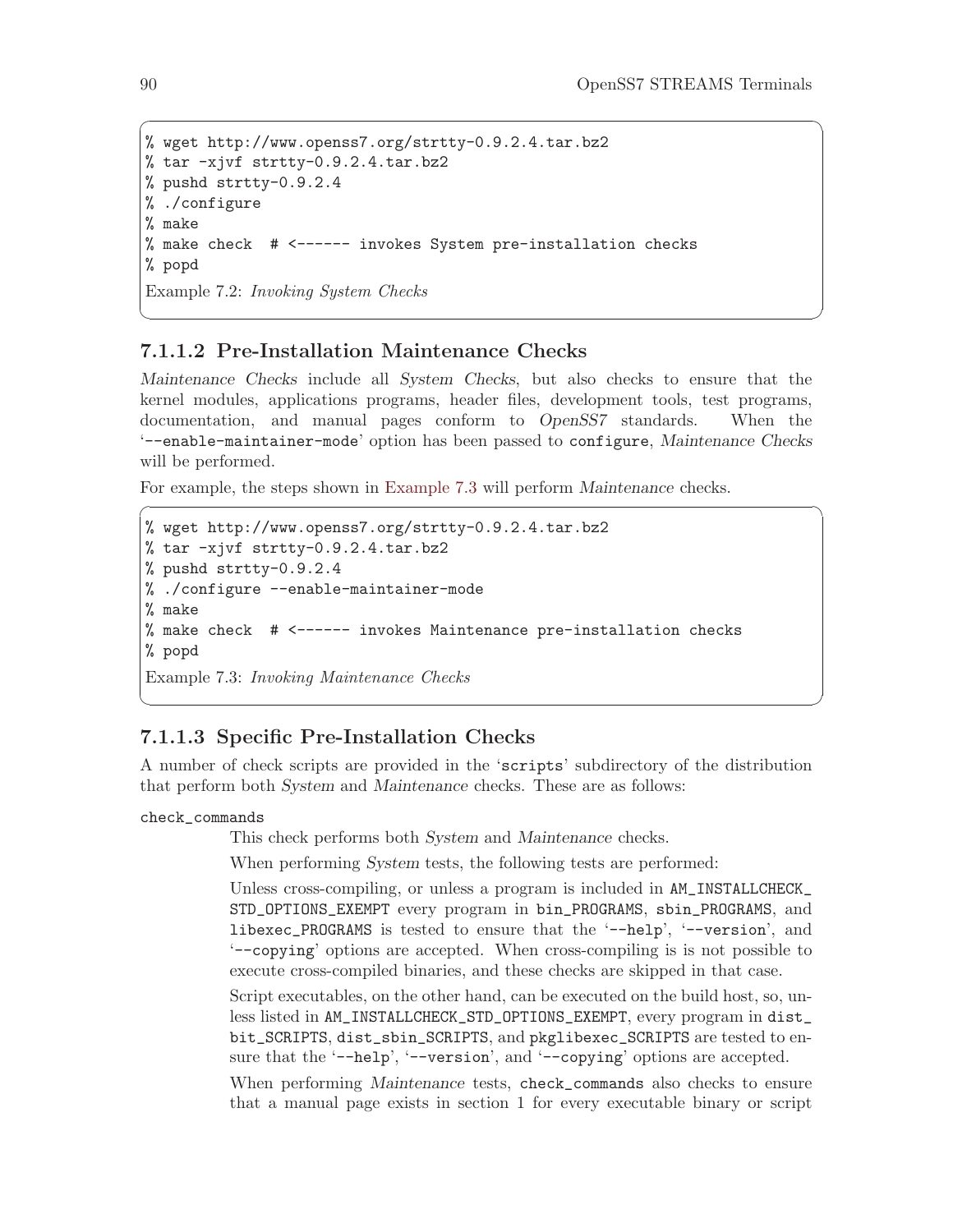that will be installed from bin\_PROGRAMS and dist\_bin\_SCRIPTS. It also checks to ensure that a manual page exists in section 8 for every executable binary or script that will be installed from sbin\_PROGRAMS, dist\_sbin\_SCRIPTS, libexec\_PROGRAMS, and pkglibexec\_SCRIPTS.

#### check\_decls

This check only performs Maintenance checks.

It collects the results from the check\_libs, check\_modules and check\_ headers check scripts and tests to ensure every declaration of a function prototype or external variable contained in installed header files has a corresponding exported symbol from either a to be installed shared object library or a to be installed kernel module. Declarations are exempted from this requirement if their identifiers have been explicitly added to the EXPOSED\_SYMBOL variable. If WARN\_EXCESS is set to 'yes', then the check script will only warn when excess declarations exist (without a corresponding exported symbol); otherwise, the check script will generate an error and the check will fail.

### check\_headers

This check only performs Maintenance checks.

When performing Maintenance tests, it identifies all of the declarations included in to be installed header files. It then checks to ensure that a manual page exists in sections 2, 3, 7 or 9, as appropriate, for the type of declaration. It also checks to see if a manual page source file exists in the source directory for a declaration that has not been included in the distribution. Function or prototype declarations that do not have a manual page in sections 2, 3, or 9 will cause the check to fail. Other declarations ('variable', 'externvar', 'macro', 'enumerate', 'enum', 'struct', 'union', 'typedef', 'member', etc.) will only warn if a manual page does not exist, but will not fail the check.

#### check\_libs

This check only performs Maintenance checks.

When performing Maintenance tests, it checks that each exported symbol in each to be installed shared object library has a manual page in section 3. It also checks that each exported symbol has a 'function', 'prototype' or 'externvar' declaration in the to be installed header files. A missing declaration or manual page will cause this check to fail.

#### check\_mans

This check only performs Maintenance checks.

When performing *Maintenance* tests, it checks that to be install manual pages can be formatted for display without any errors or warnings from the build host man program. It also checks that required headings exist for manual pages according to the section in which the manual page will be installed. It warns if recommended headings are not included in the manual pages. Because some RPM distributions have manual pages that might conflict with the package manual pages, this check script also checks for conflicts with installed manual pages on the build host. This check script also checks to ensure that all to be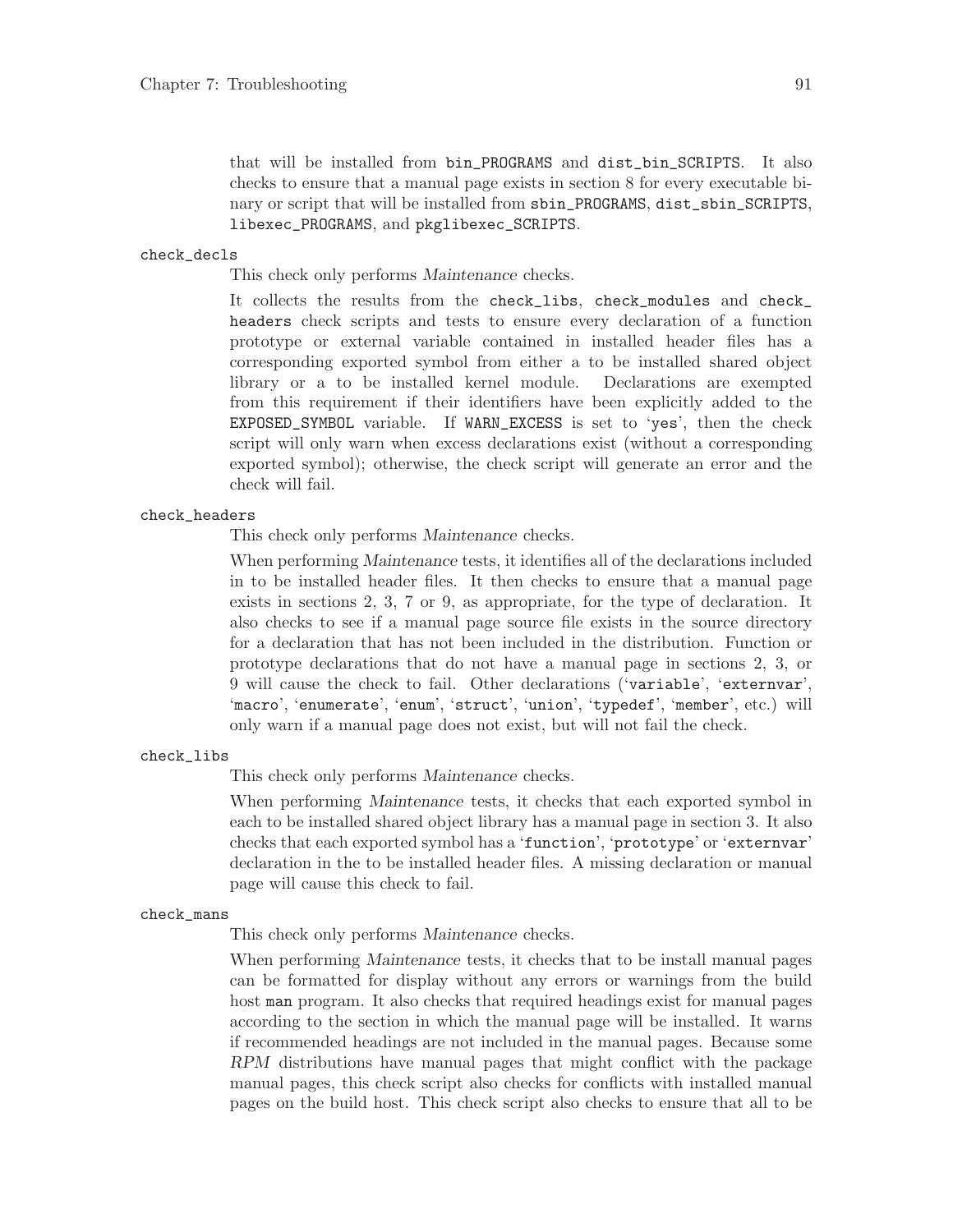installed manual pages are used in some fashion, that is, they have a declaration, or exported symbol, or are the name of a kernel module or STREAMS module or driver, possibly capitalized.

Note that checking for conflicts with the build host should probably be included in the System checks (because System checks are performed before the source RPM %install scriptlet).

### check\_modules

This check performs both System and Maintenance checks.

When performing System tests, it checks each to be installed kernel module to ensure that all undefined symbols can be resolved to either the kernel or another module. It also checks whether an exported or externally declared symbol conflicts with an exported or externally declared symbol present in the kernel or another module.<sup>1</sup>

When performing Maintenance tests, this check script tests that each to be installed kernel module has a manual page in section 9 and that each exported symbol that does not begin with an underscore, and that belongs to an exported function or exported variable, has a manual page in section 9. It also checks to ensure that each exported symbol that does not begin with an underscore, and that belongs to an exported function or exported variable, has a 'function', 'prototype' or 'externvar' declaration in the to be installed header files.

check\_streams

This check performs only Maintenance checks.

When performing Maintenance tests, it checks that for each configured STREAMS module or driver, or device node, that a manual page exists in section 4 or section 7 as appropriate.

The output of the pre-installation tests are fairly self explanatory. Each check script saves some output to 'name.log', where *name* is the name of the check script as listed above. A summary of the results of the test are display to standard output and can also be captured to the 'check.log' file if the 'check.log' target is used instead of the 'check' target to make.

Because the check scripts proliferate 'name.log' files throughout the build directory, a 'make check-clean' make target has be provided to clean them out. 'make check-clean' should be run before each successive run of 'make check'.

## 7.1.2 Post-installation Checks

Most OpenSS7 packages ship with a compatibility and conformance test suite built using the 'autotest' capabilities of 'autoconf'. These test suites act as a wrapper for the compatibility and conformance test programs that are shipped with the package.

Unlike the pre-installation checks, the post-installation checks are always run complete. The only check that post-installation test scripts perform is to test whether they have been invoked with root privileges or not. When invoked as root, or as a plain user, some tests might be skipped that require root privileges, or that require plain user privileges, to complete successfully.

<sup>&</sup>lt;sup>1</sup> This particular check has caught some name space pollution that has occurred in the 2.6.11 kernel.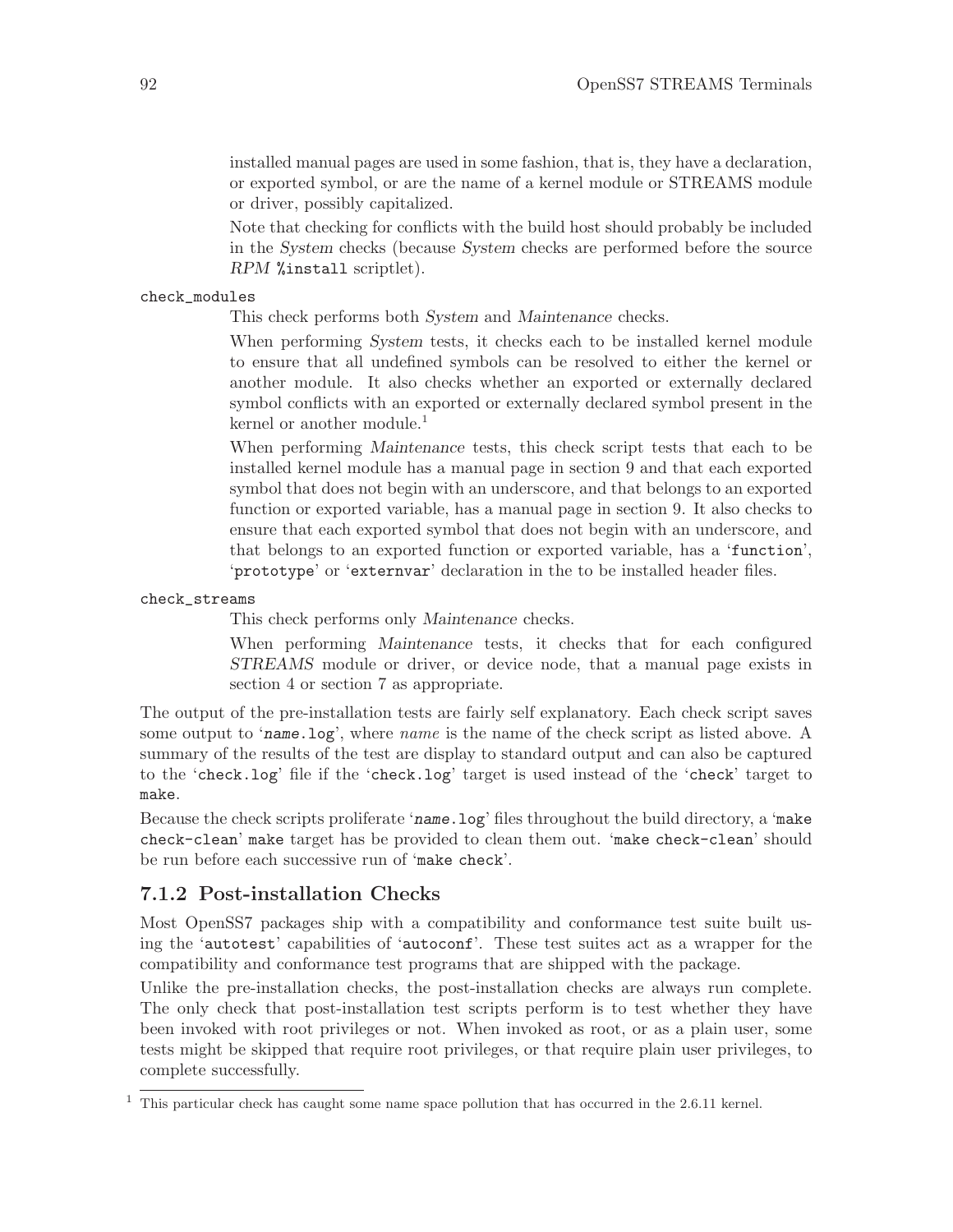### 7.1.2.1 Running Test Suites

There are several ways of invoking the conformance test suites:

- 1. The test suites can be run after installation of the package by invoking the 'make installcheck' or 'make installcheck.log' target. Some packages require that root privileges be acquired before invoking the package.
- 2. The test suites can be run from the distribution subdirectory after installation of the package by invoking the testsuite shell script directly.
- 3. The test suites can be run standalone from the 'libexec' ('/usr/libexec') installation directory by invoking the testsuite shell script directly.

 $\sqrt{2\pi}$ 

Typical steps for invoking the test suites directly from make are shown in [Example 7.4.](#page-102-0)

```
% wget http://www.openss7.org/strtty-0.9.2.4.tar.bz2
% tar -xjvf strtty-0.9.2.4.tar.bz2
% pushd strtty-0.9.2.4
% ./configure
% make
% make check # <------ invokes System pre-installation checks
% make install
% sudo make installcheck # <------- invokes post-installation tests
% popd
Example 7.4: Invoking System Checks
```
When performing post-installation checks for the purposes of generating a problem report, the checks should always be performed from the build directory, either with 'make installcheck' or by invoking testsuite directly from the 'tests' subdirectory of the build directory. This ensures that all of the information known to configure and pertinent to the configuration of the system for which a test case failed, will be collected in the resulting 'testsuite.log' file deposited upon test suite failure in the 'tests' directory. This 'testsuite.log' file can then be attached as part of the problem report and provides rich details to maintainers of the package. See also See [Section 7.2 \[Problem Reports\], page 93,](#page-102-1) below.

✡ ✠

Typical steps for invoking and installed testsuite standalone are shown in [Example 7.5](#page-102-2).

 $\sqrt{2\pi}$ 

 $\overline{\phantom{a}}$   $\overline{\phantom{a}}$   $\overline{\phantom{a}}$   $\overline{\phantom{a}}$   $\overline{\phantom{a}}$   $\overline{\phantom{a}}$   $\overline{\phantom{a}}$   $\overline{\phantom{a}}$   $\overline{\phantom{a}}$   $\overline{\phantom{a}}$   $\overline{\phantom{a}}$   $\overline{\phantom{a}}$   $\overline{\phantom{a}}$   $\overline{\phantom{a}}$   $\overline{\phantom{a}}$   $\overline{\phantom{a}}$   $\overline{\phantom{a}}$   $\overline{\phantom{a}}$   $\overline{\$ 

<span id="page-102-2"></span>% [sudo] /usr/libexec/strtty/testsuite

Example 7.5: Invoking testsuite Directly

When invoked directly, testsuite will generate a 'testsuite.log' file in the current directory, and a 'testsuite.dir' directory of failed tests cases and debugging scripts. For generating a problem report for failed test cases, see [Section 7.2.4 \[Stand Alone Problem](#page-105-0) [Reports\], page 96.](#page-105-0)

## <span id="page-102-1"></span>7.2 Problem Reports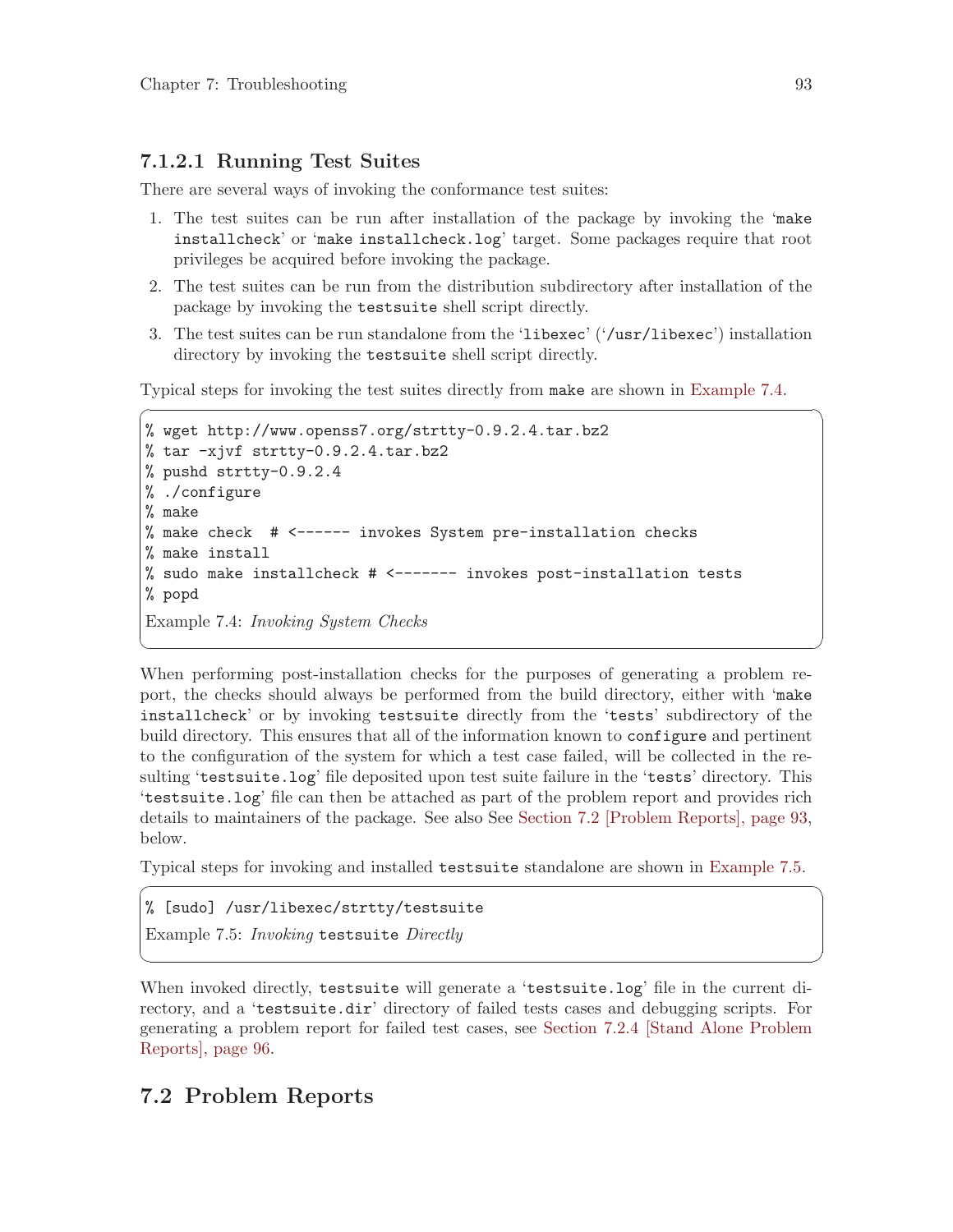## <span id="page-103-0"></span>7.2.1 Problem Report Guidelines

Problem reports in the following categories should include a log file as indicated in the table below:

'./configure'

A problem with the configuration process occurs that causes the './configure' command to fail. The problem report must include the 'config.log' file that was generated by configure.

'make compile.log'

A problem with the build process occurs that causes the 'make' command to fail. Perform 'make clean' and then 'make compile.log' and attach the 'config.log' and 'compile.log' files to the problem report.

'make check.log'

A problem occurs with the 'make check' target that causes it to fail. Perform 'make check-clean check.log' and attach the 'config.log', 'compile.log' and 'check.log' files to the problem report.

'sudo make install.log'

A problem occurs with 'sudo make install' that causes it to fail. Perform 'sudo make uninstall' and 'sudo make install.log' and attach the 'config.log', 'compile.log', 'check.log', and 'install.log' files to the problem report.

'[sudo] make installcheck.log'

A problem occurs with the 'make installcheck' target that causes the test suite to fail. Attach the resulting 'tests/testsuite.log' and 'installcheck.log' file to the problem report. There is no need to attach the other files as they are included in 'tests/testsuite.log'.

```
'[sudo] make uninstall.log'
```
A problem occurs with the 'make uninstall' target that causes the test suite to fail. Perform 'sudo make uninstall.log' and attach the 'config.log', 'compile.log', 'check.log', 'install.log', 'installcheck.log', 'tests/testsuite.log' and 'uninstall.log' file to the problem report.

'[sudo] make remove.log'

A problem occurs with the 'make remove' target that causes the test suite to fail. Perform 'sudo make remove.log' and attach the 'config.log', 'compile.log', 'check.log', 'install.log', 'installcheck.log', 'tests/testsuite.log' and 'remove.log' file to the problem report.

For other problems that occur during the use of the *OpenSS7 STREAMS* Terminals package, please write a test case for the test suite that recreates the problem if one does not yet exist and provide a test program patch with the problem report. Also include whatever log files are generated by the kernel  $(\text{cm}_{\text{m}}err(9))$  or by the strerr(8) or strace(1) facilities  $(\text{strlog}(9))$ .

## 7.2.2 Generating Problem Reports

The OpenSS7 Project uses the GNU GNATS system for problem reporting. Although the 'send-pr' tool from the GNU GNATS package can be used for bug reporting to the project's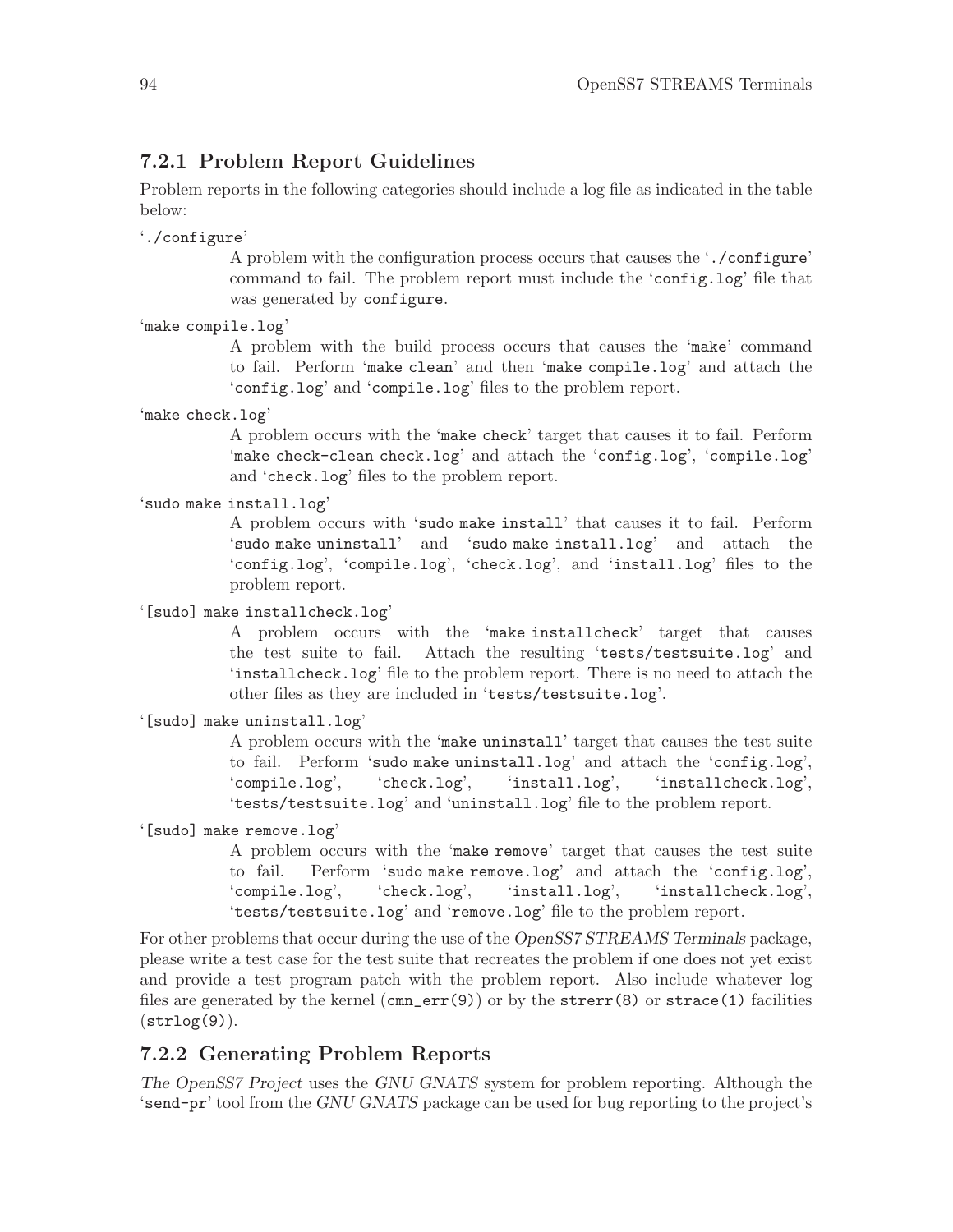GNATS database using electronic mail, it is not always convenient to download and install the GNATS system to gain access to the 'send-pr' tool.

Therefore, the OpenSS7 STREAMS Terminals package provides the 'send-pr' shell script that can be used for problem reporting. The 'send-pr' shell script can invoked directly and is a work-alike for the GNU 'send-pr' tool.

The 'send-pr' tool takes the same flags and can be used in the same fashion, however, whereas 'send-pr' is an interactive tool<sup>2</sup>, 'send-pr' is also able to perform batch processing. Whereas 'send-pr' takes its field information from local databases or from using the 'query-pr' C-language program to query a remote database, the 'send-pr' tool has the field database internal to the tool.

Problem reports can be generate using make, See [Section 6.8.1.7 \[Problem Report Targets\],](#page-94-0) [page 85.](#page-94-0) An example of how simple it is to generate a problem report is illustrated in [Example 7.6](#page-104-0).

 $\sqrt{2\pi}$ 

```
% make pr
SEND-PR:
SEND-PR: send-pr: send-pr was invoked to generate an external report. An
SEND-PR: automated problem report has been created in the file named
SEND-PR: 'problem.pr' in the current directory. This problem report can
SEND-PR: be sent to bugs@openss7.org by calling this script as
SEND-PR: '/home/brian/os7/scripts/send-pr --file="problem.pr"'.
SEND-PR:
SEND-PR: It is possible to edit some of the fields before sending on the
SEND-PR: problem report. Please remember that there is NO WARRANTY. See
SEND-PR: the file 'COPYING' in the top level directory.
SEND-PR:
SEND-PR: Please do not send confidential information to the bug report
SEND-PR: address. Inspect the file 'problem.pr' for confidential
SEND-PR: information before mailing.
SEND-PR:
% vim problem.pr # <--- follow instructions at head of file
% make send-pr
Example 7.6: Invoking Problem Report Generation
```
Using the 'make pr' target to generate a problem report has the advantages that it will assemble any available '\*.log' files in the build directory and attach them to the problem report.

✡ ✠

## 7.2.3 Automatic Problem Reports

The OpenSS7 STREAMS Terminals package also provides a feature for automatic problem report generation that meets the problem report submission guidelines detailed in the preceding sections.

Whenever a logging makefile target (see [Section 6.8.1.6 \[Logging Targets\], page 83](#page-92-0)) is invoked, if the primary target fails, the send-pr shell script is invoked to automatically

<sup>&</sup>lt;sup>2</sup> 'send-pr' launches the user's EDITOR to edit the problem report before submitting it.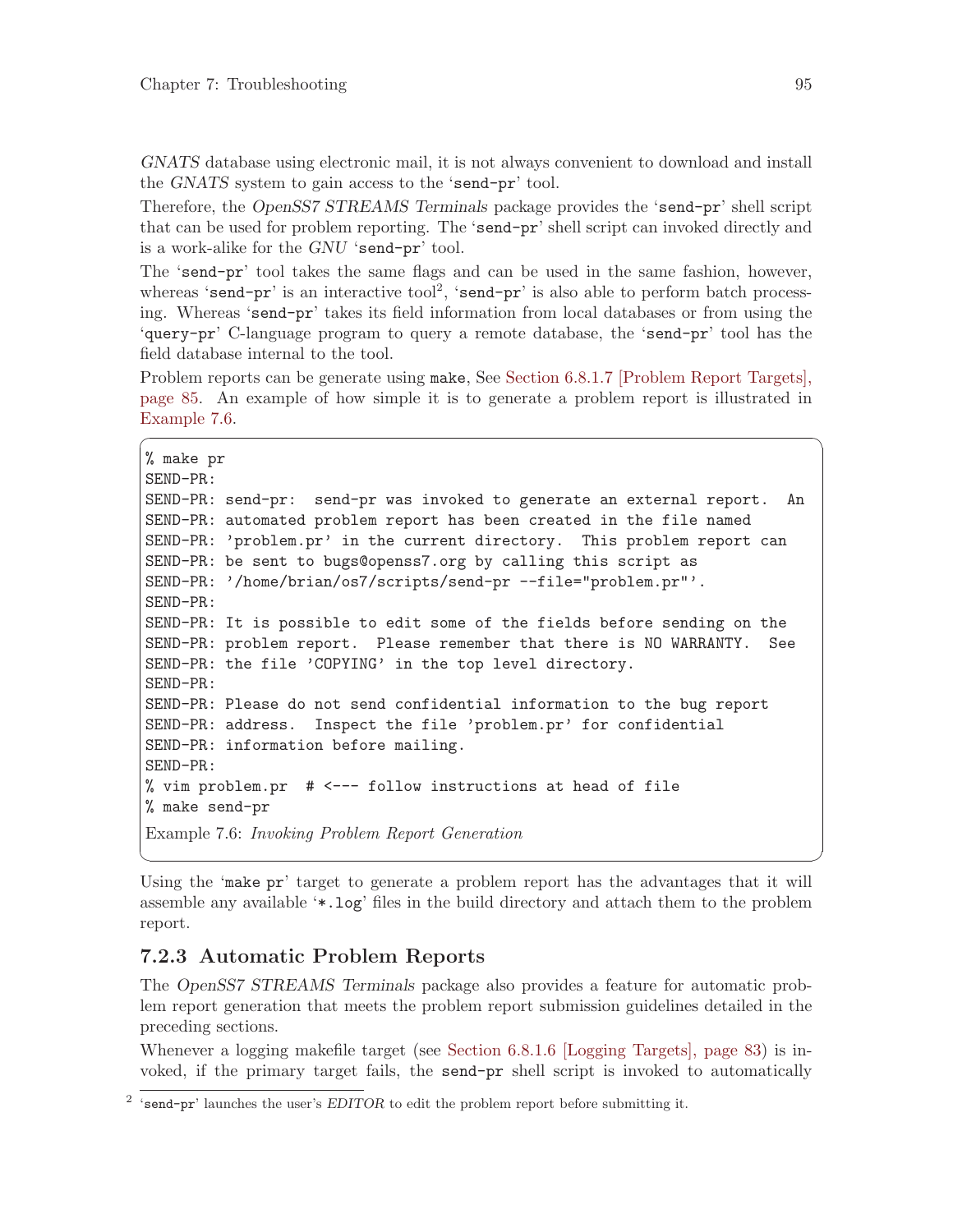generate a problem report file suitable for the corresponding target (as described above under see [Section 7.2.1 \[Problem Report Guidelines\], page 94\)](#page-103-0). An example is shown in [Example 7.7](#page-105-1).

 $\sqrt{2\pi}$ 

```
% make compile.log
...
...
make[5]: *** [libXNSdrvs_a-ip.o] Error 1
make[5]: Leaving directory '/u6/buildel4/strxns'
make[4]: *** [all-recursive] Error 1
make[4]: Leaving directory '/u6/buildel4/strxns'
make[3]: *** [all] Error 2
make[3]: Leaving directory '/u6/buildel4/strxns'
make[2]: *** [all-recursive] Error 1
make[2]: Leaving directory '/u6/buildel4'
make[1]: *** [all] Error 2
make[1]: Leaving directory '/u6/buildel4'
SEND-PR:
SEND-PR: send-pr: Make target compile.log failed in the compile stage. An
SEND-PR: automated problem report has been created in the file named
SEND-PR: 'problem.pr' in the current directory. This problem report can
SEND-PR: be sent to bugs@openss7.org by calling 'make send-pr'.
SEND-PR:
SEND-PR: It is possible to edit some of the fields before sending on the
SEND-PR: problem report. Please remember that there is NO WARRANTY. See
SEND-PR: the file 'COPYING' in the top level directory.
SEND-PR:
SEND-PR: Please do not send confidential information to the bug report
SEND-PR: address. Inspect the file 'problem.pr' for confidential
SEND-PR: information before mailing.
SEND-PR:
% vim problem.pr # <--- follow instructions at head of file
% make send-pr
Example 7.7: Problem Report from Failed Logging Target
```
### <span id="page-105-0"></span>7.2.4 Stand Alone Problem Reports

The OpenSS7 STREAMS Terminals package installs the send-pr script and its configuration file 'send-pr.config' in '\${libexecdir}/strtty' along with the validation testsuite, see See [Section 7.1 \[Test Suites\], page 89](#page-98-2). As with the testsuite, this allows the send-pr script to be used for problem report generation on an installed system that does not have a build directory.

✡ ✠

An example of invoking the package testsuite and then generating a problem report for failed cases is shown in [Example 7.8.](#page-106-0)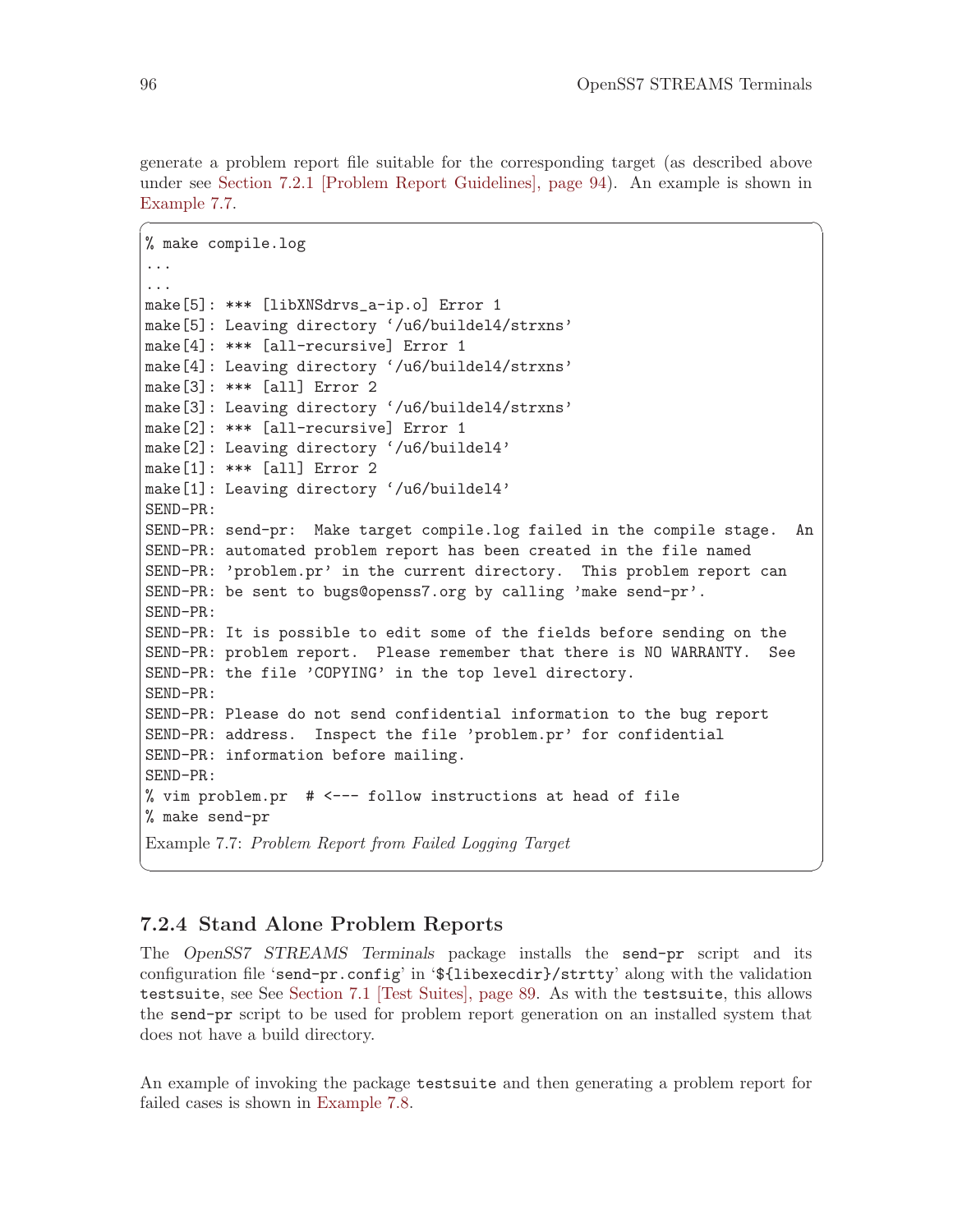```
% [sudo] /usr/libexec/strtty/testsuite
% # test cases failed...
% /usr/libexec/strtty/send-pr
SEND-PR:
SEND-PR: send-pr: send-pr was invoked to generate an external report. An
SEND-PR: automated problem report has been created in the file named
SEND-PR: 'problem.pr' in the current directory. This problem report can
SEND-PR: be sent to bugs@openss7.org by calling this script as
SEND-PR: '/usr/libexec/strtty/send-pr --file problem.pr'.
SEND-PR:
SEND-PR: It is possible to edit some of the fields before sending on the
SEND-PR: problem report. Please remember that there is NO WARRANTY. See
SEND-PR: the file 'COPYING' in the top level directory.
SEND-PR:
SEND-PR: Please do not send confidential information to the bug report
SEND-PR: address. Inspect the file 'problem.pr' for confidential
SEND-PR: information before mailing.
SEND-PR:
% vim problem.pr # <--- follow instructions at head of file
% /usr/libexec/strtty/send-pr --file problem.pr
Example 7.8: Invoking send-pr Directly
```
 $\sqrt{a}$   $\sqrt{a}$   $\sqrt{a}$   $\sqrt{a}$   $\sqrt{a}$   $\sqrt{a}$   $\sqrt{a}$   $\sqrt{a}$   $\sqrt{a}$   $\sqrt{a}$   $\sqrt{a}$   $\sqrt{a}$   $\sqrt{a}$   $\sqrt{a}$   $\sqrt{a}$   $\sqrt{a}$   $\sqrt{a}$   $\sqrt{a}$   $\sqrt{a}$   $\sqrt{a}$   $\sqrt{a}$   $\sqrt{a}$   $\sqrt{a}$   $\sqrt{a}$   $\sqrt{a}$   $\sqrt{a}$   $\sqrt{a}$   $\sqrt{a$ 

The advantage of the approach shown in the example is that the send-pr script is capable of collecting the 'testsuite.log' file and the failed test cases and debugging scripts from the 'testsuite.dir' directory and including them in the problem report, as well as all package pertinent information from the installed 'send-pr.config'.

✡ ✠

# 7.3 Known Problems

The OpenSS7 Project does not ship software with known bugs. All bugs are unknown.

Verified behaviour is that behaviour that has been verified by conformance test suites that are shipped with the OpenSS7 STREAMS Terminals package.

Unverified behaviour may contain unknown bugs.

Please remember that there is **NO WARRANTY**.

See also [Section 5.5 \[Bugs\], page 38,](#page-47-0) or file 'BUGS' in the release directory.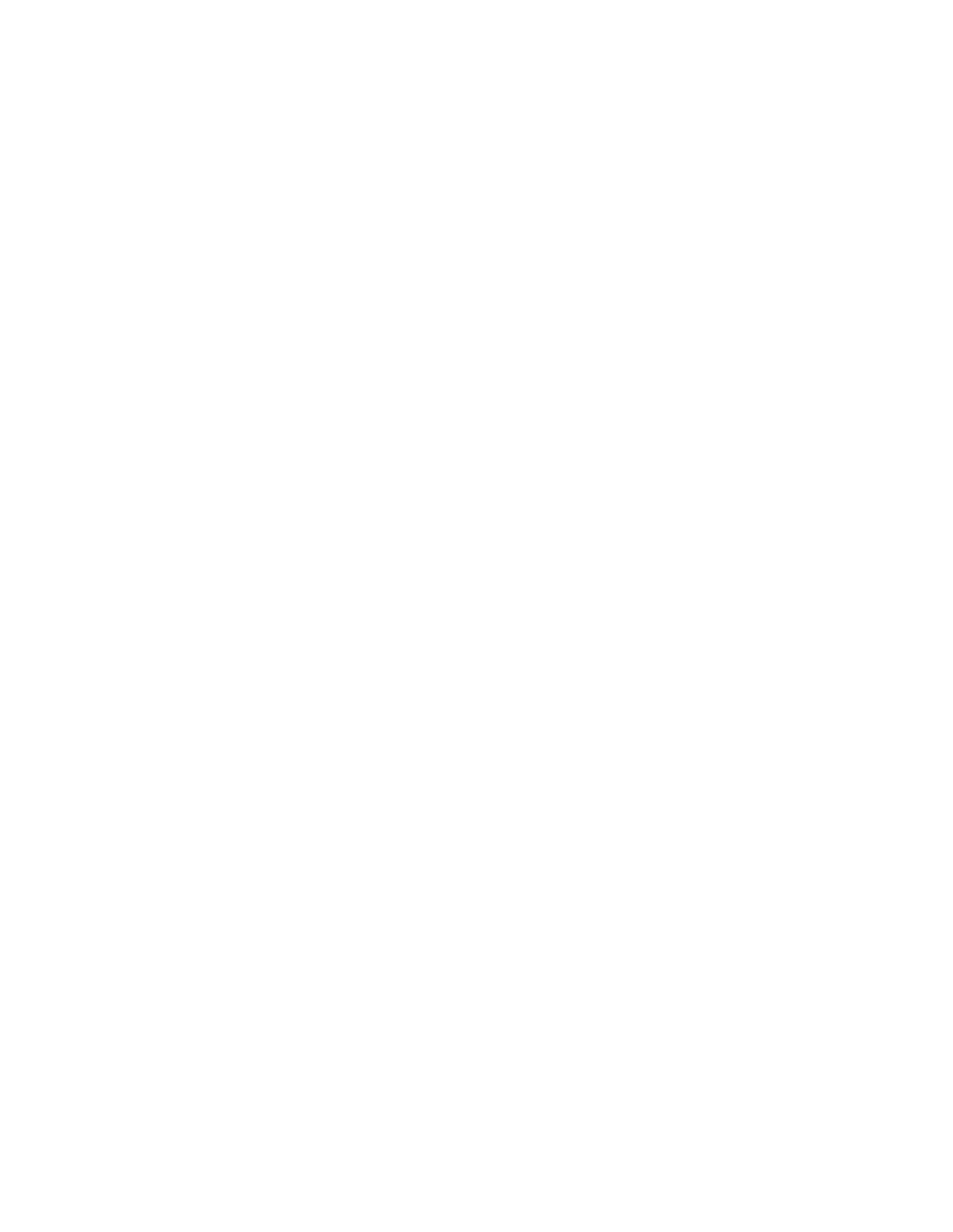# Appendix A Possible BSD Sources

It is possible that some of the software contained in the following files might be ultimately derived from the associated BSD Net2 sources:

OpenSS7 File BSD Net2 File

The files on the right were listed in Exhibit C of The 1994 USL-Regents of UCal Settlement Agreement and are therefore possibly subject to the USL/BSD Combined License of Exhibit F (see [\[BSD/USL Combined License\], page 102\)](#page-111-0).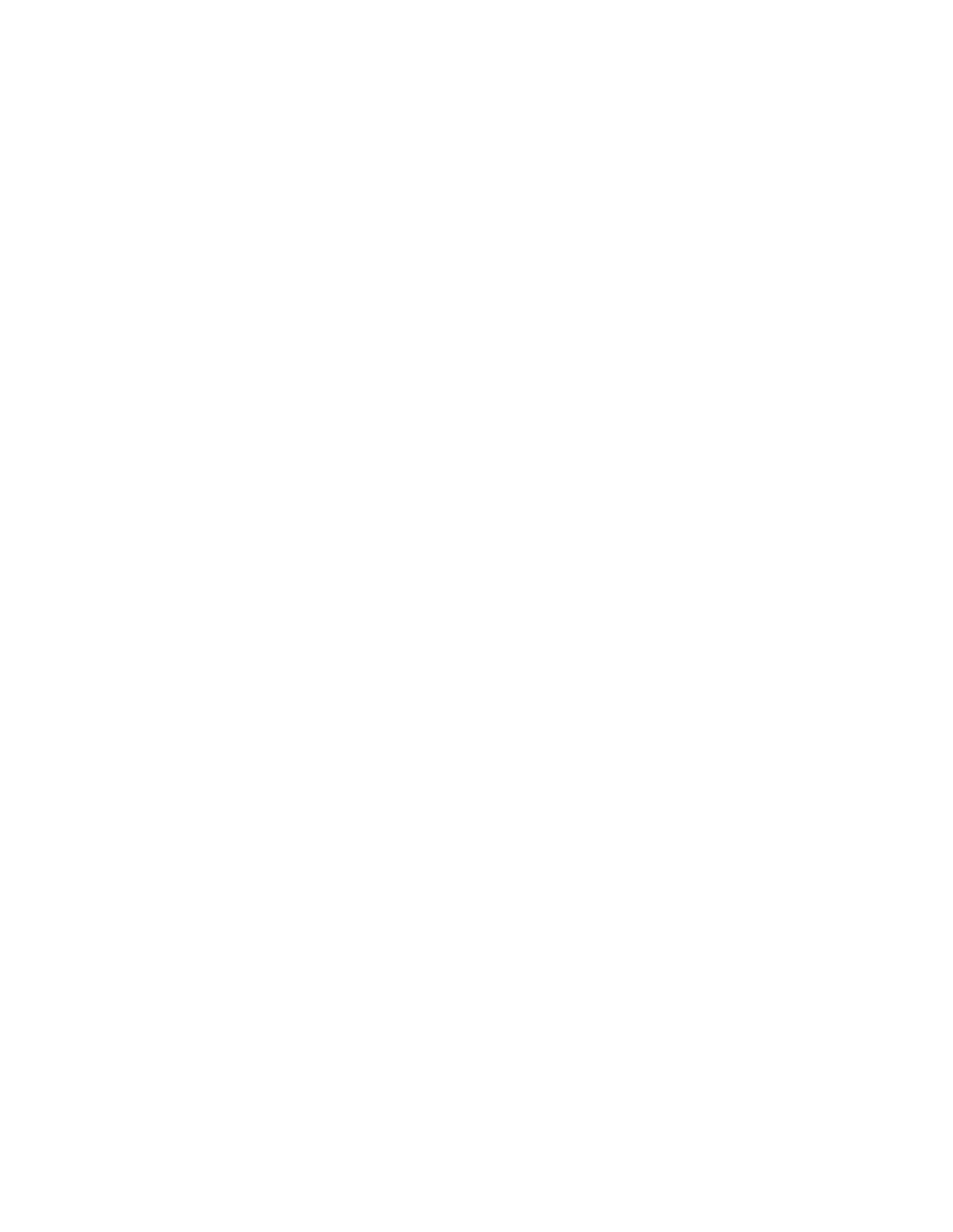# Licenses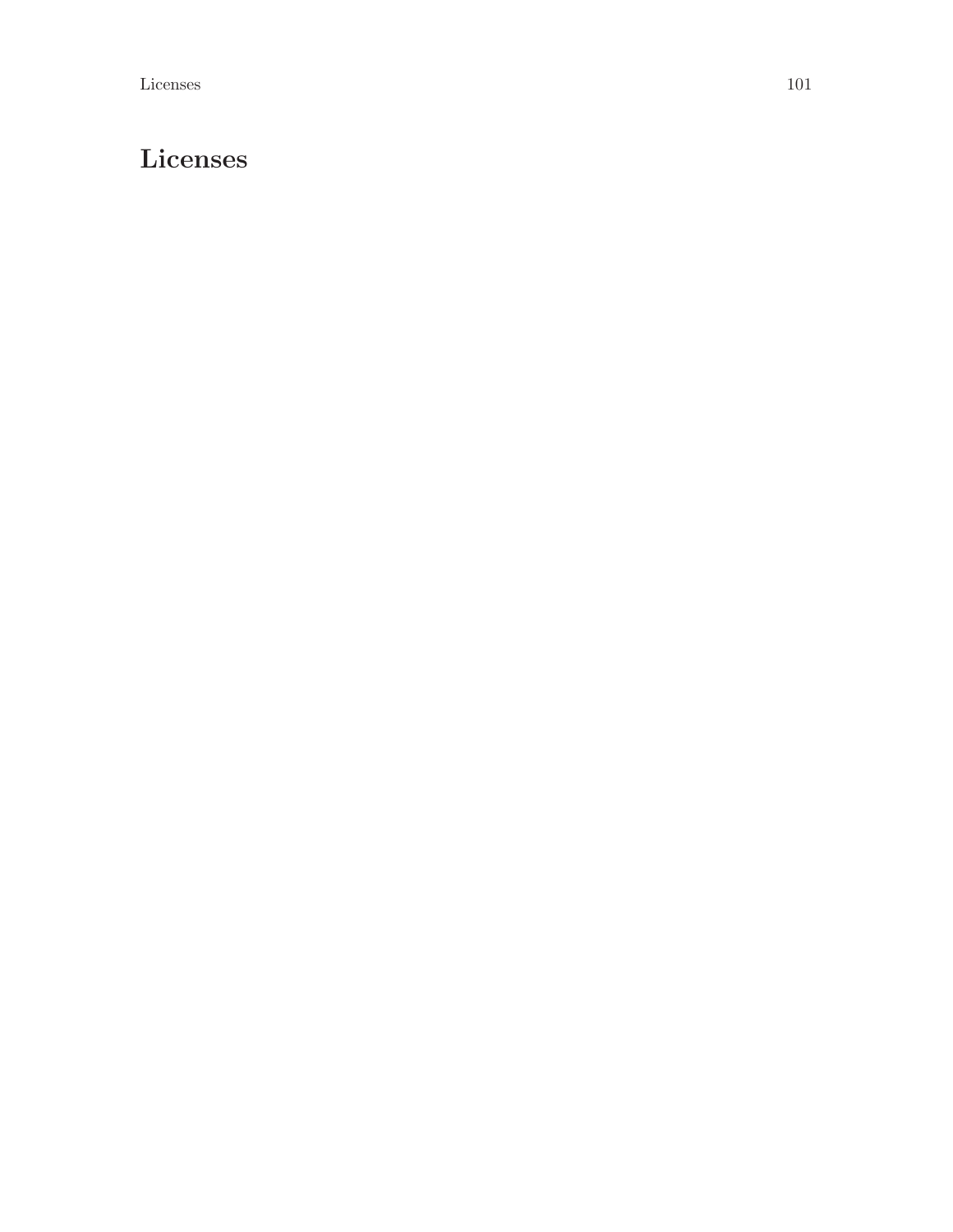# <span id="page-111-0"></span>BSD/USL Combined License

#### BSD/USL COMBINED LICENSE

Copyright (c) 1982, 1986, 1988 The Regents of the University of California All Rights Reserved.

c UNIX System Laboratories, Inc.

All or some portions of this file are derived from material licensed to the University of California by American Telephone and Telegraph Co. or UNIX System Laboratories, Inc. and are reproduced herein with the permission of UNIX System Laboratories, Inc.

Redistribution and use in source and binary forms, with or without modification, are permitted provided that the following conditions are met:

- 1. Redistributions of source code must retain the above copyright notice, this list of conditions, and the following disclaimer.
- 2. Redistributions in binary form must reproduce the above copyright notice, this list of conditions, and the following disclaimer in the documentation and/or other materials provided with the distribution.
- 3. All advertising materials mentioning features or use of this software must display the following acknowledgment:

This product includes software developed by the University of California, Berkeley, and its contributors.

4. Neither the name of the University nor the names of its contributors may be used to endorse or promote products derived from this software without specific prior written permission.

THIS SOFTWARE IS PROVIDED BY THE REGENTS AND CONTRIBUTORS "AS IS" AND ANY EXPRESS OR IMPLIED WARRANTIES, INCLUDING, BUT NOT LIMITED TO, THE IMPLIED WARRANTIES OF MERCHANTABILITY AND FITNESS FOR A PARTICULAR PURPOSE ARE DISCLAIMED. IN NO EVENT SHALL THE REGENTS OR CONTRIBUTORS BE LIABLE FOR ANY DIRECT, INDIRECT, INCIDENTAL, SPECIAL, EXEMPLARY, OR CONSEQUENTIAL DAM-AGES (INCLUDING, BUT NOT LIMITED TO, PROCUREMENT OF SUBSTITUTE GOODS OR SERVICES; LOSS OF USE, DATA, OR PROFITS, OR BUSINESS INTERRUPTION) HOWEVER CAUSED AND ON ANY THEORY OF LIABILITY, WHETHER IN CONTRACT, STRICT LIABILITY, OR TORT (INCLUDING NEGLIGENCE OR OTHERWISE) ARISING IN ANY WAY OUT OF THE USE OF THIS SOFTWARE, EVEN IF ADVISED OF THE POSSIBILITY OF SUCH DAMAGE.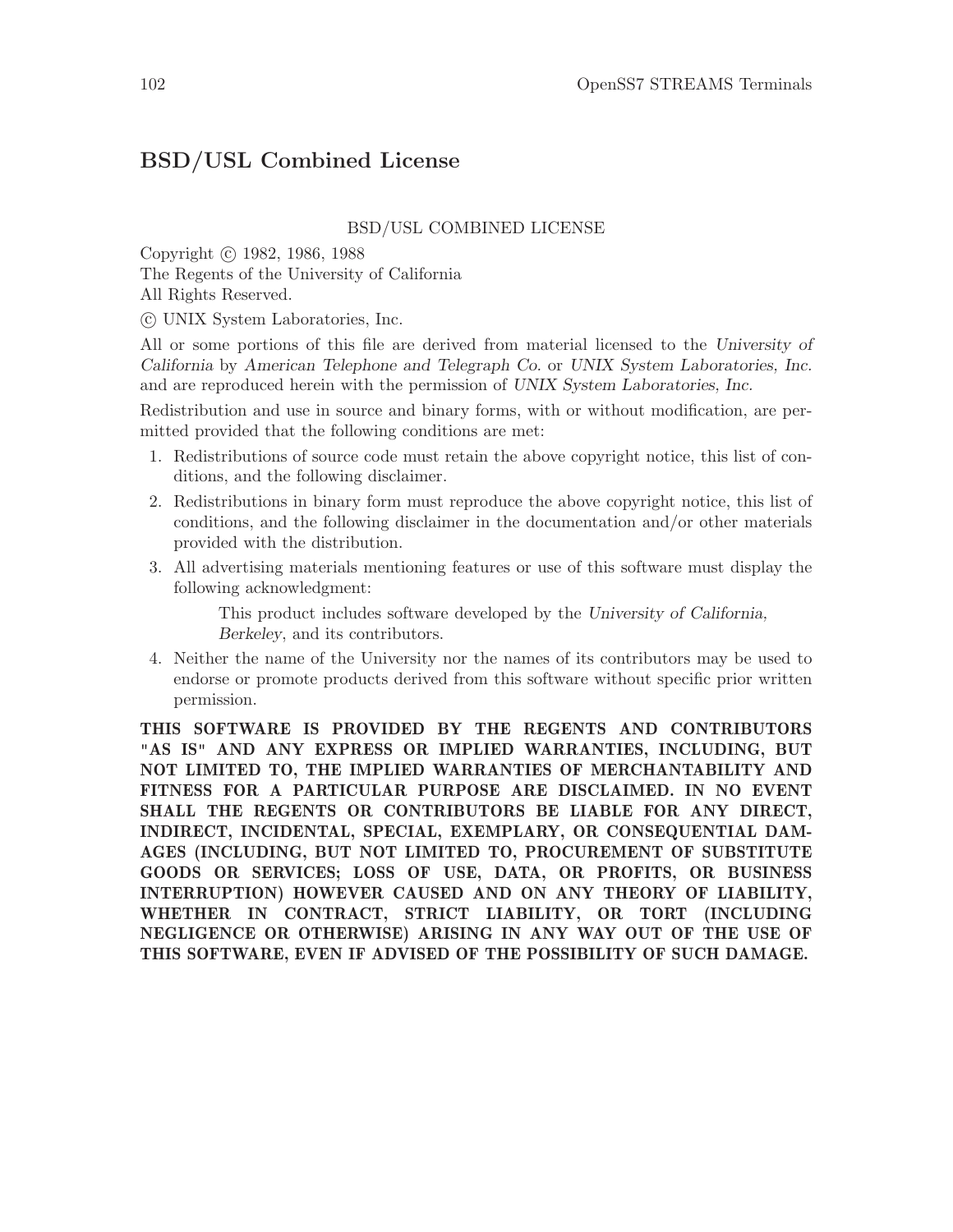# GNU Affero General Public License

The GNU Affero General Public License. Version 3, 19 November 2007

Copyright (c) 2007 Free Software Foundation, Inc. <http://fsf.org/>

Everyone is permitted to copy and distribute verbatim copies of this license document, but changing it is not allowed.

### Preamble

The GNU Affero General Public License is a free, copyleft license for software and other kinds of works, specifically designed to ensure cooperation with the community in the case of network server software.

The licenses for most software and other practical works are designed to take away your freedom to share and change the works. By contrast, our General Public Licenses are intended to guarantee your freedom to share and change all versions of a program–to make sure it remains free software for all its users.

When we speak of free software, we are referring to freedom, not price. Our General Public Licenses are designed to make sure that you have the freedom to distribute copies of free software (and charge for them if you wish), that you receive source code or can get it if you want it, that you can change the software or use pieces of it in new free programs, and that you know you can do these things.

Developers that use our General Public Licenses protect your rights with two steps: (1) assert copyright on the software, and (2) offer you this License which gives you legal permission to copy, distribute and/or modify the software.

A secondary benefit of defending all users' freedom is that improvements made in alternate versions of the program, if they receive widespread use, become available for other developers to incorporate. Many developers of free software are heartened and encouraged by the resulting cooperation. However, in the case of software used on network servers, this result may fail to come about. The GNU General Public License permits making a modified version and letting the public access it on a server without ever releasing its source code to the public.

The GNU Affero General Public License is designed specifically to ensure that, in such cases, the modified source code becomes available to the community. It requires the operator of a network server to provide the source code of the modified version running there to the users of that server. Therefore, public use of a modified version, on a publicly accessible server, gives the public access to the source code of the modified version.

An older license, called the Affero General Public License and published by Affero, was designed to accomplish similar goals. This is a different license, not a version of the Affero GPL, but Affero has released a new version of the Affero GPL which permits relicensing under this license.

The precise terms and conditions for copying, distribution and modification follow.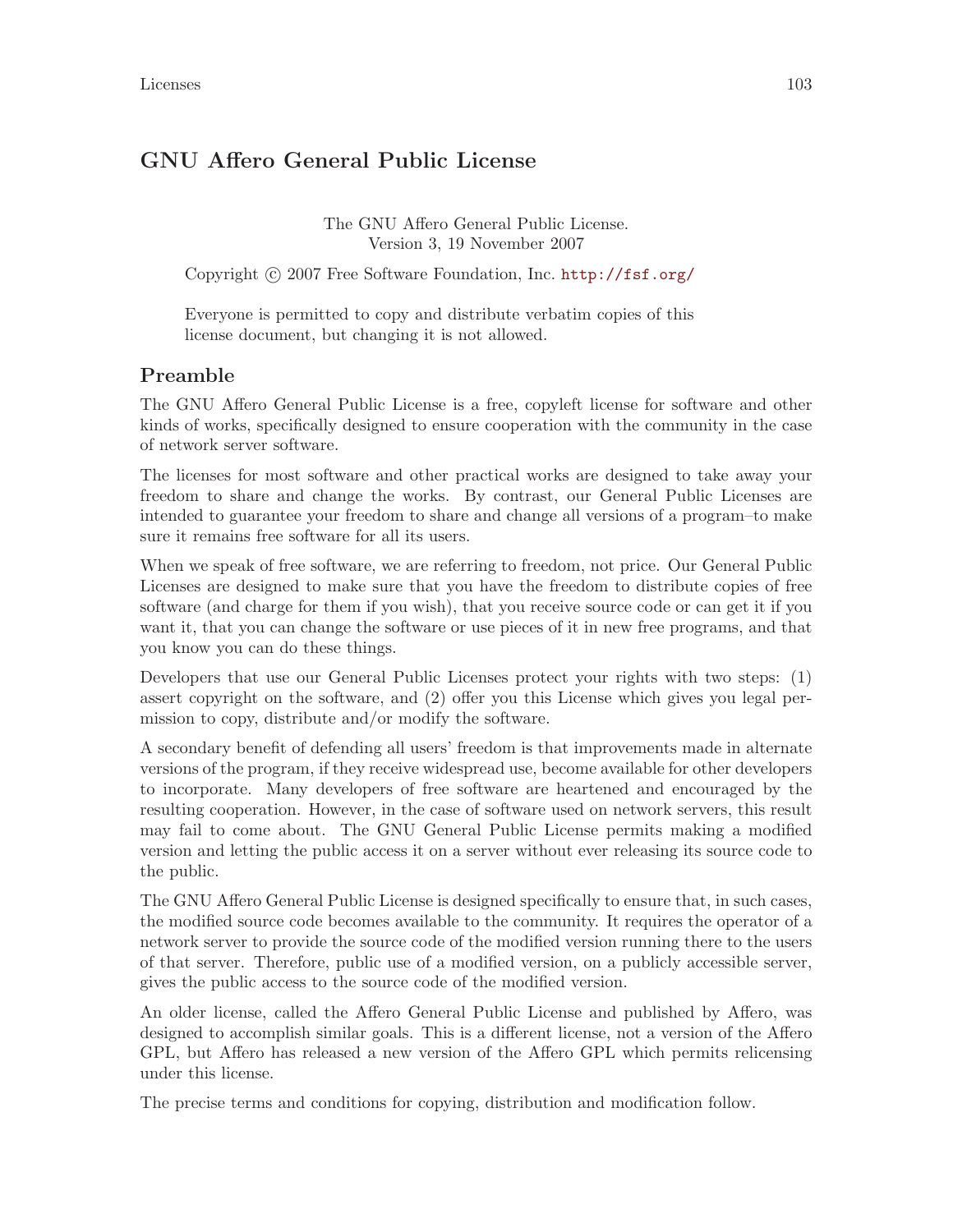# Terms and Conditions

0. Definitions.

"This License" refers to version 3 of the GNU Affero General Public License.

"Copyright" also means copyright-like laws that apply to other kinds of works, such as semiconductor masks.

"The Program" refers to any copyrightable work licensed under this License. Each licensee is addressed as "you". "Licensees" and "recipients" may be individuals or organizations.

To "modify" a work means to copy from or adapt all or part of the work in a fashion requiring copyright permission, other than the making of an exact copy. The resulting work is called a "modified version" of the earlier work or a work "based on" the earlier work.

A "covered work" means either the unmodified Program or a work based on the Program.

To "propagate" a work means to do anything with it that, without permission, would make you directly or secondarily liable for infringement under applicable copyright law, except executing it on a computer or modifying a private copy. Propagation includes copying, distribution (with or without modification), making available to the public, and in some countries other activities as well.

To "convey" a work means any kind of propagation that enables other parties to make or receive copies. Mere interaction with a user through a computer network, with no transfer of a copy, is not conveying.

An interactive user interface displays "Appropriate Legal Notices" to the extent that it includes a convenient and prominently visible feature that (1) displays an appropriate copyright notice, and (2) tells the user that there is no warranty for the work (except to the extent that warranties are provided), that licensees may convey the work under this License, and how to view a copy of this License. If the interface presents a list of user commands or options, such as a menu, a prominent item in the list meets this criterion.

1. Source Code.

The "source code" for a work means the preferred form of the work for making modifications to it. "Object code" means any non-source form of a work.

A "Standard Interface" means an interface that either is an official standard defined by a recognized standards body, or, in the case of interfaces specified for a particular programming language, one that is widely used among developers working in that language.

The "System Libraries" of an executable work include anything, other than the work as a whole, that (a) is included in the normal form of packaging a Major Component, but which is not part of that Major Component, and (b) serves only to enable use of the work with that Major Component, or to implement a Standard Interface for which an implementation is available to the public in source code form. A "Major Component", in this context, means a major essential component (kernel, window system, and so on) of the specific operating system (if any) on which the executable work runs, or a compiler used to produce the work, or an object code interpreter used to run it.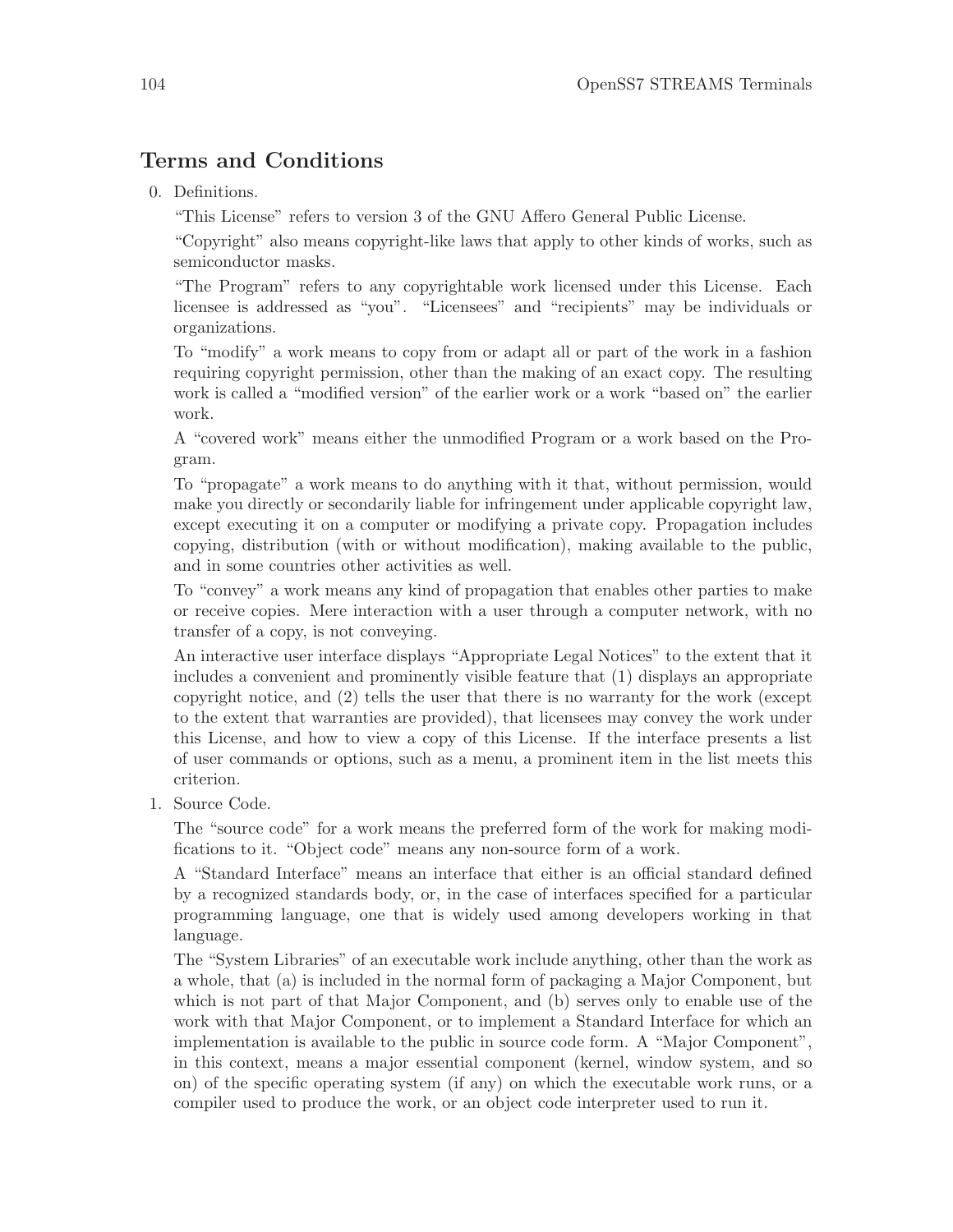The "Corresponding Source" for a work in object code form means all the source code needed to generate, install, and (for an executable work) run the object code and to modify the work, including scripts to control those activities. However, it does not include the work's System Libraries, or general-purpose tools or generally available free programs which are used unmodified in performing those activities but which are not part of the work. For example, Corresponding Source includes interface definition files associated with source files for the work, and the source code for shared libraries and dynamically linked subprograms that the work is specifically designed to require, such as by intimate data communication or control flow between those subprograms and other parts of the work.

The Corresponding Source need not include anything that users can regenerate automatically from other parts of the Corresponding Source.

The Corresponding Source for a work in source code form is that same work.

2. Basic Permissions.

All rights granted under this License are granted for the term of copyright on the Program, and are irrevocable provided the stated conditions are met. This License explicitly affirms your unlimited permission to run the unmodified Program. The output from running a covered work is covered by this License only if the output, given its content, constitutes a covered work. This License acknowledges your rights of fair use or other equivalent, as provided by copyright law.

You may make, run and propagate covered works that you do not convey, without conditions so long as your license otherwise remains in force. You may convey covered works to others for the sole purpose of having them make modifications exclusively for you, or provide you with facilities for running those works, provided that you comply with the terms of this License in conveying all material for which you do not control copyright. Those thus making or running the covered works for you must do so exclusively on your behalf, under your direction and control, on terms that prohibit them from making any copies of your copyrighted material outside their relationship with you.

Conveying under any other circumstances is permitted solely under the conditions stated below. Sublicensing is not allowed; section 10 makes it unnecessary.

3. Protecting Users' Legal Rights From Anti-Circumvention Law.

No covered work shall be deemed part of an effective technological measure under any applicable law fulfilling obligations under article 11 of the WIPO copyright treaty adopted on 20 December 1996, or similar laws prohibiting or restricting circumvention of such measures.

When you convey a covered work, you waive any legal power to forbid circumvention of technological measures to the extent such circumvention is effected by exercising rights under this License with respect to the covered work, and you disclaim any intention to limit operation or modification of the work as a means of enforcing, against the work's users, your or third parties' legal rights to forbid circumvention of technological measures.

4. Conveying Verbatim Copies.

You may convey verbatim copies of the Program's source code as you receive it, in any medium, provided that you conspicuously and appropriately publish on each copy an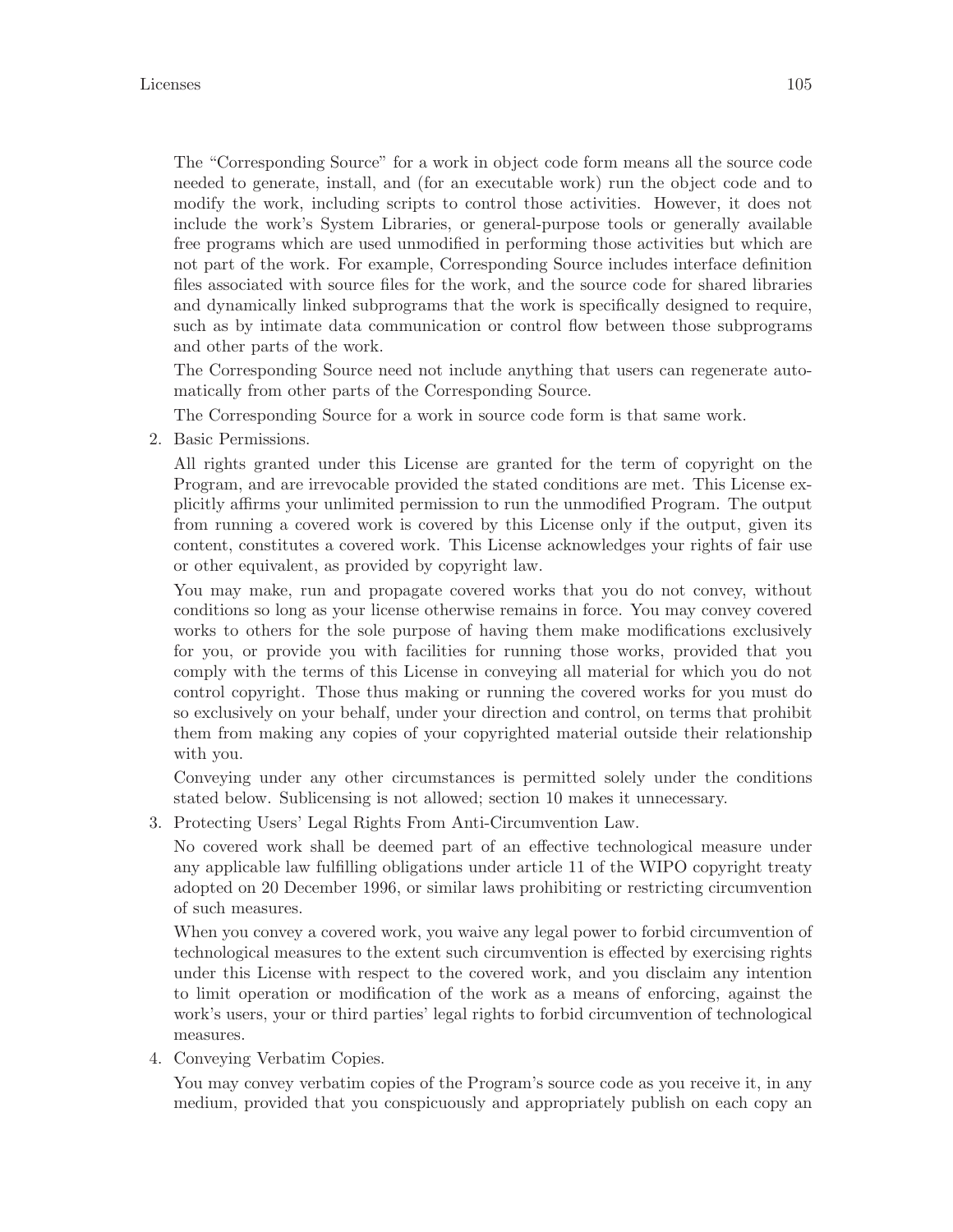appropriate copyright notice; keep intact all notices stating that this License and any non-permissive terms added in accord with section 7 apply to the code; keep intact all notices of the absence of any warranty; and give all recipients a copy of this License along with the Program.

You may charge any price or no price for each copy that you convey, and you may offer support or warranty protection for a fee.

5. Conveying Modified Source Versions.

You may convey a work based on the Program, or the modifications to produce it from the Program, in the form of source code under the terms of section 4, provided that you also meet all of these conditions:

- a. The work must carry prominent notices stating that you modified it, and giving a relevant date.
- b. The work must carry prominent notices stating that it is released under this License and any conditions added under section 7. This requirement modifies the requirement in section 4 to "keep intact all notices".
- c. You must license the entire work, as a whole, under this License to anyone who comes into possession of a copy. This License will therefore apply, along with any applicable section 7 additional terms, to the whole of the work, and all its parts, regardless of how they are packaged. This License gives no permission to license the work in any other way, but it does not invalidate such permission if you have separately received it.
- d. If the work has interactive user interfaces, each must display Appropriate Legal Notices; however, if the Program has interactive interfaces that do not display Appropriate Legal Notices, your work need not make them do so.

A compilation of a covered work with other separate and independent works, which are not by their nature extensions of the covered work, and which are not combined with it such as to form a larger program, in or on a volume of a storage or distribution medium, is called an "aggregate" if the compilation and its resulting copyright are not used to limit the access or legal rights of the compilation's users beyond what the individual works permit. Inclusion of a covered work in an aggregate does not cause this License to apply to the other parts of the aggregate.

6. Conveying Non-Source Forms.

You may convey a covered work in object code form under the terms of sections 4 and 5, provided that you also convey the machine-readable Corresponding Source under the terms of this License, in one of these ways:

- a. Convey the object code in, or embodied in, a physical product (including a physical distribution medium), accompanied by the Corresponding Source fixed on a durable physical medium customarily used for software interchange.
- b. Convey the object code in, or embodied in, a physical product (including a physical distribution medium), accompanied by a written offer, valid for at least three years and valid for as long as you offer spare parts or customer support for that product model, to give anyone who possesses the object code either (1) a copy of the Corresponding Source for all the software in the product that is covered by this License, on a durable physical medium customarily used for software interchange,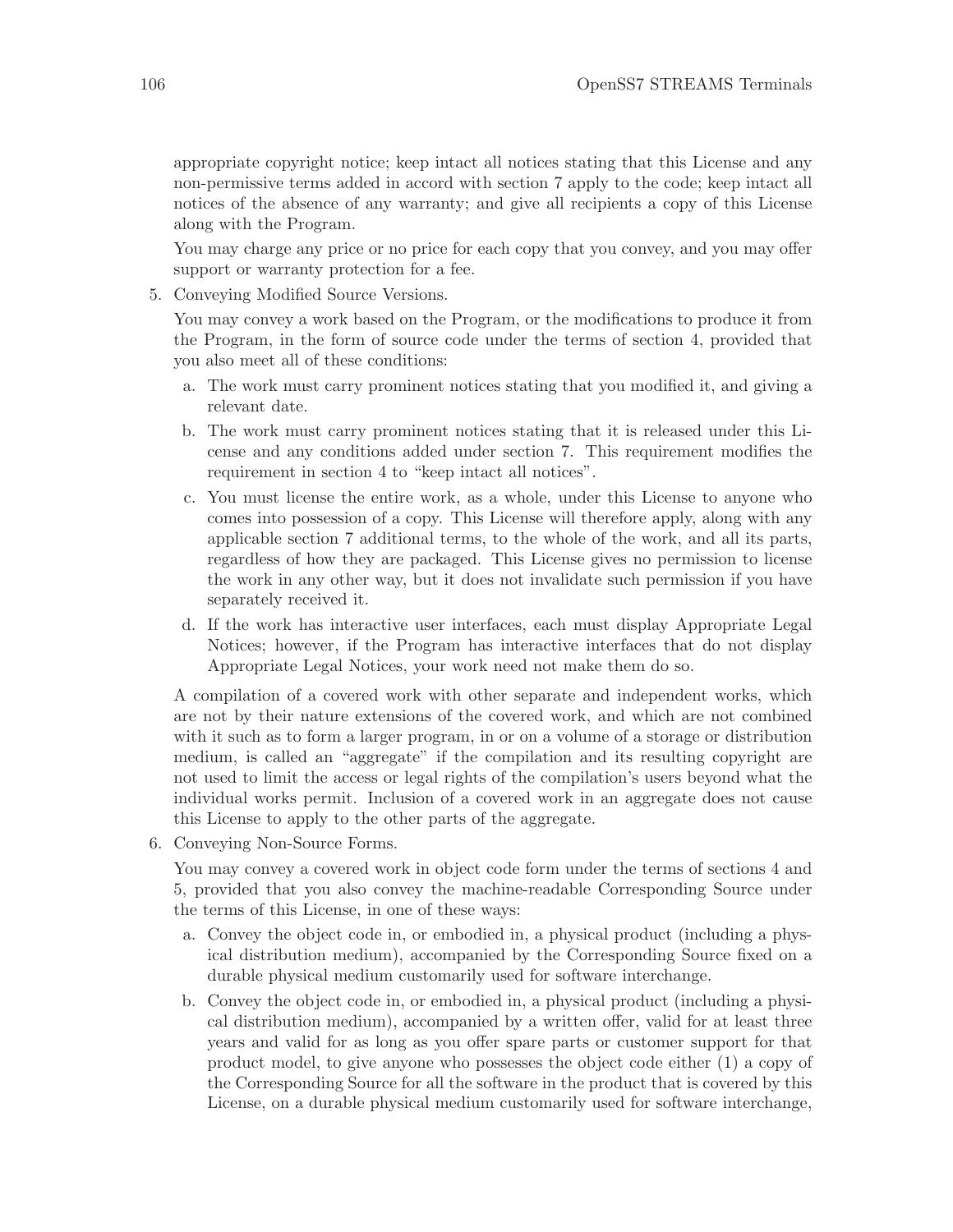for a price no more than your reasonable cost of physically performing this conveying of source, or (2) access to copy the Corresponding Source from a network server at no charge.

- c. Convey individual copies of the object code with a copy of the written offer to provide the Corresponding Source. This alternative is allowed only occasionally and noncommercially, and only if you received the object code with such an offer, in accord with subsection 6b.
- d. Convey the object code by offering access from a designated place (gratis or for a charge), and offer equivalent access to the Corresponding Source in the same way through the same place at no further charge. You need not require recipients to copy the Corresponding Source along with the object code. If the place to copy the object code is a network server, the Corresponding Source may be on a different server (operated by you or a third party) that supports equivalent copying facilities, provided you maintain clear directions next to the object code saying where to find the Corresponding Source. Regardless of what server hosts the Corresponding Source, you remain obligated to ensure that it is available for as long as needed to satisfy these requirements.
- e. Convey the object code using peer-to-peer transmission, provided you inform other peers where the object code and Corresponding Source of the work are being offered to the general public at no charge under subsection 6d.

A separable portion of the object code, whose source code is excluded from the Corresponding Source as a System Library, need not be included in conveying the object code work.

A "User Product" is either (1) a "consumer product", which means any tangible personal property which is normally used for personal, family, or household purposes, or (2) anything designed or sold for incorporation into a dwelling. In determining whether a product is a consumer product, doubtful cases shall be resolved in favor of coverage. For a particular product received by a particular user, "normally used" refers to a typical or common use of that class of product, regardless of the status of the particular user or of the way in which the particular user actually uses, or expects or is expected to use, the product. A product is a consumer product regardless of whether the product has substantial commercial, industrial or non-consumer uses, unless such uses represent the only significant mode of use of the product.

"Installation Information" for a User Product means any methods, procedures, authorization keys, or other information required to install and execute modified versions of a covered work in that User Product from a modified version of its Corresponding Source. The information must suffice to ensure that the continued functioning of the modified object code is in no case prevented or interfered with solely because modification has been made.

If you convey an object code work under this section in, or with, or specifically for use in, a User Product, and the conveying occurs as part of a transaction in which the right of possession and use of the User Product is transferred to the recipient in perpetuity or for a fixed term (regardless of how the transaction is characterized), the Corresponding Source conveyed under this section must be accompanied by the Installation Information. But this requirement does not apply if neither you nor any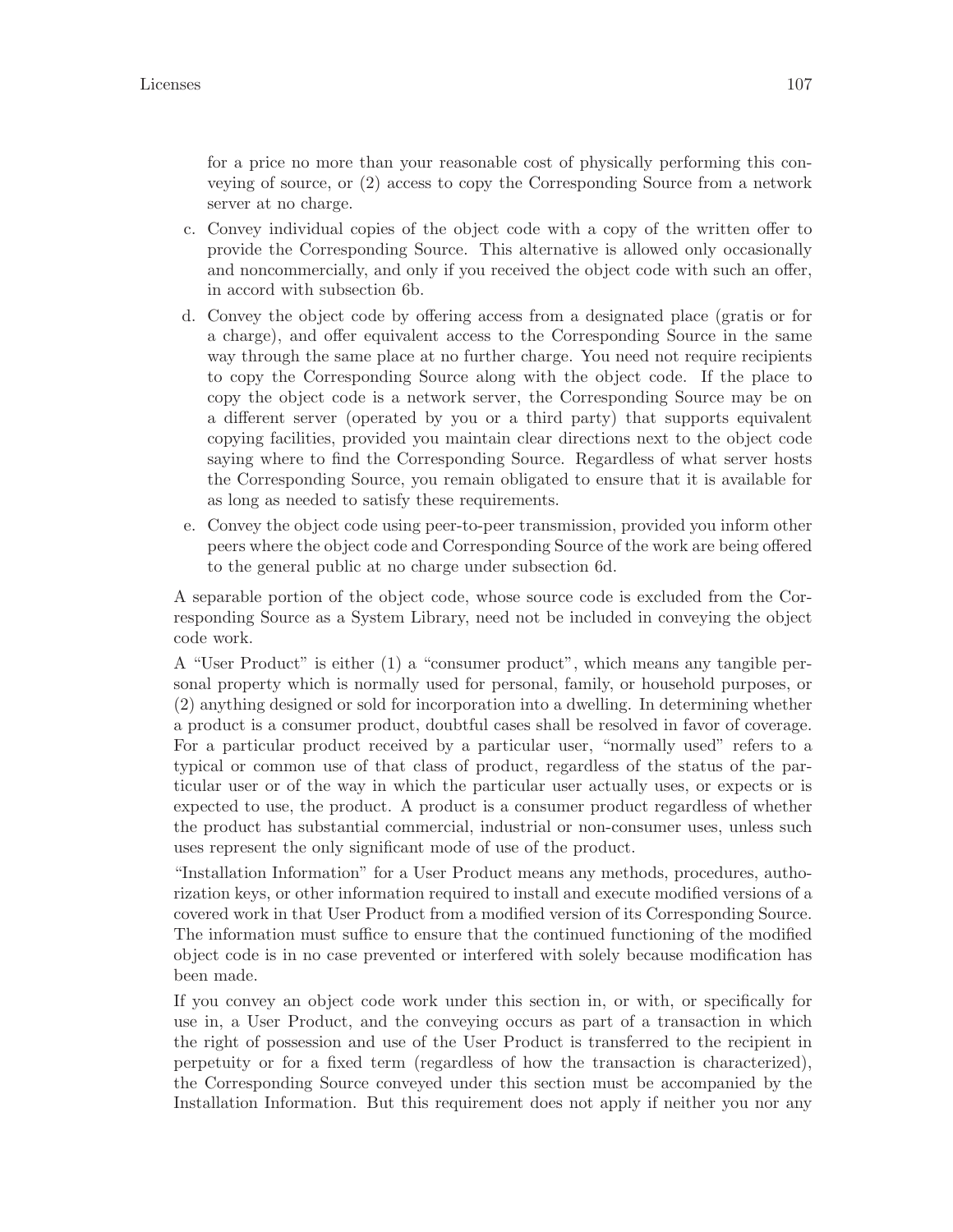third party retains the ability to install modified object code on the User Product (for example, the work has been installed in ROM).

The requirement to provide Installation Information does not include a requirement to continue to provide support service, warranty, or updates for a work that has been modified or installed by the recipient, or for the User Product in which it has been modified or installed. Access to a network may be denied when the modification itself materially and adversely affects the operation of the network or violates the rules and protocols for communication across the network.

Corresponding Source conveyed, and Installation Information provided, in accord with this section must be in a format that is publicly documented (and with an implementation available to the public in source code form), and must require no special password or key for unpacking, reading or copying.

7. Additional Terms.

"Additional permissions" are terms that supplement the terms of this License by making exceptions from one or more of its conditions. Additional permissions that are applicable to the entire Program shall be treated as though they were included in this License, to the extent that they are valid under applicable law. If additional permissions apply only to part of the Program, that part may be used separately under those permissions, but the entire Program remains governed by this License without regard to the additional permissions.

When you convey a copy of a covered work, you may at your option remove any additional permissions from that copy, or from any part of it. (Additional permissions may be written to require their own removal in certain cases when you modify the work.) You may place additional permissions on material, added by you to a covered work, for which you have or can give appropriate copyright permission.

Notwithstanding any other provision of this License, for material you add to a covered work, you may (if authorized by the copyright holders of that material) supplement the terms of this License with terms:

- a. Disclaiming warranty or limiting liability differently from the terms of sections 15 and 16 of this License; or
- b. Requiring preservation of specified reasonable legal notices or author attributions in that material or in the Appropriate Legal Notices displayed by works containing it; or
- c. Prohibiting misrepresentation of the origin of that material, or requiring that modified versions of such material be marked in reasonable ways as different from the original version; or
- d. Limiting the use for publicity purposes of names of licensors or authors of the material; or
- e. Declining to grant rights under trademark law for use of some trade names, trademarks, or service marks; or
- f. Requiring indemnification of licensors and authors of that material by anyone who conveys the material (or modified versions of it) with contractual assumptions of liability to the recipient, for any liability that these contractual assumptions directly impose on those licensors and authors.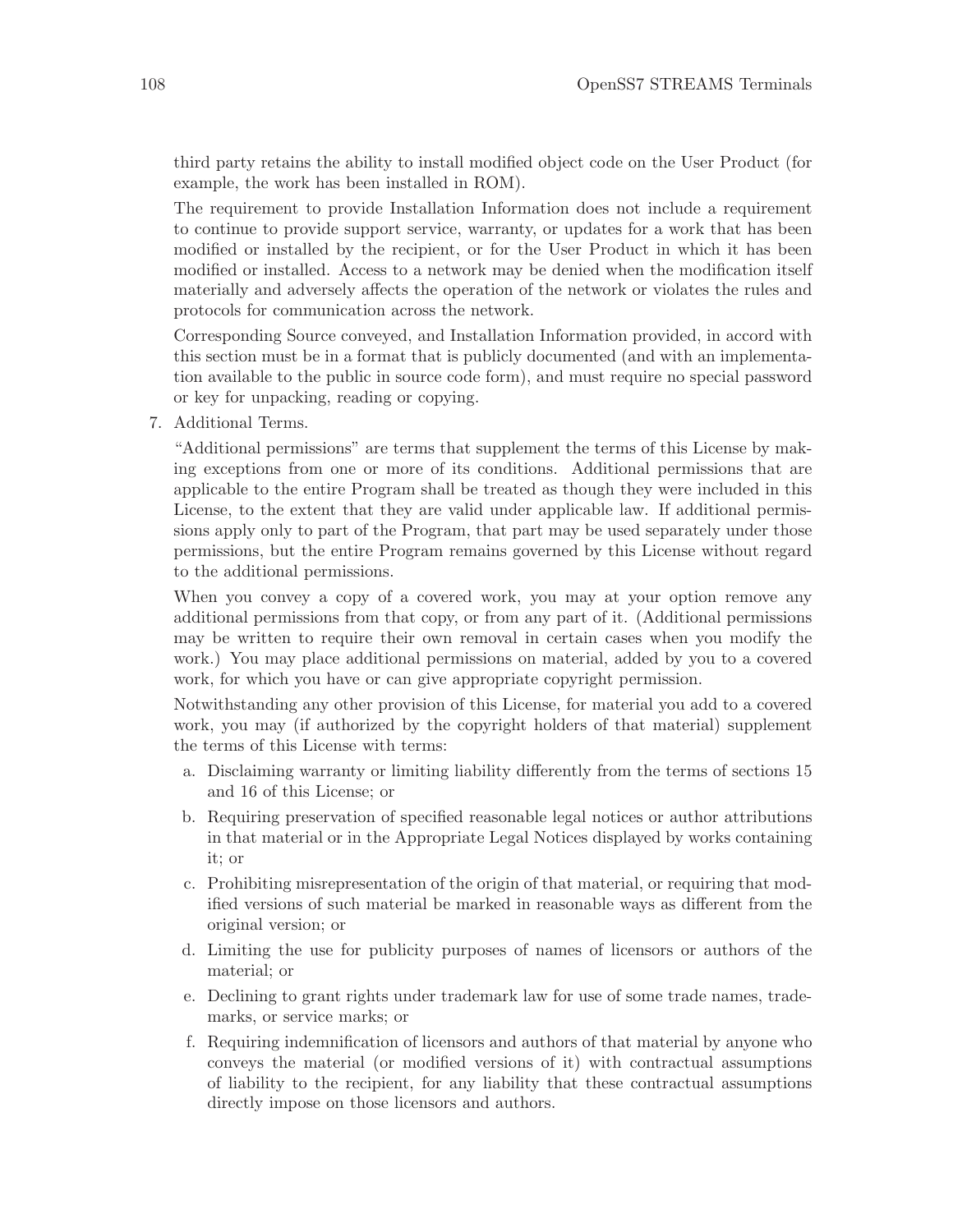All other non-permissive additional terms are considered "further restrictions" within the meaning of section 10. If the Program as you received it, or any part of it, contains a notice stating that it is governed by this License along with a term that is a further restriction, you may remove that term. If a license document contains a further restriction but permits relicensing or conveying under this License, you may add to a covered work material governed by the terms of that license document, provided that the further restriction does not survive such relicensing or conveying.

If you add terms to a covered work in accord with this section, you must place, in the relevant source files, a statement of the additional terms that apply to those files, or a notice indicating where to find the applicable terms.

Additional terms, permissive or non-permissive, may be stated in the form of a separately written license, or stated as exceptions; the above requirements apply either way.

8. Termination.

You may not propagate or modify a covered work except as expressly provided under this License. Any attempt otherwise to propagate or modify it is void, and will automatically terminate your rights under this License (including any patent licenses granted under the third paragraph of section 11).

However, if you cease all violation of this License, then your license from a particular copyright holder is reinstated (a) provisionally, unless and until the copyright holder explicitly and finally terminates your license, and (b) permanently, if the copyright holder fails to notify you of the violation by some reasonable means prior to 60 days after the cessation.

Moreover, your license from a particular copyright holder is reinstated permanently if the copyright holder notifies you of the violation by some reasonable means, this is the first time you have received notice of violation of this License (for any work) from that copyright holder, and you cure the violation prior to 30 days after your receipt of the notice.

Termination of your rights under this section does not terminate the licenses of parties who have received copies or rights from you under this License. If your rights have been terminated and not permanently reinstated, you do not qualify to receive new licenses for the same material under section 10.

9. Acceptance Not Required for Having Copies.

You are not required to accept this License in order to receive or run a copy of the Program. Ancillary propagation of a covered work occurring solely as a consequence of using peer-to-peer transmission to receive a copy likewise does not require acceptance. However, nothing other than this License grants you permission to propagate or modify any covered work. These actions infringe copyright if you do not accept this License. Therefore, by modifying or propagating a covered work, you indicate your acceptance of this License to do so.

10. Automatic Licensing of Downstream Recipients.

Each time you convey a covered work, the recipient automatically receives a license from the original licensors, to run, modify and propagate that work, subject to this License. You are not responsible for enforcing compliance by third parties with this License.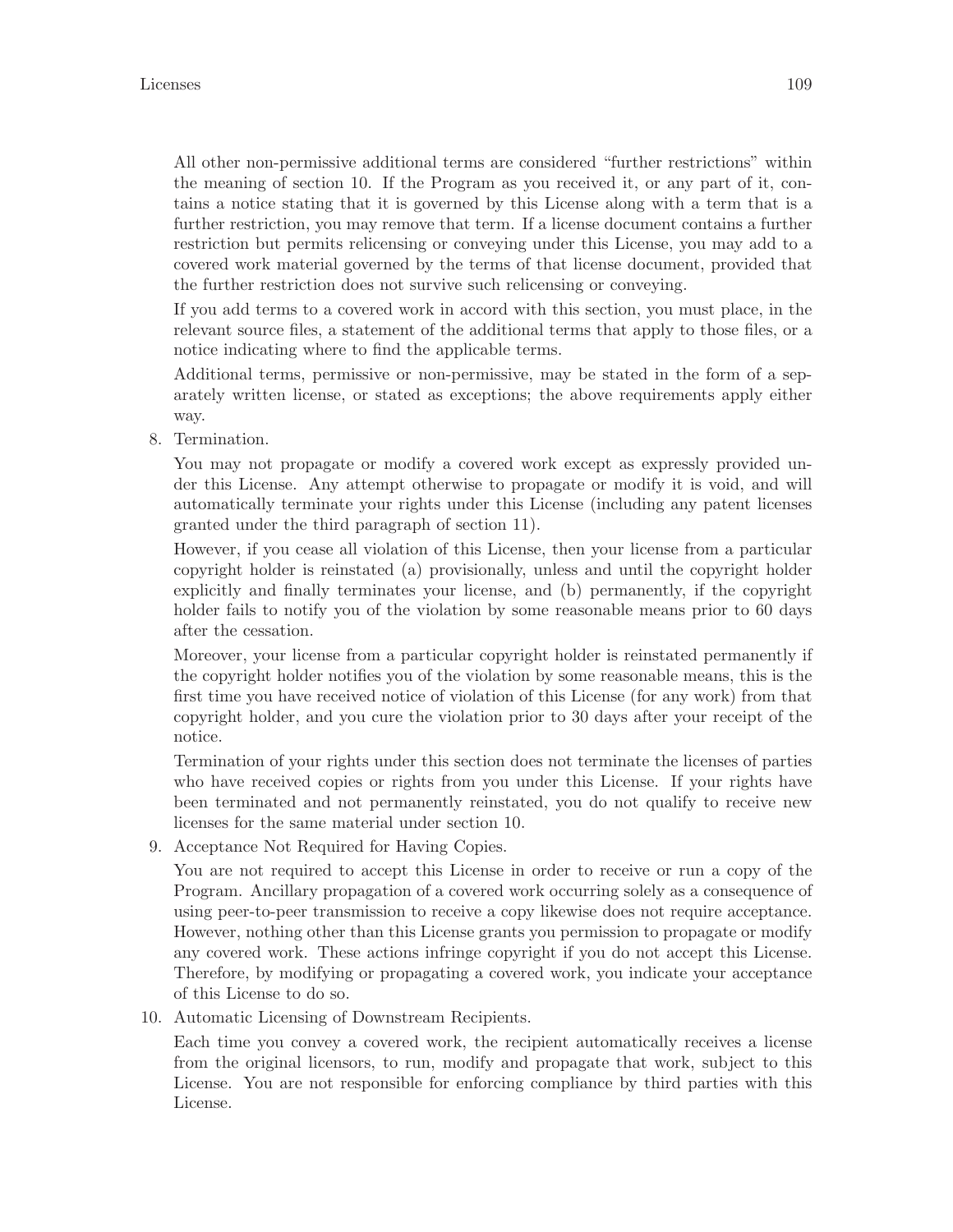An "entity transaction" is a transaction transferring control of an organization, or substantially all assets of one, or subdividing an organization, or merging organizations. If propagation of a covered work results from an entity transaction, each party to that transaction who receives a copy of the work also receives whatever licenses to the work the party's predecessor in interest had or could give under the previous paragraph, plus a right to possession of the Corresponding Source of the work from the predecessor in interest, if the predecessor has it or can get it with reasonable efforts.

You may not impose any further restrictions on the exercise of the rights granted or affirmed under this License. For example, you may not impose a license fee, royalty, or other charge for exercise of rights granted under this License, and you may not initiate litigation (including a cross-claim or counterclaim in a lawsuit) alleging that any patent claim is infringed by making, using, selling, offering for sale, or importing the Program or any portion of it.

11. Patents.

A "contributor" is a copyright holder who authorizes use under this License of the Program or a work on which the Program is based. The work thus licensed is called the contributor's "contributor version".

A contributor's "essential patent claims" are all patent claims owned or controlled by the contributor, whether already acquired or hereafter acquired, that would be infringed by some manner, permitted by this License, of making, using, or selling its contributor version, but do not include claims that would be infringed only as a consequence of further modification of the contributor version. For purposes of this definition, "control" includes the right to grant patent sublicenses in a manner consistent with the requirements of this License.

Each contributor grants you a non-exclusive, worldwide, royalty-free patent license under the contributor's essential patent claims, to make, use, sell, offer for sale, import and otherwise run, modify and propagate the contents of its contributor version.

In the following three paragraphs, a "patent license" is any express agreement or commitment, however denominated, not to enforce a patent (such as an express permission to practice a patent or covenant not to sue for patent infringement). To "grant" such a patent license to a party means to make such an agreement or commitment not to enforce a patent against the party.

If you convey a covered work, knowingly relying on a patent license, and the Corresponding Source of the work is not available for anyone to copy, free of charge and under the terms of this License, through a publicly available network server or other readily accessible means, then you must either (1) cause the Corresponding Source to be so available, or (2) arrange to deprive yourself of the benefit of the patent license for this particular work, or (3) arrange, in a manner consistent with the requirements of this License, to extend the patent license to downstream recipients. "Knowingly relying" means you have actual knowledge that, but for the patent license, your conveying the covered work in a country, or your recipient's use of the covered work in a country, would infringe one or more identifiable patents in that country that you have reason to believe are valid.

If, pursuant to or in connection with a single transaction or arrangement, you convey, or propagate by procuring conveyance of, a covered work, and grant a patent license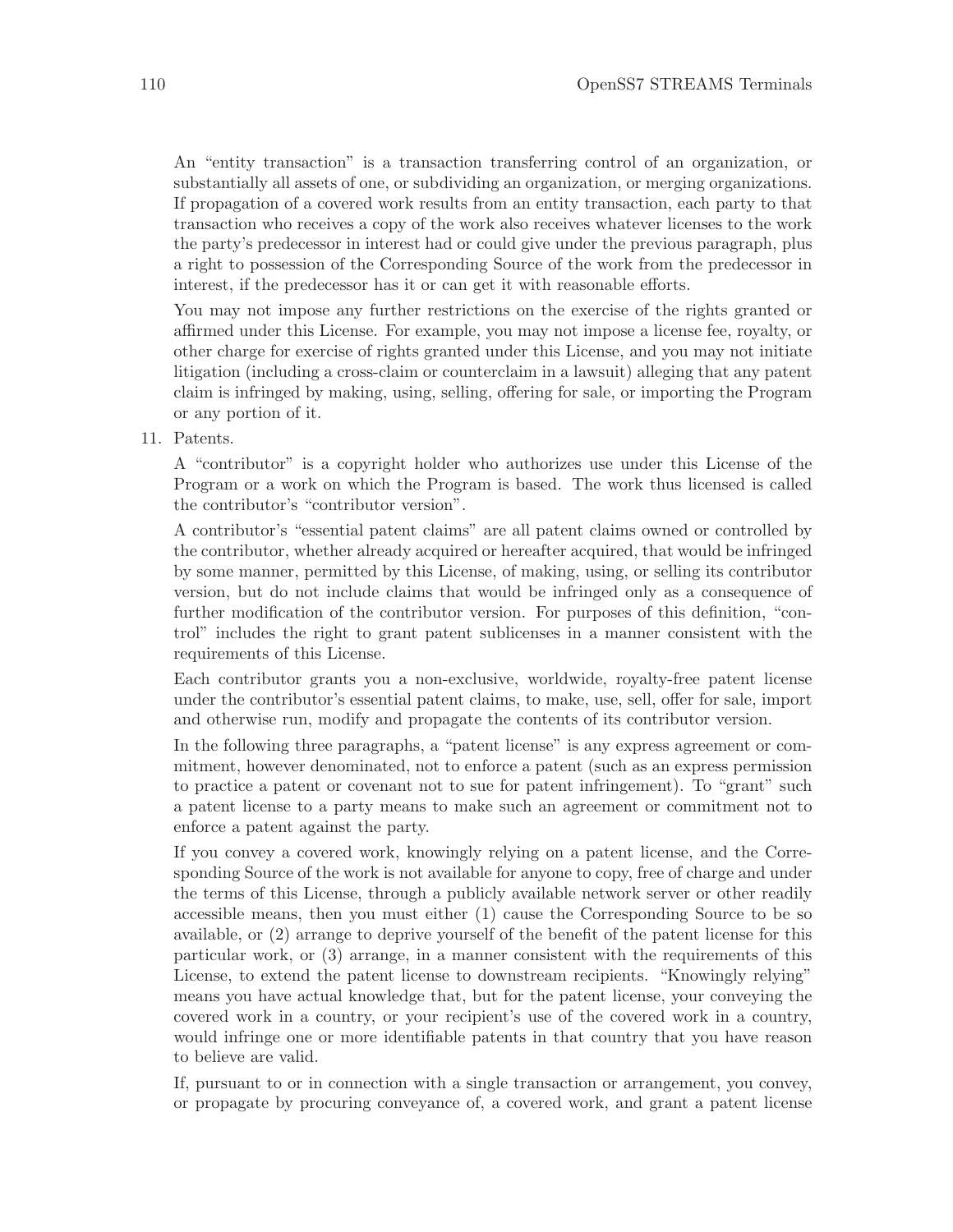to some of the parties receiving the covered work authorizing them to use, propagate, modify or convey a specific copy of the covered work, then the patent license you grant is automatically extended to all recipients of the covered work and works based on it.

A patent license is "discriminatory" if it does not include within the scope of its coverage, prohibits the exercise of, or is conditioned on the non-exercise of one or more of the rights that are specifically granted under this License. You may not convey a covered work if you are a party to an arrangement with a third party that is in the business of distributing software, under which you make payment to the third party based on the extent of your activity of conveying the work, and under which the third party grants, to any of the parties who would receive the covered work from you, a discriminatory patent license (a) in connection with copies of the covered work conveyed by you (or copies made from those copies), or (b) primarily for and in connection with specific products or compilations that contain the covered work, unless you entered into that arrangement, or that patent license was granted, prior to 28 March 2007.

Nothing in this License shall be construed as excluding or limiting any implied license or other defenses to infringement that may otherwise be available to you under applicable patent law.

12. No Surrender of Others' Freedom.

If conditions are imposed on you (whether by court order, agreement or otherwise) that contradict the conditions of this License, they do not excuse you from the conditions of this License. If you cannot convey a covered work so as to satisfy simultaneously your obligations under this License and any other pertinent obligations, then as a consequence you may not convey it at all. For example, if you agree to terms that obligate you to collect a royalty for further conveying from those to whom you convey the Program, the only way you could satisfy both those terms and this License would be to refrain entirely from conveying the Program.

13. Remote Network Interaction; Use with the GNU General Public License.

Notwithstanding any other provision of this License, if you modify the Program, your modified version must prominently offer all users interacting with it remotely through a network (if your version supports such interaction) an opportunity to receive the Corresponding Source of your version by providing access to the Corresponding Source from a network server at no charge, through some standard or customary means of facilitating copying of software. This Corresponding Source shall include the Corresponding Source for any work covered by version 3 of the GNU General Public License that is incorporated pursuant to the following paragraph.

Notwithstanding any other provision of this License, you have permission to link or combine any covered work with a work licensed under version 3 of the GNU General Public License into a single combined work, and to convey the resulting work. The terms of this License will continue to apply to the part which is the covered work, but the work with which it is combined will remain governed by version 3 of the GNU General Public License.

14. Revised Versions of this License.

The Free Software Foundation may publish revised and/or new versions of the GNU Affero General Public License from time to time. Such new versions will be similar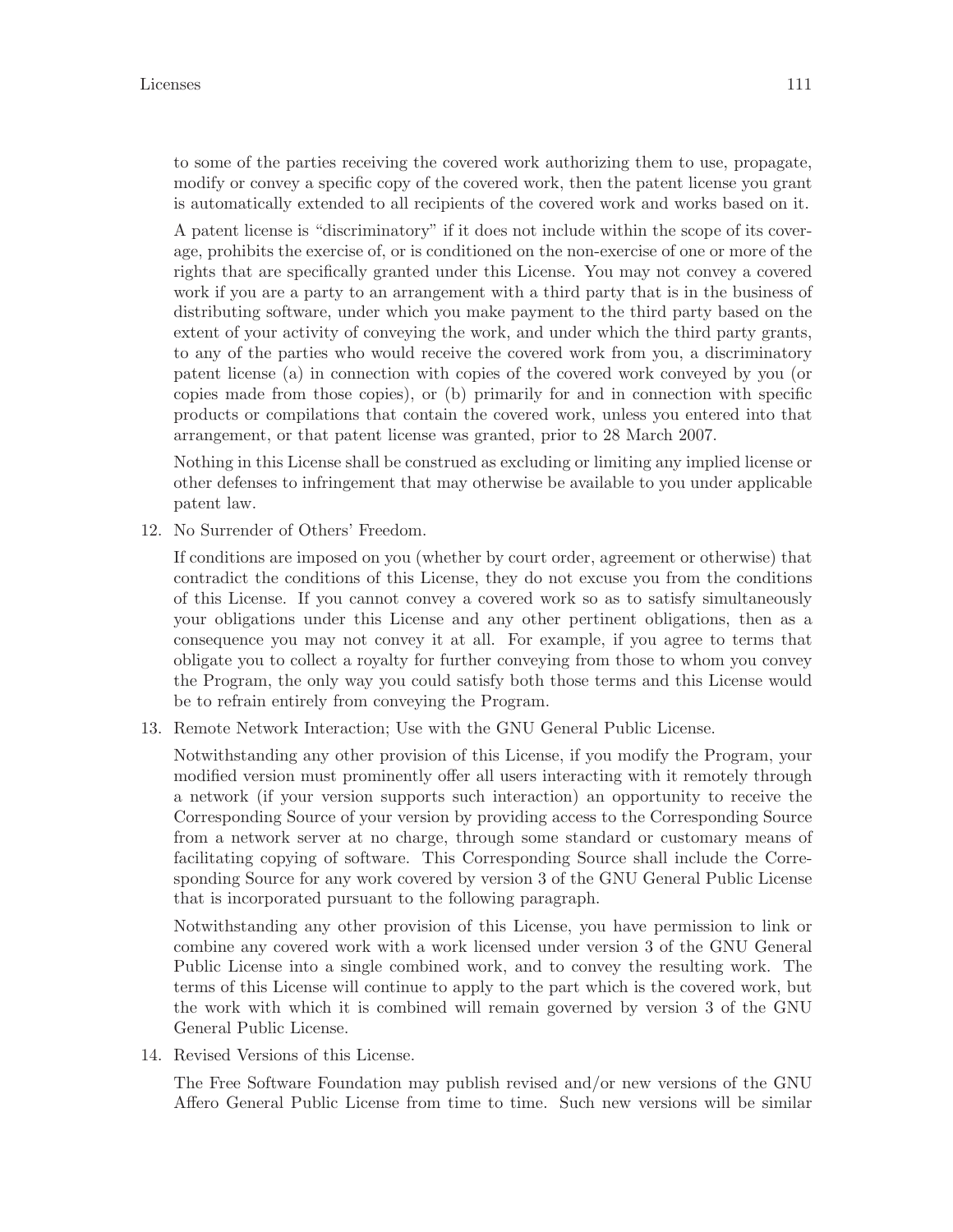in spirit to the present version, but may differ in detail to address new problems or concerns.

Each version is given a distinguishing version number. If the Program specifies that a certain numbered version of the GNU Affero General Public License "or any later version" applies to it, you have the option of following the terms and conditions either of that numbered version or of any later version published by the Free Software Foundation. If the Program does not specify a version number of the GNU Affero General Public License, you may choose any version ever published by the Free Software Foundation.

If the Program specifies that a proxy can decide which future versions of the GNU Affero General Public License can be used, that proxy's public statement of acceptance of a version permanently authorizes you to choose that version for the Program.

Later license versions may give you additional or different permissions. However, no additional obligations are imposed on any author or copyright holder as a result of your choosing to follow a later version.

15. Disclaimer of Warranty.

THERE IS NO WARRANTY FOR THE PROGRAM, TO THE EXTENT PER-MITTED BY APPLICABLE LAW. EXCEPT WHEN OTHERWISE STATED IN WRITING THE COPYRIGHT HOLDERS AND/OR OTHER PARTIES PROVIDE THE PROGRAM "AS IS" WITHOUT WARRANTY OF ANY KIND, EITHER EX-PRESSED OR IMPLIED, INCLUDING, BUT NOT LIMITED TO, THE IMPLIED WARRANTIES OF MERCHANTABILITY AND FITNESS FOR A PARTICULAR PURPOSE. THE ENTIRE RISK AS TO THE QUALITY AND PERFORMANCE OF THE PROGRAM IS WITH YOU. SHOULD THE PROGRAM PROVE DEFEC-TIVE, YOU ASSUME THE COST OF ALL NECESSARY SERVICING, REPAIR OR CORRECTION.

16. Limitation of Liability.

IN NO EVENT UNLESS REQUIRED BY APPLICABLE LAW OR AGREED TO IN WRITING WILL ANY COPYRIGHT HOLDER, OR ANY OTHER PARTY WHO MODIFIES AND/OR CONVEYS THE PROGRAM AS PERMITTED ABOVE, BE LIABLE TO YOU FOR DAMAGES, INCLUDING ANY GENERAL, SPECIAL, IN-CIDENTAL OR CONSEQUENTIAL DAMAGES ARISING OUT OF THE USE OR INABILITY TO USE THE PROGRAM (INCLUDING BUT NOT LIMITED TO LOSS OF DATA OR DATA BEING RENDERED INACCURATE OR LOSSES SUS-TAINED BY YOU OR THIRD PARTIES OR A FAILURE OF THE PROGRAM TO OPERATE WITH ANY OTHER PROGRAMS), EVEN IF SUCH HOLDER OR OTHER PARTY HAS BEEN ADVISED OF THE POSSIBILITY OF SUCH DAM-AGES.

17. Interpretation of Sections 15 and 16.

If the disclaimer of warranty and limitation of liability provided above cannot be given local legal effect according to their terms, reviewing courts shall apply local law that most closely approximates an absolute waiver of all civil liability in connection with the Program, unless a warranty or assumption of liability accompanies a copy of the Program in return for a fee.

### END OF TERMS AND CONDITIONS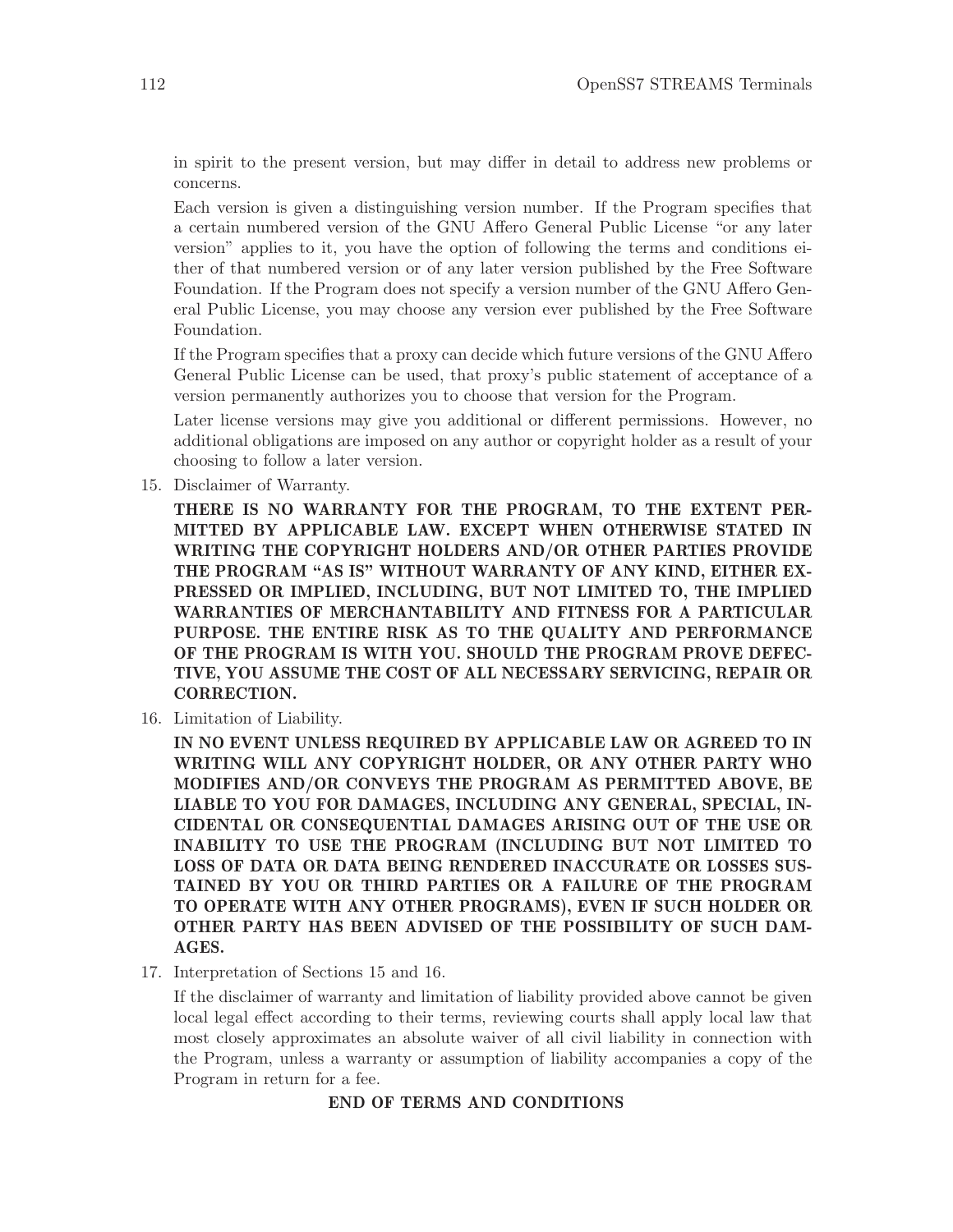### How to Apply These Terms to Your New Programs

If you develop a new program, and you want it to be of the greatest possible use to the public, the best way to achieve this is to make it free software which everyone can redistribute and change under these terms.

To do so, attach the following notices to the program. It is safest to attach them to the start of each source file to most effectively state the exclusion of warranty; and each file should have at least the "copyright" line and a pointer to where the full notice is found.

one line to give the program's name and a brief idea of what it does. Copyright (C) year name of author This program is free software: you can redistribute it and/or modify it under the terms of the GNU Affero General Public License as published by the Free Software Foundation, either version 3 of the License, or (at your option) any later version. This program is distributed in the hope that it will be useful, but

WITHOUT ANY WARRANTY; without even the implied warranty of MERCHANTABILITY or FITNESS FOR A PARTICULAR PURPOSE. See the GNU Affero General Public License for more details.

You should have received a copy of the GNU Affero General Public License along with this program. If not, see <http://www.gnu.org/licenses/>.

Also add information on how to contact you by electronic and paper mail.

If your software can interact with users remotely through a network, you should also make sure that it provides a way for users to get its source. For example, if your program is a web application, its interface could display a "Source" link that leads users to an archive of the code. There are many ways you could offer source, and different solutions will be better for different programs; see section 13 for the specific requirements.

You should also get your employer (if you work as a programmer) or school, if any, to sign a "copyright disclaimer" for the program, if necessary. For more information on this, and how to apply and follow the GNU AGPL, see <http://www.gnu.org/licenses/>.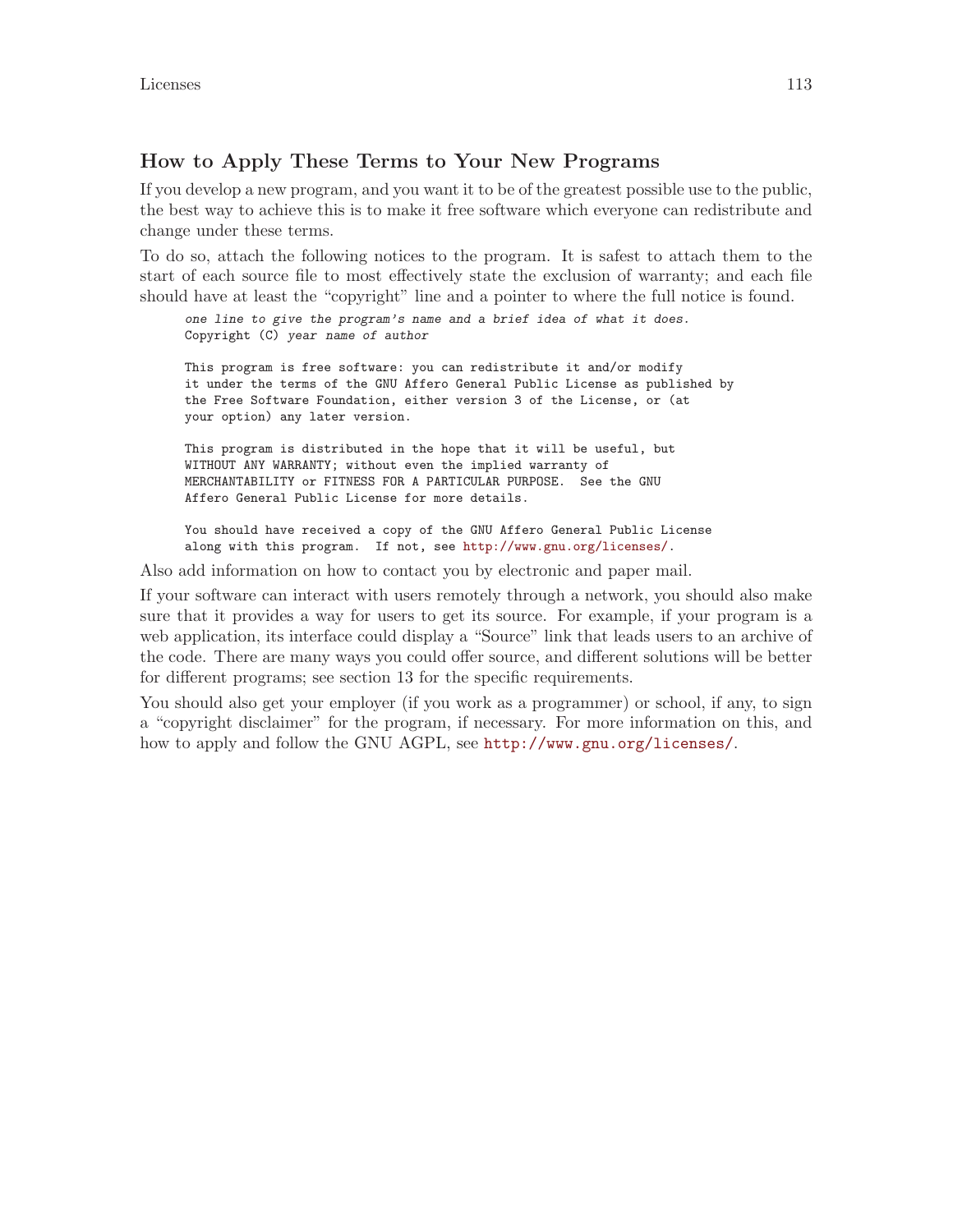# GNU General Public License

#### GNU GENERAL PUBLIC LICENSE Version 3, 29 June 2007

Copyright (c) 2007 Free Software Foundation, Inc. <http://fsf.org/>

Everyone is permitted to copy and distribute verbatim copies of this license document, but changing it is not allowed.

### Preamble

The GNU General Public License is a free, copyleft license for software and other kinds of works.

The licenses for most software and other practical works are designed to take away your freedom to share and change the works. By contrast, the GNU General Public License is intended to guarantee your freedom to share and change all versions of a program–to make sure it remains free software for all its users. We, the Free Software Foundation, use the GNU General Public License for most of our software; it applies also to any other work released this way by its authors. You can apply it to your programs, too.

When we speak of free software, we are referring to freedom, not price. Our General Public Licenses are designed to make sure that you have the freedom to distribute copies of free software (and charge for them if you wish), that you receive source code or can get it if you want it, that you can change the software or use pieces of it in new free programs, and that you know you can do these things.

To protect your rights, we need to prevent others from denying you these rights or asking you to surrender the rights. Therefore, you have certain responsibilities if you distribute copies of the software, or if you modify it: responsibilities to respect the freedom of others.

For example, if you distribute copies of such a program, whether gratis or for a fee, you must pass on to the recipients the same freedoms that you received. You must make sure that they, too, receive or can get the source code. And you must show them these terms so they know their rights.

Developers that use the GNU GPL protect your rights with two steps: (1) assert copyright on the software, and (2) offer you this License giving you legal permission to copy, distribute and/or modify it.

For the developers' and authors' protection, the GPL clearly explains that there is no warranty for this free software. For both users' and authors' sake, the GPL requires that modified versions be marked as changed, so that their problems will not be attributed erroneously to authors of previous versions.

Some devices are designed to deny users access to install or run modified versions of the software inside them, although the manufacturer can do so. This is fundamentally incompatible with the aim of protecting users' freedom to change the software. The systematic pattern of such abuse occurs in the area of products for individuals to use, which is precisely where it is most unacceptable. Therefore, we have designed this version of the GPL to prohibit the practice for those products. If such problems arise substantially in other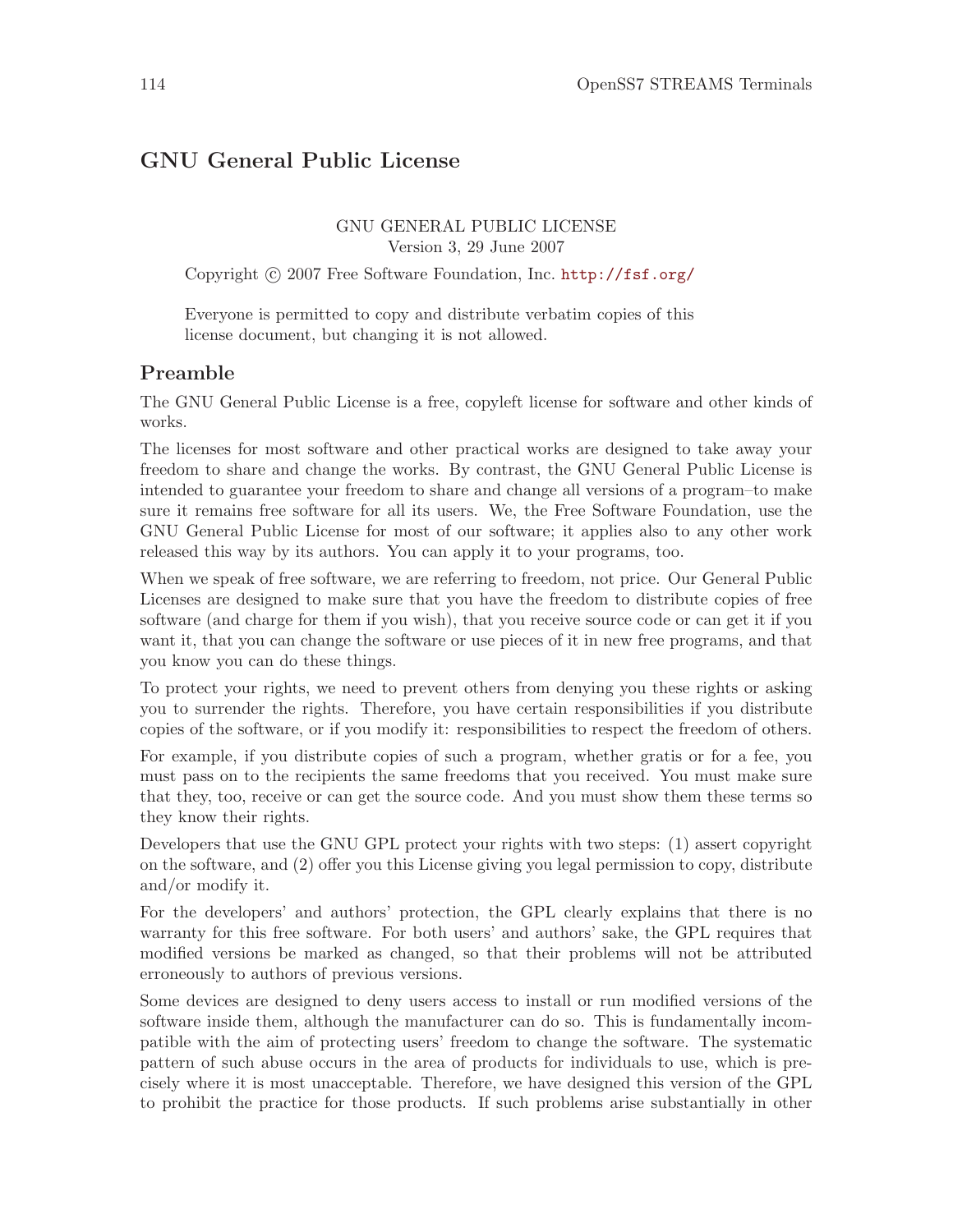domains, we stand ready to extend this provision to those domains in future versions of the GPL, as needed to protect the freedom of users.

Finally, every program is threatened constantly by software patents. States should not allow patents to restrict development and use of software on general-purpose computers, but in those that do, we wish to avoid the special danger that patents applied to a free program could make it effectively proprietary. To prevent this, the GPL assures that patents cannot be used to render the program non-free.

The precise terms and conditions for copying, distribution and modification follow.

# Terms and Conditions

0. Definitions.

"This License" refers to version 3 of the GNU General Public License.

"Copyright" also means copyright-like laws that apply to other kinds of works, such as semiconductor masks.

"The Program" refers to any copyrightable work licensed under this License. Each licensee is addressed as "you". "Licensees" and "recipients" may be individuals or organizations.

To "modify" a work means to copy from or adapt all or part of the work in a fashion requiring copyright permission, other than the making of an exact copy. The resulting work is called a "modified version" of the earlier work or a work "based on" the earlier work.

A "covered work" means either the unmodified Program or a work based on the Program.

To "propagate" a work means to do anything with it that, without permission, would make you directly or secondarily liable for infringement under applicable copyright law, except executing it on a computer or modifying a private copy. Propagation includes copying, distribution (with or without modification), making available to the public, and in some countries other activities as well.

To "convey" a work means any kind of propagation that enables other parties to make or receive copies. Mere interaction with a user through a computer network, with no transfer of a copy, is not conveying.

An interactive user interface displays "Appropriate Legal Notices" to the extent that it includes a convenient and prominently visible feature that (1) displays an appropriate copyright notice, and (2) tells the user that there is no warranty for the work (except to the extent that warranties are provided), that licensees may convey the work under this License, and how to view a copy of this License. If the interface presents a list of user commands or options, such as a menu, a prominent item in the list meets this criterion.

1. Source Code.

The "source code" for a work means the preferred form of the work for making modifications to it. "Object code" means any non-source form of a work.

A "Standard Interface" means an interface that either is an official standard defined by a recognized standards body, or, in the case of interfaces specified for a particular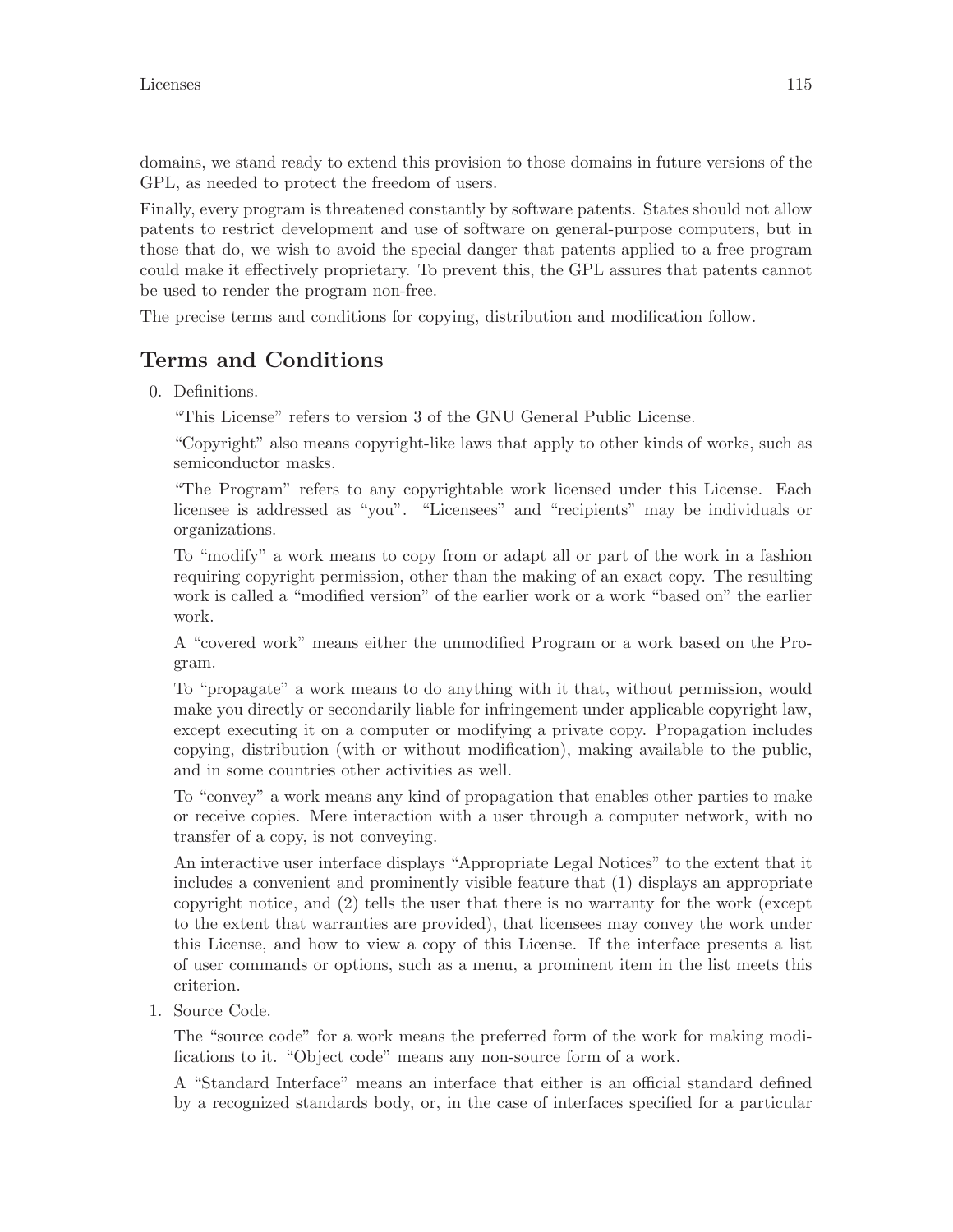programming language, one that is widely used among developers working in that language.

The "System Libraries" of an executable work include anything, other than the work as a whole, that (a) is included in the normal form of packaging a Major Component, but which is not part of that Major Component, and (b) serves only to enable use of the work with that Major Component, or to implement a Standard Interface for which an implementation is available to the public in source code form. A "Major Component", in this context, means a major essential component (kernel, window system, and so on) of the specific operating system (if any) on which the executable work runs, or a compiler used to produce the work, or an object code interpreter used to run it.

The "Corresponding Source" for a work in object code form means all the source code needed to generate, install, and (for an executable work) run the object code and to modify the work, including scripts to control those activities. However, it does not include the work's System Libraries, or general-purpose tools or generally available free programs which are used unmodified in performing those activities but which are not part of the work. For example, Corresponding Source includes interface definition files associated with source files for the work, and the source code for shared libraries and dynamically linked subprograms that the work is specifically designed to require, such as by intimate data communication or control flow between those subprograms and other parts of the work.

The Corresponding Source need not include anything that users can regenerate automatically from other parts of the Corresponding Source.

The Corresponding Source for a work in source code form is that same work.

2. Basic Permissions.

All rights granted under this License are granted for the term of copyright on the Program, and are irrevocable provided the stated conditions are met. This License explicitly affirms your unlimited permission to run the unmodified Program. The output from running a covered work is covered by this License only if the output, given its content, constitutes a covered work. This License acknowledges your rights of fair use or other equivalent, as provided by copyright law.

You may make, run and propagate covered works that you do not convey, without conditions so long as your license otherwise remains in force. You may convey covered works to others for the sole purpose of having them make modifications exclusively for you, or provide you with facilities for running those works, provided that you comply with the terms of this License in conveying all material for which you do not control copyright. Those thus making or running the covered works for you must do so exclusively on your behalf, under your direction and control, on terms that prohibit them from making any copies of your copyrighted material outside their relationship with you.

Conveying under any other circumstances is permitted solely under the conditions stated below. Sublicensing is not allowed; section 10 makes it unnecessary.

3. Protecting Users' Legal Rights From Anti-Circumvention Law.

No covered work shall be deemed part of an effective technological measure under any applicable law fulfilling obligations under article 11 of the WIPO copyright treaty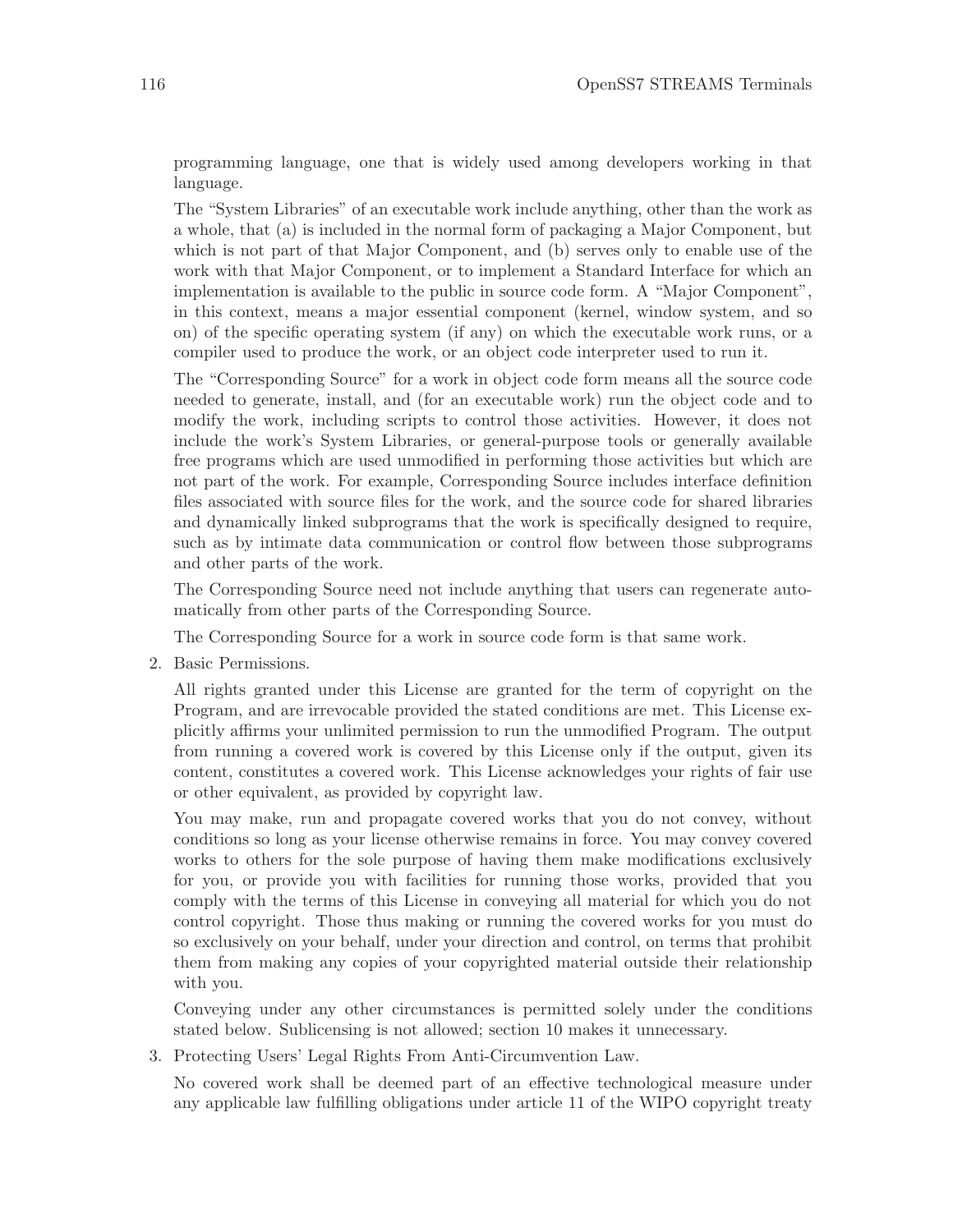adopted on 20 December 1996, or similar laws prohibiting or restricting circumvention of such measures.

When you convey a covered work, you waive any legal power to forbid circumvention of technological measures to the extent such circumvention is effected by exercising rights under this License with respect to the covered work, and you disclaim any intention to limit operation or modification of the work as a means of enforcing, against the work's users, your or third parties' legal rights to forbid circumvention of technological measures.

4. Conveying Verbatim Copies.

You may convey verbatim copies of the Program's source code as you receive it, in any medium, provided that you conspicuously and appropriately publish on each copy an appropriate copyright notice; keep intact all notices stating that this License and any non-permissive terms added in accord with section 7 apply to the code; keep intact all notices of the absence of any warranty; and give all recipients a copy of this License along with the Program.

You may charge any price or no price for each copy that you convey, and you may offer support or warranty protection for a fee.

5. Conveying Modified Source Versions.

You may convey a work based on the Program, or the modifications to produce it from the Program, in the form of source code under the terms of section 4, provided that you also meet all of these conditions:

- a. The work must carry prominent notices stating that you modified it, and giving a relevant date.
- b. The work must carry prominent notices stating that it is released under this License and any conditions added under section 7. This requirement modifies the requirement in section 4 to "keep intact all notices".
- c. You must license the entire work, as a whole, under this License to anyone who comes into possession of a copy. This License will therefore apply, along with any applicable section 7 additional terms, to the whole of the work, and all its parts, regardless of how they are packaged. This License gives no permission to license the work in any other way, but it does not invalidate such permission if you have separately received it.
- d. If the work has interactive user interfaces, each must display Appropriate Legal Notices; however, if the Program has interactive interfaces that do not display Appropriate Legal Notices, your work need not make them do so.

A compilation of a covered work with other separate and independent works, which are not by their nature extensions of the covered work, and which are not combined with it such as to form a larger program, in or on a volume of a storage or distribution medium, is called an "aggregate" if the compilation and its resulting copyright are not used to limit the access or legal rights of the compilation's users beyond what the individual works permit. Inclusion of a covered work in an aggregate does not cause this License to apply to the other parts of the aggregate.

6. Conveying Non-Source Forms.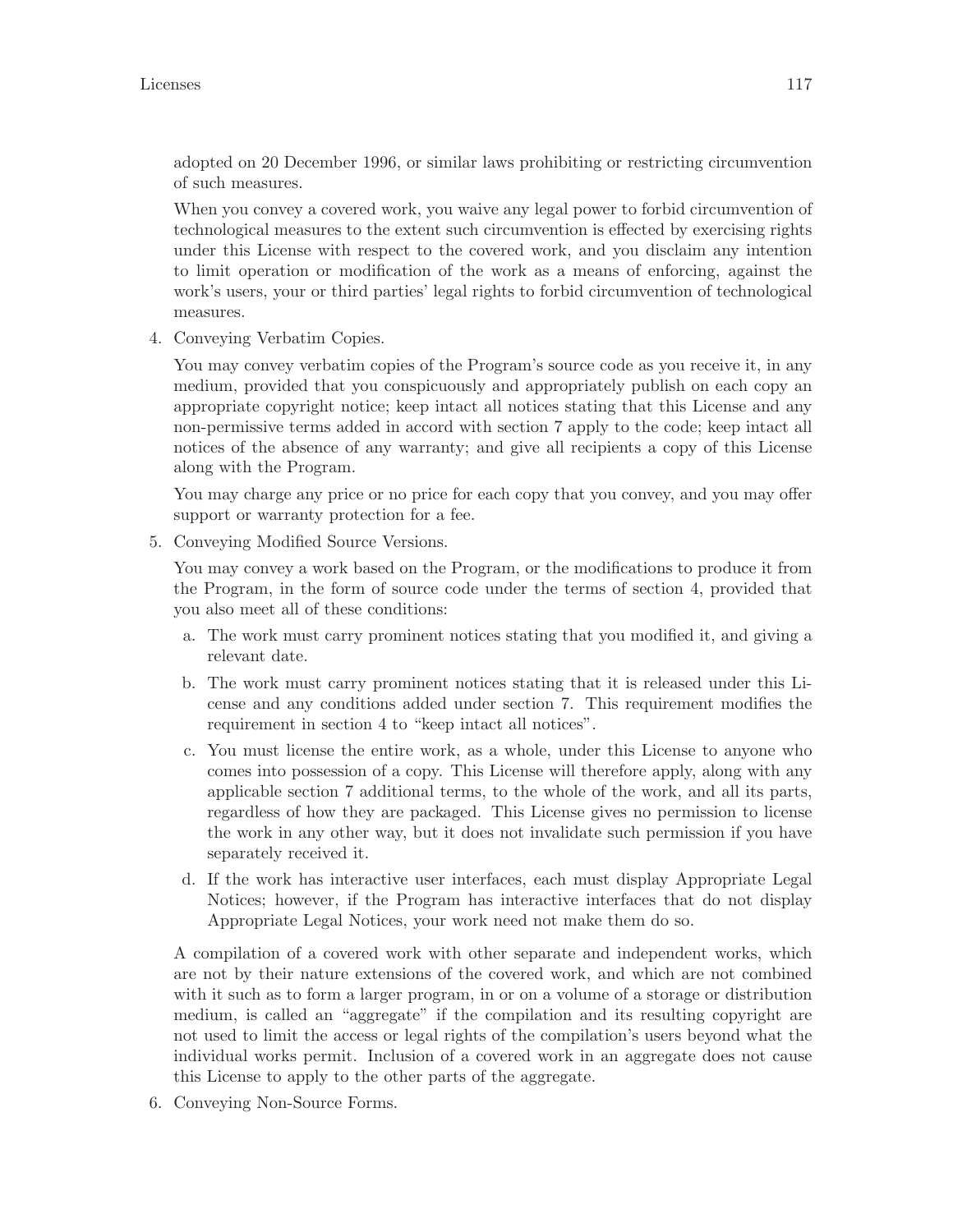You may convey a covered work in object code form under the terms of sections 4 and 5, provided that you also convey the machine-readable Corresponding Source under the terms of this License, in one of these ways:

- a. Convey the object code in, or embodied in, a physical product (including a physical distribution medium), accompanied by the Corresponding Source fixed on a durable physical medium customarily used for software interchange.
- b. Convey the object code in, or embodied in, a physical product (including a physical distribution medium), accompanied by a written offer, valid for at least three years and valid for as long as you offer spare parts or customer support for that product model, to give anyone who possesses the object code either (1) a copy of the Corresponding Source for all the software in the product that is covered by this License, on a durable physical medium customarily used for software interchange, for a price no more than your reasonable cost of physically performing this conveying of source, or (2) access to copy the Corresponding Source from a network server at no charge.
- c. Convey individual copies of the object code with a copy of the written offer to provide the Corresponding Source. This alternative is allowed only occasionally and noncommercially, and only if you received the object code with such an offer, in accord with subsection 6b.
- d. Convey the object code by offering access from a designated place (gratis or for a charge), and offer equivalent access to the Corresponding Source in the same way through the same place at no further charge. You need not require recipients to copy the Corresponding Source along with the object code. If the place to copy the object code is a network server, the Corresponding Source may be on a different server (operated by you or a third party) that supports equivalent copying facilities, provided you maintain clear directions next to the object code saying where to find the Corresponding Source. Regardless of what server hosts the Corresponding Source, you remain obligated to ensure that it is available for as long as needed to satisfy these requirements.
- e. Convey the object code using peer-to-peer transmission, provided you inform other peers where the object code and Corresponding Source of the work are being offered to the general public at no charge under subsection 6d.

A separable portion of the object code, whose source code is excluded from the Corresponding Source as a System Library, need not be included in conveying the object code work.

A "User Product" is either (1) a "consumer product", which means any tangible personal property which is normally used for personal, family, or household purposes, or (2) anything designed or sold for incorporation into a dwelling. In determining whether a product is a consumer product, doubtful cases shall be resolved in favor of coverage. For a particular product received by a particular user, "normally used" refers to a typical or common use of that class of product, regardless of the status of the particular user or of the way in which the particular user actually uses, or expects or is expected to use, the product. A product is a consumer product regardless of whether the product has substantial commercial, industrial or non-consumer uses, unless such uses represent the only significant mode of use of the product.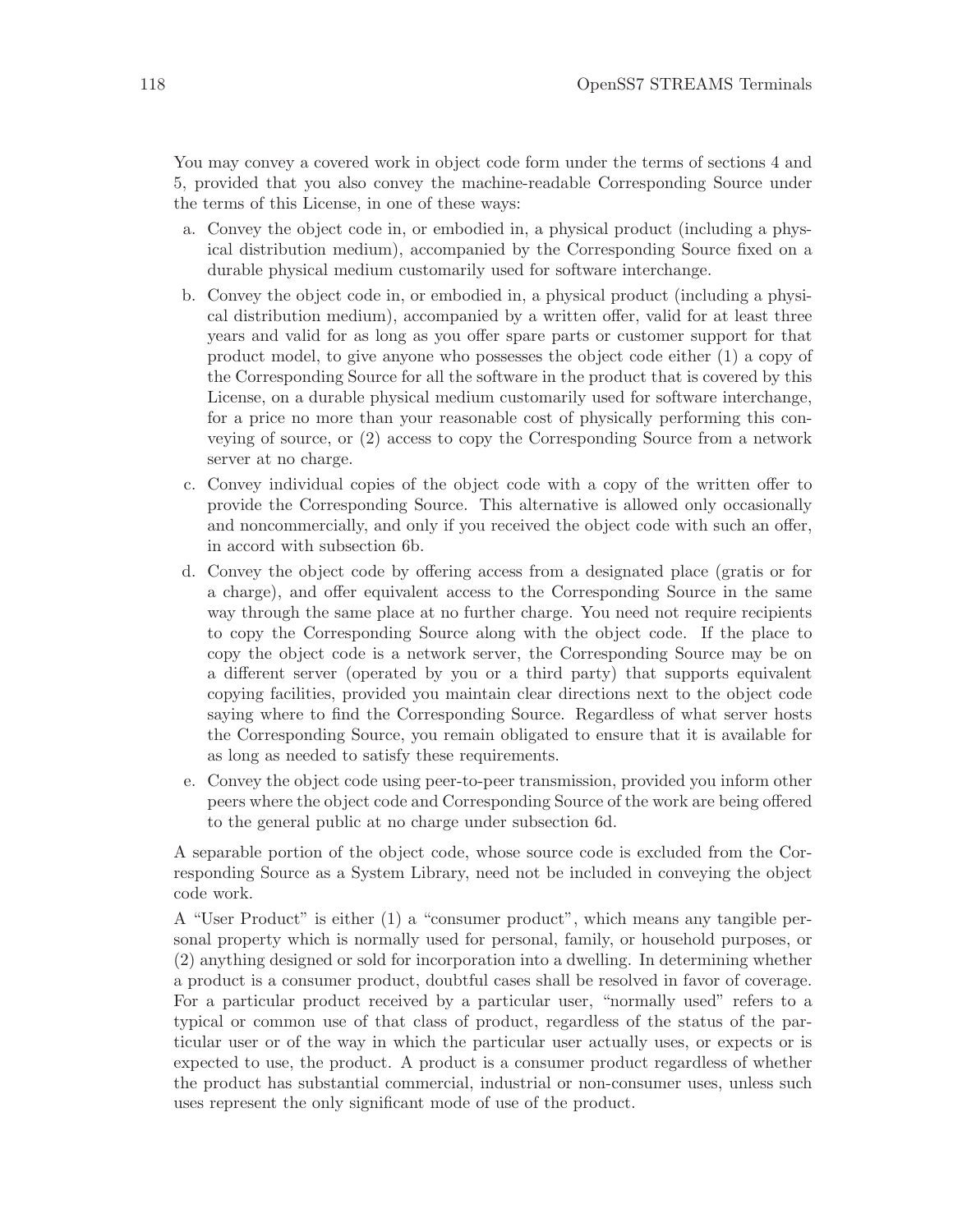"Installation Information" for a User Product means any methods, procedures, authorization keys, or other information required to install and execute modified versions of a covered work in that User Product from a modified version of its Corresponding Source. The information must suffice to ensure that the continued functioning of the modified object code is in no case prevented or interfered with solely because modification has been made.

If you convey an object code work under this section in, or with, or specifically for use in, a User Product, and the conveying occurs as part of a transaction in which the right of possession and use of the User Product is transferred to the recipient in perpetuity or for a fixed term (regardless of how the transaction is characterized), the Corresponding Source conveyed under this section must be accompanied by the Installation Information. But this requirement does not apply if neither you nor any third party retains the ability to install modified object code on the User Product (for example, the work has been installed in ROM).

The requirement to provide Installation Information does not include a requirement to continue to provide support service, warranty, or updates for a work that has been modified or installed by the recipient, or for the User Product in which it has been modified or installed. Access to a network may be denied when the modification itself materially and adversely affects the operation of the network or violates the rules and protocols for communication across the network.

Corresponding Source conveyed, and Installation Information provided, in accord with this section must be in a format that is publicly documented (and with an implementation available to the public in source code form), and must require no special password or key for unpacking, reading or copying.

7. Additional Terms.

"Additional permissions" are terms that supplement the terms of this License by making exceptions from one or more of its conditions. Additional permissions that are applicable to the entire Program shall be treated as though they were included in this License, to the extent that they are valid under applicable law. If additional permissions apply only to part of the Program, that part may be used separately under those permissions, but the entire Program remains governed by this License without regard to the additional permissions.

When you convey a copy of a covered work, you may at your option remove any additional permissions from that copy, or from any part of it. (Additional permissions may be written to require their own removal in certain cases when you modify the work.) You may place additional permissions on material, added by you to a covered work, for which you have or can give appropriate copyright permission.

Notwithstanding any other provision of this License, for material you add to a covered work, you may (if authorized by the copyright holders of that material) supplement the terms of this License with terms:

- a. Disclaiming warranty or limiting liability differently from the terms of sections 15 and 16 of this License; or
- b. Requiring preservation of specified reasonable legal notices or author attributions in that material or in the Appropriate Legal Notices displayed by works containing it; or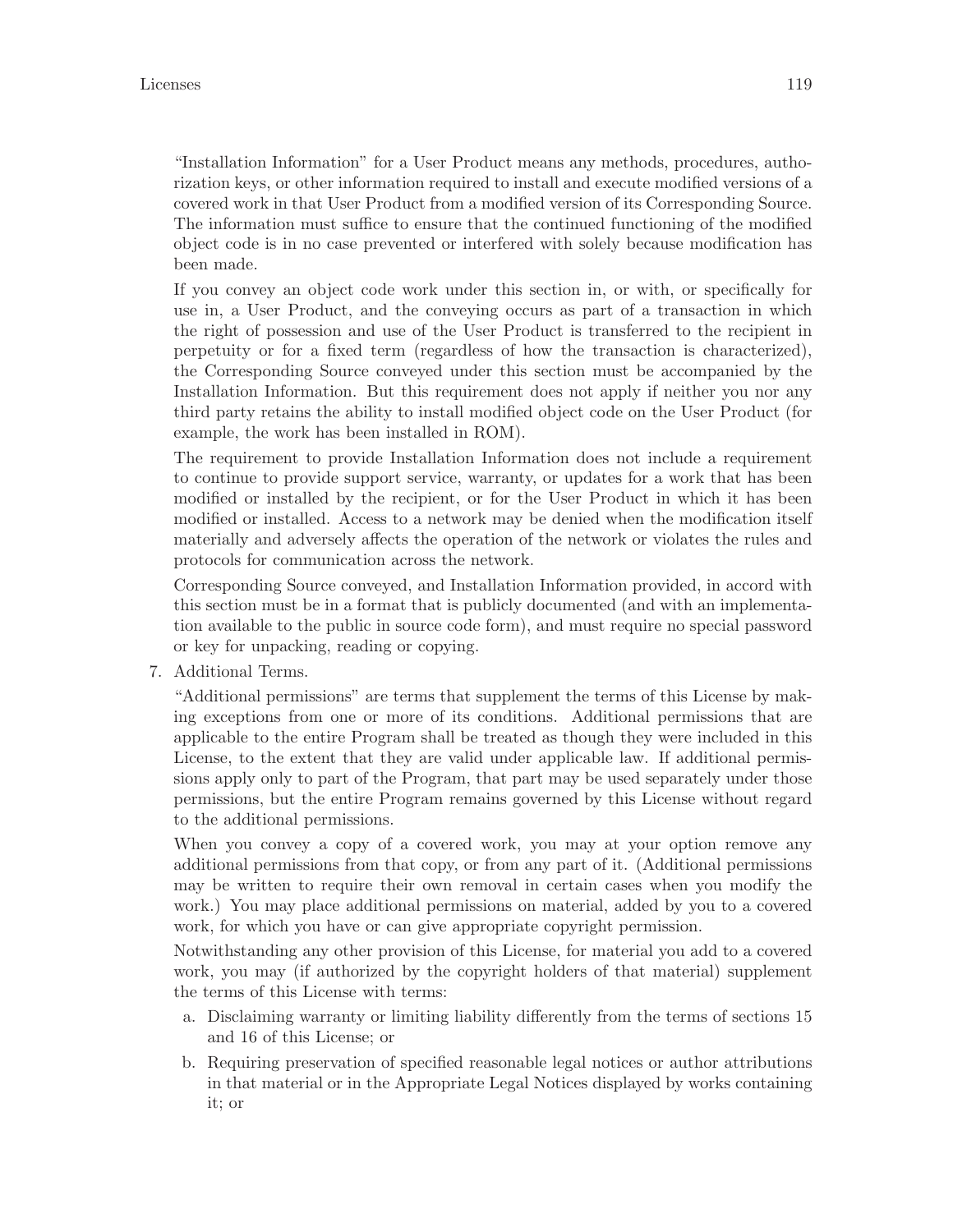- c. Prohibiting misrepresentation of the origin of that material, or requiring that modified versions of such material be marked in reasonable ways as different from the original version; or
- d. Limiting the use for publicity purposes of names of licensors or authors of the material; or
- e. Declining to grant rights under trademark law for use of some trade names, trademarks, or service marks; or
- f. Requiring indemnification of licensors and authors of that material by anyone who conveys the material (or modified versions of it) with contractual assumptions of liability to the recipient, for any liability that these contractual assumptions directly impose on those licensors and authors.

All other non-permissive additional terms are considered "further restrictions" within the meaning of section 10. If the Program as you received it, or any part of it, contains a notice stating that it is governed by this License along with a term that is a further restriction, you may remove that term. If a license document contains a further restriction but permits relicensing or conveying under this License, you may add to a covered work material governed by the terms of that license document, provided that the further restriction does not survive such relicensing or conveying.

If you add terms to a covered work in accord with this section, you must place, in the relevant source files, a statement of the additional terms that apply to those files, or a notice indicating where to find the applicable terms.

Additional terms, permissive or non-permissive, may be stated in the form of a separately written license, or stated as exceptions; the above requirements apply either way.

8. Termination.

You may not propagate or modify a covered work except as expressly provided under this License. Any attempt otherwise to propagate or modify it is void, and will automatically terminate your rights under this License (including any patent licenses granted under the third paragraph of section 11).

However, if you cease all violation of this License, then your license from a particular copyright holder is reinstated (a) provisionally, unless and until the copyright holder explicitly and finally terminates your license, and (b) permanently, if the copyright holder fails to notify you of the violation by some reasonable means prior to 60 days after the cessation.

Moreover, your license from a particular copyright holder is reinstated permanently if the copyright holder notifies you of the violation by some reasonable means, this is the first time you have received notice of violation of this License (for any work) from that copyright holder, and you cure the violation prior to 30 days after your receipt of the notice.

Termination of your rights under this section does not terminate the licenses of parties who have received copies or rights from you under this License. If your rights have been terminated and not permanently reinstated, you do not qualify to receive new licenses for the same material under section 10.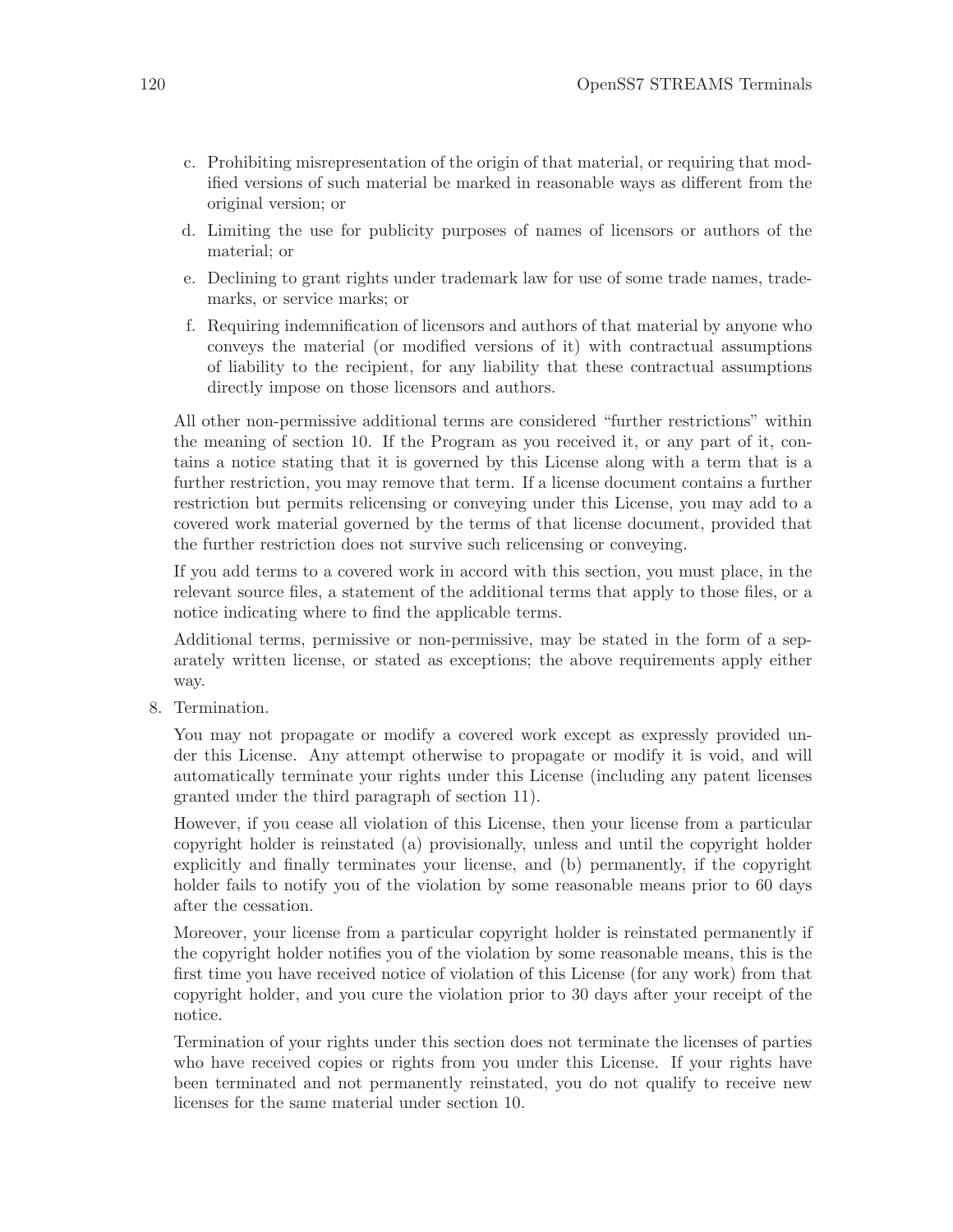9. Acceptance Not Required for Having Copies.

You are not required to accept this License in order to receive or run a copy of the Program. Ancillary propagation of a covered work occurring solely as a consequence of using peer-to-peer transmission to receive a copy likewise does not require acceptance. However, nothing other than this License grants you permission to propagate or modify any covered work. These actions infringe copyright if you do not accept this License. Therefore, by modifying or propagating a covered work, you indicate your acceptance of this License to do so.

10. Automatic Licensing of Downstream Recipients.

Each time you convey a covered work, the recipient automatically receives a license from the original licensors, to run, modify and propagate that work, subject to this License. You are not responsible for enforcing compliance by third parties with this License.

An "entity transaction" is a transaction transferring control of an organization, or substantially all assets of one, or subdividing an organization, or merging organizations. If propagation of a covered work results from an entity transaction, each party to that transaction who receives a copy of the work also receives whatever licenses to the work the party's predecessor in interest had or could give under the previous paragraph, plus a right to possession of the Corresponding Source of the work from the predecessor in interest, if the predecessor has it or can get it with reasonable efforts.

You may not impose any further restrictions on the exercise of the rights granted or affirmed under this License. For example, you may not impose a license fee, royalty, or other charge for exercise of rights granted under this License, and you may not initiate litigation (including a cross-claim or counterclaim in a lawsuit) alleging that any patent claim is infringed by making, using, selling, offering for sale, or importing the Program or any portion of it.

11. Patents.

A "contributor" is a copyright holder who authorizes use under this License of the Program or a work on which the Program is based. The work thus licensed is called the contributor's "contributor version".

A contributor's "essential patent claims" are all patent claims owned or controlled by the contributor, whether already acquired or hereafter acquired, that would be infringed by some manner, permitted by this License, of making, using, or selling its contributor version, but do not include claims that would be infringed only as a consequence of further modification of the contributor version. For purposes of this definition, "control" includes the right to grant patent sublicenses in a manner consistent with the requirements of this License.

Each contributor grants you a non-exclusive, worldwide, royalty-free patent license under the contributor's essential patent claims, to make, use, sell, offer for sale, import and otherwise run, modify and propagate the contents of its contributor version.

In the following three paragraphs, a "patent license" is any express agreement or commitment, however denominated, not to enforce a patent (such as an express permission to practice a patent or covenant not to sue for patent infringement). To "grant" such a patent license to a party means to make such an agreement or commitment not to enforce a patent against the party.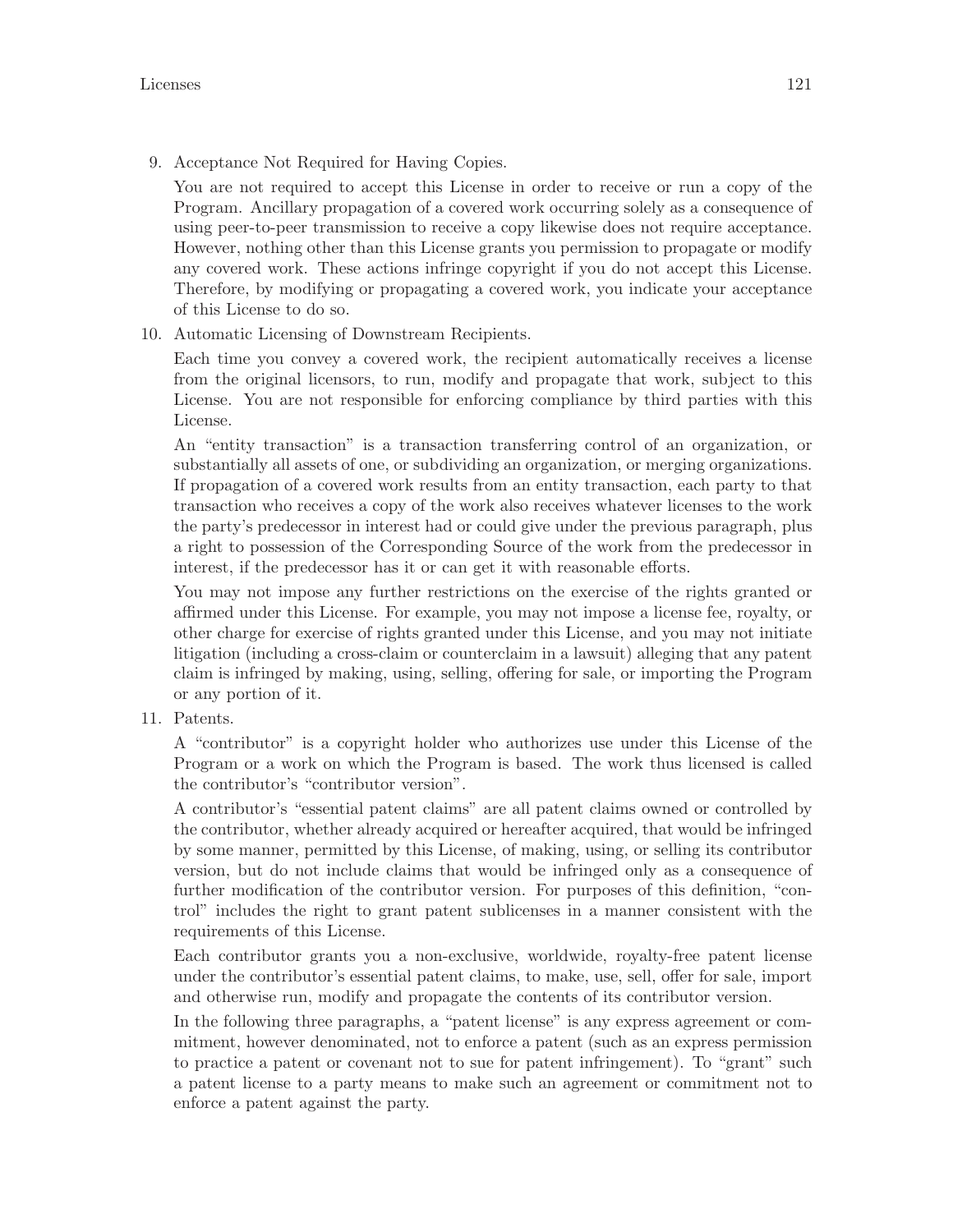If you convey a covered work, knowingly relying on a patent license, and the Corresponding Source of the work is not available for anyone to copy, free of charge and under the terms of this License, through a publicly available network server or other readily accessible means, then you must either (1) cause the Corresponding Source to be so available, or (2) arrange to deprive yourself of the benefit of the patent license for this particular work, or (3) arrange, in a manner consistent with the requirements of this License, to extend the patent license to downstream recipients. "Knowingly relying" means you have actual knowledge that, but for the patent license, your conveying the covered work in a country, or your recipient's use of the covered work in a country, would infringe one or more identifiable patents in that country that you have reason to believe are valid.

If, pursuant to or in connection with a single transaction or arrangement, you convey, or propagate by procuring conveyance of, a covered work, and grant a patent license to some of the parties receiving the covered work authorizing them to use, propagate, modify or convey a specific copy of the covered work, then the patent license you grant is automatically extended to all recipients of the covered work and works based on it.

A patent license is "discriminatory" if it does not include within the scope of its coverage, prohibits the exercise of, or is conditioned on the non-exercise of one or more of the rights that are specifically granted under this License. You may not convey a covered work if you are a party to an arrangement with a third party that is in the business of distributing software, under which you make payment to the third party based on the extent of your activity of conveying the work, and under which the third party grants, to any of the parties who would receive the covered work from you, a discriminatory patent license (a) in connection with copies of the covered work conveyed by you (or copies made from those copies), or (b) primarily for and in connection with specific products or compilations that contain the covered work, unless you entered into that arrangement, or that patent license was granted, prior to 28 March 2007.

Nothing in this License shall be construed as excluding or limiting any implied license or other defenses to infringement that may otherwise be available to you under applicable patent law.

12. No Surrender of Others' Freedom.

If conditions are imposed on you (whether by court order, agreement or otherwise) that contradict the conditions of this License, they do not excuse you from the conditions of this License. If you cannot convey a covered work so as to satisfy simultaneously your obligations under this License and any other pertinent obligations, then as a consequence you may not convey it at all. For example, if you agree to terms that obligate you to collect a royalty for further conveying from those to whom you convey the Program, the only way you could satisfy both those terms and this License would be to refrain entirely from conveying the Program.

13. Use with the GNU Affero General Public License.

Notwithstanding any other provision of this License, you have permission to link or combine any covered work with a work licensed under version 3 of the GNU Affero General Public License into a single combined work, and to convey the resulting work. The terms of this License will continue to apply to the part which is the covered work,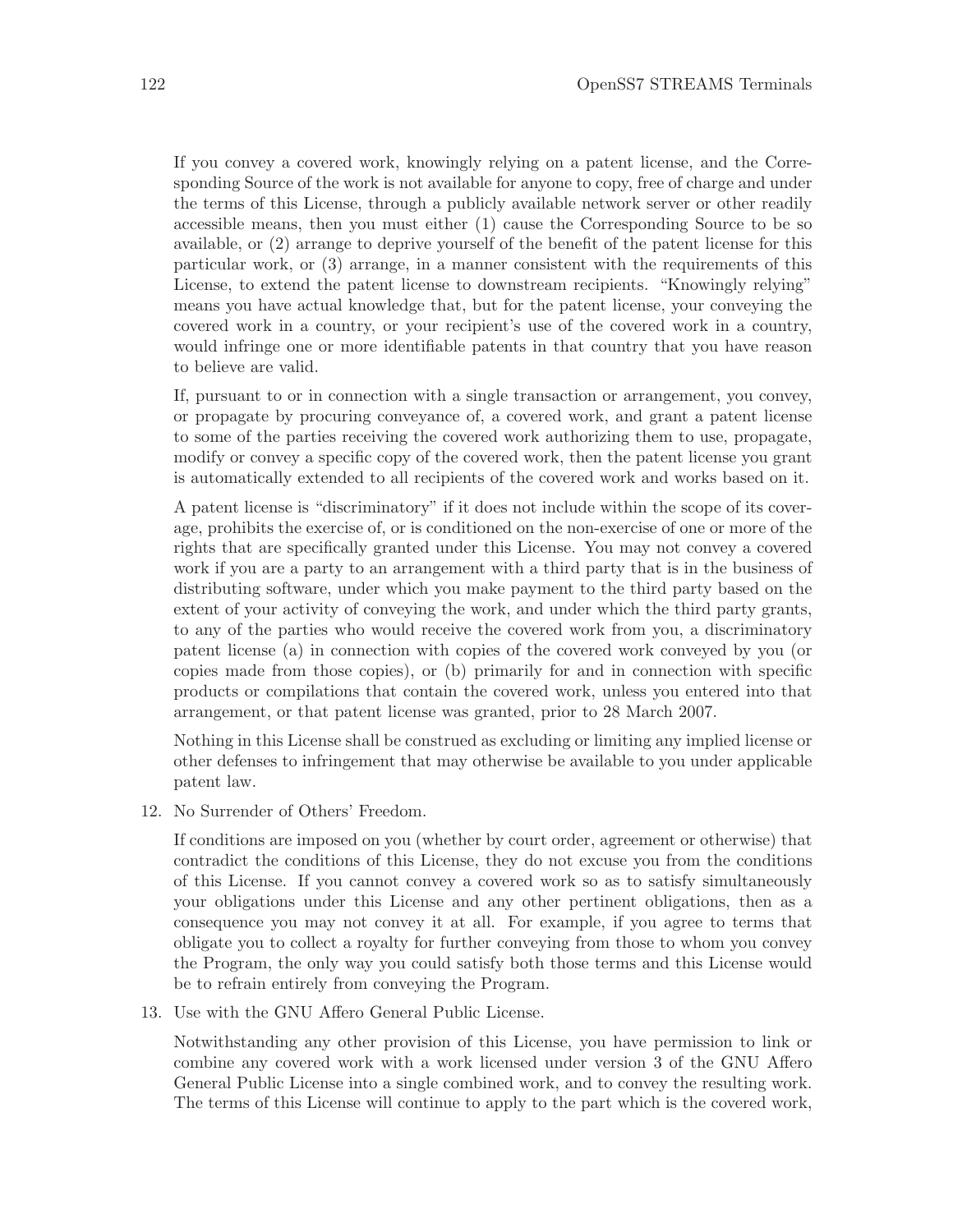but the special requirements of the GNU Affero General Public License, section 13, concerning interaction through a network will apply to the combination as such.

14. Revised Versions of this License.

The Free Software Foundation may publish revised and/or new versions of the GNU General Public License from time to time. Such new versions will be similar in spirit to the present version, but may differ in detail to address new problems or concerns.

Each version is given a distinguishing version number. If the Program specifies that a certain numbered version of the GNU General Public License "or any later version" applies to it, you have the option of following the terms and conditions either of that numbered version or of any later version published by the Free Software Foundation. If the Program does not specify a version number of the GNU General Public License, you may choose any version ever published by the Free Software Foundation.

If the Program specifies that a proxy can decide which future versions of the GNU General Public License can be used, that proxy's public statement of acceptance of a version permanently authorizes you to choose that version for the Program.

Later license versions may give you additional or different permissions. However, no additional obligations are imposed on any author or copyright holder as a result of your choosing to follow a later version.

15. Disclaimer of Warranty.

THERE IS NO WARRANTY FOR THE PROGRAM, TO THE EXTENT PER-MITTED BY APPLICABLE LAW. EXCEPT WHEN OTHERWISE STATED IN WRITING THE COPYRIGHT HOLDERS AND/OR OTHER PARTIES PROVIDE THE PROGRAM "AS IS" WITHOUT WARRANTY OF ANY KIND, EITHER EX-PRESSED OR IMPLIED, INCLUDING, BUT NOT LIMITED TO, THE IMPLIED WARRANTIES OF MERCHANTABILITY AND FITNESS FOR A PARTICULAR PURPOSE. THE ENTIRE RISK AS TO THE QUALITY AND PERFORMANCE OF THE PROGRAM IS WITH YOU. SHOULD THE PROGRAM PROVE DEFEC-TIVE, YOU ASSUME THE COST OF ALL NECESSARY SERVICING, REPAIR OR CORRECTION.

16. Limitation of Liability.

IN NO EVENT UNLESS REQUIRED BY APPLICABLE LAW OR AGREED TO IN WRITING WILL ANY COPYRIGHT HOLDER, OR ANY OTHER PARTY WHO MODIFIES AND/OR CONVEYS THE PROGRAM AS PERMITTED ABOVE, BE LIABLE TO YOU FOR DAMAGES, INCLUDING ANY GENERAL, SPECIAL, IN-CIDENTAL OR CONSEQUENTIAL DAMAGES ARISING OUT OF THE USE OR INABILITY TO USE THE PROGRAM (INCLUDING BUT NOT LIMITED TO LOSS OF DATA OR DATA BEING RENDERED INACCURATE OR LOSSES SUS-TAINED BY YOU OR THIRD PARTIES OR A FAILURE OF THE PROGRAM TO OPERATE WITH ANY OTHER PROGRAMS), EVEN IF SUCH HOLDER OR OTHER PARTY HAS BEEN ADVISED OF THE POSSIBILITY OF SUCH DAM-AGES.

17. Interpretation of Sections 15 and 16.

If the disclaimer of warranty and limitation of liability provided above cannot be given local legal effect according to their terms, reviewing courts shall apply local law that most closely approximates an absolute waiver of all civil liability in connection with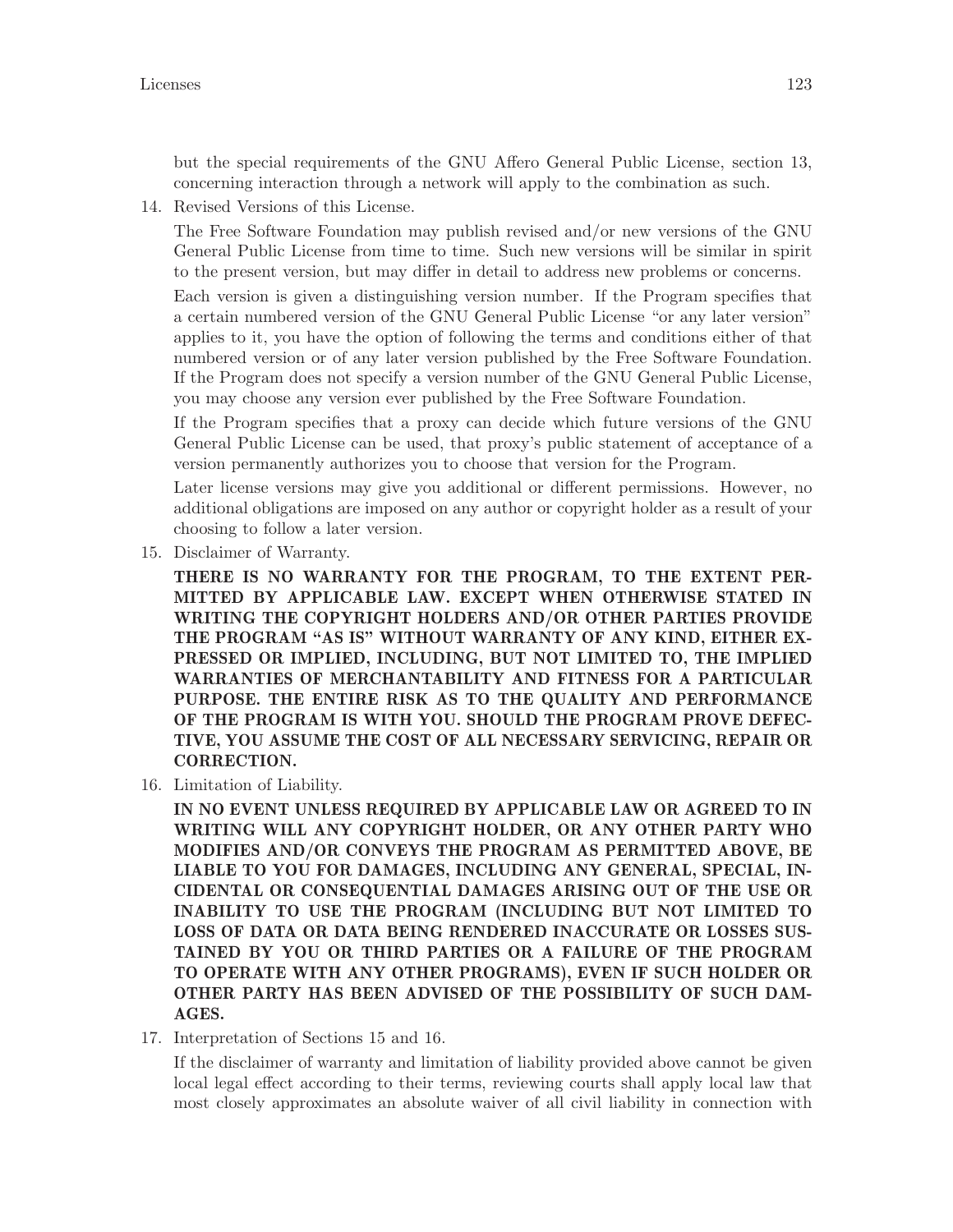the Program, unless a warranty or assumption of liability accompanies a copy of the Program in return for a fee.

### END OF TERMS AND CONDITIONS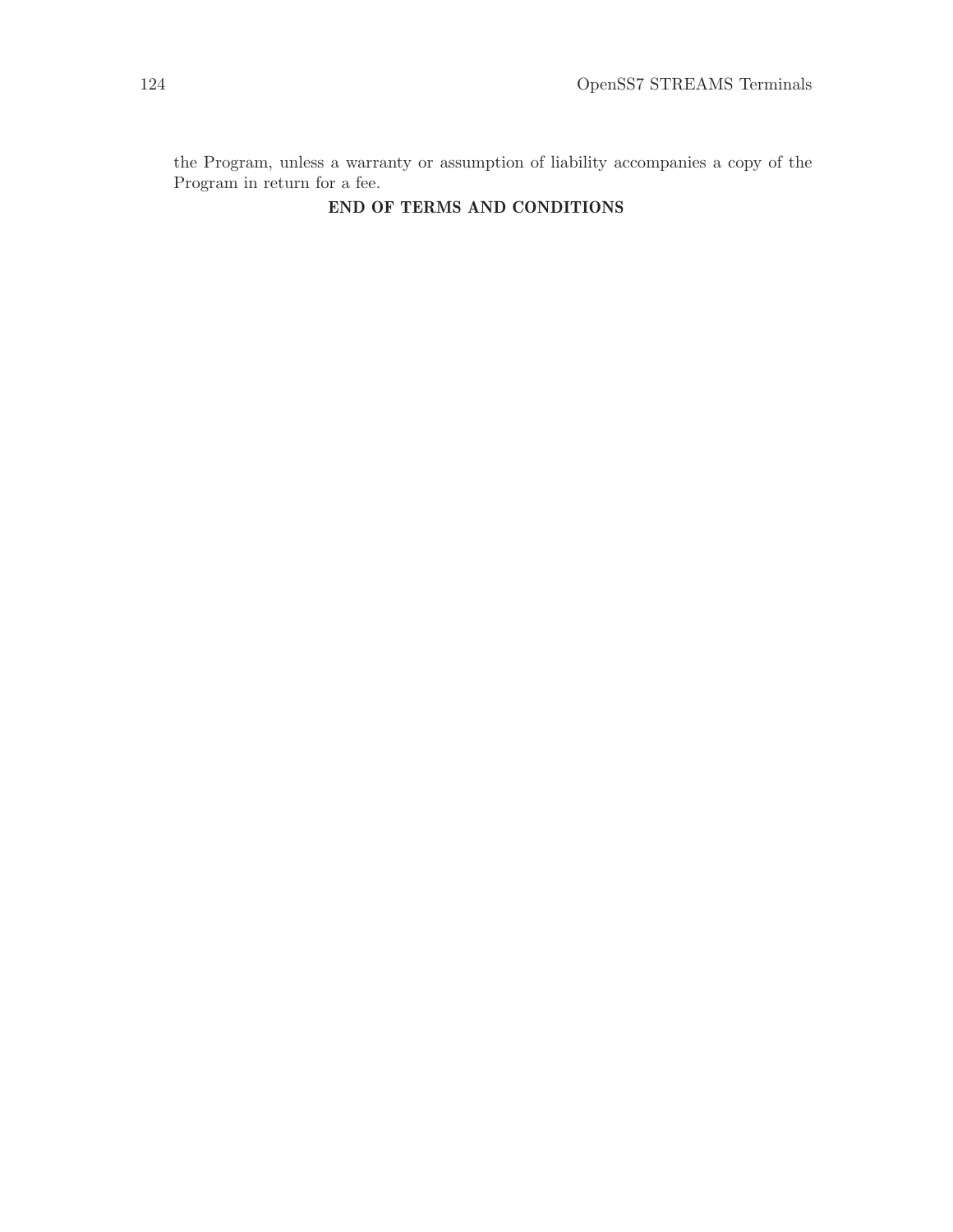### How to Apply These Terms to Your New Programs

If you develop a new program, and you want it to be of the greatest possible use to the public, the best way to achieve this is to make it free software which everyone can redistribute and change under these terms.

To do so, attach the following notices to the program. It is safest to attach them to the start of each source file to most effectively state the exclusion of warranty; and each file should have at least the "copyright" line and a pointer to where the full notice is found.

one line to give the program's name and a brief idea of what it does. Copyright (C) year name of author This program is free software: you can redistribute it and/or modify

it under the terms of the GNU General Public License as published by the Free Software Foundation, either version 3 of the License, or (at your option) any later version.

This program is distributed in the hope that it will be useful, but WITHOUT ANY WARRANTY; without even the implied warranty of MERCHANTABILITY or FITNESS FOR A PARTICULAR PURPOSE. See the GNU General Public License for more details.

You should have received a copy of the GNU General Public License along with this program. If not, see <http://www.gnu.org/licenses/>.

Also add information on how to contact you by electronic and paper mail.

If the program does terminal interaction, make it output a short notice like this when it starts in an interactive mode:

program Copyright (C) year name of author This program comes with ABSOLUTELY NO WARRANTY; for details type 'show w'. This is free software, and you are welcome to redistribute it under certain conditions; type 'show c' for details.

The hypothetical commands 'show w' and 'show c' should show the appropriate parts of the General Public License. Of course, your program's commands might be different; for a GUI interface, you would use an "about box".

You should also get your employer (if you work as a programmer) or school, if any, to sign a "copyright disclaimer" for the program, if necessary. For more information on this, and how to apply and follow the GNU GPL, see <http://www.gnu.org/licenses/>.

The GNU General Public License does not permit incorporating your program into proprietary programs. If your program is a subroutine library, you may consider it more useful to permit linking proprietary applications with the library. If this is what you want to do, use the GNU Lesser General Public License instead of this License. But first, please read <http://www.gnu.org/philosophy/why-not-lgpl.html>.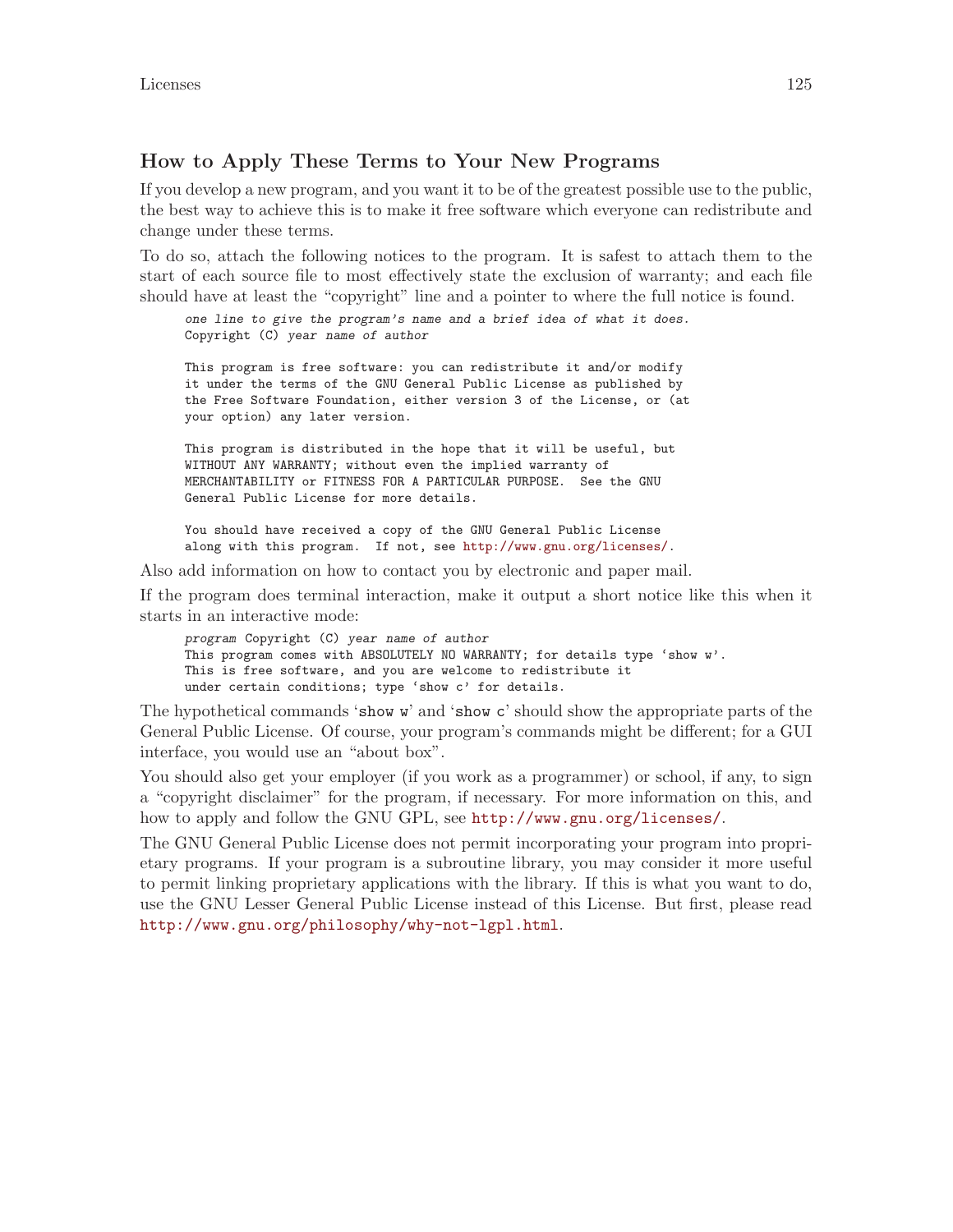# GNU Lesser General Public License

GNU LESSER GENERAL PUBLIC LICENSE Version 3, 29 June 2007

Copyright (c) 2007 Free Software Foundation, Inc. <http://fsf.org/>

Everyone is permitted to copy and distribute verbatim copies of this license document, but changing it is not allowed.

### Terms and Conditions

This version of the GNU Lesser General Public License incorporates the terms and conditions of version 3 of the GNU General Public License, supplemented by the additional permissions listed below.

0. Additional Definitions.

As used herein, "this License" refers to version 3 of the GNU Lesser General Public License, and the "GNU GPL" refers to version 3 of the GNU General Public License. "The Library" refers to a covered work governed by this License, other than an Application or a Combined Work as defined below.

An "Application" is any work that makes use of an interface provided by the Library, but which is not otherwise based on the Library. Defining a subclass of a class defined by the Library is deemed a mode of using an interface provided by the Library.

A "Combined Work" is a work produced by combining or linking an Application with the Library. The particular version of the Library with which the Combined Work was made is also called the "Linked Version".

The "Minimal Corresponding Source" for a Combined Work means the Corresponding Source for the Combined Work, excluding any source code for portions of the Combined Work that, considered in isolation, are based on the Application, and not on the Linked Version.

The "Corresponding Application Code" for a Combined Work means the object code and/or source code for the Application, including any data and utility programs needed for reproducing the Combined Work from the Application, but excluding the System Libraries of the Combined Work.

1. Exception to Section 3 of the GNU GPL.

You may convey a covered work under sections 3 and 4 of this License without being bound by section 3 of the GNU GPL.

2. Conveying Modified Versions.

If you modify a copy of the Library, and, in your modifications, a facility refers to a function or data to be supplied by an Application that uses the facility (other than as an argument passed when the facility is invoked), then you may convey a copy of the modified version:

a. under this License, provided that you make a good faith effort to ensure that, in the event an Application does not supply the function or data, the facility still operates, and performs whatever part of its purpose remains meaningful, or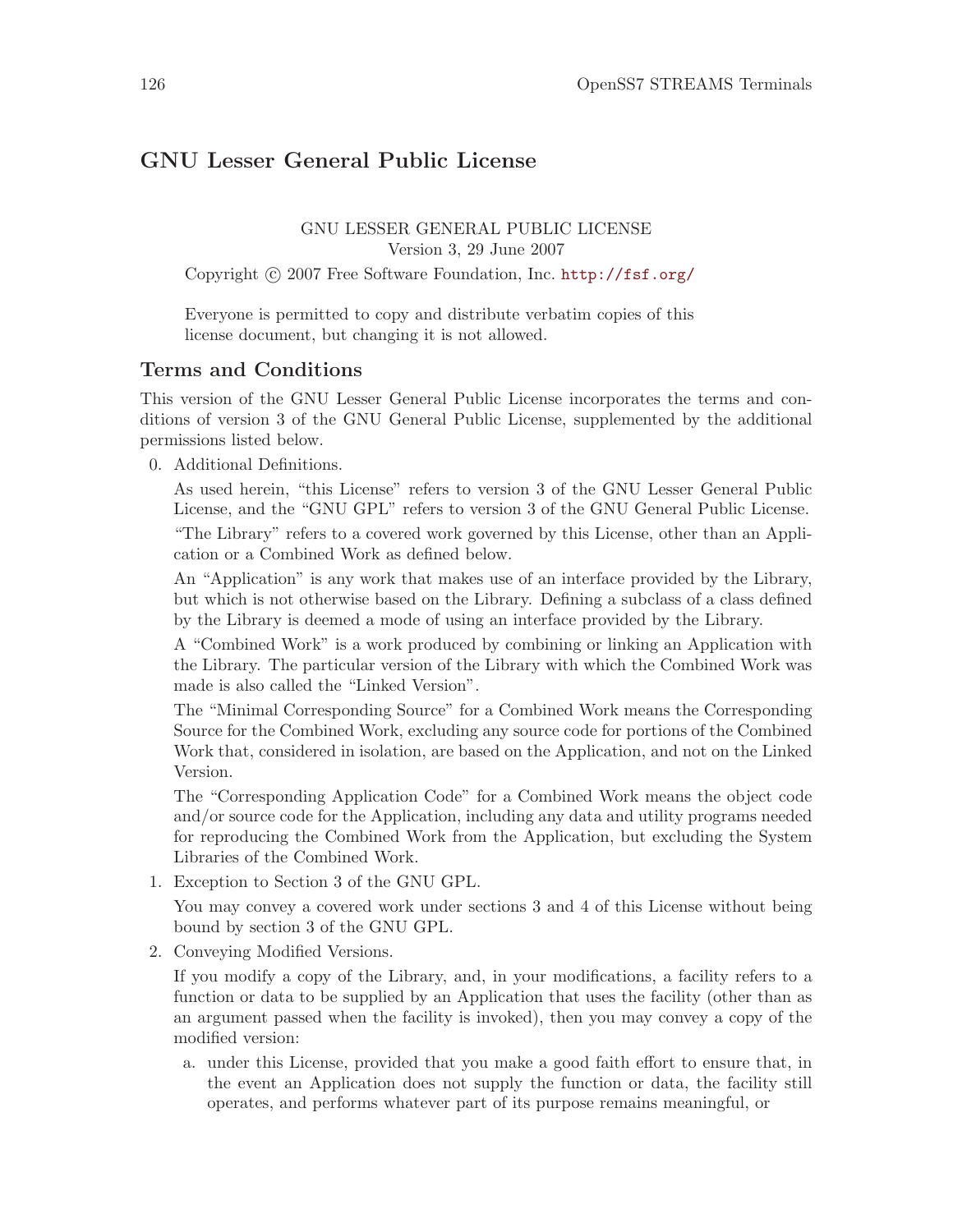- b. under the GNU GPL, with none of the additional permissions of this License applicable to that copy.
- 3. Object Code Incorporating Material from Library Header Files.

The object code form of an Application may incorporate material from a header file that is part of the Library. You may convey such object code under terms of your choice, provided that, if the incorporated material is not limited to numerical parameters, data structure layouts and accessors, or small macros, inline functions and templates (ten or fewer lines in length), you do both of the following:

- a. Give prominent notice with each copy of the object code that the Library is used in it and that the Library and its use are covered by this License.
- b. Accompany the object code with a copy of the GNU GPL and this license document.
- 4. Combined Works.

You may convey a Combined Work under terms of your choice that, taken together, effectively do not restrict modification of the portions of the Library contained in the Combined Work and reverse engineering for debugging such modifications, if you also do each of the following:

- a. Give prominent notice with each copy of the Combined Work that the Library is used in it and that the Library and its use are covered by this License.
- b. Accompany the Combined Work with a copy of the GNU GPL and this license document.
- c. For a Combined Work that displays copyright notices during execution, include the copyright notice for the Library among these notices, as well as a reference directing the user to the copies of the GNU GPL and this license document.
- d. Do one of the following:
	- 0. Convey the Minimal Corresponding Source under the terms of this License, and the Corresponding Application Code in a form suitable for, and under terms that permit, the user to recombine or relink the Application with a modified version of the Linked Version to produce a modified Combined Work, in the manner specified by section 6 of the GNU GPL for conveying Corresponding Source.
	- 1. Use a suitable shared library mechanism for linking with the Library. A suitable mechanism is one that (a) uses at run time a copy of the Library already present on the user's computer system, and (b) will operate properly with a modified version of the Library that is interface-compatible with the Linked Version.
- e. Provide Installation Information, but only if you would otherwise be required to provide such information under section 6 of the GNU GPL, and only to the extent that such information is necessary to install and execute a modified version of the Combined Work produced by recombining or relinking the Application with a modified version of the Linked Version. (If you use option 4d0, the Installation Information must accompany the Minimal Corresponding Source and Corresponding Application Code. If you use option 4d1, you must provide the Installation Information in the manner specified by section 6 of the GNU GPL for conveying Corresponding Source.)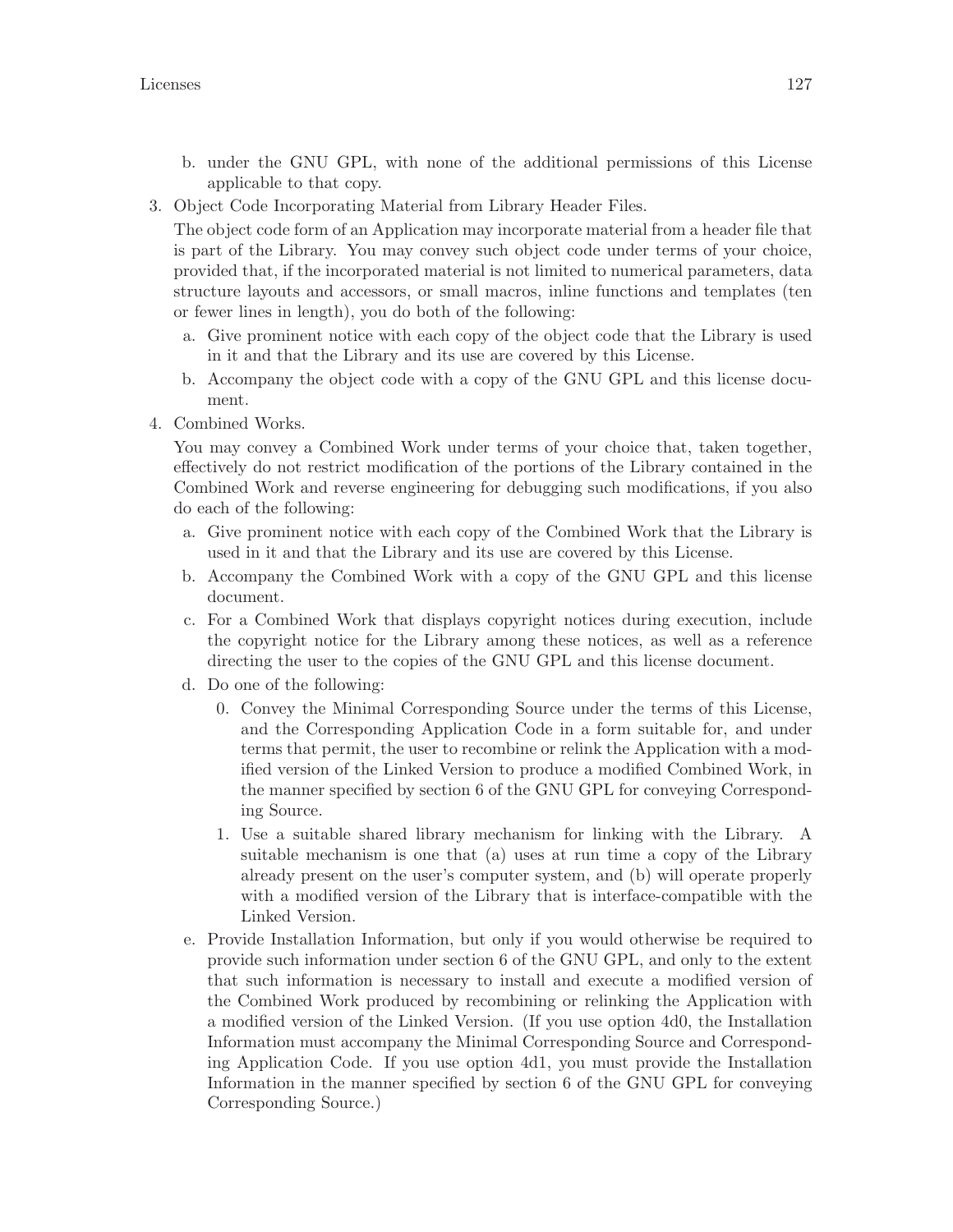5. Combined Libraries.

You may place library facilities that are a work based on the Library side by side in a single library together with other library facilities that are not Applications and are not covered by this License, and convey such a combined library under terms of your choice, if you do both of the following:

- a. Accompany the combined library with a copy of the same work based on the Library, uncombined with any other library facilities, conveyed under the terms of this License.
- b. Give prominent notice with the combined library that part of it is a work based on the Library, and explaining where to find the accompanying uncombined form of the same work.
- 6. Revised Versions of the GNU Lesser General Public License.

The Free Software Foundation may publish revised and/or new versions of the GNU Lesser General Public License from time to time. Such new versions will be similar in spirit to the present version, but may differ in detail to address new problems or concerns.

Each version is given a distinguishing version number. If the Library as you received it specifies that a certain numbered version of the GNU Lesser General Public License "or any later version" applies to it, you have the option of following the terms and conditions either of that published version or of any later version published by the Free Software Foundation. If the Library as you received it does not specify a version number of the GNU Lesser General Public License, you may choose any version of the GNU Lesser General Public License ever published by the Free Software Foundation.

If the Library as you received it specifies that a proxy can decide whether future versions of the GNU Lesser General Public License shall apply, that proxy's public statement of acceptance of any version is permanent authorization for you to choose that version for the Library.

#### END OF TERMS AND CONDITIONS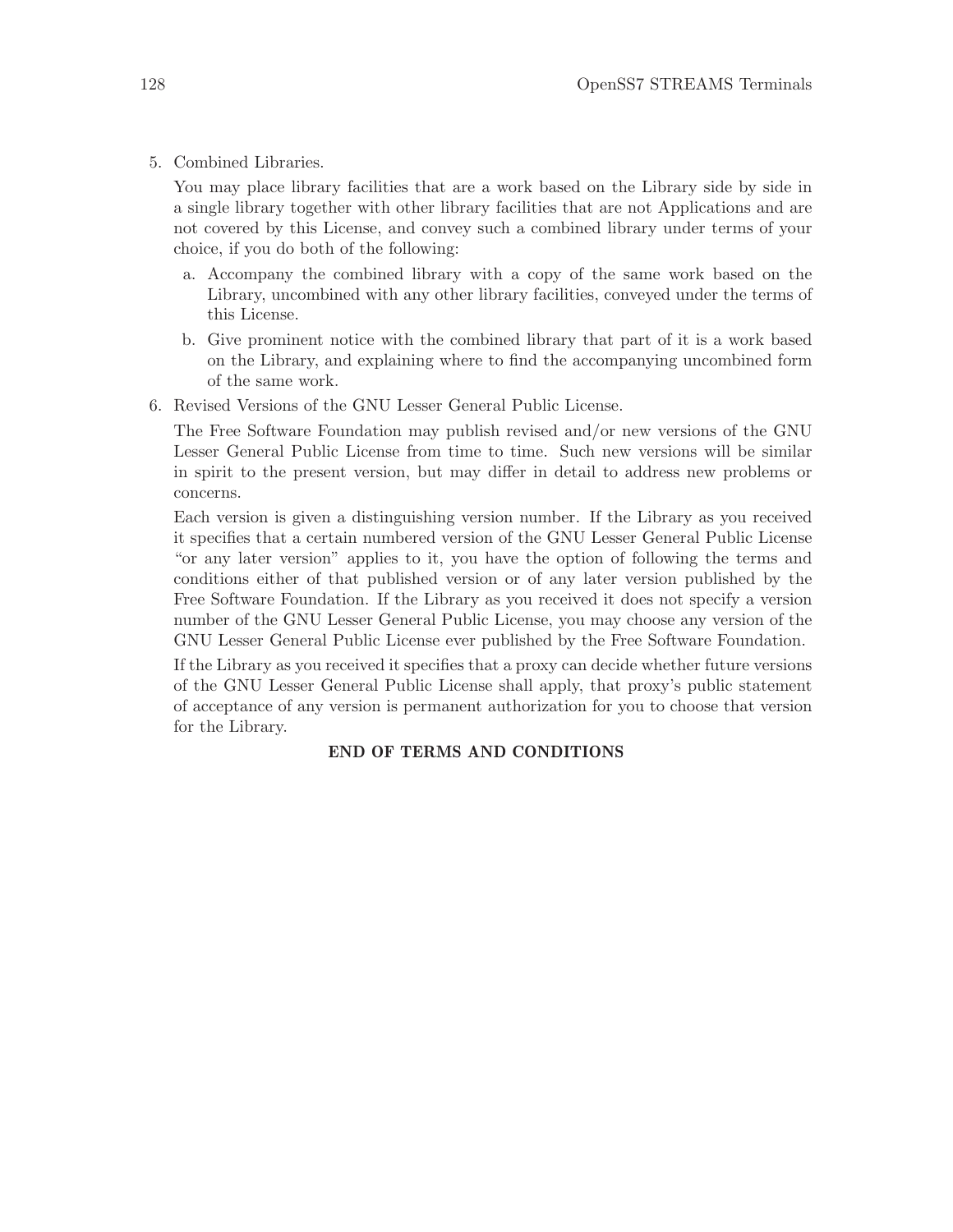# GNU Free Documentation License

### GNU FREE DOCUMENTATION LICENSE Version 1.1, March 2000

Copyright (c) 2000 Free Software Foundation, Inc. 59 Temple Place, Suite 330, Boston, MA 02111-1307, USA

Everyone is permitted to copy and distribute verbatim copies of this license document, but changing it is not allowed.

## Preamble

The purpose of this License is to make a manual, textbook, or other written document free in the sense of freedom: to assure everyone the effective freedom to copy and redistribute it, with or without modifying it, either commercially or noncommercially. Secondarily, this License preserves for the author and publisher a way to get credit for their work, while not being considered responsible for modifications made by others.

This License is a kind of "copyleft", which means that derivative works of the document must themselves be free in the same sense. It complements the GNU General Public License, which is a copyleft license designed for free software.

We have designed this License in order to use it for manuals for free software, because free software needs free documentation: a free program should come with manuals providing the same freedoms that the software does. But this License is not limited to software manuals; it can be used for any textual work, regardless of subject matter or whether it is published as a printed book. We recommend this License principally for works whose purpose is instruction or reference.

# Terms and Conditions for Copying, Distribution and Modification

### 1. APPLICABILITY AND DEFINITIONS

This License applies to any manual or other work that contains a notice placed by the copyright holder saying it can be distributed under the terms of this License. The "Document", below, refers to any such manual or work. Any member of the public is a licensee, and is addressed as "you".

A "Modified Version" of the Document means any work containing the Document or a portion of it, either copied verbatim, or with modifications and/or translated into another language.

A "Secondary Section" is a named appendix or a front-matter section of the Document that deals exclusively with the relationship of the publishers or authors of the Document to the Document's overall subject (or to related matters) and contains nothing that could fall directly within that overall subject. (For example, if the Document is in part a textbook of mathematics, a Secondary Section may not explain any mathematics.) The relationship could be a matter of historical connection with the subject or with related matters, or of legal, commercial, philosophical, ethical or political position regarding them.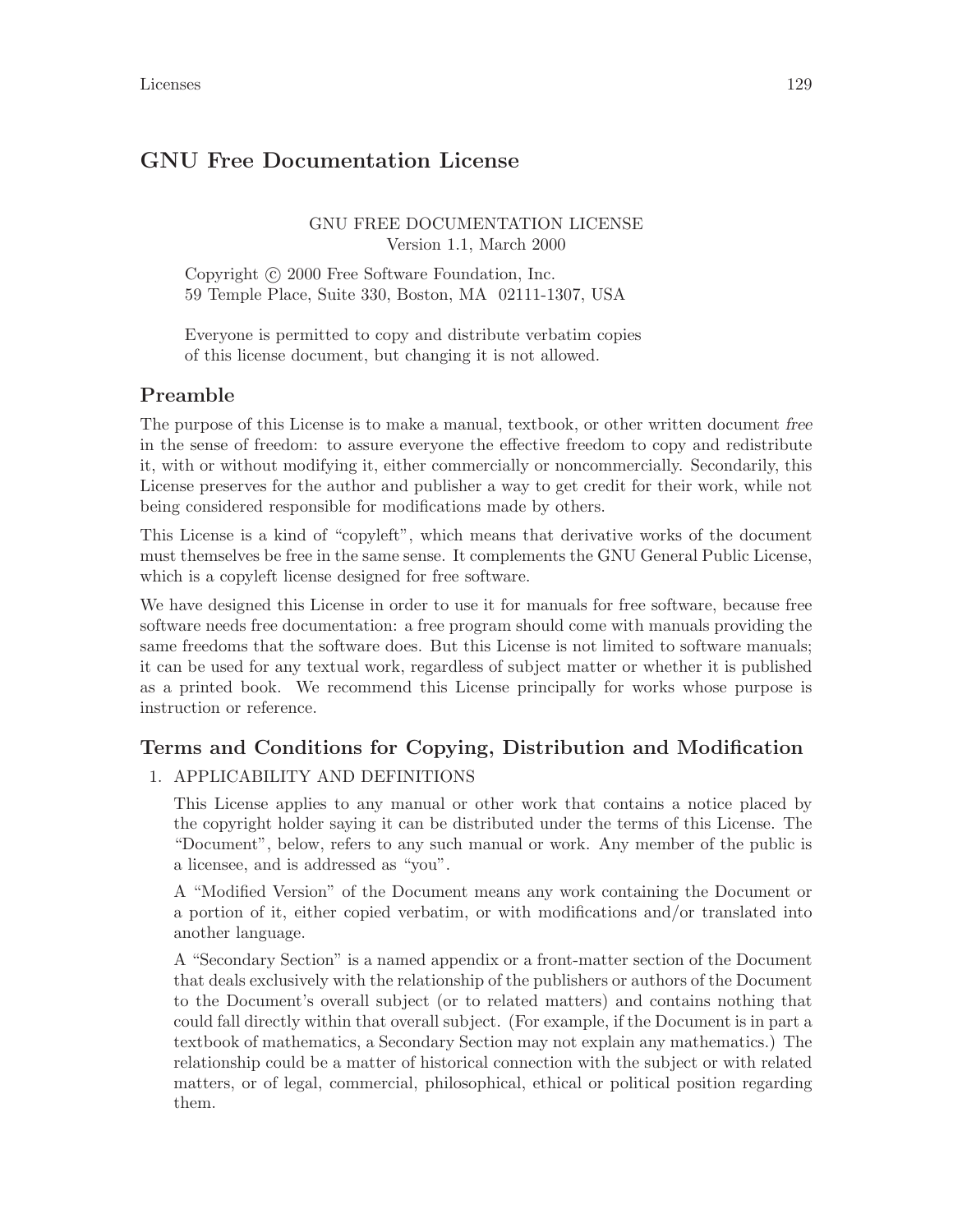The "Invariant Sections" are certain Secondary Sections whose titles are designated, as being those of Invariant Sections, in the notice that says that the Document is released under this License.

The "Cover Texts" are certain short passages of text that are listed, as Front-Cover Texts or Back-Cover Texts, in the notice that says that the Document is released under this License.

A "Transparent" copy of the Document means a machine-readable copy, represented in a format whose specification is available to the general public, whose contents can be viewed and edited directly and straightforwardly with generic text editors or (for images composed of pixels) generic paint programs or (for drawings) some widely available drawing editor, and that is suitable for input to text formatters or for automatic translation to a variety of formats suitable for input to text formatters. A copy made in an otherwise Transparent file format whose markup has been designed to thwart or discourage subsequent modification by readers is not Transparent. A copy that is not "Transparent" is called "Opaque".

Examples of suitable formats for Transparent copies include plain ascii without markup, Texinfo input format, LaTEX input format, SGML or XML using a publicly available DTD, and standard-conforming simple HTML designed for human modification. Opaque formats include PostScript, PDF, proprietary formats that can be read and edited only by proprietary word processors, SGML or XML for which the DTD and/or processing tools are not generally available, and the machine-generated HTML produced by some word processors for output purposes only.

The "Title Page" means, for a printed book, the title page itself, plus such following pages as are needed to hold, legibly, the material this License requires to appear in the title page. For works in formats which do not have any title page as such, "Title Page" means the text near the most prominent appearance of the work's title, preceding the beginning of the body of the text.

### 2. VERBATIM COPYING

You may copy and distribute the Document in any medium, either commercially or noncommercially, provided that this License, the copyright notices, and the license notice saying this License applies to the Document are reproduced in all copies, and that you add no other conditions whatsoever to those of this License. You may not use technical measures to obstruct or control the reading or further copying of the copies you make or distribute. However, you may accept compensation in exchange for copies. If you distribute a large enough number of copies you must also follow the conditions in section 3.

You may also lend copies, under the same conditions stated above, and you may publicly display copies.

### 3. COPYING IN QUANTITY

If you publish printed copies of the Document numbering more than 100, and the Document's license notice requires Cover Texts, you must enclose the copies in covers that carry, clearly and legibly, all these Cover Texts: Front-Cover Texts on the front cover, and Back-Cover Texts on the back cover. Both covers must also clearly and legibly identify you as the publisher of these copies. The front cover must present the full title with all words of the title equally prominent and visible. You may add other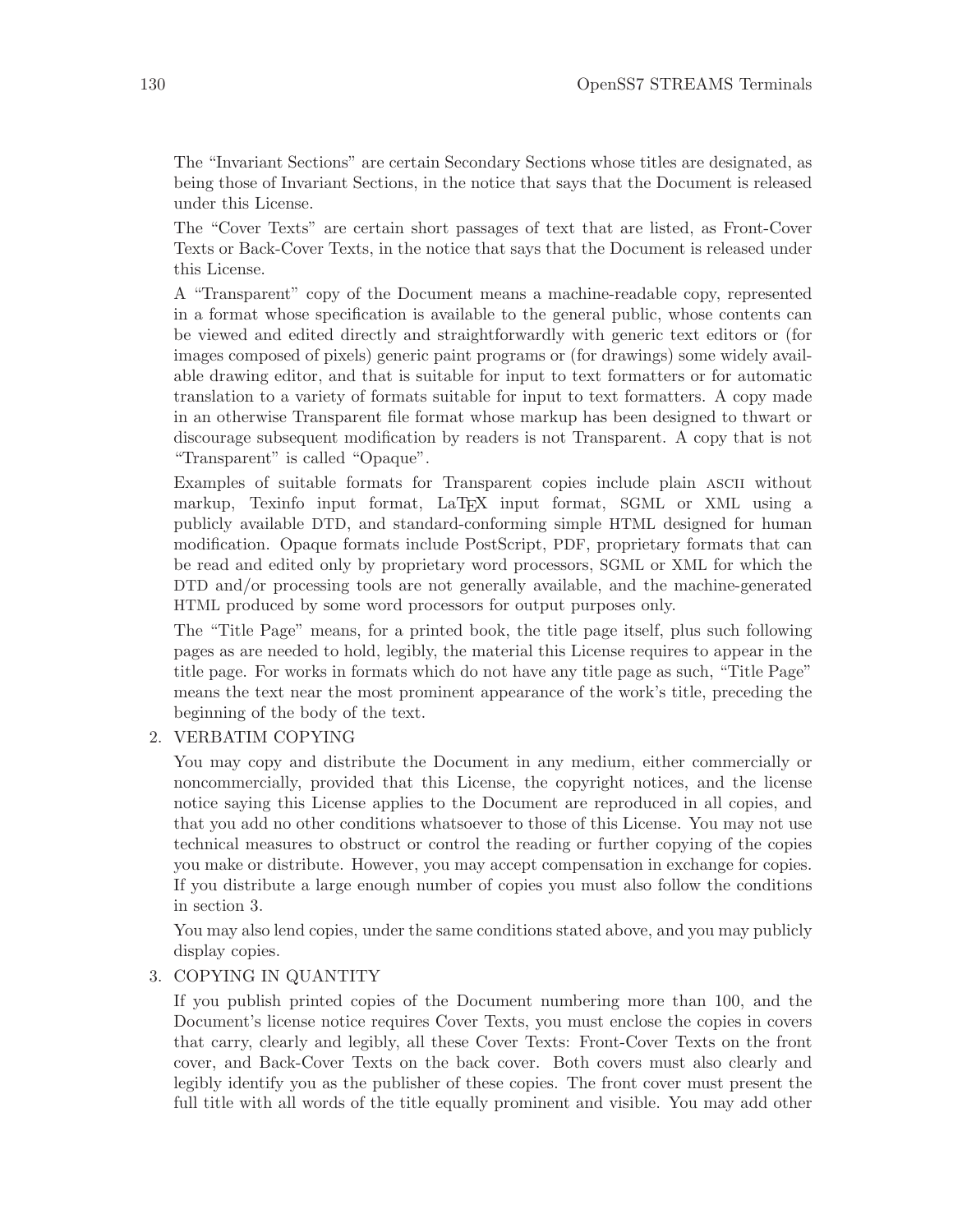material on the covers in addition. Copying with changes limited to the covers, as long as they preserve the title of the Document and satisfy these conditions, can be treated as verbatim copying in other respects.

If the required texts for either cover are too voluminous to fit legibly, you should put the first ones listed (as many as fit reasonably) on the actual cover, and continue the rest onto adjacent pages.

If you publish or distribute Opaque copies of the Document numbering more than 100, you must either include a machine-readable Transparent copy along with each Opaque copy, or state in or with each Opaque copy a publicly-accessible computer-network location containing a complete Transparent copy of the Document, free of added material, which the general network-using public has access to download anonymously at no charge using public-standard network protocols. If you use the latter option, you must take reasonably prudent steps, when you begin distribution of Opaque copies in quantity, to ensure that this Transparent copy will remain thus accessible at the stated location until at least one year after the last time you distribute an Opaque copy (directly or through your agents or retailers) of that edition to the public.

It is requested, but not required, that you contact the authors of the Document well before redistributing any large number of copies, to give them a chance to provide you with an updated version of the Document.

### 4. MODIFICATIONS

You may copy and distribute a Modified Version of the Document under the conditions of sections 2 and 3 above, provided that you release the Modified Version under precisely this License, with the Modified Version filling the role of the Document, thus licensing distribution and modification of the Modified Version to whoever possesses a copy of it. In addition, you must do these things in the Modified Version:

- A. Use in the Title Page (and on the covers, if any) a title distinct from that of the Document, and from those of previous versions (which should, if there were any, be listed in the History section of the Document). You may use the same title as a previous version if the original publisher of that version gives permission.
- B. List on the Title Page, as authors, one or more persons or entities responsible for authorship of the modifications in the Modified Version, together with at least five of the principal authors of the Document (all of its principal authors, if it has less than five).
- C. State on the Title page the name of the publisher of the Modified Version, as the publisher.
- D. Preserve all the copyright notices of the Document.
- E. Add an appropriate copyright notice for your modifications adjacent to the other copyright notices.
- F. Include, immediately after the copyright notices, a license notice giving the public permission to use the Modified Version under the terms of this License, in the form shown in the Addendum below.
- G. Preserve in that license notice the full lists of Invariant Sections and required Cover Texts given in the Document's license notice.
- H. Include an unaltered copy of this License.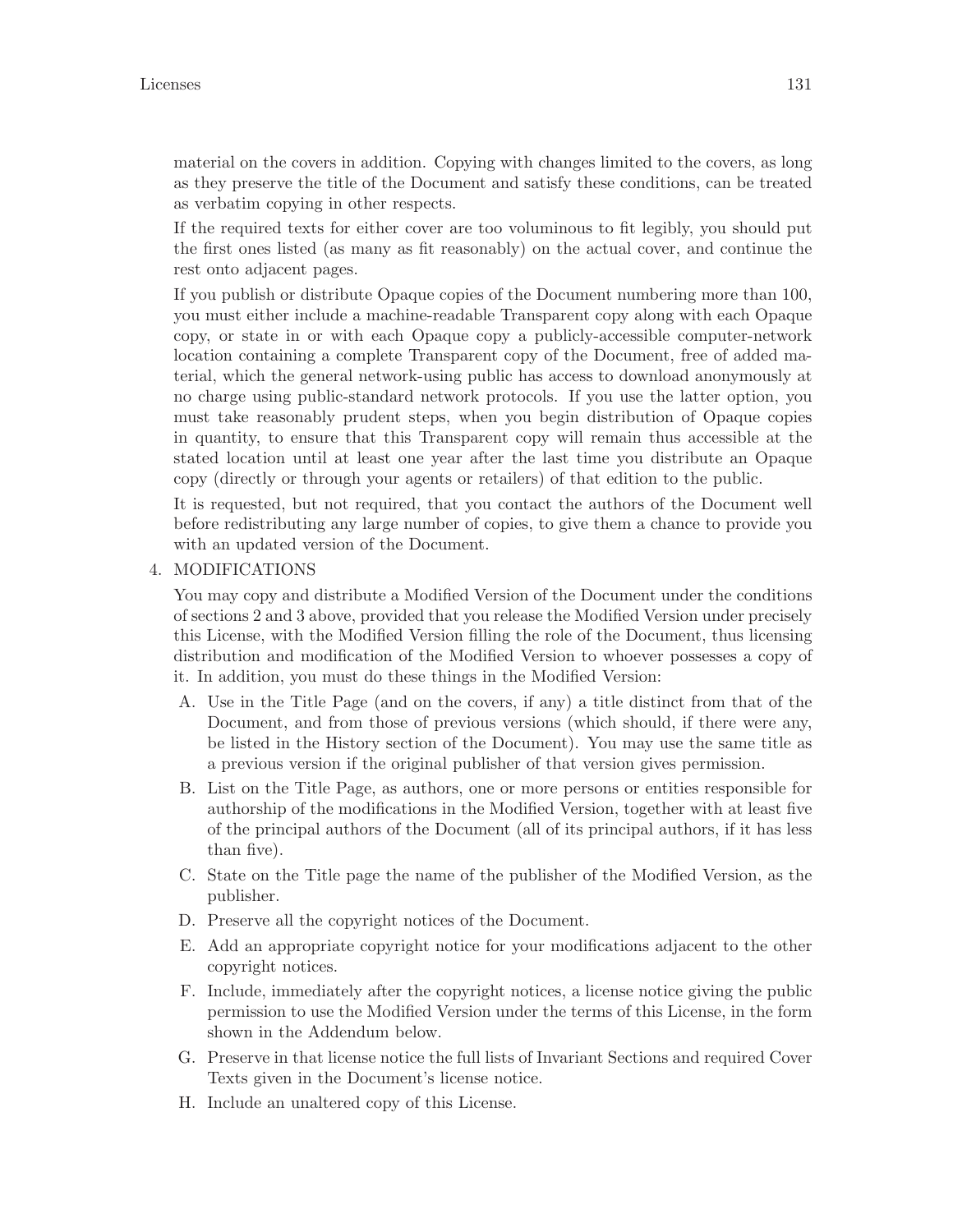- I. Preserve the section entitled "History", and its title, and add to it an item stating at least the title, year, new authors, and publisher of the Modified Version as given on the Title Page. If there is no section entitled "History" in the Document, create one stating the title, year, authors, and publisher of the Document as given on its Title Page, then add an item describing the Modified Version as stated in the previous sentence.
- J. Preserve the network location, if any, given in the Document for public access to a Transparent copy of the Document, and likewise the network locations given in the Document for previous versions it was based on. These may be placed in the "History" section. You may omit a network location for a work that was published at least four years before the Document itself, or if the original publisher of the version it refers to gives permission.
- K. In any section entitled "Acknowledgments" or "Dedications", preserve the section's title, and preserve in the section all the substance and tone of each of the contributor acknowledgments and/or dedications given therein.
- L. Preserve all the Invariant Sections of the Document, unaltered in their text and in their titles. Section numbers or the equivalent are not considered part of the section titles.
- M. Delete any section entitled "Endorsements". Such a section may not be included in the Modified Version.
- N. Do not retitle any existing section as "Endorsements" or to conflict in title with any Invariant Section.

If the Modified Version includes new front-matter sections or appendices that qualify as Secondary Sections and contain no material copied from the Document, you may at your option designate some or all of these sections as invariant. To do this, add their titles to the list of Invariant Sections in the Modified Version's license notice. These titles must be distinct from any other section titles.

You may add a section entitled "Endorsements", provided it contains nothing but endorsements of your Modified Version by various parties—for example, statements of peer review or that the text has been approved by an organization as the authoritative definition of a standard.

You may add a passage of up to five words as a Front-Cover Text, and a passage of up to 25 words as a Back-Cover Text, to the end of the list of Cover Texts in the Modified Version. Only one passage of Front-Cover Text and one of Back-Cover Text may be added by (or through arrangements made by) any one entity. If the Document already includes a cover text for the same cover, previously added by you or by arrangement made by the same entity you are acting on behalf of, you may not add another; but you may replace the old one, on explicit permission from the previous publisher that added the old one.

The author(s) and publisher(s) of the Document do not by this License give permission to use their names for publicity for or to assert or imply endorsement of any Modified Version.

### 5. COMBINING DOCUMENTS

You may combine the Document with other documents released under this License, under the terms defined in section 4 above for modified versions, provided that you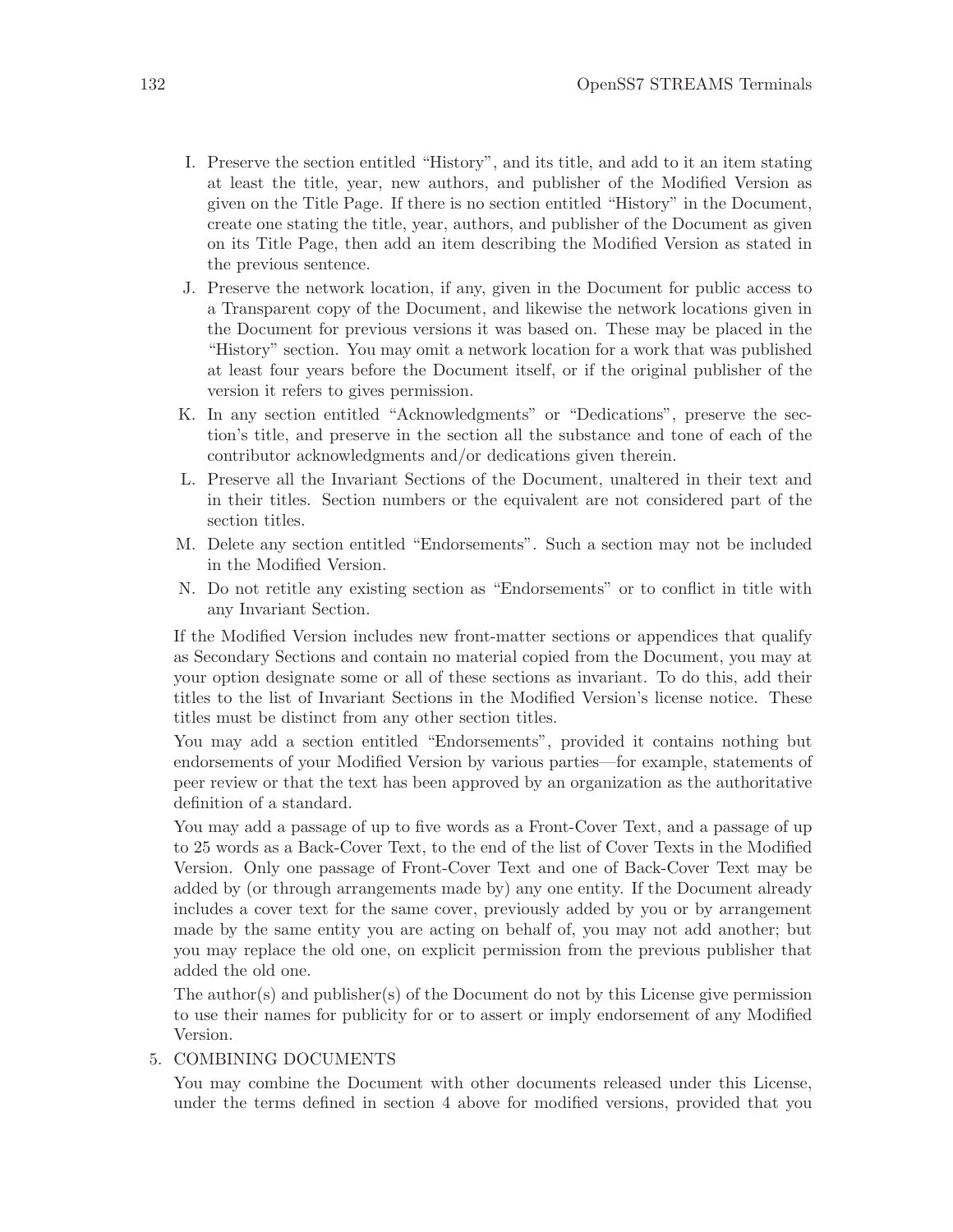include in the combination all of the Invariant Sections of all of the original documents, unmodified, and list them all as Invariant Sections of your combined work in its license notice.

The combined work need only contain one copy of this License, and multiple identical Invariant Sections may be replaced with a single copy. If there are multiple Invariant Sections with the same name but different contents, make the title of each such section unique by adding at the end of it, in parentheses, the name of the original author or publisher of that section if known, or else a unique number. Make the same adjustment to the section titles in the list of Invariant Sections in the license notice of the combined work.

In the combination, you must combine any sections entitled "History" in the various original documents, forming one section entitled "History"; likewise combine any sections entitled "Acknowledgments", and any sections entitled "Dedications". You must delete all sections entitled "Endorsements."

### 6. COLLECTIONS OF DOCUMENTS

You may make a collection consisting of the Document and other documents released under this License, and replace the individual copies of this License in the various documents with a single copy that is included in the collection, provided that you follow the rules of this License for verbatim copying of each of the documents in all other respects.

You may extract a single document from such a collection, and distribute it individually under this License, provided you insert a copy of this License into the extracted document, and follow this License in all other respects regarding verbatim copying of that document.

### 7. AGGREGATION WITH INDEPENDENT WORKS

A compilation of the Document or its derivatives with other separate and independent documents or works, in or on a volume of a storage or distribution medium, does not as a whole count as a Modified Version of the Document, provided no compilation copyright is claimed for the compilation. Such a compilation is called an "aggregate", and this License does not apply to the other self-contained works thus compiled with the Document, on account of their being thus compiled, if they are not themselves derivative works of the Document.

If the Cover Text requirement of section 3 is applicable to these copies of the Document, then if the Document is less than one quarter of the entire aggregate, the Document's Cover Texts may be placed on covers that surround only the Document within the aggregate. Otherwise they must appear on covers around the whole aggregate.

### 8. TRANSLATION

Translation is considered a kind of modification, so you may distribute translations of the Document under the terms of section 4. Replacing Invariant Sections with translations requires special permission from their copyright holders, but you may include translations of some or all Invariant Sections in addition to the original versions of these Invariant Sections. You may include a translation of this License provided that you also include the original English version of this License. In case of a disagreement between the translation and the original English version of this License, the original English version will prevail.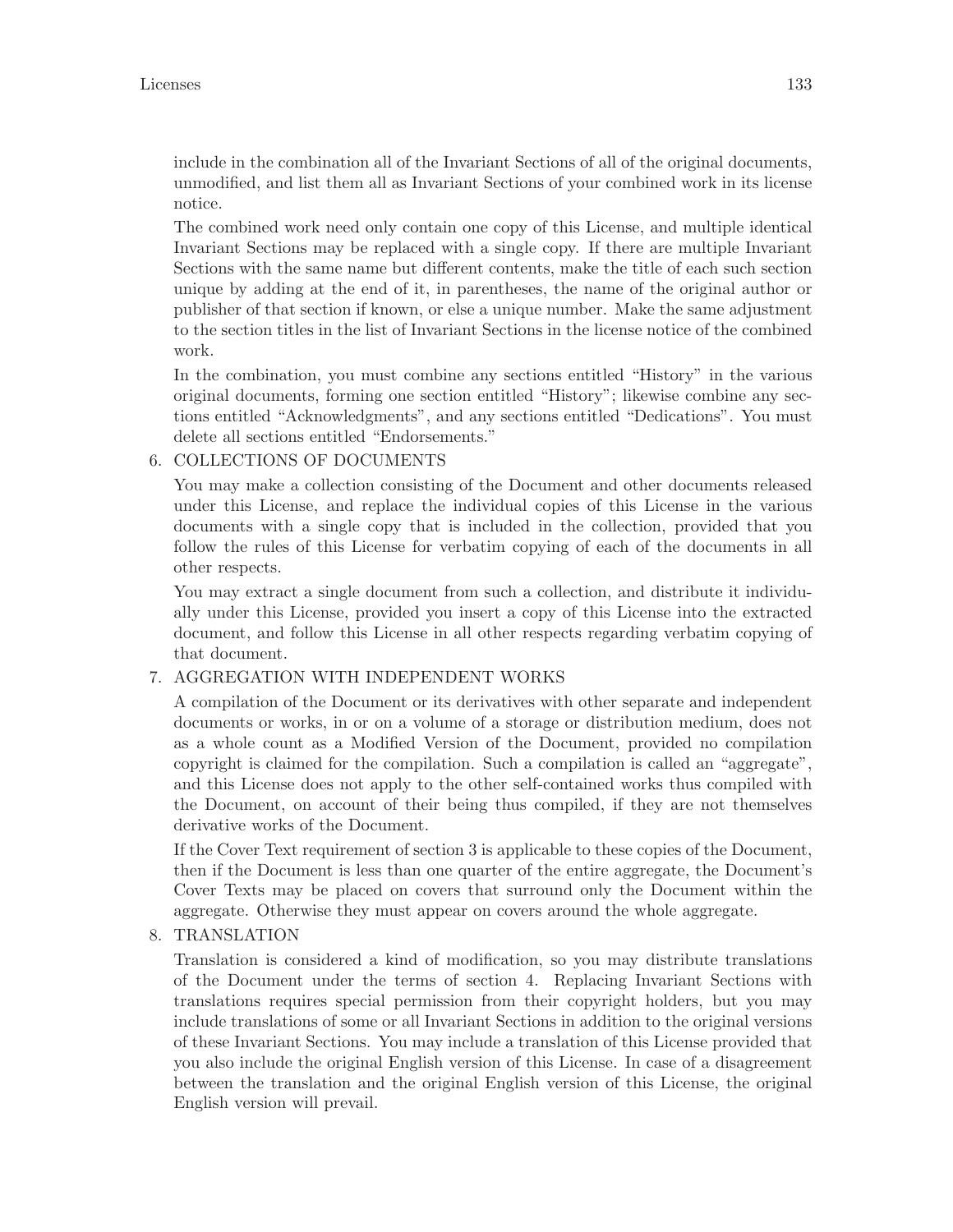### 9. TERMINATION

You may not copy, modify, sublicense, or distribute the Document except as expressly provided for under this License. Any other attempt to copy, modify, sublicense or distribute the Document is void, and will automatically terminate your rights under this License. However, parties who have received copies, or rights, from you under this License will not have their licenses terminated so long as such parties remain in full compliance.

### 10. FUTURE REVISIONS OF THIS LICENSE

The Free Software Foundation may publish new, revised versions of the GNU Free Documentation License from time to time. Such new versions will be similar in spirit to the present version, but may differ in detail to address new problems or concerns. See <http://www.gnu.org/copyleft/>.

Each version of the License is given a distinguishing version number. If the Document specifies that a particular numbered version of this License "or any later version" applies to it, you have the option of following the terms and conditions either of that specified version or of any later version that has been published (not as a draft) by the Free Software Foundation. If the Document does not specify a version number of this License, you may choose any version ever published (not as a draft) by the Free Software Foundation.

### END OF TERMS AND CONDITIONS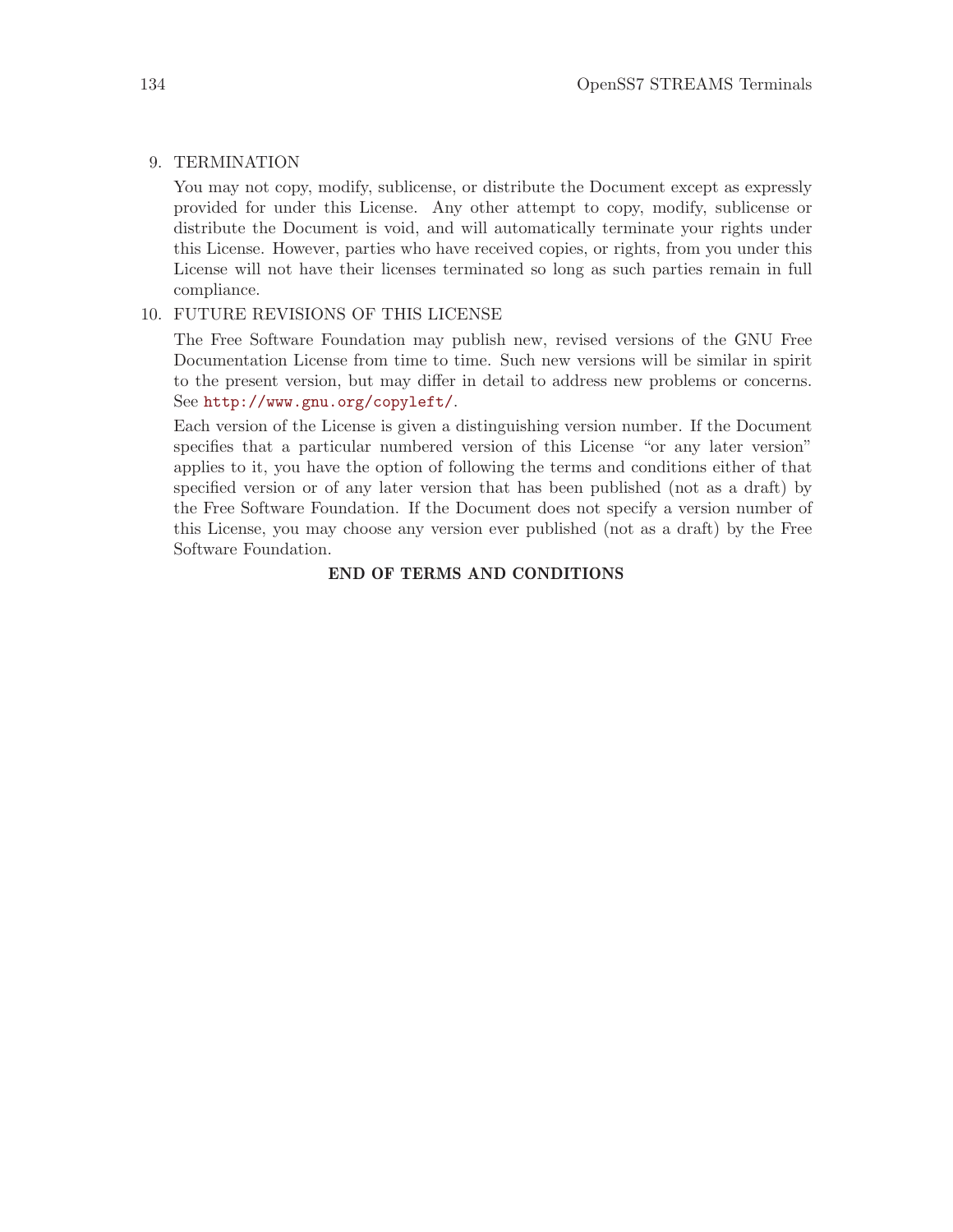#### How to use this License for your documents

To use this License in a document you have written, include a copy of the License in the document and put the following copyright and license notices just after the title page:

Copyright (C) year your name. Permission is granted to copy, distribute and/or modify this document under the terms of the GNU Free Documentation License, Version 1.1 or any later version published by the Free Software Foundation; with the Invariant Sections being list their titles, with the Front-Cover Texts being list, and with the Back-Cover Texts being list. A copy of the license is included in the section entitled ''GNU Free Documentation License''.

If you have no Invariant Sections, write "with no Invariant Sections" instead of saying which ones are invariant. If you have no Front-Cover Texts, write "no Front-Cover Texts" instead of "Front-Cover Texts being list"; likewise for Back-Cover Texts.

If your document contains nontrivial examples of program code, we recommend releasing these examples in parallel under your choice of free software license, such as the GNU General Public License, to permit their use in free software.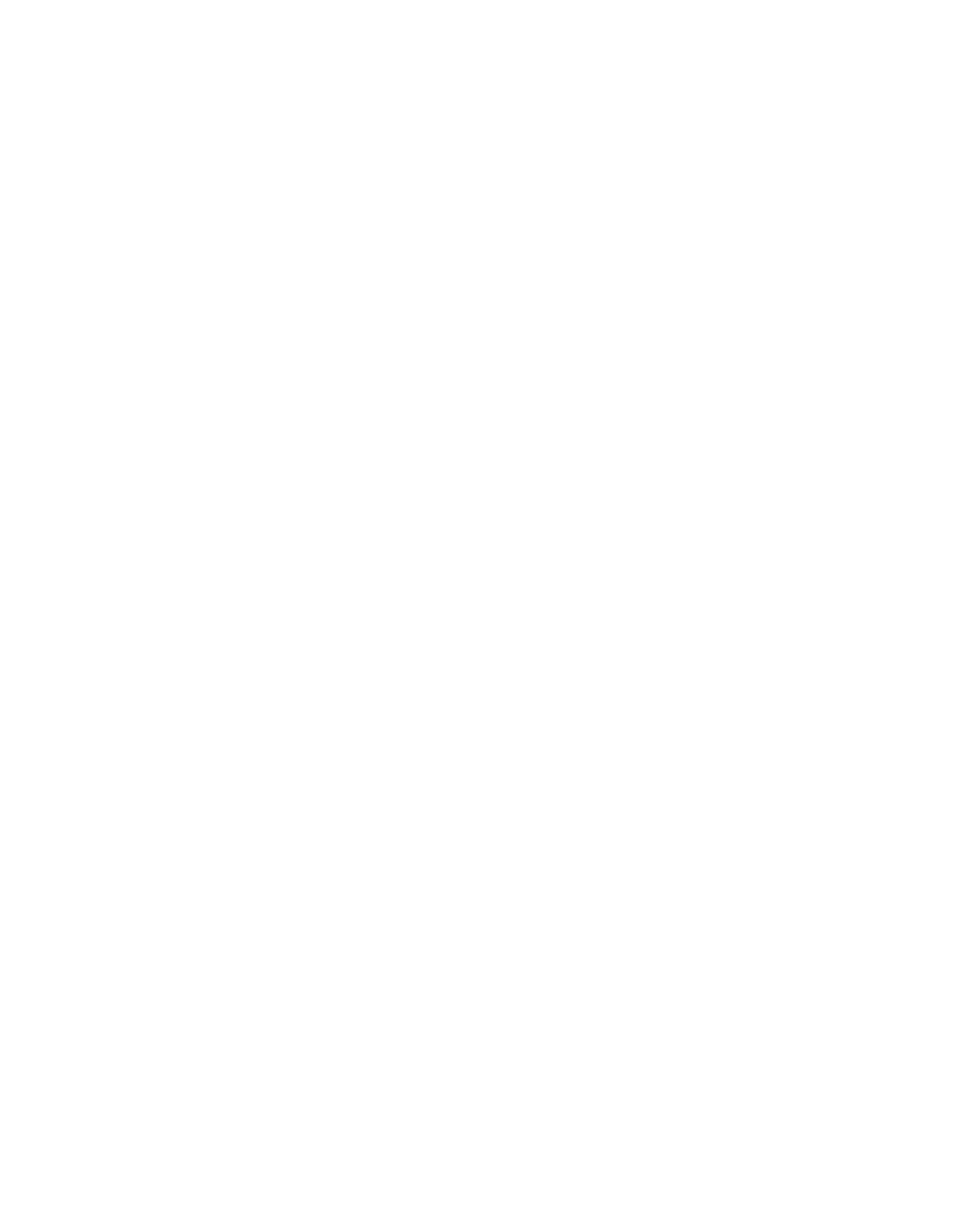# <span id="page-146-0"></span>Indices

# Index of Concepts

# A

| $\text{authors} \dots \dots \dots \dots \dots \dots \dots \dots \dots \dots \dots \dots \dots \dots \dots$ |  |
|------------------------------------------------------------------------------------------------------------|--|

# B

| bug reports, automatic generation $\dots \dots \dots \dots$ 95 |  |
|----------------------------------------------------------------|--|
|                                                                |  |
|                                                                |  |
|                                                                |  |
|                                                                |  |
|                                                                |  |
|                                                                |  |
|                                                                |  |
|                                                                |  |
|                                                                |  |
|                                                                |  |

# C

| configure environment variables                                    | 70  |
|--------------------------------------------------------------------|-----|
|                                                                    | -63 |
|                                                                    |     |
|                                                                    |     |
|                                                                    |     |
|                                                                    |     |
|                                                                    |     |
|                                                                    |     |
| conformance test programs $\dots \dots \dots \dots \dots \dots$ 24 |     |
|                                                                    |     |
|                                                                    |     |
|                                                                    |     |
|                                                                    |     |
|                                                                    |     |

# $\mathbf D$

| downloading, $apt \ldots \ldots \ldots \ldots \ldots \ldots \ldots \ldots \ldots 47$ |  |
|--------------------------------------------------------------------------------------|--|
|                                                                                      |  |
|                                                                                      |  |
|                                                                                      |  |
|                                                                                      |  |

| downloading, $\text{tar ball} \dots \dots \dots \dots \dots \dots \dots \dots \dots 54$ |  |
|-----------------------------------------------------------------------------------------|--|
|                                                                                         |  |
|                                                                                         |  |

# G

| generating problem reports automatically $95$ |  |
|-----------------------------------------------|--|
|                                               |  |
|                                               |  |
|                                               |  |

# $\mathbf H$

# I

| installing, tar ball $\dots\dots\dots\dots\dots\dots\dots\dots\dots$ 76 |
|-------------------------------------------------------------------------|
|                                                                         |

# K

| known bugs $\dots \dots \dots \dots \dots \dots \dots \dots \dots \dots \dots \dots$ 39 |  |
|-----------------------------------------------------------------------------------------|--|
|                                                                                         |  |

# L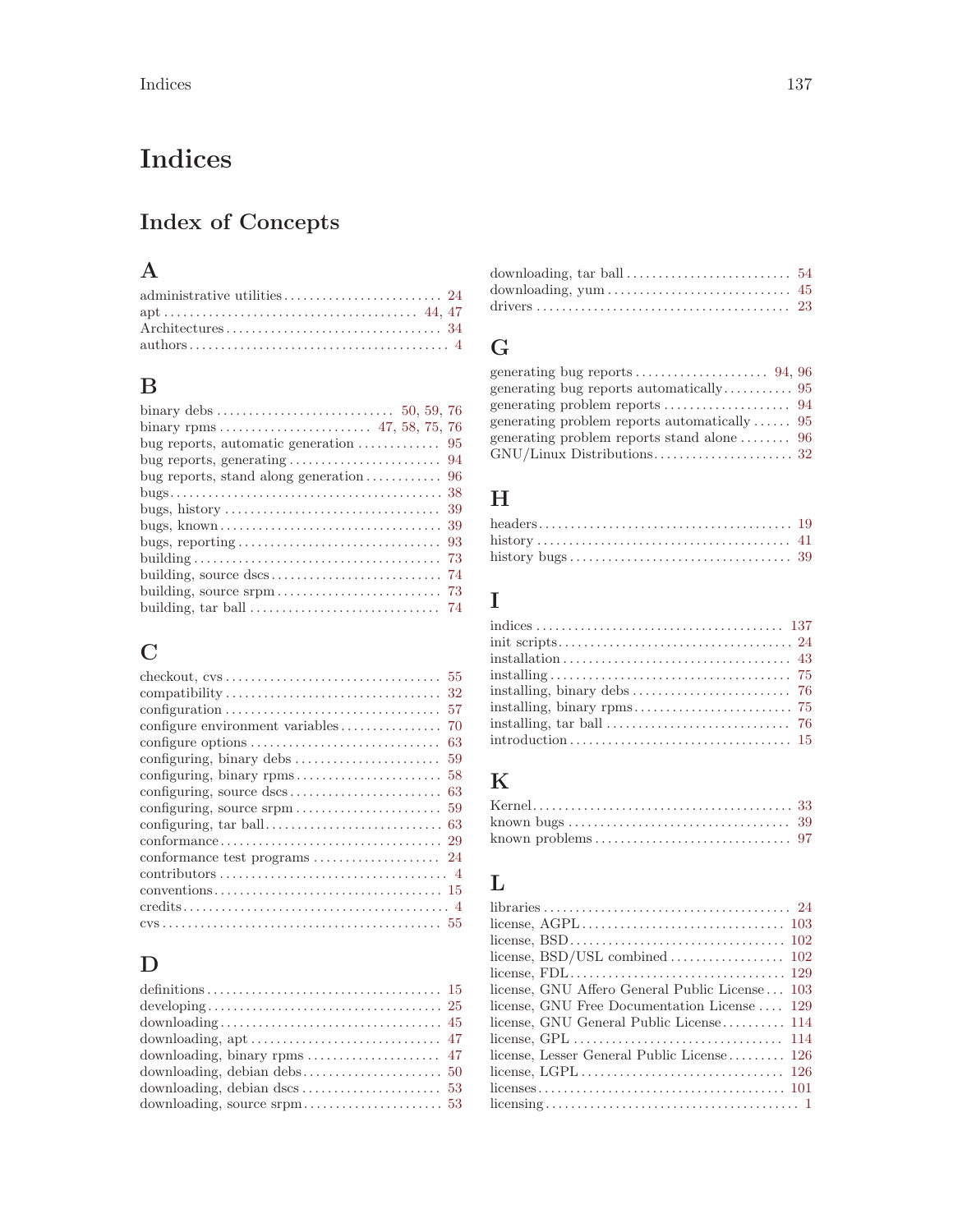# M

| manual objective $\dots \dots \dots \dots \dots \dots \dots \dots \dots \dots \dots \dots$ |
|--------------------------------------------------------------------------------------------|
|                                                                                            |
|                                                                                            |
|                                                                                            |

# O

# P

| problems, known $\dots \dots \dots \dots \dots \dots \dots \dots \dots$ 97 |  |
|----------------------------------------------------------------------------|--|

# Q

|--|--|--|--|--|--|

# R

| $releases \ldots \ldots \ldots \ldots \ldots \ldots \ldots \ldots \ldots \ldots \ldots \ldots \ldots 31$ |  |
|----------------------------------------------------------------------------------------------------------|--|
|                                                                                                          |  |
| removing, binary debs $\dots \dots \dots \dots \dots \dots \dots \dots$ 76                               |  |
|                                                                                                          |  |
|                                                                                                          |  |

| $repositories \ldots \ldots \ldots \ldots \ldots \ldots \ldots \ldots \ldots \ldots \ldots \ldots \quad 43$ |  |
|-------------------------------------------------------------------------------------------------------------|--|
|                                                                                                             |  |
|                                                                                                             |  |

# S

| 58 |
|----|
| 59 |
|    |
|    |
|    |
|    |
|    |
| 58 |
| 58 |
| 59 |
|    |

# T

# ${\bf U}$

### W

|--|--|--|

# Y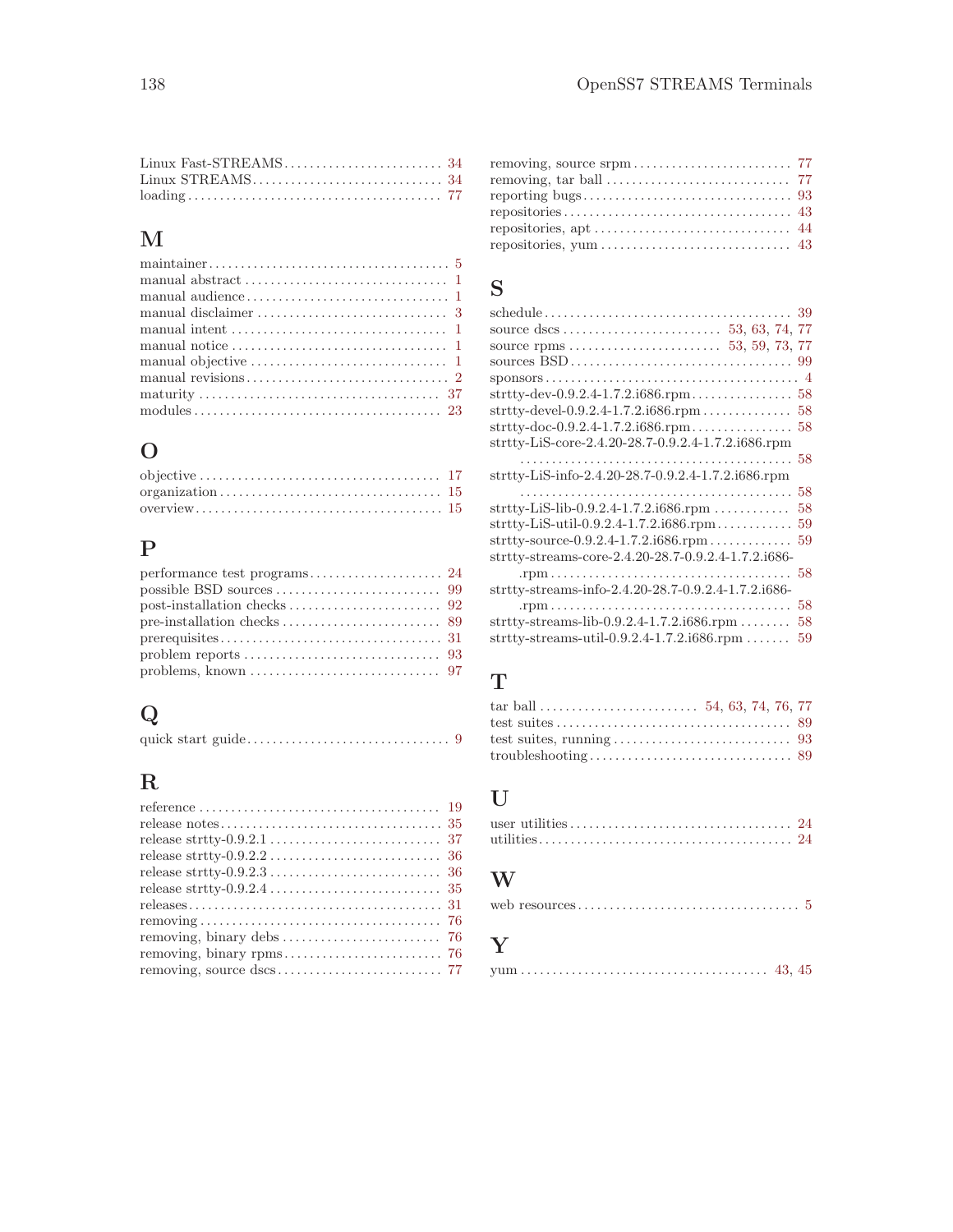$\label{p:indices} \textbf{Indices}$ 

# Index of Data Types

 $\mathbf{A}$  $\mathtt{apt}\textnormal{-}\mathtt{get}(8)\ldots\ldots\ldots\ldots\ldots\ldots\ldots\ldots\ldots\ldots\ldots\ldots\ldots\,35$   $\mathbf Y$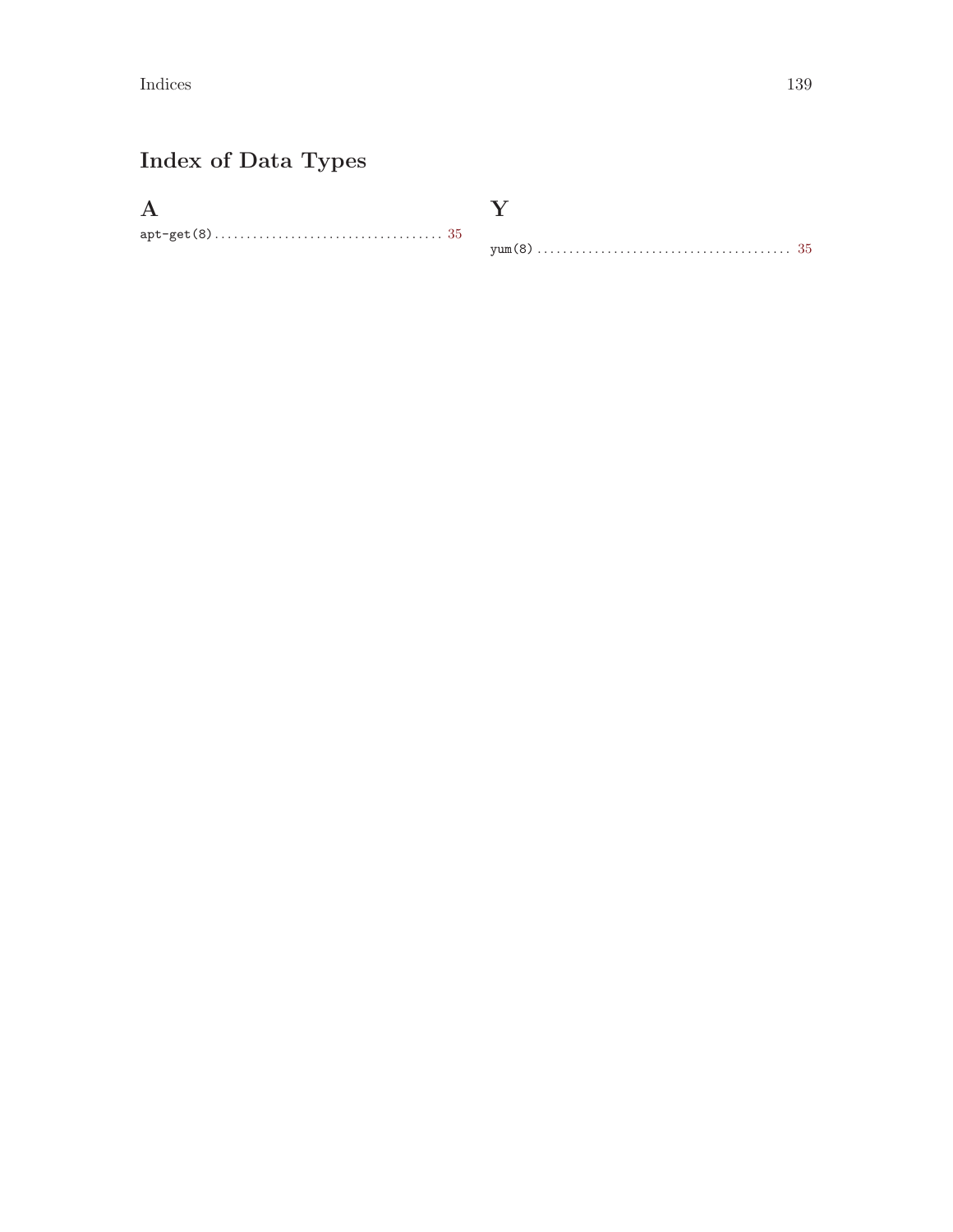# Index of Functions and Macros

(Index is nonexistent)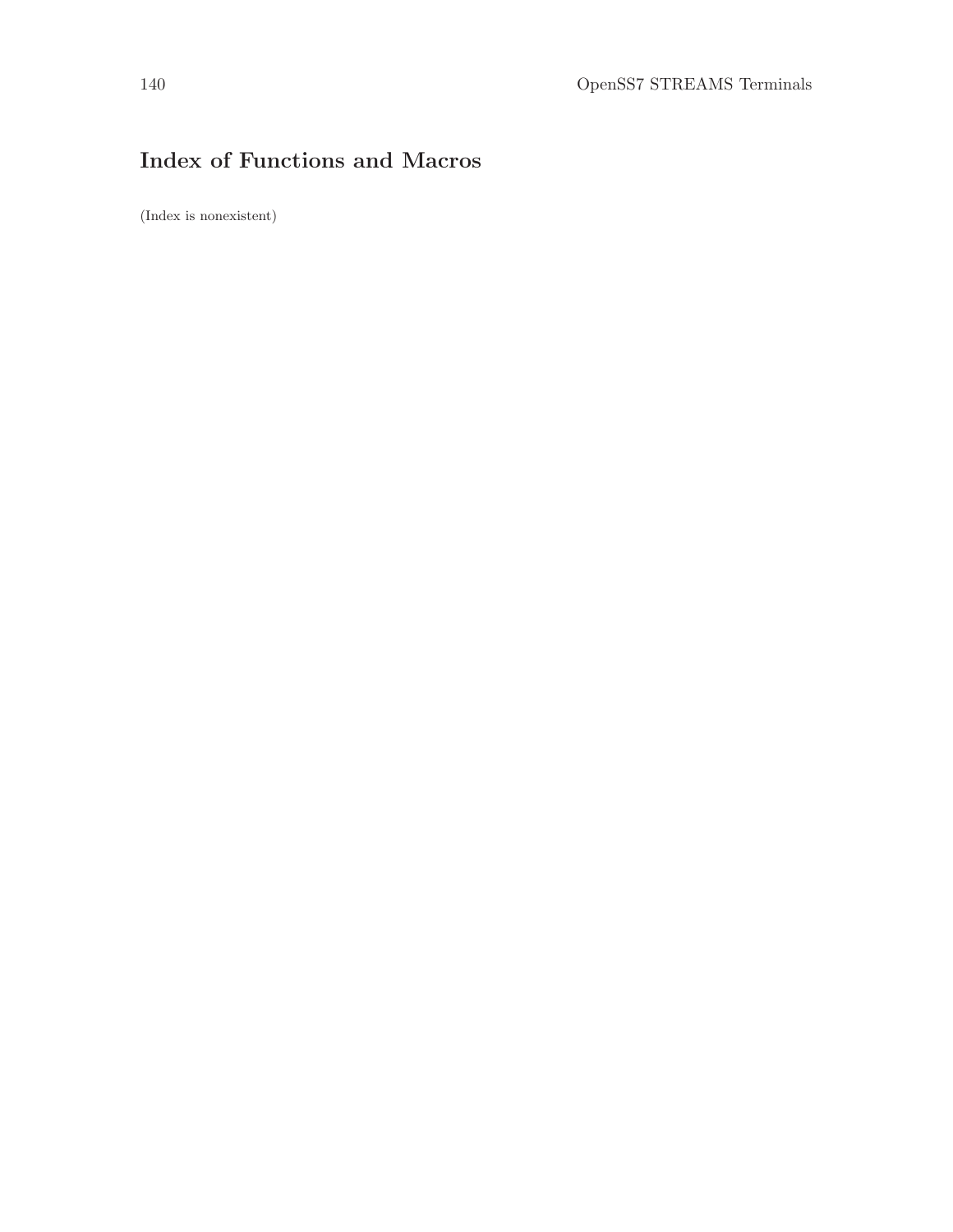# Index of Variables and Constants

### $\mathbf A$

### $\, {\bf B}$

# $\mathbf C$

# $\label{eq:1} \mathbf{D}$

| DEB_BUILD_GNU_TYPE $\ldots \ldots \ldots \ldots \ldots \ldots \ldots \ldots$ 72 |
|---------------------------------------------------------------------------------|
| DEB_HOST_ARCH $\dots\dots\dots\dots\dots\dots\dots\dots\dots\dots\dots$ 72      |
|                                                                                 |
|                                                                                 |
|                                                                                 |
|                                                                                 |
|                                                                                 |
|                                                                                 |
|                                                                                 |
|                                                                                 |

# $\mathbf G$

# $\mathbf K$

|--|

# $\mathbf L$

# $\mathbf{M}$

| MODPOST_CACHE $\ldots \ldots \ldots \ldots \ldots \ldots \ldots \ldots \ldots \ldots$ 73 |  |
|------------------------------------------------------------------------------------------|--|
|                                                                                          |  |
|                                                                                          |  |

# $\mathbf N$

# $\overline{O}$

|--|--|--|--|--|--|--|--|--|--|--|--|--|--|--|--|--|--|--|--|--|--|--|--|--|--|--|--|--|--|--|--|--|--|--|--|--|--|--|--|--|--|--|--|--|--|--|--|--|

# $\mathbf P$

# $\overline{\mathbf{R}}$

# $S$

|--|--|--|--|--|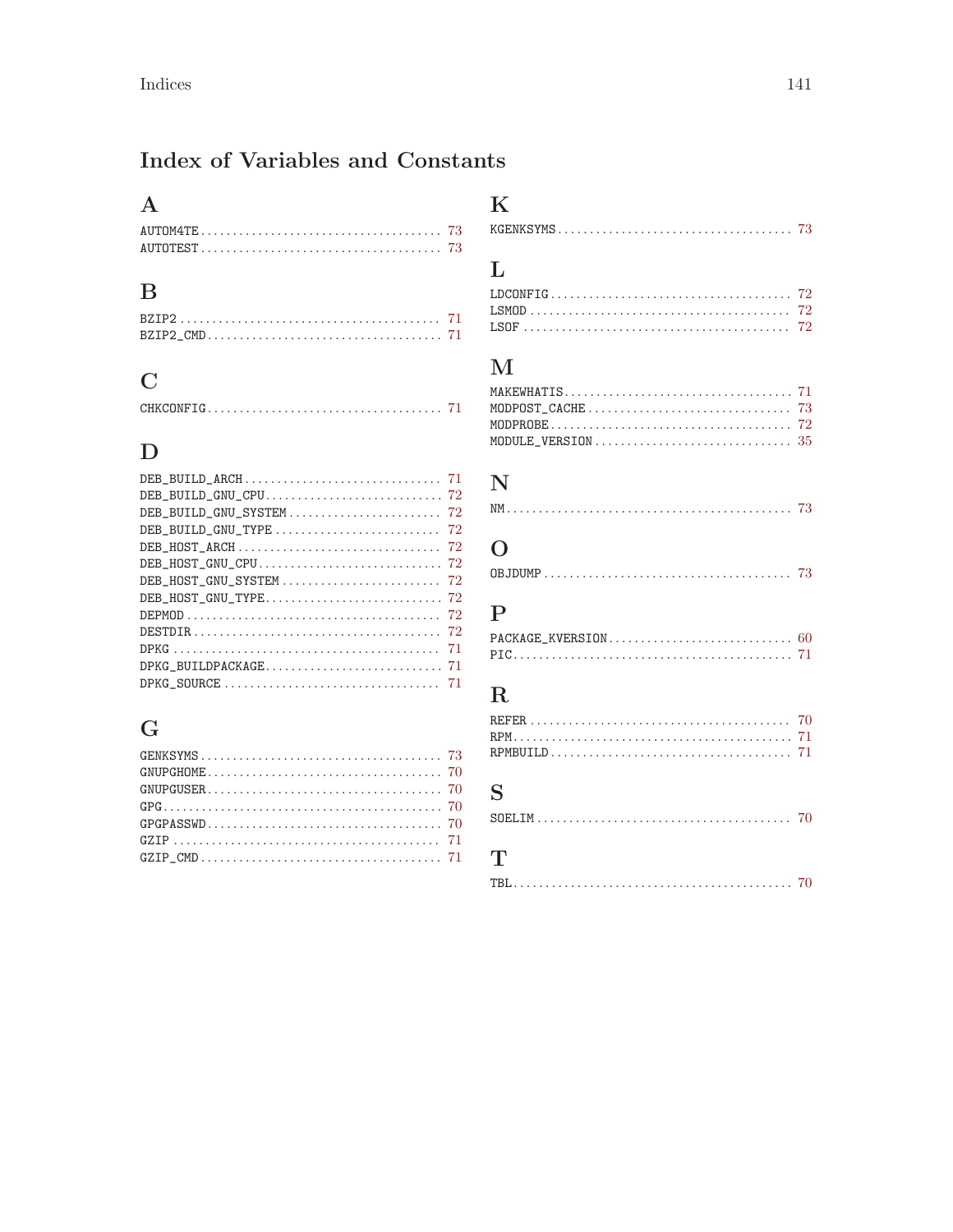# Index of Files and Programs

### /

| /etc/init.d/strtty<br>-24                           |
|-----------------------------------------------------|
|                                                     |
| $\frac{1}{1}$ ib/modules/2.4.20-28.7/streams/<br>78 |
| /usr/include/strtty/sgtty.h<br>26                   |
| /usr/include/strtty/sys/pty.h 25                    |
| /usr/include/strtty/sys/sgtty.h<br>25               |
| /usr/include/strtty/sys/strtty.h<br>-25             |
| /usr/include/strtty/sys/termio.h<br>25              |
| /usr/include/strtty/sys/termios.h<br>25             |
| /usr/include/strtty/sys/ttychars.h<br>25            |
| /usr/include/strtty/sys/ttydev.h<br>25              |
| /usr/include/strtty/sys/ttyio.h<br>25               |
|                                                     |
|                                                     |
| /usr/include/strtty/ttcompat.h 25                   |
| /usr/include/strtty/ttychars.h 25                   |
| /usr/libexec/strtty/test-tty 24                     |

#### S

|                | -20 |
|----------------|-----|
|                | -25 |
|                | 19  |
| $sys/sgtty.h$  | 25  |
|                | 20  |
|                | 25  |
|                | 19  |
|                | 19  |
|                | 19  |
|                | 25  |
|                | 19  |
| sys/termios.h  | 25  |
| sys/ttychars.h | 20  |
| sys/ttychars.h | 25  |
|                | 19  |
|                | 25  |
|                | 20  |
| sys/ttyio.h    | 25  |
|                |     |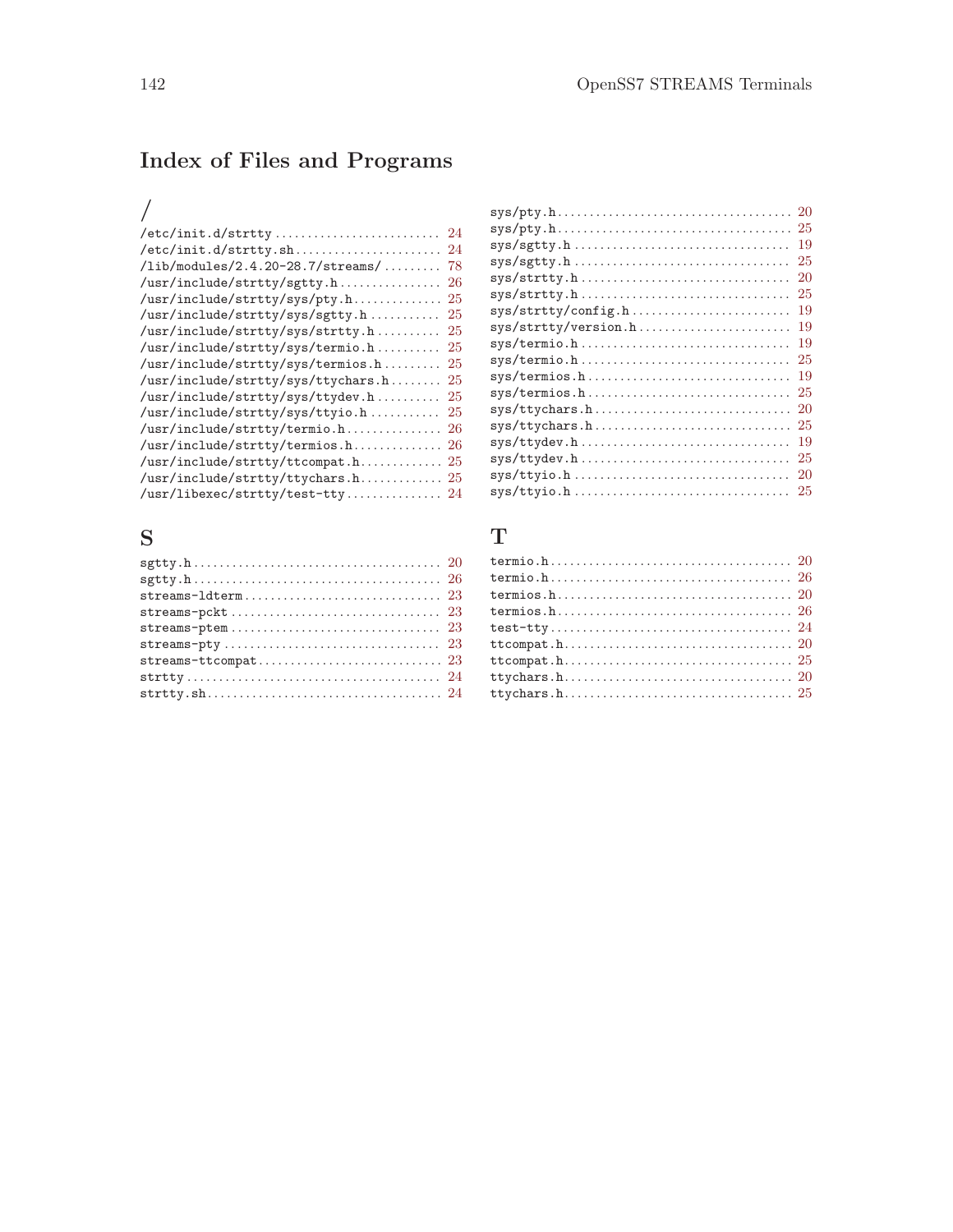# Index of Configuration Options

# $\overline{\mathbf{3}}$

# $\mathbf A$

# $\, {\bf B}$

# $\mathbf C$

| $\verb cooked-manpages   \dots \verb   \dots \verb + \dots \verb +  \dots \verb +  \ 61, 67$ |  |
|----------------------------------------------------------------------------------------------|--|

# $\label{eq:1} \mathbf{D}$

# $\overline{G}$

# $\bar{\mathbf{I}}$

# $\mathbf K$

# $\mathbf L$

# $\mathbf M$

# $\overline{\mathbf{P}}$

# ${\bf R}$

# $\mathbf S$

| $\texttt{stroonf-master} \dots \dots \dots \dots \dots \dots \dots \dots \dots \dots \ 70$ |  |  |  |
|--------------------------------------------------------------------------------------------|--|--|--|
|                                                                                            |  |  |  |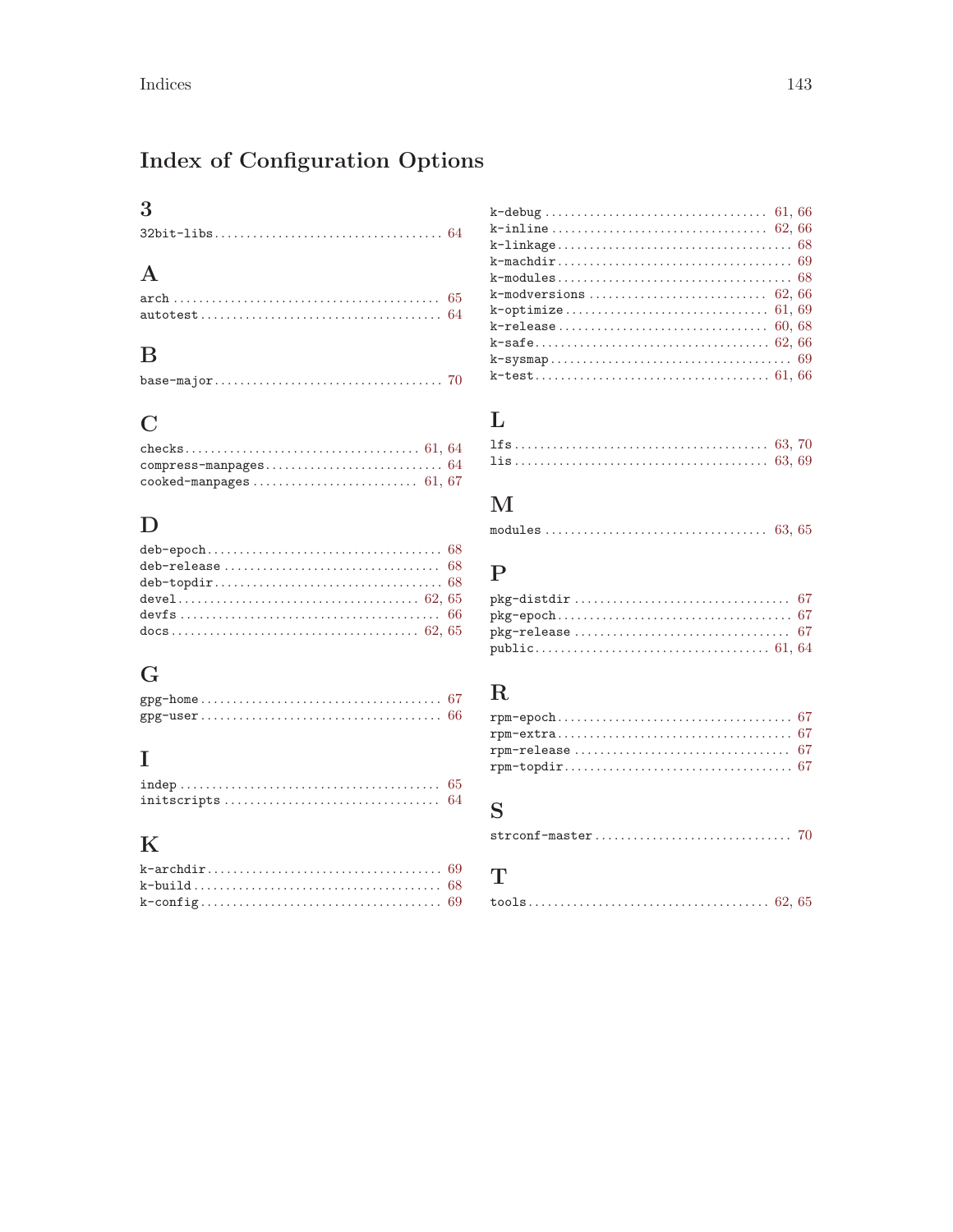# Index of Makefile Targets

### $\mathbf A$

|--|

### $\overline{C}$

#### ${\bf D}$

### $\mathbf F$

### $\mathbf I$

| $install.log \ldots \ldots \ldots \ldots \ldots \ldots \ldots \ldots \ldots \ldots \quad 84$ |  |
|----------------------------------------------------------------------------------------------|--|
| $installcheck \dots \dots \dots \dots \dots \dots \dots \dots \dots \dots \dots \ 80$        |  |
| $install check.log.\dots \dots \dots \dots \dots \dots \dots \dots \dots \ 84$               |  |

#### $\mathbf{M}$

|--|--|--|--|--|--|--|--|--|--|--|--|--|--|--|--|--|--|--|--|--|--|--|--|--|

#### $\verb"mostlyclean" {.\;.\;} \dots \dots \dots \dots \dots \dots \dots \dots \dots \dots \dots \ \, 81$

#### ${\bf P}$

|--|--|

#### ${\bf R}$

|                                                                                     | 87  |
|-------------------------------------------------------------------------------------|-----|
| $rebuild.log \ldots \ldots \ldots \ldots \ldots \ldots \ldots \ldots \ldots \ldots$ | 84  |
|                                                                                     | 83  |
| release-archives                                                                    | -85 |
| release-clean                                                                       | 83  |
|                                                                                     | 86  |
| release-sign                                                                        | 83  |
| $release-sign-archives \ldots \ldots \ldots \ldots \ldots \ldots$                   | 86  |
| release-sign.log                                                                    | -85 |
|                                                                                     | 84  |
|                                                                                     | 80  |
|                                                                                     | -84 |
|                                                                                     | 87  |
|                                                                                     | -84 |
|                                                                                     | 80  |
|                                                                                     |     |
|                                                                                     |     |

# ${\bf S}$

#### $\mathbf U$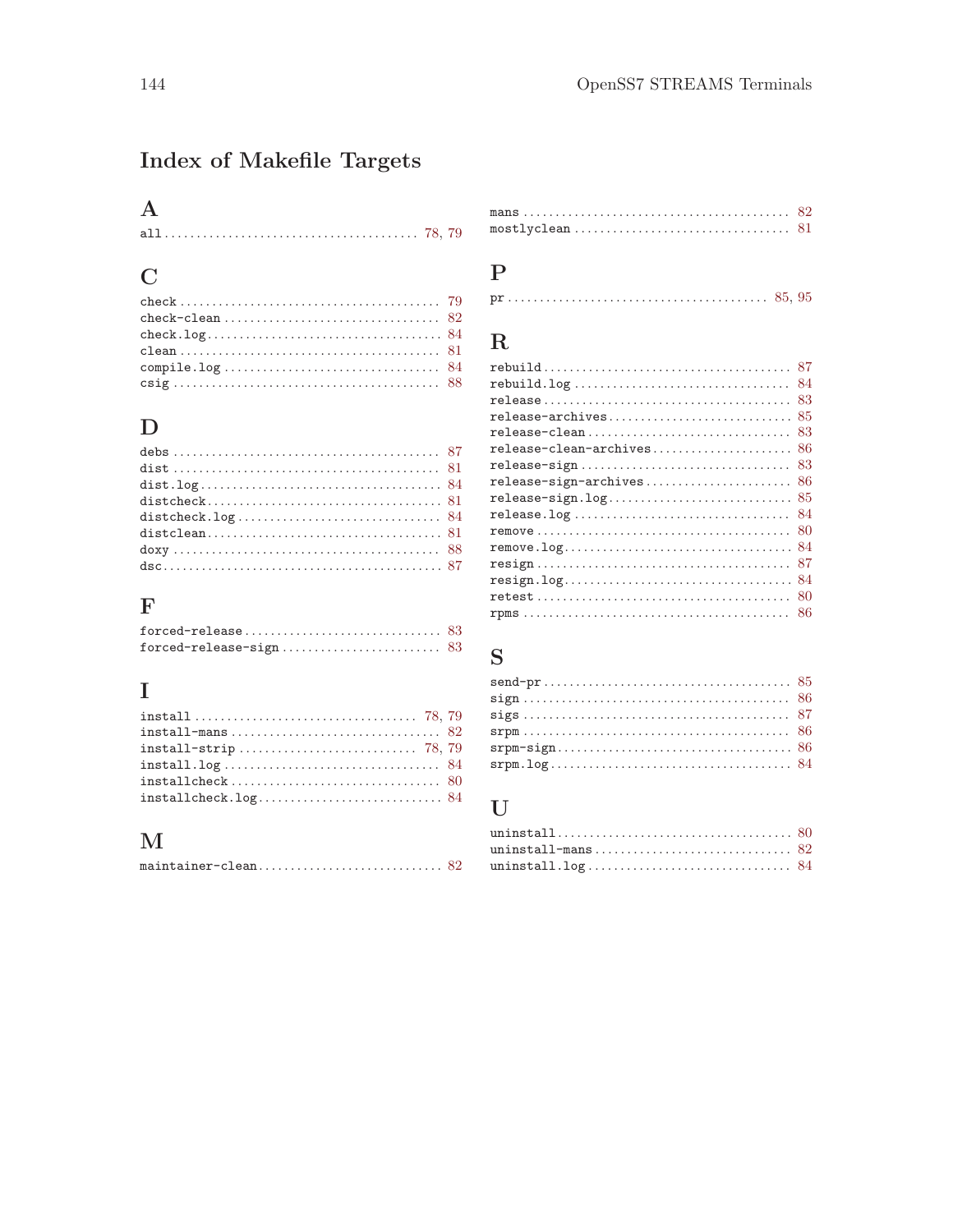Indices and the set of the set of the set of the set of the set of the set of the set of the set of the set of the set of the set of the set of the set of the set of the set of the set of the set of the set of the set of t

# Index of Authors

Bidulock, Brian. . . . . . . . . . . . . . . . . . . . . . . . . . . . . . . . . [5](#page-14-0)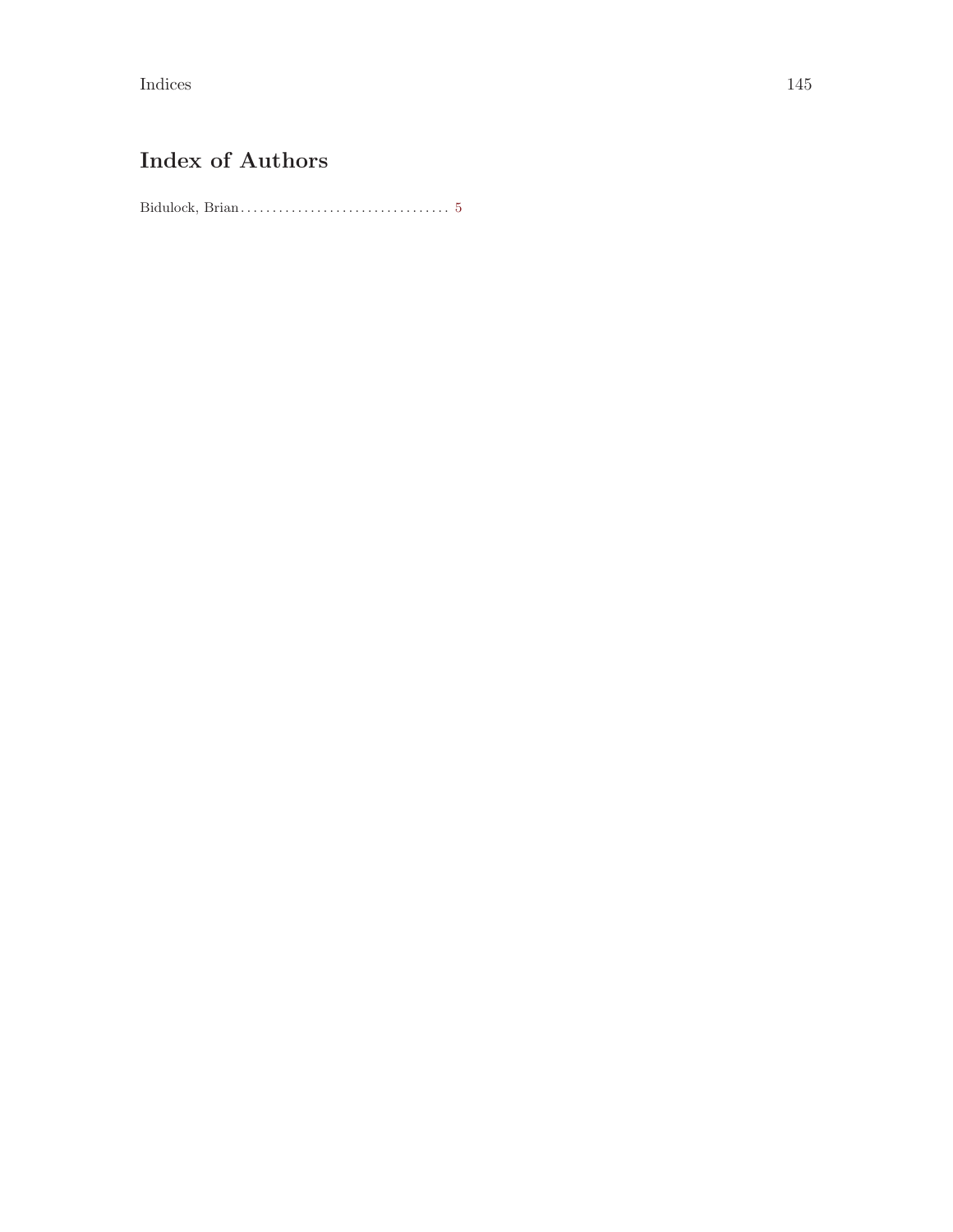# Index of Manual Pages Referenced

# $\mathbf A$

| autoconf (1) $\ldots$ 10, 48, 51, 54, 56, 57, 63, 75, 80 |
|----------------------------------------------------------|
|                                                          |
| automake(1) 56, 61, 62, 63, 65, 66, 76, 77, 78,          |
| 79, 80, 81, 82, 83, 84                                   |
|                                                          |

### $\, {\bf B}$

|--|--|--|--|--|--|--|--|--|--|--|--|--|--|--|--|--|--|--|--|--|--|--|--|--|--|--|--|--|--|--|--|--|--|--|--|--|--|--|

### $\overline{C}$

### ${\bf D}$

| $devfsd(8) \ldots \ldots \ldots \ldots \ldots \ldots \ldots \ldots \ldots \ldots \ldots \ldots \ldots 66$ |  |
|-----------------------------------------------------------------------------------------------------------|--|
| $\texttt{doxygen}(1) \dots \dots \dots \dots \dots \dots \dots \dots \dots \dots \dots \dots \ 88$        |  |
|                                                                                                           |  |
|                                                                                                           |  |
|                                                                                                           |  |
|                                                                                                           |  |

### ${\bf G}$

# $\overline{\mathbf{I}}$

# $\mathbf L$

| $1$ dterm $(4)$ 9, 17, 19, 22, 23, 27, 40, 41 |  |
|-----------------------------------------------|--|
|                                               |  |
|                                               |  |
|                                               |  |

#### 

### $\mathbf{M}% _{H}=\mathbf{M}_{H}$

# $\overline{\mathbf{N}}$

# $\overline{O}$

#### ${\bf P}$

| pty(4)  9, 19, 20, 22, 23, 24, 25, 27, 40 |  |  |
|-------------------------------------------|--|--|

### ${\bf R}$

| $rpm(1)$ 43, 45, 47, 54, 57, 65, 67, 71, 73, 75, 76, |  |
|------------------------------------------------------|--|
| 80, 83, 86                                           |  |
|                                                      |  |
|                                                      |  |

### ${\bf S}$

| $strtry_mknod(8) \ldots \ldots \ldots \ldots \ldots \ldots \ldots \ldots \ldots 22, 27$ |  |
|-----------------------------------------------------------------------------------------|--|